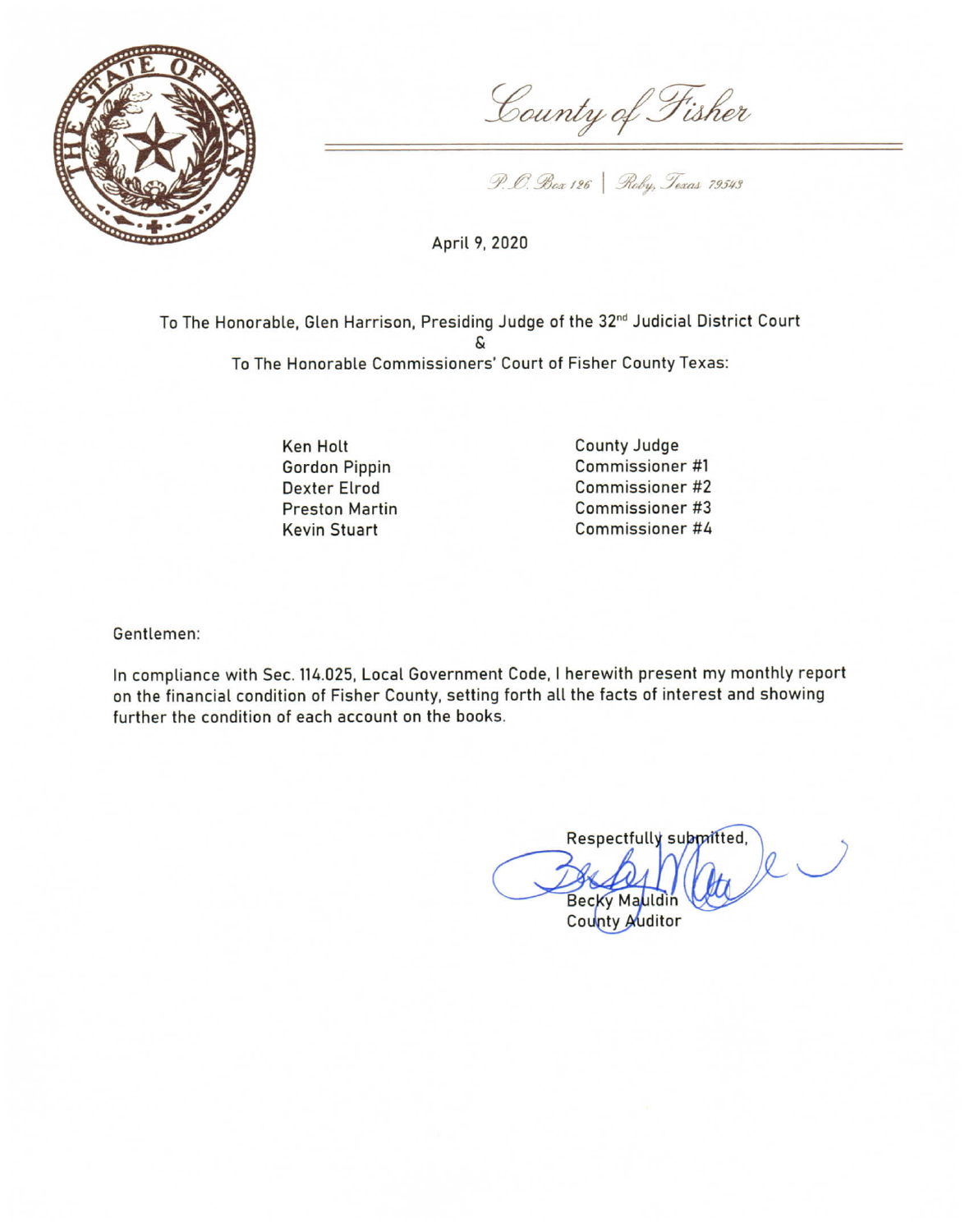

# **FISHER COUNTY**

## State of Financial Condition

### **APRIL 9, 2020**

#### COUNTY JUDGE

**KEN HOLT** 

COMMISSIONERS

- PRECINCT#1 GORDON PIPPIN
- DEXTER ELROD *PRECINCT#2*
- PRECINCT#3 PRESTON MARTIN
- PRECINCT#4 KEVIN STUART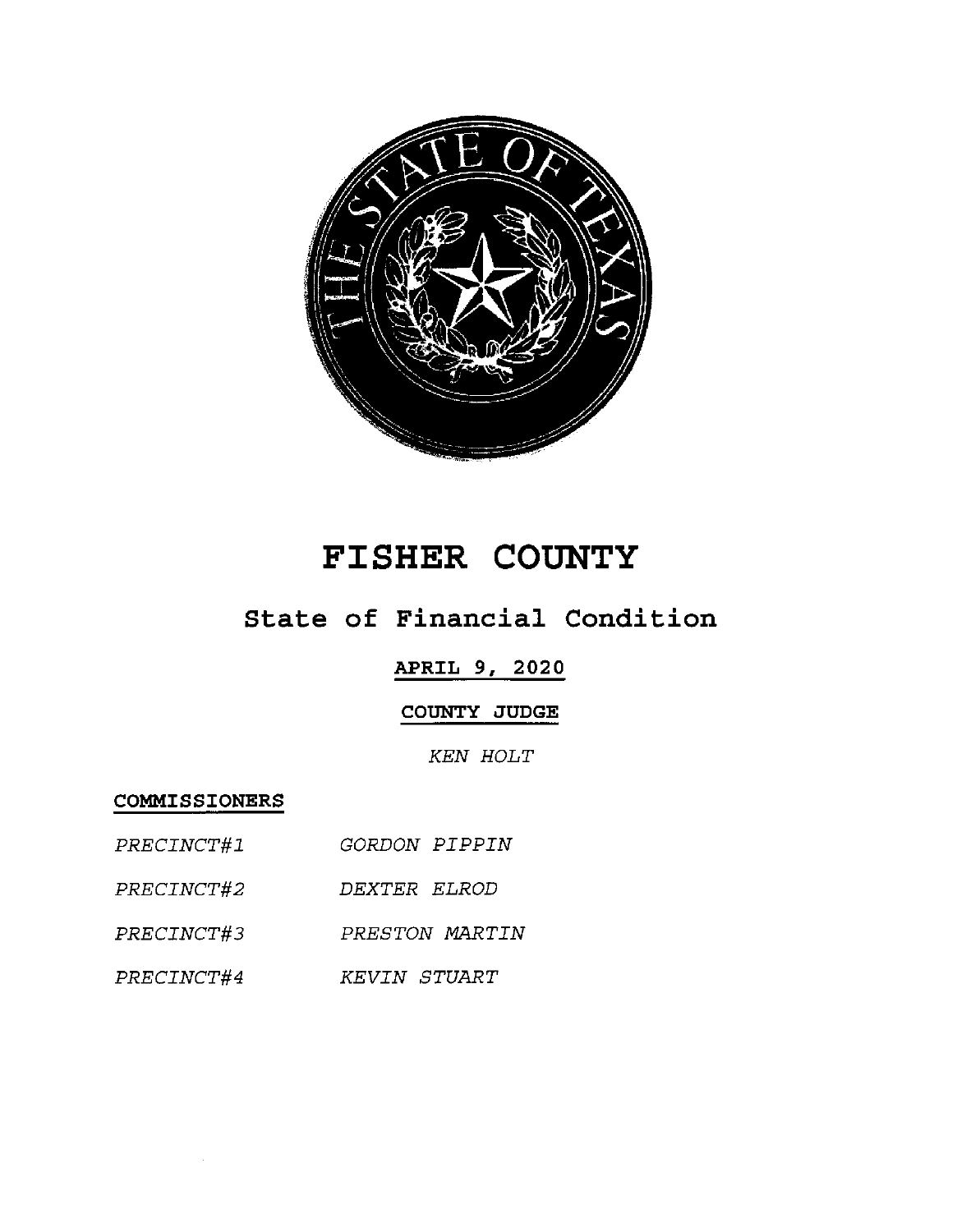|                     | ACCOUNT NO ACCOUNT-TITLE                                                                  | ORIGINAL           | AMENDED            | <b>ENCUMBERED</b> | ACTIVITY            | ACTIVITY<br>BUDGET-AMOUNT BUDGET-AMOUNT YEAR-TO-DATE YEAR-TO-DATE MONTH-TO-DATE | <b>CURRENT USED</b><br>BALANCE PCT |          |
|---------------------|-------------------------------------------------------------------------------------------|--------------------|--------------------|-------------------|---------------------|---------------------------------------------------------------------------------|------------------------------------|----------|
|                     | REPORTING FUND: 0010 GENERAL FUND                                                         |                    |                    |                   |                     |                                                                                 | EFFECTIVE MONTH - 04               |          |
| 0100 CASH ACCOUNTS  |                                                                                           |                    |                    |                   |                     |                                                                                 |                                    |          |
|                     | 10-100-100 CFC: GENERAL FUND                                                              |                    |                    |                   | 1,905,036.33        | 54,731.56-3,258,495.26                                                          |                                    |          |
|                     | 10-100-130 MONEY MARKET CHECKING                                                          |                    |                    |                   | 1,290.12            | 0.00                                                                            | 231,785.63                         |          |
|                     | 10-100-140 GRANT FUND CHECKING                                                            |                    |                    |                   | 0.00                | 0.00                                                                            | 0.40                               |          |
|                     | 10-100-185 DUE FROM I&S FUND                                                              |                    |                    |                   | 0.00                | 0.00                                                                            | 158,971.44                         |          |
|                     | 10-100-201 CERTIFICATE OF DEPOSIT - 1                                                     |                    |                    |                   | 1,159.50            | 0.00                                                                            | 155,847.59                         |          |
|                     | 10-100-202 CERTIFICATE OF DEPOSIT - 2                                                     |                    |                    |                   | 1,159.50            | 0.00                                                                            | 155,847.59                         |          |
|                     | 10-100-203 CERTIFICATE OF DEPOSIT - 3                                                     |                    |                    |                   | 1,159.50            | 0.00                                                                            | 155,847.59                         |          |
|                     | 10-100-204 CERTIFICATE OF DEPOSIT - 4                                                     |                    |                    |                   | 1,159.50            | 0.00                                                                            | 155,847.59                         |          |
|                     | 10-100-205 CERTIFICATE OF DEPOSIT - 5                                                     |                    |                    |                   | 1,159.50            | 0.00                                                                            | 155,847.59                         |          |
|                     | 10-100-206 CERTIFICATE OF DEPOSIT - 6                                                     |                    |                    |                   | 1,671.02            | 0.00                                                                            | 257,099.66                         |          |
|                     | 10-100-211 REIMBURSEMENT CLEARING                                                         |                    |                    |                   | 0.00                | 0.00                                                                            | 4.00                               |          |
|                     | 10-100-230 DISTRICT CLERK EFILE                                                           |                    |                    |                   | $3,326.56-$         | 4.00                                                                            | 3,540.21-                          |          |
|                     | 10-100-231 COUNTY CLERK EFILE                                                             |                    |                    |                   | 2,536.88-           | 29.00                                                                           | $937.55 -$                         |          |
|                     | 10-100-232 JP CREDIT CARD                                                                 |                    |                    |                   | $18, 158.21 -$      | 172.20                                                                          | 11,163.99-                         |          |
|                     | 10-100-280 DELINQUENT TAXES RECEIVABLE                                                    |                    |                    |                   | 0.00                | 0.00                                                                            | 117,265.36                         |          |
|                     | 10-100-285 ALLOWANCE-UNCOLLETABLE TAXES                                                   |                    |                    |                   | 0.00                | 0.00                                                                            | 29,314.33-                         |          |
|                     | 10-100-290 DUE FROM APPRAISAL DISTRICT                                                    |                    |                    |                   | 0.00<br>----------- | 0.00<br>-----------                                                             | 0.00                               |          |
|                     | CASH ACCOUNTS                                                                             |                    |                    |                   |                     | 1,889,773.32 54,526.36 - 4,757,903.62                                           |                                    |          |
|                     | 0300 GENERAL REVENUE ACCOUNTS                                                             |                    |                    |                   |                     |                                                                                 |                                    |          |
|                     | 10-300-100 ADVALOREM TAXES                                                                | 2,418,322.00       | 2,418,322.00       |                   | 2,984,015.65        | 0.00                                                                            | 565,693.65+ 123                    |          |
|                     | 10-300-104 CORONAVIRUS REMBURSEMENTS                                                      | 0.00               | 0.00               |                   | 0.00                | 0.00                                                                            | 0.00                               |          |
|                     | 10-300-105 DELINQUENT ADVALOREM TAXES                                                     | 0.00               | 0.00               |                   | 0.00                | 0.00                                                                            | 0.00                               |          |
|                     | 10-300-106 DC EFILE CLEARING ACCOUNT                                                      | 0.00               | 0.00               |                   | 0.00                | 0.00                                                                            | 0.00                               |          |
|                     | 10-300-107 CC EFILE CLEARING ACCOUNT                                                      | 0.00               | 0.00               |                   | 0.00                | 0.00                                                                            | 0.00                               |          |
|                     | 10-300-108 JP C-CARD CLEARING ACCOUNT                                                     | 0.00               | 0.00               |                   | 0.00                | 0.00                                                                            | 0.00                               |          |
| $10 - 300 - 109$    | CREDIT CARD INTEREST EARNED                                                               | 0.00               | 0.00               |                   | 133.41              | 0.00                                                                            | $133.41+$                          |          |
|                     | 10-300-149 APPRAISAL DIST EXCESS REFUND                                                   | 0.00               | 0.00               |                   | 33,516.00           | 0.00                                                                            | $33,516.00+$                       |          |
| $10 - 300 - 150$    | OTHER INCOME                                                                              | 800.00             | 800.00             |                   | 73.57               | 0.00                                                                            | 726.43                             | 09       |
|                     | 10-300-151 TAX COLLECTOR ANNUAL SALES TAX COMM                                            | 7,200.00           | 7,200.00           |                   | 0.00                | 0.00                                                                            | 7,200.00                           | 00       |
|                     | 10-300-152 MISC REIMBURSEMENTS                                                            | 300.00             | 300.00             |                   | 0.00                | 0.00                                                                            | 300.00                             | 00       |
| $10 - 300 - 153$    | DPS REIMBURSEMENTS/PHONE& INTERNET                                                        | 0.00               | 0.00               |                   | 1,686.14            | 0.00                                                                            | $1,686.14+$                        |          |
| $10 - 300 - 155$    | DRUG FOR REIMBURSING GF JAIL ASSIST                                                       | 0.00               | 0.00               |                   | 0.00                | 0.00                                                                            | 0.00                               |          |
| $10 - 300 - 156$    | DRUG FOR REIMBURSING FICA                                                                 | 0.00               | 0.00               |                   | 0.00                | 0.00                                                                            | 0.00                               |          |
| $10 - 300 - 157$    | DRUG FOR REIMBURSING RETIREMENT                                                           | 0.00               | 0.00               |                   | 0.00                | 0.00                                                                            | 0.00                               |          |
| 10-300-180          | INTEREST EARNED                                                                           | 28,000.00          | 28,000.00          |                   | 14,952.65           | 0.00                                                                            | 13,047.35                          | 53       |
| $10 - 300 - 185$    | INSURANCE PROCEEDS                                                                        | 0.00               | 0.00               |                   | 0.00                | 0.00                                                                            | 0.00                               |          |
| $10 - 300 - 190$    | INTEREST EARNED CD'S                                                                      | 10,400.00          | 10,400.00          |                   | 7,468.52            | 0.00                                                                            | 2,931.48                           | 72       |
| $10 - 300 - 195$    | INSURANCE REMIBURSEMENTS                                                                  | 0.00               | 0.00               |                   | 1,036.00            | 0.00                                                                            | $1,036.00+$                        |          |
| $10 - 300 - 200$    | COUNTY RESTITUTION INCOME<br>10-300-202 DRUG PROG CCP - 10% COUNTY                        | 1,600.00<br>176.00 | 1,600.00<br>176.00 |                   | 628.81<br>164.15    | 0.00<br>0.00                                                                    | 971.19<br>11.85                    | 39<br>93 |
| $10 - 300 - 204$    | OIL & GAS INCOME                                                                          | 700.00             | 700.00             |                   | 272.17              | 0.00                                                                            | 427.83                             | 39       |
| $10 - 300 - 205$    | GAS PIPELINE INCOME                                                                       | 0.00               | 0.00               |                   | 1,900.00            | 0.00                                                                            | $1,900.00+$                        |          |
|                     | 10-300-206 NSF INCOME                                                                     | 0.00               | 0.00               |                   | 0.00                | 0.00                                                                            | 0.00                               |          |
| $10 - 300 - 212$    | HEALTHY COUNTY INCOME                                                                     | 0.00               | 0.00               |                   | 0.00                | 0.00                                                                            | 0.00                               |          |
|                     | 10-300-214 COURT APPT ATTY - C & D CLERK                                                  | 1,400.00           | 1,400.00           |                   | 1,357.11            | 0.00                                                                            | 42.89                              | 97       |
|                     | 10-300-216 JUROR REIMBURSEMENT                                                            | 0.00               | 0.00               |                   | 408.00              | 0.00                                                                            | $408.00+$                          |          |
|                     | 10-300-218 TX-TF-IND DEFENSE GRANT 2019                                                   | 7,000.00           | 7,000.00           |                   | 0.00                | 0.00                                                                            | 7,000.00                           | 00       |
|                     | 10-300-222 AD LITEM TAX SUIT T REES                                                       | 0.00               | 0.00               |                   | 54.42               | 0.00                                                                            | $54.42+$                           |          |
|                     | 10-300-224 OUT OF COUNTY SHERIFF CITATIONS                                                | 0.00               | 0.00               |                   | 0.00                | 0.00                                                                            | 0.00                               |          |
|                     | 10-300-225 OUT OF COUNTY SHERIFF SERVICE                                                  | 400.00             | 400.00             |                   | 300.00              | 0.00                                                                            | 100.00                             | 75       |
|                     | 10-300-226 INSURANCE BUILDING REPAIRS                                                     | 400.00             | 400.00             |                   | 0.00                | 0.00                                                                            | 400.00 00                          |          |
|                     | 10-300-228 UNCLAIMED PROPERTY REFUND                                                      | 0.00               | 0.00               |                   | 0.00                | 0.00                                                                            | 0.00                               |          |
|                     | 10-300-229 VOL FIRE DEPT REIMBURSEMENTS                                                   | 0.00               | 0.00               |                   | 0.00                | 0.00                                                                            | 0.00                               |          |
|                     | 10-300-230 TOBACCO SETTLEMENT INCOME                                                      | 50.00              | 50.00              |                   | 43.03               | 0.00                                                                            | 6.97 86                            |          |
|                     | 10-300-231 FISHER COUNTY SHERIFF'S POSSE                                                  | 1.00               | 1.00               |                   | 1.00                | 0.00                                                                            | 0.00 100                           |          |
|                     | 10-300-232 WIND FARM TAX ABATEMENTS                                                       | 0.00               | 0.00               |                   | 0.00                | 0.00                                                                            | 0.00                               |          |
|                     | 10-300-234 SHERIFF - DRUG FORF REIMBURSEMENT                                              | 0.00               | 0.00               |                   | 0.00                | 0.00                                                                            | 0.00                               |          |
|                     | 10-300-236 SHERIFF - MISC INCOME                                                          | 14,500.00          | 14,500.00          |                   | 15,135.61           | 0.00                                                                            | $635.61 + 104$                     |          |
|                     | 10-300-237 SHERIFF BODY ARMOR GRANT                                                       | 0.00               | 0.00               |                   | 0.00                | 0.00                                                                            | 0.00                               |          |
|                     | 10-300-239 SB1849 PRISONER SAFETY FUND GRANT                                              | 0.00               | 0.00               |                   | 0.00                | 0.00                                                                            | 0.00                               |          |
|                     | 10-300-241 SHERIFF SALE INCOME<br>10-300-242 EXTENSION AGENT REIMBURSEMENTS               | 0.00<br>0.00       | 0.00<br>0.00       |                   | 938.30<br>0.00      | 0.00<br>0.00                                                                    | 938.30+<br>0.00                    |          |
|                     | 10-300-713 BUILDING RENT                                                                  | 10.00              | 10.00              |                   | 0.00                | 0.00                                                                            | 10.00 00                           |          |
|                     | GENERAL REVENUE ACCOUNTS 2,491,259.00 2,491,259.00 0.00 3,064,084.54 0.00 572,825.54+ 123 |                    |                    |                   |                     |                                                                                 |                                    |          |
|                     |                                                                                           |                    |                    |                   |                     |                                                                                 |                                    |          |
| 0310 FEES OF OFFICE | --------------------------------------                                                    |                    |                    |                   |                     |                                                                                 |                                    |          |
|                     | 10-310-400 FEES - COUNTY JUDGE                                                            | 200.00             | 200.00             |                   | 30.00               | 0.00                                                                            | 170.00 15                          |          |
|                     | 10-310-410 FEES - COUNTY CLERK                                                            | 63,000.00          | 63,000.00          |                   | 48,210.60           | 95.00                                                                           | 14,789.40                          | 77       |
|                     | 10-310-420 FEES - COUNTY & DISTRICT COURT                                                 | 1,000.00           | 1,000.00           |                   | 315.00              | 0.00                                                                            | 685.00                             | 32       |
|                     | 10-310-425 FEES - DISTRICT CLERK                                                          | 10,000.00          | 10,000.00          |                   | 6,574.16            | 4.00                                                                            | 3,425.84 66                        |          |

04-09-2020\*\*BUDGET ANALYSIS USAGE REPORT \*\* ASSET, INCOME, & EXPENSE ACCOUNTS PAGE 1<br>TIME:10:42 AM - EFFECTIVE MONTH:04

 $TIME:10:42 AM - EFFECTIVE MOMTH:04$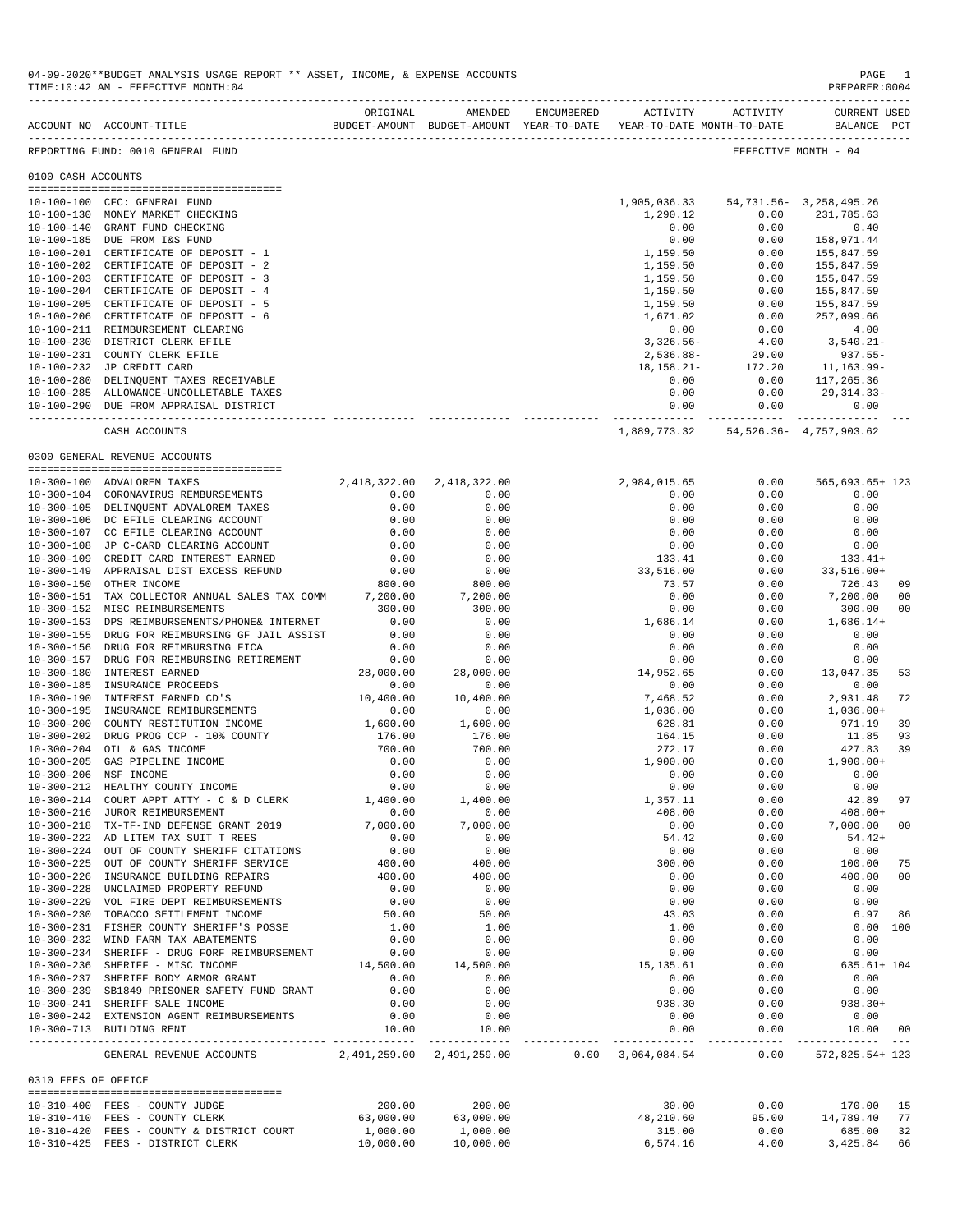|                     | 04-09-2020**BUDGET ANALYSIS USAGE REPORT ** ASSET, INCOME, & EXPENSE ACCOUNTS<br>TIME: 10:42 AM - EFFECTIVE MONTH: 04<br>------------------------------ |                        |                                                     |                     |                    |                                        | PAGE<br>PREPARER: 0004         | $\overline{\phantom{0}}^2$ |
|---------------------|---------------------------------------------------------------------------------------------------------------------------------------------------------|------------------------|-----------------------------------------------------|---------------------|--------------------|----------------------------------------|--------------------------------|----------------------------|
|                     | ACCOUNT NO ACCOUNT-TITLE                                                                                                                                | ORIGINAL               | AMENDED<br>BUDGET-AMOUNT BUDGET-AMOUNT YEAR-TO-DATE | ENCUMBERED          | ACTIVITY           | ACTIVITY<br>YEAR-TO-DATE MONTH-TO-DATE | <b>CURRENT USED</b><br>BALANCE | PCT                        |
|                     | REPORTING FUND: 0010 GENERAL FUND                                                                                                                       |                        |                                                     |                     |                    |                                        | EFFECTIVE MONTH - 04           |                            |
|                     | 10-310-426 FEES - DIST CLERK TAX RESEARCH                                                                                                               | 700.00                 | 700.00                                              |                     | 350.00             | 0.00                                   | 350.00                         | 50                         |
|                     | 10-310-427 REPAYMENT OF REWARD FINE                                                                                                                     | 0.00                   | 0.00                                                |                     | 0.00               | 0.00                                   | 0.00                           |                            |
|                     | 10-310-430 FEES - JP #1                                                                                                                                 | 45,000.00              | 45,000.00                                           |                     | 27,646.71          | 241.30                                 | 17,353.29                      | 61                         |
|                     | 10-310-432 FEES - JP ATTY DELINQUENT COL                                                                                                                | 400.00                 | 400.00                                              |                     | 261.90             | 0.00                                   | 138.10                         | 65                         |
|                     | 10-310-433 FEES - JP WRIT OF POSSESS                                                                                                                    |                        |                                                     |                     | 0.00               | 0.00                                   | $300.00 -$                     |                            |
|                     | 10-310-440 FEES - COUNTY ATTORNEY                                                                                                                       | 450.00                 | 450.00                                              |                     | 88.51              | 0.00                                   | 361.49                         | 20                         |
|                     | 10-310-445 FEES - TAX COLLECTOR                                                                                                                         | 8,500.00               | 8,500.00                                            |                     | 4,598.10           | 0.00                                   | 3,901.90                       | 54                         |
|                     | 10-310-447 FEES - TITLE                                                                                                                                 | 2,500.00               | 2,500.00                                            |                     | 1,100.00           | 0.00                                   | 1,400.00                       | 44                         |
|                     | 10-310-448 FEES - LIQUOR LICENSE                                                                                                                        | 200.00                 | 200.00                                              |                     | 144.00             | 6.00                                   | 56.00                          | 72                         |
|                     | 10-310-450 FEES - FAMILY PROTECTION                                                                                                                     | 0.00                   | 0.00                                                |                     | 0.00               | 0.00                                   | 0.00                           |                            |
|                     | 10-310-451 FEES - CHILD CARE<br>10-310-455 FEES - SHERIFF                                                                                               | 0.00<br>8,000.00       | 0.00<br>8,000.00                                    |                     | 0.00<br>1,885.40   | 0.00<br>0.00                           | 0.00<br>6,114.60               | -24                        |
|                     | 10-310-465 FEES - COUNTY COURT AT LAW JUDGE                                                                                                             | 0.00                   | 0.00                                                |                     | 0.00               | 0.00                                   | 0.00                           |                            |
|                     |                                                                                                                                                         | ----------             | -----------                                         |                     | -----------        | ------------                           | ----------                     |                            |
|                     | FEES OF OFFICE                                                                                                                                          | 139,950.00             | 139,950.00                                          | 0.00                | 91,204.38          | 346.30                                 | 49,045.62                      | 65                         |
|                     | 0320 STATE SUPPLEMENTS                                                                                                                                  |                        |                                                     |                     |                    |                                        |                                |                            |
|                     | 10-320-405 SUPPLEMENT - COUNTY JUDGE                                                                                                                    | 25,200.00              | 25,200.00                                           |                     | 15,287.15          | 0.00                                   | 9,912.85                       | 61                         |
|                     | 10-320-420 SUPPLEMENT - COUNTY ATTORNEY                                                                                                                 | 23, 333.00             | 23, 333.00                                          |                     | 0.00               | 0.00                                   | 23,333.00                      | 00                         |
|                     | STATE SUPPLEMENTS                                                                                                                                       | _________<br>48,533.00 | ----------<br>48,533.00                             | 0.00                | 15,287.15          | ----------<br>0.00                     | ----------<br>33, 245.85       | 31                         |
| 0400 COUNTY JUDGE   |                                                                                                                                                         |                        |                                                     |                     |                    |                                        |                                |                            |
|                     |                                                                                                                                                         |                        |                                                     |                     |                    |                                        |                                |                            |
|                     | 10-400-100 SALARY - COUNTY JUDGE                                                                                                                        | 41,007.00              | 41,007.00                                           | 0.00                | 22,080.24          | 1,577.16                               | 18,926.76                      | -54                        |
|                     | 10-400-105 COUNTY JUDGE - STATE SUPPLEMENT                                                                                                              | 25,200.00              | 25,200.00                                           | 0.00                | 13,569.22          | 969.23                                 | 11,630.78                      | -54                        |
|                     | 10-400-110 SALARY - ADMINISTRATIVE ASSISTANT                                                                                                            | 24,888.00              | 24,888.00                                           | 0.00                | 13,401.08          | 957.22                                 | 11,486.92                      | 54                         |
|                     | 10-400-115 LONGEVITY PAY                                                                                                                                | 600.00                 | 600.00                                              | 0.00                | 0.00               | 0.00                                   | 600.00                         | 00                         |
|                     | 10-400-200 FICA EXPENSE                                                                                                                                 | 6,969.00               | 6,969.00                                            | 0.00                | 3,729.18           | 266.37                                 | 3,239.82                       | 54                         |
|                     | 10-400-205 RETIREMENT                                                                                                                                   | 7,498.00               | 7,498.00                                            | 0.00                | 4,053.84           | 290.77                                 | 3,444.16                       | 54                         |
|                     | 10-400-210 MEDICAL INSURANCE                                                                                                                            | 20,246.00              | 20,246.00                                           | 0.00                | 11,271.96          | 805.14                                 | 8,974.04                       | 56                         |
|                     | 10-400-300 TRAVEL & SCHOOL                                                                                                                              | 3,000.00               | 3,000.00                                            | 2,055.56            | 580.68             | 0.00                                   | 363.76                         | 88                         |
| 10-400-305 SUPPLIES |                                                                                                                                                         | 2,000.00               | 2,000.00                                            | 150.00              | 381.96             | 7.87                                   | 1,468.04                       | 27                         |
| 10-400-310          | COMMUNICATIONS                                                                                                                                          | 700.00                 | 700.00                                              | 0.00                | 304.59             | 0.00                                   | 395.41                         | 44                         |
|                     | 10-400-315 BONDS & NOTARY                                                                                                                               | 1,420.00               | 1,420.00                                            | 100.00              | 0.00               | 0.00                                   | 1,320.00                       | 07                         |
|                     | 10-400-320 COMPUTER REPAIRS & MAINTENANCE                                                                                                               | 200.00                 | 200.00                                              | 0.00                | 0.00               | 0.00                                   | 200.00                         | 00                         |
|                     | 10-400-325 SCHOOL & DUES                                                                                                                                | 475.00                 | 475.00                                              | 0.00                | 110.00             | 0.00                                   | 365.00                         | 23                         |
|                     | 10-400-333 LAST YEARS BILLS                                                                                                                             | 0.00<br>______________ | 0.00<br>------------                                | 0.00<br>----------- | 1,077.80           | 0.00<br>------------ -------------     | 1,077.80-                      |                            |
|                     | COUNTY JUDGE                                                                                                                                            | 134,203.00             | 134,203.00                                          | 2,305.56            | 70,560.55          | 4,873.76                               | 61,336.89                      | 54                         |
| 0410 COUNTY CLERK   |                                                                                                                                                         |                        |                                                     |                     |                    |                                        |                                |                            |
|                     |                                                                                                                                                         |                        |                                                     |                     |                    |                                        |                                |                            |
|                     | 10-410-100 SALARY - COUNTY CLERK                                                                                                                        | 39,007.00              | 39,007.00                                           | 0.00                | 21,003.36          | 1,500.24                               | 18,003.64                      | 54                         |
|                     | 10-410-105 LONGEVITY PAY<br>10-410-110 SALARY - ADMINISTRATIVE ASSISTANT                                                                                | 3,000.00               | 3,000.00                                            | 0.00                | 0.00<br>12,922.66  | 0.00<br>957.22                         | 3,000.00<br>11,965.34          | 00<br>52                   |
|                     | 10-410-115 PHONE ALLOWANCE                                                                                                                              | 24,888.00<br>360.00    | 24,888.00<br>360.00                                 | 0.00<br>0.00        | 193.76             | 13.84                                  | 166.24                         | 54                         |
|                     | 10-410-200 FICA EXPENSE                                                                                                                                 | 4,986.00               | 4,986.00                                            | 0.00                | 2,594.29           | 187.14                                 | 2,391.71                       | 52                         |
|                     | 10-410-205 RETIREMENT                                                                                                                                   | 5,364.00               | 5,364.00                                            | 0.00                | 2,819.65           | 205.09                                 | 2,544.35                       | 53                         |
|                     | 10-410-210 MEDICAL INSURANCE                                                                                                                            | 20,246.00              | 20,246.00                                           | 0.00                | 10,038.51          | 402.57                                 | 10,207.49                      | 50                         |
|                     | 10-410-300 TRAVEL & SCHOOL                                                                                                                              | 3,000.00               | 3,000.00                                            | 0.00                | 2,272.07           | 0.00                                   | 727.93                         | 76                         |
| 10-410-305 SUPPLIES |                                                                                                                                                         | 3,000.00               | 3,000.00                                            | 312.06              | 2,027.95           | 26.96                                  | 659.99                         | 78                         |
|                     | 10-410-310 COMMUNICATONS                                                                                                                                | 1,210.00               | 1,210.00                                            | 0.00                | 597.84             | 0.00                                   | 612.16                         | -49                        |
| 10-410-315 BONDS    |                                                                                                                                                         | 400.00                 | 400.00                                              | 0.00                | 0.00               | 0.00                                   | 400.00                         | 00                         |
|                     | 10-410-320 COPY MACHINE                                                                                                                                 | 3,000.00               | 3,000.00                                            | 0.00                | 1,356.74           | 0.00                                   | 1,643.26                       | 45                         |
|                     | 10-410-325 ELECTION SCHOOL                                                                                                                              | 1,500.00               | 1,500.00                                            | 0.00                | 0.00               | 0.00                                   | 1,500.00                       | 00                         |
|                     | 10-410-330 SOFTWARE MAINTENANCE                                                                                                                         | 9,100.00               | 9,100.00                                            | 845.00              | 5,070.00           | 0.00                                   | 3,185.00                       | 65                         |
|                     | 10-410-335 SUPPL GUAR FUND EXPENSE                                                                                                                      | 0.00                   | 0.00                                                | 0.00                | 0.00               | 0.00                                   | 0.00                           |                            |
|                     | 10-410-340 RESTITUTION EXPENSE                                                                                                                          | 0.00                   | 0.00<br>-------------                               | 0.00                | 0.00               | 0.00                                   | 0.00<br>-----------            |                            |
|                     | COUNTY CLERK                                                                                                                                            |                        | 119,061.00 119,061.00 1,157.06 60,896.83 3,293.06   |                     |                    |                                        | 57,007.11 52                   |                            |
| 0420 DISTRICT CLERK |                                                                                                                                                         |                        |                                                     |                     |                    |                                        |                                |                            |
|                     |                                                                                                                                                         |                        |                                                     |                     |                    |                                        |                                |                            |
|                     | 10-420-100 SALARY - DISTRICT CLERK                                                                                                                      | 39,005.00              | 39,005.00                                           | 0.00                | 21,003.36          | 1,500.24                               | 18,001.64 54                   |                            |
|                     | 10-420-120 SALARY - ADMINISTRATIVE ASSISTANT                                                                                                            | 10,000.00              | 10,000.00                                           | 0.00                | 5,261.00           | 0.00                                   | 4,739.00                       | 53                         |
|                     | 10-420-200 FICA EXPENSE                                                                                                                                 | 3,749.00               | 3,749.00                                            | 0.00                | 1,949.52           | 110.14<br>124.51                       | 1,799.48                       | 52                         |
|                     | 10-420-205 RETIREMENT                                                                                                                                   | 4,034.00               | 4,034.00                                            | 0.00                | 2,160.30           |                                        | 1,873.70                       | 54                         |
|                     | 10-420-210 MEDICAL INSURANCE                                                                                                                            | 10,123.00              | 10,123.00                                           | 0.00                | 5,635.98           | 402.57                                 | 4,487.02                       | 56                         |
|                     | 10-420-300 TRAVEL/SCHOOL/TUITION/DUES                                                                                                                   | 3,000.00               | 3,000.00                                            | 648.61              | 959.61             | 0.00                                   | 1,391.78                       | 54                         |
| 10-420-305 SUPPLIES |                                                                                                                                                         | 2,000.00               | 2,000.00                                            | 44.00               | 1,059.91           | 7.49                                   | 896.09                         | 55                         |
|                     | 10-420-310 COMMUNICATIONS                                                                                                                               | 0.00                   | 0.00                                                | 0.00                | 0.00               | 0.00                                   | 0.00                           |                            |
| 10-420-315 BONDS    | 10-420-320 COMPUTER REPAIRS & MAINTENANCE                                                                                                               | 250.00<br>3,960.00     | 250.00<br>3,960.00                                  | 119.00<br>330.00    | 0.00               | 0.00                                   | 131.00<br>1,980.00             | 48<br>50                   |
|                     | 10-420-333 LAST YEARS BILLS                                                                                                                             | 0.00                   | 0.00                                                | 0.00                | 1,650.00<br>134.35 | 0.00<br>0.00                           | 134.35-                        |                            |
|                     | 10-420-345 TAX RESEARCH FEE                                                                                                                             | 0.00                   | 0.00                                                |                     | 0.00               | 0.00                                   | 0.00                           |                            |
|                     |                                                                                                                                                         |                        |                                                     |                     |                    |                                        |                                |                            |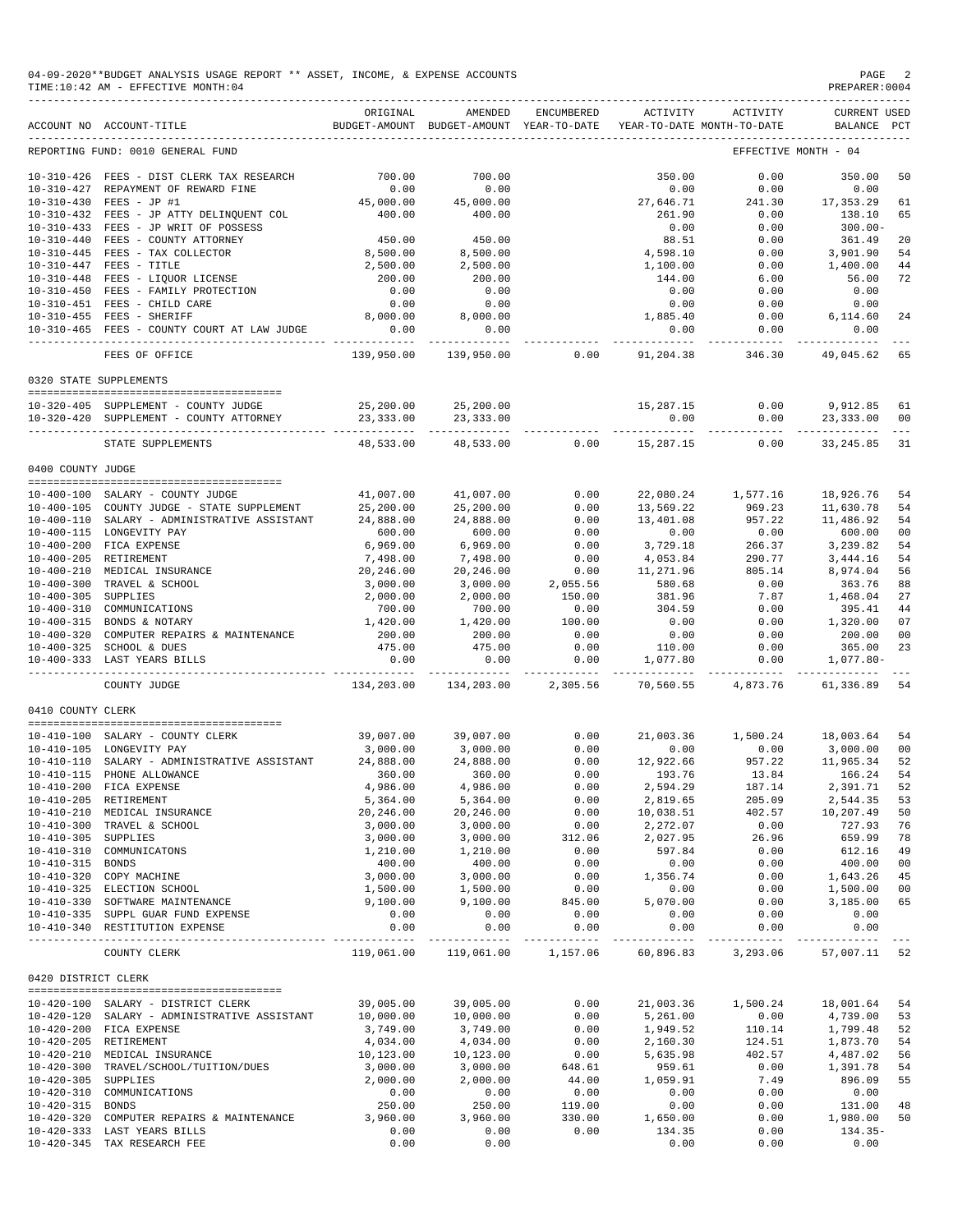|                      | 04-09-2020**BUDGET ANALYSIS USAGE REPORT ** ASSET, INCOME, & EXPENSE ACCOUNTS<br>TIME:10:42 AM - EFFECTIVE MONTH:04 |                           |                                                     |                        |                                        |                    | PAGE<br>PREPARER: 0004             | 3                    |
|----------------------|---------------------------------------------------------------------------------------------------------------------|---------------------------|-----------------------------------------------------|------------------------|----------------------------------------|--------------------|------------------------------------|----------------------|
|                      | ACCOUNT NO ACCOUNT-TITLE                                                                                            | ORIGINAL                  | AMENDED<br>BUDGET-AMOUNT BUDGET-AMOUNT YEAR-TO-DATE | ENCUMBERED             | ACTIVITY<br>YEAR-TO-DATE MONTH-TO-DATE | ACTIVITY           | <b>CURRENT USED</b><br>BALANCE PCT |                      |
|                      | REPORTING FUND: 0010 GENERAL FUND                                                                                   |                           |                                                     |                        |                                        |                    | EFFECTIVE MONTH - 04               |                      |
|                      | DISTRICT CLERK                                                                                                      | $76, 121.00 -$            | 76,121.00-                                          | 1,141.61               | 39,814.03                              | 2,144.95           | $35, 165.36+54$                    |                      |
|                      | 0430 JUSTICE OF THE PEACE #1                                                                                        |                           |                                                     |                        |                                        |                    |                                    |                      |
|                      | 10-430-100 SALARY - JUSTICE OF THE PEACE #1                                                                         | 39,005.00                 | 39,005.00                                           | 0.00                   | 21,003.36                              | 1,500.24           | 18,001.64                          | 54                   |
|                      | 10-430-105 LONGEVITY PAY                                                                                            | 0.00                      | 0.00                                                | 0.00                   | 0.00                                   | 0.00               | 0.00                               |                      |
|                      | 10-430-110 SALARY - ADMINISTRATIVE ASSISTANT                                                                        | 24,888.00                 | 24,888.00                                           | 0.00                   | 13,087.96                              | 957.22             | 11,800.04                          | 53                   |
|                      | 10-430-200 FICA EXPENSE                                                                                             | 4,986.00                  | 4,986.00                                            | 0.00                   | 2,581.99                               | 185.80             | 2,404.01                           | 52                   |
|                      | 10-430-205 RETIREMENT                                                                                               | 5,364.00                  | 5,364.00                                            | 0.00                   | 2,817.63                               | 203.95             | 2,546.37                           | 53                   |
| $10 - 430 - 210$     | MEDICAL INSURANCE<br>10-430-300 TRAVEL/SCHOOL/TUITION/DUES                                                          | 20,246.00<br>3,000.00     | 20,246.00<br>3,000.00                               | 0.00<br>0.00           | 9,259.11<br>695.00                     | 805.14<br>0.00     | 10,986.89<br>2,305.00              | 46<br>23             |
| $10 - 430 - 305$     | SUPPLIES                                                                                                            | 2,000.00                  | 2,000.00                                            | 22.22                  | 559.72                                 | 0.00               | 1,418.06                           | 29                   |
|                      | 10-430-310 COMMUNICATIONS                                                                                           | 0.00                      | 0.00                                                | 0.00                   | 0.00                                   | 0.00               | 0.00                               |                      |
| 10-430-315 BONDS     |                                                                                                                     | 200.00                    | 200.00                                              | 0.00                   | 0.00                                   | 0.00               | 200.00                             | 00                   |
|                      | 10-430-320 VIDEO MAGISTRATE OR LAW BOOKS                                                                            | 4,000.00                  | 4,000.00                                            | 0.00                   | 0.00                                   | 0.00               | 4,000.00                           | 00                   |
| $10 - 430 - 330$     | COMPUTER REPAIRS & MAINTENCE                                                                                        | 5,100.00                  | 5,100.00                                            | 250.00                 | 1,500.00                               | 0.00               | 3,350.00                           | 34                   |
|                      | 10-430-333 LAST YEARS BILLS                                                                                         | 0.00<br>200.00            | 0.00                                                | 1,500.00               | 237.81                                 | 0.00               | 1,737.81-                          |                      |
|                      | 10-430-350 OUT OF COUNTY SHERIFF CITATIONS<br>10-430-355 PERMANENT RECORDS BINDERS                                  | 0.00                      | 200.00<br>0.00                                      | 0.00<br>0.00           | 0.00<br>0.00                           | 0.00<br>0.00       | 200.00<br>0.00                     | 00                   |
|                      | 10-430-360 JUVENILE TRUANCY REINBURSE EXPENSE                                                                       | 0.00                      | 0.00                                                | 0.00                   | 0.00                                   | 0.00               | 0.00                               |                      |
|                      | _________________________________<br>JUSTICE OF THE PEACE #1                                                        | -----------<br>108,989.00 | 108,989.00                                          | ----------<br>1,772.22 | ----------<br>51,742.58                | -----<br>3,652.35  | ----------<br>55,474.20            | 49                   |
|                      | 0450 DISTRICT ATTORNEY                                                                                              |                           |                                                     |                        |                                        |                    |                                    |                      |
|                      |                                                                                                                     |                           |                                                     |                        |                                        |                    |                                    |                      |
|                      | 10-450-105 D.A. - STATE SUPPLEMENT                                                                                  | 2,628.00                  | 2,628.00                                            | 0.00                   | 1,414.56                               | 101.04             | 1,213.44                           | 54                   |
|                      | 10-450-110 SALARY - ASSISTANT D.A.                                                                                  | 7,602.00                  | 7,602.00                                            | 0.00                   | 3,800.55                               | 292.35             | 3,801.45                           | 50                   |
|                      | 10-450-130 SALARY - D.A. SECRETARY                                                                                  | 6,066.00                  | 6,066.00                                            | 0.00                   | 3,265.92                               | 233.28             | 2,800.08                           | 54                   |
|                      | 10-450-132 SALARY - ASST D.A. SECRETARY                                                                             | 6,066.00                  | 6,066.00                                            | 0.00                   | 3,265.92                               | 233.28             | 2,800.08                           | 54                   |
|                      | 10-450-134 SALARY - D.A. INVESTIGATOR                                                                               | 7,264.00                  | 7,264.00                                            | 0.00                   | 3,911.32                               | 279.38             | 3,352.68                           | 54                   |
|                      | 10-450-200 FICA EXPENSE                                                                                             | 2,267.00                  | 2,267.00                                            | 0.00                   | 1,197.73                               | 87.15              | 1,069.27                           | 53                   |
| $10 - 450 - 205$     | RETIREMENT<br>10-450-210 MEDICAL INSURANCE                                                                          | 2,438.00<br>6,300.00      | 2,438.00                                            | 0.00<br>0.00           | 1,294.18<br>6,697.79                   | 94.55<br>0.00      | 1,143.82<br>397.79- 106            | 53                   |
| 10-450-300 TRAVEL    |                                                                                                                     | 1,200.00                  | 6,300.00<br>1,200.00                                | 0.00                   | 0.00                                   | 0.00               | 1,200.00                           | 00                   |
| $10 - 450 - 305$     | SUPPLIES                                                                                                            | 1,128.00                  | 1,128.00                                            | 0.00                   | 10.16                                  | 0.00               | 1,117.84                           | 01                   |
|                      | 10-450-308 COURT TRANSCRIPTS                                                                                        | 0.00                      | 0.00                                                | 0.00                   | 0.00                                   | 0.00               | 0.00                               |                      |
| 10-450-310           | COMMUNICATIONS                                                                                                      | 0.00                      | 0.00                                                | 0.00                   | 0.00                                   | 0.00               | 0.00                               |                      |
|                      | 10-450-365 CRIME VICTIMS EXPENSE                                                                                    | 1,400.00                  | 1,400.00                                            | 0.00                   | 0.00                                   | 0.00               | 1,400.00                           | 00                   |
|                      | 10-450-538 LEGAL STATEMENTS OF FACT                                                                                 | 7,500.00<br>----------    | 7,500.00<br>-----------                             | 0.00<br>-------        | 0.00<br>-------                        | 0.00<br>. <u>.</u> | 7,500.00<br>-----------            | 00<br>$\sim$ $ \sim$ |
|                      | DISTRICT ATTORNEY                                                                                                   | 51,859.00                 | 51,859.00                                           | 0.00                   | 24,858.13                              | 1,321.03           | 27,000.87                          | 48                   |
| 0460 COUNTY ATTORNEY |                                                                                                                     |                           |                                                     |                        |                                        |                    |                                    |                      |
|                      | 10-460-100 SALARY - COUNTY ATTORNEY                                                                                 | 39,007.00                 | 39,007.00                                           | 0.00                   | 21,003.36                              | 1,500.24           | 18,003.64                          | 54                   |
|                      | 10-460-105 COUNTY ATTY - STATE SUPPLEMENT                                                                           | 23, 333.00                | 23, 333.00                                          | 0.00                   | 12,563.88                              | 897.42             | 10,769.12                          | 54                   |
| $10 - 460 - 110$     | SALARY - ADMINISTRATIVE ASSISTANT                                                                                   | 10,000.00                 | 10,000.00                                           | 0.00                   | 4,620.00                               | 300.00             | 5,380.00                           | 46                   |
|                      | 10-460-200 FICA EXPENSE                                                                                             | 5,400.00                  | 5,400.00                                            | 0.00                   | 2,886.76                               | 203.90             | 2,513.24                           | 53                   |
|                      | 10-460-205 RETIREMENT                                                                                               | 5,954.00                  | 5,954.00                                            | 0.00                   | 3,156.05                               | 223.88             | 2,797.95                           | 53                   |
|                      | 10-460-210 MEDICAL INSURANCE<br>10-460-300 TRAVEL/SCHOOL/TUITION                                                    | 10,123.00<br>3,000.00     | 10,123.00<br>3,000.00                               | 0.00<br>0.00           | 5,635.98<br>278.30                     | 402.57<br>0.00     | 4,487.02<br>2,721.70               | 56<br>09             |
| 10-460-305 SUPPLIES  |                                                                                                                     | 2,000.00                  | 2,000.00                                            | 159.99                 | 256.94                                 | 7.87               | 1,583.07                           | 21                   |
|                      | 10-460-310 COMMUNICATIONS                                                                                           | 0.00                      | 0.00                                                | 0.00                   | 0.00                                   | 0.00               | 0.00                               |                      |
| 10-460-315 BONDS     |                                                                                                                     | 250.00                    | 250.00                                              | 0.00                   | 0.00                                   | 0.00               | 250.00                             | 00                   |
|                      | 10-460-330 COMPUTER SOFTWARE & MAINTENCE                                                                            | 0.00                      | 0.00                                                | 0.00                   | 0.00                                   | 0.00               | 0.00                               |                      |
|                      | 10-460-333 LAST YEARS BILLS                                                                                         | 0.00                      | 0.00                                                | 0.00                   | 665.73                                 | 0.00               | 665.73-                            |                      |
|                      | 10-460-370 ELECTRONIC FORMS/ LEGAL RESEARCH 2,000.00                                                                |                           | 2,000.00                                            | 160.00                 | 960.00                                 | 0.00               | 880.00<br>______________           | 56<br>$\sim$ $ -$    |
|                      | COUNTY ATTORNEY                                                                                                     | 101,067.00                | 101,067.00                                          | 319.99                 |                                        | 52,027.00 3,535.88 | 48,720.01                          | 52                   |
|                      | 0470 MAINTENANCE - BUILDING & GROUNDS                                                                               |                           |                                                     |                        |                                        |                    |                                    |                      |
|                      | --------------------------------------                                                                              |                           |                                                     |                        |                                        |                    |                                    |                      |
| 10-470-305 SUPPLIES  | 10-470-333 LAST YEARS BILL                                                                                          | 6,000.00<br>0.00          | 6,000.00<br>0.00                                    | 518.73<br>0.00         | 1,222.15<br>103.68                     | 0.00<br>0.00       | 4,259.12<br>$103.68 -$             | 29                   |
|                      | 10-470-375 COURTHOUSE MAINTENANCE                                                                                   | 20,000.00                 | 20,000.00                                           | 1,255.00               | 8,110.14                               | 500.00             | 10,634.86                          | 47                   |
|                      | 10-470-376 EXTERMINATOR SERVICES                                                                                    | 4,000.00                  | 4,000.00                                            | 0.00                   | 2,100.00                               | 0.00               | 1,900.00                           | 53                   |
| 10-470-380 UTILITIES |                                                                                                                     | 35,000.00                 | 35,000.00                                           | 0.00                   | 13,594.58                              | 516.11             | 21,405.42                          | 39                   |
|                      | 10-470-385 REPAIRS - BUILDINGS                                                                                      | 8,000.00                  | 8,000.00                                            | 615.00                 | 6,017.14                               | 0.00               | 1,367.86                           | 83                   |
|                      | 10-470-387 REPAIRS - AC AND HEATING                                                                                 | 15,000.00                 | 15,000.00                                           | 1,000.00               | 152.17                                 | 0.00               | 13,847.83                          | 08                   |
|                      | 10-470-390 REPAIRS - FC LAW ENFORCEMENT CENTER                                                                      | 2,000.00                  | 2,000.00                                            | 0.00                   | 523.89                                 | 0.00               | 1,476.11                           | 26                   |
|                      | 10-470-392 REPAIRS - EXTENSION SERVICES                                                                             | 1,000.00                  | 1,000.00                                            | 0.00                   | 0.00                                   | 0.00               | 1,000.00                           | 00                   |
|                      | 10-470-395 REPAIRS - YARD SERVICES<br>10-470-397 REPAIRS - HISTORICAL SOCIETY                                       | 8,400.00<br>2,000.00      | 8,400.00<br>2,000.00                                | 0.00<br>0.00           | 3,650.00<br>0.00                       | 500.00<br>0.00     | 4,750.00<br>2,000.00               | 43<br>00             |
|                      | 10-470-398 REPAIRS TO DAMAGED ELECTRIC LINES                                                                        | 0.00                      | 0.00                                                | 0.00                   | 18,386.57                              | 0.00               | 18,386.57-                         |                      |
|                      | 10-470-399 REPAIRS TO CH ELECTRIC BOXES                                                                             | 0.00                      | 33,516.00                                           | 0.00                   | 0.00                                   | 0.00               | 33,516.00                          | 00                   |
|                      |                                                                                                                     |                           |                                                     |                        |                                        |                    |                                    |                      |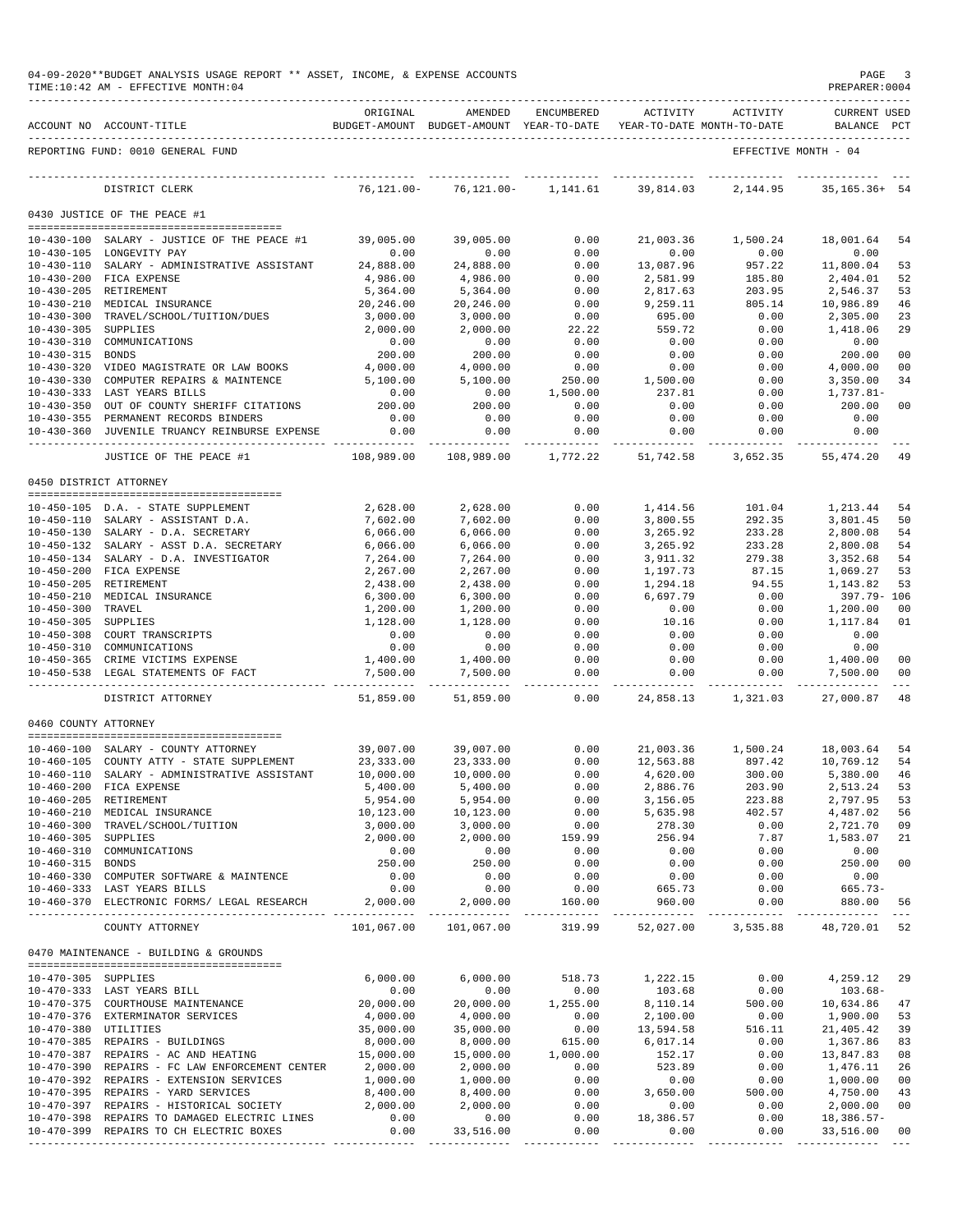|                                         | 04-09-2020**BUDGET ANALYSIS USAGE REPORT ** ASSET, INCOME, & EXPENSE ACCOUNTS<br>TIME:10:42 AM - EFFECTIVE MONTH:04 |                           |                                                     |                       |                       |                                        | PAGE<br>PREPARER: 0004             |                     |
|-----------------------------------------|---------------------------------------------------------------------------------------------------------------------|---------------------------|-----------------------------------------------------|-----------------------|-----------------------|----------------------------------------|------------------------------------|---------------------|
|                                         | ACCOUNT NO ACCOUNT-TITLE                                                                                            | ORIGINAL                  | AMENDED<br>BUDGET-AMOUNT BUDGET-AMOUNT YEAR-TO-DATE | ENCUMBERED            | ACTIVITY              | ACTIVITY<br>YEAR-TO-DATE MONTH-TO-DATE | <b>CURRENT USED</b><br>BALANCE PCT |                     |
|                                         | REPORTING FUND: 0010 GENERAL FUND                                                                                   |                           |                                                     |                       |                       |                                        | EFFECTIVE MONTH - 04               |                     |
|                                         | MAINTENANCE - BUILDING & GROUNDS                                                                                    | 101,400.00                | 134,916.00                                          | 3,388.73              | 53,860.32             | 1,516.11                               | 77,666.95                          | 42                  |
| 0480 COUNTY AUDITOR                     |                                                                                                                     |                           |                                                     |                       |                       |                                        |                                    |                     |
|                                         |                                                                                                                     |                           |                                                     |                       |                       |                                        |                                    |                     |
|                                         | 10-480-100 SALARY - COUNTY AUDITOR<br>10-480-105 PHONE ALLOWANCE                                                    | 40,166.00<br>336.00       | 40,166.00<br>336.00                                 | 0.00<br>0.00          | 21,627.48<br>193.76   | 1,544.82<br>13.84                      | 18,538.52<br>142.24                | 54<br>58            |
|                                         | 10-480-110 SALARY - ASSISTANT AUDITOR                                                                               | 25,125.00                 | 25,125.00                                           | 0.00                  | 13,528.76             | 966.34                                 | 11,596.24                          | 54                  |
|                                         | 10-480-115 LONGEVITY PAY                                                                                            | 0.00                      | 0.00                                                | 0.00                  | 0.00                  | 0.00                                   | 0.00                               |                     |
|                                         | 10-480-200 FICA EXPENSE                                                                                             | 5,023.00                  | 5,023.00                                            | 0.00                  | 2,665.78              | 191.12                                 | 2,357.22                           | 53                  |
|                                         | 10-480-205 RETIREMENT                                                                                               | 5,403.00                  | 5,403.00                                            | 0.00                  | 2,921.59              | 209.56                                 | 2,481.41                           | 54                  |
|                                         | 10-480-210 MEDICAL INSURANCE                                                                                        | 20,246.00                 | 20,246.00                                           | 0.00                  | 11,271.96             | 805.14                                 | 8,974.04                           | 56                  |
| 10-480-305 SUPPLIES                     | 10-480-300 TRAVEL/TUITION/DUES                                                                                      | 3,000.00<br>2,000.00      | 3,000.00<br>2,000.00                                | 1,169.00<br>86.50     | 1,320.56<br>587.99    | 0.00<br>16.49                          | 510.44<br>1,325.51                 | 83<br>34            |
|                                         | 10-480-310 COMMUNICATIONS                                                                                           | 0.00                      | 0.00                                                | 0.00                  | 0.00                  | 0.00                                   | 0.00                               |                     |
|                                         | 10-480-315 BONDS & NOTARY                                                                                           | 300.00                    | 300.00                                              | 100.00                | 50.00                 | 0.00                                   | 150.00                             | 50                  |
|                                         | 10-480-320 COMPUTER SOFTWARE & MAINTENANCE                                                                          | 5,190.00                  | 5,190.00                                            | 0.00                  | 2,769.00              | 0.00                                   | 2,421.00                           | 53                  |
|                                         | 10-480-333 LAST YEARS BILLS                                                                                         | 0.00                      | 0.00                                                | 0.00                  | 1,083.96              | 0.00                                   | $1,083.96-$                        |                     |
|                                         | 10-480-400 NEW EQUIPMENT                                                                                            | 1,107.00<br>------------- | 1,107.00<br>--------------                          | 0.00<br>_____________ | 0.00                  | 0.00                                   | 1,107.00                           | 00                  |
|                                         | COUNTY AUDITOR                                                                                                      | 107,896.00                | 107,896.00                                          | 1,355.50              | 58,020.84             | 3,747.31                               | 48,519.66                          | 55                  |
| 0490 COUNTY TREASURER                   |                                                                                                                     |                           |                                                     |                       |                       |                                        |                                    |                     |
|                                         | 10-490-100 SALARY - COUNTY TREASURER                                                                                | 39,005.00                 | 39,005.00                                           | 0.00                  | 21,003.36             | 1,500.24                               | 18,001.64                          | 54                  |
|                                         | 10-490-105 LONGEVITY PAY                                                                                            | 0.00                      | 0.00                                                | 0.00                  | 0.00                  | 0.00                                   | 0.00                               |                     |
|                                         | 10-490-110 SALARY - ADMINISTRATIVE ASSISTANT                                                                        | 10,000.00                 | 10,000.00                                           | 0.00                  | 5,122.50              | 350.00                                 | 4,877.50                           | 51                  |
|                                         | 10-490-200 FICA EXPENSE                                                                                             | 3,699.00                  | 3,699.00                                            | 0.00                  | 1,998.56              | 141.54                                 | 1,700.44                           | 54                  |
|                                         | 10-490-205 RETIREMENT                                                                                               | 3,979.00                  | 3,979.00                                            | 0.00                  | 2,160.94              | 153.56                                 | 1,818.06                           | 54                  |
|                                         | 10-490-210 MEDICAL INSURANCE                                                                                        | 10,123.00                 | 10,123.00                                           | 0.00                  | 5,635.98              | 402.57                                 | 4,487.02                           | 56                  |
|                                         | 10-490-300 TRAVEL/SCHOOL/TUITIONS/DUES                                                                              | 3,000.00<br>2,000.00      | 3,000.00                                            | 250.00                | 515.00                | 0.00                                   | 2,235.00                           | 26                  |
| 10-490-305 SUPPLIES                     | 10-490-310 COMMUNICATIONS                                                                                           | 0.00                      | 2,000.00<br>0.00                                    | 171.46<br>0.00        | 58.98<br>0.00         | 0.00<br>0.00                           | 1,769.56<br>0.00                   | 12                  |
| 10-490-315 BONDS                        |                                                                                                                     | 200.00                    | 200.00                                              | 0.00                  | 167.95                | 0.00                                   | 32.05                              | 84                  |
|                                         | 10-490-320 COMPUTER SOFTWARE & MAINTENANCE                                                                          | 5,100.00                  | 5,100.00                                            | 0.00                  | 3,066.95              | 0.00                                   | 2,033.05                           | 60                  |
|                                         | 10-490-333 LAST YEARS BILLS                                                                                         | 0.00                      | 0.00                                                | 0.00                  | 410.34                | 0.00                                   | $410.34-$                          |                     |
|                                         | 10-490-400 NEW EQUIPMENT                                                                                            | 1,000.00<br>------------- | 1,000.00<br>-----------                             | 0.00<br>-----------   | 0.00<br>----------- - | 0.00                                   | 1,000.00                           | 00                  |
|                                         | COUNTY TREASURER                                                                                                    | 78,106.00                 | 78,106.00                                           | 421.46                | 40,140.56             | 2,547.91                               | 37,543.98                          | 52                  |
|                                         | 0500 TAX ASSESSOR/COLLECTOR                                                                                         |                           |                                                     |                       |                       |                                        |                                    |                     |
|                                         | 10-500-100 SALARY - TAX COLLECTOR                                                                                   | 39,007.00                 | 39,007.00                                           | 0.00                  | 21,003.36             | 1,500.24                               | 18,003.64                          | 54                  |
|                                         | 10-500-105 LONGEVITY PAY                                                                                            | 4,200.00                  | 4,200.00                                            | 0.00                  | 0.00                  | 0.00                                   | 4,200.00                           | 00                  |
|                                         | 10-500-110 SALARY - ADMINISTRATIVE ASSISTANT                                                                        | 24,888.00                 | 24,888.00                                           | 0.00                  | 13,401.08             | 957.22                                 | 11,486.92                          | 54                  |
|                                         | 10-500-115 VOTER REGISTRAR                                                                                          | 350.00                    | 350.00                                              | 0.00                  | 133.10                | 0.00                                   | 216.90                             | 38                  |
|                                         | 10-500-200 FICA EXPENSE                                                                                             | 5,164.00                  | 5,164.00                                            | 0.00                  | 2,568.86              | 183.49                                 | 2,595.14                           | 50                  |
|                                         | 10-500-205 RETIREMENT                                                                                               | 5,555.00<br>20,246.00     | 5,555.00<br>20,246.00                               | 0.00                  | 2,843.40              | 203.95                                 | 2,711.60                           | 51                  |
| 10-500-300 TRAVEL                       | 10-500-210 MEDICAL INSURANCE                                                                                        | 3,000.00                  | 3,000.00                                            | 0.00<br>0.00          | 11,271.96<br>510.00   | 805.14<br>0.00                         | 8,974.04<br>2,490.00               | 56<br>17            |
| 10-500-305 SUPPLIES                     |                                                                                                                     | 1,500.00                  | 1,500.00                                            | 209.88                | 156.77                | 0.00                                   | 1,133.35                           | 24                  |
|                                         | 10-500-310 COMMUNICATIONS                                                                                           | 0.00                      | 0.00                                                | 0.00                  | 0.00                  | 0.00                                   | 0.00                               |                     |
| 10-500-315 BONDS<br>___________________ |                                                                                                                     | 450.00                    | 450.00<br>-----------                               | 0.00<br>------        | 50.00<br>----------   | 0.00<br>$- - - - - - -$                | 400.00<br>-----------              | 11<br>$\frac{1}{2}$ |
|                                         | TAX ASSESSOR/COLLECTOR                                                                                              | 104,360.00                | 104,360.00                                          | 209.88                | 51,938.53             | 3,650.04                               | 52, 211.59 50                      |                     |
| 0530 NON DEPARTMENTAL                   | ,,,,,,,,,,,,,,,,,,,,,,,,,,,,,,,,,,,,                                                                                |                           |                                                     |                       |                       |                                        |                                    |                     |
|                                         | 10-530-200 FICA EXPENSE                                                                                             | 0.00                      | 0.00                                                | 0.00                  | 72.60                 | 0.00                                   | $72.60 -$                          |                     |
|                                         | 10-530-205 RETIREMENT                                                                                               | 0.00                      | 0.00                                                | 0.00                  | 78.76                 | 0.00                                   | $78.76 -$                          |                     |
| 10-530-305 SUPPLIES                     |                                                                                                                     | 2,500.00                  | 2,500.00                                            | 119.58                | 762.75                | 26.96                                  | 1,617.67                           | 35                  |
|                                         | 10-530-306 CORONAVIRUS EXPENSE 2020                                                                                 | 0.00                      | 0.00                                                | 2,032.46              | 119.79                | 0.00                                   | $2,152.25-$                        |                     |
|                                         | 10-530-310 COMMUNICATIONS                                                                                           | 31,720.00                 | 31,720.00                                           | 0.00                  | 16,433.76             | 1,363.97                               | 15,286.24                          | 52                  |
|                                         | 10-530-311 SOFTWARE FOR AUDITOR & TREASURER<br>10-530-333 LAST YEARS BILLS                                          | 36,000.00<br>0.00         | 36,000.00<br>0.00                                   | 0.00                  | 3,000.00<br>2,064.33  | 0.00                                   | 33,000.00                          | 08                  |
|                                         | 10-530-415 MISCELLANEOUS REIMBURSEMENTS                                                                             | 0.00                      | 0.00                                                | 262.99<br>0.00        | 252.51                | 0.00<br>0.00                           | $2,327.32-$<br>$252.51-$           |                     |
| $10 - 530 - 418$                        | MISCELLANEOUS EXPENSE                                                                                               | 600.00                    | 600.00                                              | 0.00                  | 660.00                | 0.00                                   | $60.00 - 110$                      |                     |
| $10 - 530 - 419$                        | IRS TAX PENALTY                                                                                                     | 0.00                      | 0.00                                                | 0.00                  | 0.00                  | 0.00                                   | 0.00                               |                     |
| $10 - 530 - 420$                        | EMPLOYEE INSURANCE EXPENSE                                                                                          | 0.00                      | 0.00                                                | 0.00                  | 0.00                  | 0.00                                   | 0.00                               |                     |
| $10 - 530 - 425$                        | HEALTHY COUNTY EXPENSE                                                                                              | 1,000.00                  | 1,000.00                                            | 0.00                  | 0.00                  | 0.00                                   | 1,000.00                           | 00                  |
| $10 - 530 - 426$                        | COUNTY RESTITUTION EXPENSE                                                                                          | 0.00                      | 0.00                                                | 0.00                  | 89.03                 | 0.00                                   | $89.03 -$                          |                     |
| $10 - 530 - 427$<br>$10 - 530 - 430$    | TAX COLLECTOR REG FEE REFUND<br><b>BANK CHARGES</b>                                                                 | 56.00<br>100.00           | 56.00<br>100.00                                     | 0.00<br>0.00          | 0.00<br>74.14         | 0.00<br>0.00                           | 56.00<br>25.86                     | 00<br>74            |
| $10 - 530 - 435$                        | ELECTION SUPPLIES/BOXES/JUDGES                                                                                      | 20,000.00                 | 20,000.00                                           | $204.33-$             | 10,699.14             | 0.00                                   | 9,505.19                           | 52                  |
| $10 - 530 - 436$                        | REDISTRICTING CENUS                                                                                                 | 10,000.00                 | 10,000.00                                           | 0.00                  | 0.00                  | 0.00                                   | 10,000.00                          | 0 <sub>0</sub>      |
| $10 - 530 - 445$                        | PAPER & POSTAGE                                                                                                     | 10,000.00                 | 10,000.00                                           | 213.11                | 5,904.45              | 0.00                                   | 3,882.44                           | 61                  |
| $10 - 530 - 450$                        | ANIMAL CONTROL                                                                                                      | 500.00                    | 500.00                                              | 0.00                  | 236.00                | 0.00                                   | 264.00                             | 47                  |
| $10 - 530 - 455$                        | LEGAL FEES                                                                                                          | 4,500.00                  | 4,500.00                                            | 0.00                  | 0.00                  | 0.00                                   | 4,500.00                           | 0 <sub>0</sub>      |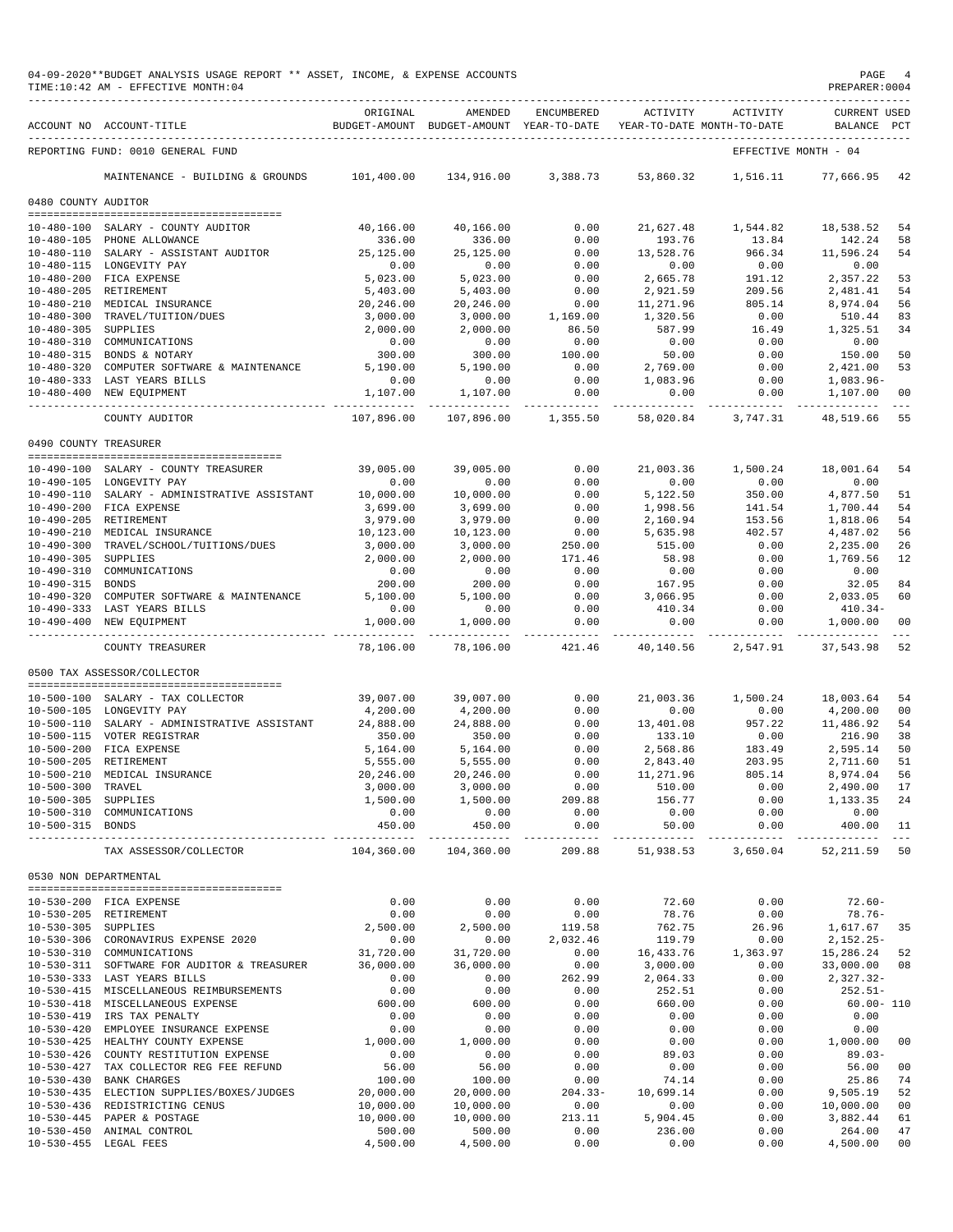| 04-09-2020**BUDGET ANALYSIS USAGE REPORT ** ASSET, INCOME, & EXPENSE ACCOUNTS | PAGE          |
|-------------------------------------------------------------------------------|---------------|
| TIME: 10:42 AM - EFFECTIVE MONTH: 04                                          | PREPARER:0004 |

|                                      | ACCOUNT NO ACCOUNT-TITLE                                 | ORIGINAL           | AMENDED<br>BUDGET-AMOUNT BUDGET-AMOUNT YEAR-TO-DATE | ENCUMBERED                                                                                                                                                                                                                                                                                                                                                                                           | ACTIVITY         | ACTIVITY<br>YEAR-TO-DATE MONTH-TO-DATE | <b>CURRENT USED</b>             | PCT               |
|--------------------------------------|----------------------------------------------------------|--------------------|-----------------------------------------------------|------------------------------------------------------------------------------------------------------------------------------------------------------------------------------------------------------------------------------------------------------------------------------------------------------------------------------------------------------------------------------------------------------|------------------|----------------------------------------|---------------------------------|-------------------|
|                                      | REPORTING FUND: 0010 GENERAL FUND                        |                    |                                                     |                                                                                                                                                                                                                                                                                                                                                                                                      |                  |                                        | BALANCE<br>EFFECTIVE MONTH - 04 |                   |
|                                      |                                                          |                    |                                                     |                                                                                                                                                                                                                                                                                                                                                                                                      |                  |                                        |                                 |                   |
| $10 - 530 - 457$                     | SAFETY PROGRAM                                           | 0.00               | 0.00                                                | 0.00                                                                                                                                                                                                                                                                                                                                                                                                 | 0.00             | 0.00                                   | 0.00                            |                   |
| $10 - 530 - 458$<br>$10 - 530 - 460$ | GAME WARDEN TRAINING<br>EMERGENCY MANAGEMENT COORDINATOR | 500.00<br>6,000.00 | 500.00<br>6,000.00                                  | 0.00<br>0.00                                                                                                                                                                                                                                                                                                                                                                                         | 0.00<br>6.000.00 | 0.00<br>0.00                           | 500.00<br>0.00                  | 00<br>100         |
| $10 - 530 - 462$                     | NSF EXPENSE                                              | 300.00             | 300.00                                              | 0.00                                                                                                                                                                                                                                                                                                                                                                                                 | 0.00             | 0.00                                   | 300.00                          | 00                |
| $10 - 530 - 467$                     | SUPPLEMENTAL DEATH BENEFITS                              | 10,000.00          | 10,000.00                                           | 0.00                                                                                                                                                                                                                                                                                                                                                                                                 | 0.00             | 0.00                                   | 10,000.00                       | 00                |
| $10 - 530 - 470$                     | WORKERS COMP INSURANCE                                   | 25,000.00          | 25,000.00                                           | 0.00                                                                                                                                                                                                                                                                                                                                                                                                 | 12,044.00        | 0.00                                   | 12,956.00                       | 48                |
| $10 - 530 - 472$                     | UNEMPLOYMENT INSURANCE                                   | 5,000.00           | 5,000.00                                            | 0.00                                                                                                                                                                                                                                                                                                                                                                                                 | 141.85           | 0.00                                   | 4,858.15                        | 03                |
| $10 - 530 - 475$                     | COPY MACHINE/SUPPLIES/TONER                              | 1,500.00           | 1,500.00                                            | 135.28                                                                                                                                                                                                                                                                                                                                                                                               | 803.76           | 0.00                                   | 560.96                          | 63                |
| $10 - 530 - 477$                     | OUTSIDE AUDITOR                                          | 25,000.00          | 25,000.00                                           | 0.00                                                                                                                                                                                                                                                                                                                                                                                                 | 0.00             | 0.00                                   | 25,000.00                       | 00                |
| $10 - 530 - 480$                     | DUES & FEES - COG MATCH                                  | 6,000.00           | 6,000.00                                            | 0.00                                                                                                                                                                                                                                                                                                                                                                                                 | 1,235.00         | 0.00                                   | 4,765.00                        | 21                |
| $10 - 530 - 482$                     | LIABILITY INSURANCE                                      | 60,000.00          | 60,000.00                                           | 0.00                                                                                                                                                                                                                                                                                                                                                                                                 | 30,191.00        | 0.00                                   | 29,809.00                       | 50                |
| $10 - 530 - 485$                     | LEGAL ADS                                                | 2,700.00           | 2,700.00                                            | 0.00                                                                                                                                                                                                                                                                                                                                                                                                 | 2,558.10         | 0.00                                   | 141.90                          | 95                |
| $10 - 530 - 486$                     | RURAL FIRE DEPT FUEL EXPENSE                             | 2,500.00           | 2,500.00                                            | 0.00                                                                                                                                                                                                                                                                                                                                                                                                 | 2,212.98         | $120.62-$                              | 287.02                          | 89                |
| $10 - 530 - 487$                     | RURAL FIRE EQUIPMENT                                     | 5,000.00           | 5,000.00                                            | 489.00                                                                                                                                                                                                                                                                                                                                                                                               | 761.00           | 0.00                                   | 3,750.00                        | 25                |
| $10 - 530 - 488$                     | RURAL FIRE SCHOOL                                        | 2,500.00           | 2,500.00                                            | 0.00                                                                                                                                                                                                                                                                                                                                                                                                 | 0.00             | 0.00                                   | 2,500.00                        | 00                |
| $10 - 530 - 489$                     | RURAL FIRE INSURANCE TRUCKS                              | 5,000.00           | 5,000.00                                            | 0.00                                                                                                                                                                                                                                                                                                                                                                                                 | 0.00             | 0.00                                   | 5,000.00                        | 00                |
| $10 - 530 - 490$                     | COUNTY LIBRARIES                                         | 5,000.00           | 5,000.00                                            | 0.00                                                                                                                                                                                                                                                                                                                                                                                                 | 5,000.00         | 0.00                                   | 0.00                            | 100               |
| $10 - 530 - 492$                     | INTERLOCAL AGREEMENTS-LUBBOCK                            | 1,000.00           | 1,000.00                                            | 0.00                                                                                                                                                                                                                                                                                                                                                                                                 | 1,000.00         | 0.00                                   | 0.00                            | 100               |
| $10 - 530 - 495$                     | D.A. LEGAL STATEMENT OF FACTS                            | 5,000.00           | 5,000.00                                            | 0.00                                                                                                                                                                                                                                                                                                                                                                                                 | 0.00             | 0.00                                   | 5,000.00                        | 00                |
| $10 - 530 - 497$                     | CASH MATCH SENIOR CITIZENS                               | 36,000.00          | 36,000.00                                           | 0.00                                                                                                                                                                                                                                                                                                                                                                                                 | 2,412.85         | 0.00                                   | 33,587.15                       | 07                |
| $10 - 530 - 500$                     | DRUG & ALCOHOL TESTING                                   | 2,000.00           | 2,000.00                                            | 175.00                                                                                                                                                                                                                                                                                                                                                                                               | 260.00           | 0.00                                   | 1,565.00                        | 22                |
|                                      | NON DEPARTMENTAL                                         | 322,976.00         | 322,976.00                                          | 3,223.09                                                                                                                                                                                                                                                                                                                                                                                             | 105,067.80       | 1,270.31                               | 214,685.11                      | $- - -$<br>34     |
|                                      | 0540 COUNTY & DISTRICT COURT                             |                    |                                                     |                                                                                                                                                                                                                                                                                                                                                                                                      |                  |                                        |                                 |                   |
|                                      |                                                          |                    |                                                     |                                                                                                                                                                                                                                                                                                                                                                                                      |                  |                                        |                                 |                   |
| $10 - 540 - 310$                     | COMMUNICATIONS                                           | 0.00               | 0.00                                                | 0.00                                                                                                                                                                                                                                                                                                                                                                                                 | 0.00             | 0.00                                   | 0.00                            |                   |
|                                      | 10-540-502 AD LITEM TAX SUITS - T REES                   | 1,000.00           | 1,000.00                                            | 0.00                                                                                                                                                                                                                                                                                                                                                                                                 | 0.00             | 0.00                                   | 1,000.00                        | 00                |
|                                      | 10-540-504 ADULT PROBATION SUPPLIES                      | 200.00             | 200.00                                              | 0.00                                                                                                                                                                                                                                                                                                                                                                                                 | 0.00             | 0.00                                   | 200.00                          | 00                |
| $10 - 540 - 506$                     | JUVENILE OFFICER EXPENSES                                | 19,460.00          | 19,460.00                                           | 4,908.79                                                                                                                                                                                                                                                                                                                                                                                             | 0.00             | 0.00                                   | 14,551.21                       | 25                |
| $10 - 540 - 508$                     | GRAND JURY                                               | 3,000.00           | 3,000.00                                            | 0.00                                                                                                                                                                                                                                                                                                                                                                                                 | 1,090.00         | 0.00                                   | 1,910.00                        | 36                |
| $10 - 540 - 510$                     | PETIT JURY                                               | 3,000.00           | 3,000.00                                            | 0.00                                                                                                                                                                                                                                                                                                                                                                                                 | 0.00             | 0.00                                   | 3,000.00                        | 00                |
| 10-540-512 J.P. JURY                 |                                                          | 100.00             | 100.00                                              | 0.00                                                                                                                                                                                                                                                                                                                                                                                                 | 90.00            | 0.00                                   | 10.00                           | 90                |
| $10 - 540 - 513$                     | J.P. ATTORNEY COLLECTIONS                                | 2,000.00           | 2,000.00                                            | 627.43                                                                                                                                                                                                                                                                                                                                                                                               | 291.60           | 0.00                                   | 1,080.97                        | 46                |
| $10 - 540 - 514$                     | JURY LODGING & MEALS                                     | 600.00             | 600.00                                              | 0.00                                                                                                                                                                                                                                                                                                                                                                                                 | 0.00             | 0.00                                   | 600.00                          | 00                |
| $10 - 540 - 516$                     | JURY COMMISSION                                          | 200.00             | 200.00                                              | 0.00                                                                                                                                                                                                                                                                                                                                                                                                 | 0.00             | 0.00                                   | 200.00                          | 00                |
| $10 - 540 - 517$                     | COUNTY COURT VISTING COURT REPORTER                      | 0.00               | 0.00                                                | 0.00                                                                                                                                                                                                                                                                                                                                                                                                 | 0.00             | 0.00                                   | 0.00                            |                   |
| $10 - 540 - 518$                     | COURT APPOINTED ATTORNEY                                 | 25,000.00          | 25,000.00                                           | 412.50                                                                                                                                                                                                                                                                                                                                                                                               | 5, 354.25        | 0.00                                   | 19, 233. 25                     | 23                |
| $10 - 540 - 520$                     | INTERPRETOR                                              | 250.00             | 250.00                                              | 0.00                                                                                                                                                                                                                                                                                                                                                                                                 | 0.00             | 0.00                                   | 250.00                          | 00                |
| 10-540-522                           | PSYCHIATRIC EVALUATION                                   | 2,500.00           | 2,500.00                                            | 0.00                                                                                                                                                                                                                                                                                                                                                                                                 | 0.00             | 0.00                                   | 2,500.00                        | 00                |
| 10-540-524                           | JUVENILE DETENTION                                       | 5,000.00           | 5,000.00                                            | 0.00                                                                                                                                                                                                                                                                                                                                                                                                 | 3,850.77         | 0.00                                   | 1,149.23                        | 77                |
| $10 - 540 - 525$                     | OUT OF COUNTY CITATIONS                                  | 180.00             | 180.00                                              | 0.00                                                                                                                                                                                                                                                                                                                                                                                                 | 0.00             | 0.00                                   | 180.00                          | 00                |
|                                      | 10-540-526 DA & CA DRUG TESTING                          | 5,000.00           | 5.000.00                                            | 0.00                                                                                                                                                                                                                                                                                                                                                                                                 | 0.00             | 0.00                                   | 5,000.00                        | 00<br>$- - -$     |
|                                      | COUNTY & DISTRICT COURT                                  | 67,490.00          | 67,490.00                                           | 5,948.72                                                                                                                                                                                                                                                                                                                                                                                             | 10,676.62        | 0.00                                   | 50,864.66                       | 25                |
| 0550 32ND JUDICIAL                   |                                                          |                    |                                                     |                                                                                                                                                                                                                                                                                                                                                                                                      |                  |                                        |                                 |                   |
|                                      | 10-550-100 SALARY - DIST COURT ADMINISTRATOR             | 8,553.00           | 8,553.00                                            | 0.00                                                                                                                                                                                                                                                                                                                                                                                                 | 4,605.02         | 328.93                                 | 3,947.98                        | 54                |
|                                      | 10-550-105 DIST JUDGE - STATE SUPPLEMENT                 | 2,628.00           | 2,628.00                                            | 0.00                                                                                                                                                                                                                                                                                                                                                                                                 | 1,414.56         | 101.04                                 | 1,213.44                        | 54                |
|                                      | 10-550-117 SALARY - COURT REPORTER                       | 12,050.00          | 12,050.00                                           | 0.00                                                                                                                                                                                                                                                                                                                                                                                                 | 6,489.00         | 463.50                                 | 5,561.00                        | 54                |
|                                      | 10-550-200 FICA EXPENSE                                  | 1,778.00           | 1,778.00                                            | 0.00                                                                                                                                                                                                                                                                                                                                                                                                 | 956.90           | 68.35                                  | 821.10                          | 54                |
|                                      | 10-550-205 RETIREMENT                                    | 1,888.00           | 1,888.00                                            | 0.00                                                                                                                                                                                                                                                                                                                                                                                                 | 1,033.90         | 74.16                                  | 854.10                          | 55                |
|                                      | 10-550-210 MEDICAL INSURANCE                             | 2,000.00           | 2,000.00                                            | 0.00                                                                                                                                                                                                                                                                                                                                                                                                 | 1,698.60         | 0.00                                   | 301.40                          | 85                |
| 10-550-300 TRAVEL                    |                                                          | 1,000.00           | 1,000.00                                            | 0.00                                                                                                                                                                                                                                                                                                                                                                                                 | 0.00             | 0.00                                   | 1,000.00                        | 00                |
| 10-550-305 SUPPLIES                  |                                                          | 1,127.00           | 1,127.00                                            | 0.00                                                                                                                                                                                                                                                                                                                                                                                                 | 0.00             | 0.00                                   | 1,127.00                        | 00                |
|                                      | 10-550-310 COMMUNICATIONS                                | 0.00               | 0.00                                                | 0.00                                                                                                                                                                                                                                                                                                                                                                                                 | 0.00             | 0.00                                   | 0.00                            |                   |
|                                      | 10-550-530 7TH ADM REGION ASSESSMENT                     | 669.00             | 669.00                                              | 0.00                                                                                                                                                                                                                                                                                                                                                                                                 | 0.00             | 0.00                                   | 669.00                          | 00                |
|                                      | 10-550-532 COURT REPORTER INSURANCE                      | 1,300.00           | 1,300.00                                            | 0.00                                                                                                                                                                                                                                                                                                                                                                                                 | 0.00             | 0.00                                   | 1,300.00                        | 00                |
|                                      | 10-550-534 LUNACY COMMITMENT                             | 3,500.00           | 3,500.00                                            | 0.00                                                                                                                                                                                                                                                                                                                                                                                                 | 1,720.00         | 0.00                                   | 1,780.00                        | 49                |
|                                      | 10-550-536 VISITING JUDGE/COURT REPORTER                 | 2,000.00           | 2,000.00                                            | 0.00                                                                                                                                                                                                                                                                                                                                                                                                 | 0.00             | 0.00                                   | 2,000.00                        | 00                |
|                                      | 10-550-538 D.J. LEGAL STATEMENT OF FACTS                 | 7,900.00           | 7,900.00                                            | 0.00<br>$\frac{1}{2} \frac{1}{2} \frac{1}{2} \frac{1}{2} \frac{1}{2} \frac{1}{2} \frac{1}{2} \frac{1}{2} \frac{1}{2} \frac{1}{2} \frac{1}{2} \frac{1}{2} \frac{1}{2} \frac{1}{2} \frac{1}{2} \frac{1}{2} \frac{1}{2} \frac{1}{2} \frac{1}{2} \frac{1}{2} \frac{1}{2} \frac{1}{2} \frac{1}{2} \frac{1}{2} \frac{1}{2} \frac{1}{2} \frac{1}{2} \frac{1}{2} \frac{1}{2} \frac{1}{2} \frac{1}{2} \frac{$ | 0.00             | 0.00<br>------------ -------------     | 7,900.00                        | 00<br>$\sim$ $ -$ |
|                                      | 32ND JUDICIAL                                            | 46,393.00          | 46,393.00                                           | 0.00                                                                                                                                                                                                                                                                                                                                                                                                 | 17,917.98        | 1,035.98                               | 28, 475.02                      | 39                |
| 0560 INDIGENT WELFARE                |                                                          |                    |                                                     |                                                                                                                                                                                                                                                                                                                                                                                                      |                  |                                        |                                 |                   |
|                                      |                                                          |                    |                                                     |                                                                                                                                                                                                                                                                                                                                                                                                      |                  |                                        |                                 |                   |
|                                      | 10-560-560 CHILD CARE                                    | 500.00             | 500.00                                              | 0.00                                                                                                                                                                                                                                                                                                                                                                                                 | 0.00             | 0.00                                   | 500.00                          | 00                |
|                                      | 10-560-562 DOCTOR'S SERVICES                             | 2,500.00           | 2,500.00                                            | 0.00                                                                                                                                                                                                                                                                                                                                                                                                 | 0.00             | 0.00                                   | 2,500.00                        | 00                |
|                                      | 10-560-563 OUT OF COUNTY COURT COST                      | 400.00             | 400.00                                              | 0.00                                                                                                                                                                                                                                                                                                                                                                                                 | 0.00             | 0.00                                   | 400.00                          | 00                |
| 10-560-564 BURIALS                   |                                                          | 2,500.00           | 2,500.00                                            | 1,000.00                                                                                                                                                                                                                                                                                                                                                                                             | 0.00             | 0.00                                   | 1,500.00                        | 40                |
|                                      | 10-560-566 EMERGENCY AID                                 | 100.00             | 100.00                                              | 0.00                                                                                                                                                                                                                                                                                                                                                                                                 | 0.00             | 0.00                                   | 100.00                          | 00                |
| 10-560-568 CLOTHING                  |                                                          | 100.00             | 100.00                                              | 0.00                                                                                                                                                                                                                                                                                                                                                                                                 | 0.00             | 0.00                                   | 100.00                          | 00<br>00          |
| 10-560-572 HOSPITAL                  | 10-560-570 MEALS, ROOM, CARE                             | 100.00<br>100.00   | 100.00<br>100.00                                    | 0.00<br>0.00                                                                                                                                                                                                                                                                                                                                                                                         | 0.00<br>0.00     | 0.00<br>0.00                           | 100.00<br>100.00                | 00                |
|                                      | 10-560-574 MEDICAL BILLS                                 | 100.00             | 100.00                                              | 0.00                                                                                                                                                                                                                                                                                                                                                                                                 | 0.00             | 0.00                                   | 100.00                          | 00                |
|                                      | 10-560-576 MEDICAL SUPPLIES                              | 100.00             | 100.00                                              | 0.00                                                                                                                                                                                                                                                                                                                                                                                                 | 0.00             | 0.00                                   | 100.00                          | 00                |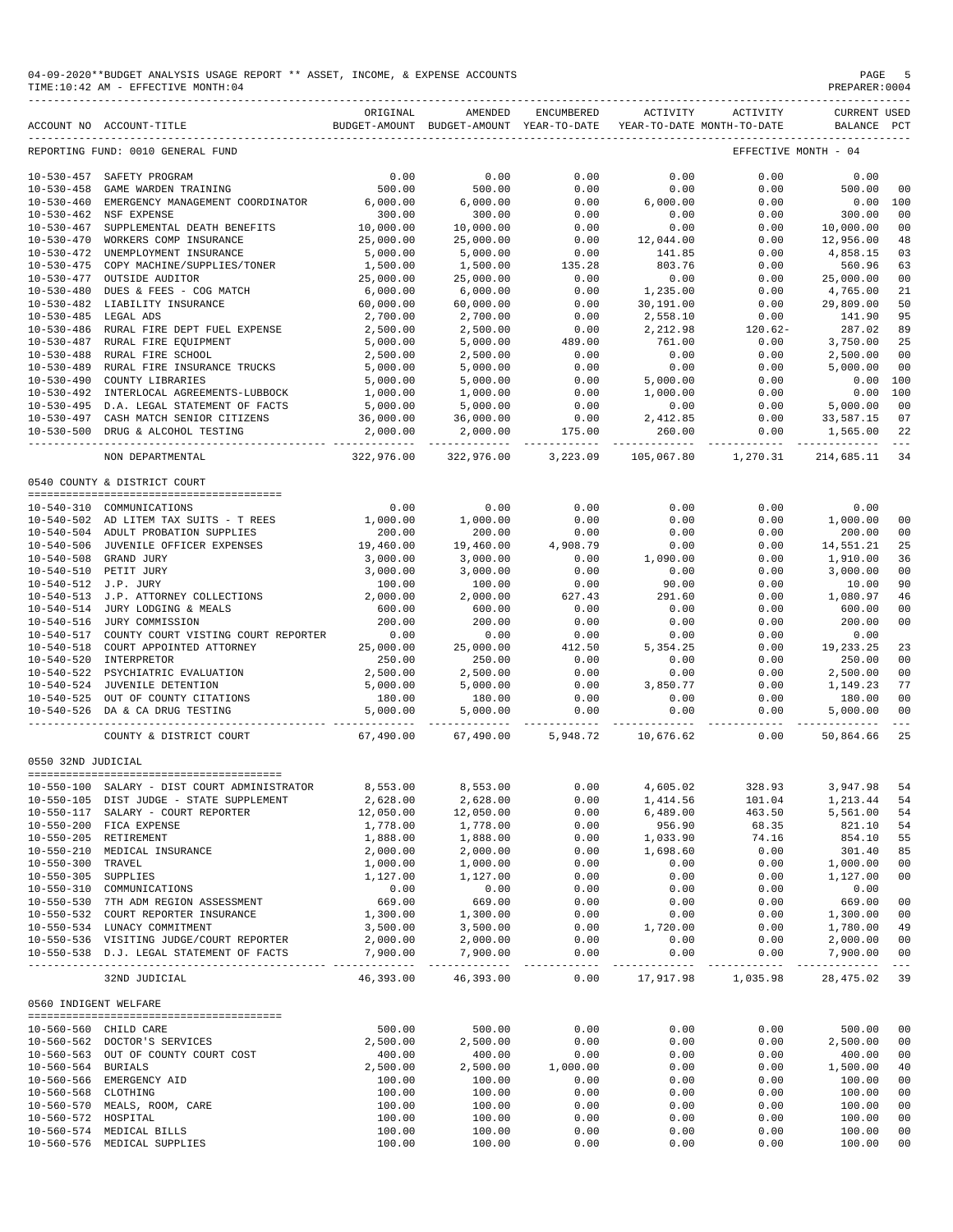|                                         | 04-09-2020**BUDGET ANALYSIS USAGE REPORT ** ASSET, INCOME, & EXPENSE ACCOUNTS<br>TIME:10:42 AM - EFFECTIVE MONTH:04 |                         |                                                                                |                    |                      |                      | PAGE<br>PREPARER: 0004             | 6         |
|-----------------------------------------|---------------------------------------------------------------------------------------------------------------------|-------------------------|--------------------------------------------------------------------------------|--------------------|----------------------|----------------------|------------------------------------|-----------|
|                                         | ACCOUNT NO ACCOUNT-TITLE                                                                                            | ORIGINAL                | AMENDED<br>BUDGET-AMOUNT BUDGET-AMOUNT YEAR-TO-DATE YEAR-TO-DATE MONTH-TO-DATE | ENCUMBERED         | ACTIVITY             | ACTIVITY             | <b>CURRENT USED</b><br>BALANCE PCT |           |
|                                         | REPORTING FUND: 0010 GENERAL FUND                                                                                   |                         |                                                                                |                    |                      |                      | EFFECTIVE MONTH - 04               |           |
|                                         | 10-560-579 AUTOPSY EXPENSE                                                                                          | 7,500.00                | 7,500.00                                                                       | 0.00               | 0.00                 | 0.00                 | 7,500.00                           | 00        |
|                                         | INDIGENT WELFARE                                                                                                    | 14,000.00               | ______________<br>14,000.00                                                    | 1,000.00           | ___________<br>0.00  | 0.00                 | 13,000.00                          | 07        |
| 0580 COUNTY SHERIFF                     |                                                                                                                     |                         |                                                                                |                    |                      |                      |                                    |           |
|                                         |                                                                                                                     |                         |                                                                                |                    |                      |                      |                                    |           |
|                                         | 10-580-100 SALARY - SHERIFF<br>10-580-105 LONGEVITY PAY                                                             | 46,403.00<br>1,350.00   | 46,403.00<br>1,350.00                                                          | 0.00<br>0.00       | 24,986.08<br>0.00    | 1,784.72<br>0.00     | 21,416.92<br>1,350.00              | -54<br>00 |
|                                         | 10-580-108 SALARY - CHIEF DEPUTY                                                                                    | 0.00                    | 0.00                                                                           | 0.00               | 22,539.91            | 1,584.98             | $22,539.91 -$                      |           |
| 10-580-110                              | SALARY - DEPUTY                                                                                                     | 154, 292.00             | 154,292.00                                                                     | 0.00               | 50,722.41            | 4,611.54             | 103,569.59                         | 33        |
|                                         | 10-580-115 PHONE ALLOWANCE                                                                                          | 360.00                  | 360.00                                                                         | 0.00               | 622.80               | 55.36                | $262.80 - 173$                     |           |
|                                         | 10-580-120 SALARY - PART TIME DEPUTIES                                                                              | 10,000.00               | 10,000.00                                                                      | 0.00               | 1,993.20             | 0.00                 | 8,006.80                           | 20        |
| 10-580-142                              | SALARY - JAILERS<br>10-580-144 SALARY - PART TIME JAILERS                                                           | 0.00<br>0.00            | 0.00<br>0.00                                                                   | 0.00<br>0.00       | 0.00<br>0.00         | 0.00<br>0.00         | 0.00<br>0.00                       |           |
|                                         | 10-580-146 SALARY - OVER TIME                                                                                       | 0.00                    | 0.00                                                                           | 0.00               | 3,297.90             | 630.72               | $3,297.90 -$                       |           |
| 10-580-147                              | DEPUTIES - HOLIDAY PAY                                                                                              | 0.00                    | 0.00                                                                           | 0.00               | 1,326.96             | 0.00                 | $1,326.96-$                        |           |
|                                         | 10-580-200 FICA EXPENSE                                                                                             | 16,238.00               | 16,238.00                                                                      | 0.00               | 8,068.47             | 663.04               | 8,169.53                           | 50        |
| $10 - 580 - 205$                        | RETIREMENT                                                                                                          | 17,469.00               | 17,469.00                                                                      | 0.00               | 8,718.53             | 719.30               | 8,750.47                           | 50        |
| $10 - 580 - 210$<br>$10 - 580 - 300$    | MEDICAL INSURANCE<br>TRAVEL                                                                                         | 50,615.00<br>3,000.00   | 50,615.00                                                                      | 0.00               | 22,946.49            | 1,610.28             | 27,668.51                          | 45<br>55  |
| $10 - 580 - 305$                        | SUPPLIES                                                                                                            | 2,000.00                | 3,000.00<br>2,000.00                                                           | 0.00<br>85.39      | 1,664.87<br>532.11   | 0.00<br>0.00         | 1,335.13<br>1,382.50               | 31        |
| $10 - 580 - 310$                        | COMMUNICATIONS                                                                                                      | 750.00                  | 750.00                                                                         | 0.00               | 455.82               | 0.00                 | 294.18                             | 61        |
| $10 - 580 - 315$                        | BONDS & NOTARY                                                                                                      | 200.00                  | 200.00                                                                         | 100.00             | 0.00                 | 0.00                 | 100.00                             | 50        |
| $10 - 580 - 320$                        | COMPUTER SOFTWARE & REPAIRS                                                                                         | 0.00                    | 0.00                                                                           | 0.00               | 0.00                 | 0.00                 | 0.00                               |           |
| $10 - 580 - 325$                        | CERTIFICATE TRAINING JAIL PERSONAL                                                                                  | 0.00                    | 0.00                                                                           | 0.00               | 0.00                 | 0.00                 | 0.00                               |           |
| $10 - 580 - 380$                        | 10-580-333 LAST YEARS BILLS                                                                                         | 0.00                    | 0.00                                                                           | 204.00             | 1,813.68             | 0.00                 | $2,017.68-$                        |           |
| $10 - 580 - 475$                        | UTILITIES - NEW JAIL<br>COPY MACHINE EXPENSE                                                                        | 0.00<br>0.00            | 0.00<br>0.00                                                                   | 0.00<br>0.00       | 0.00<br>0.00         | 0.00<br>0.00         | 0.00<br>0.00                       |           |
| $10 - 580 - 600$                        | OUT OF COUNTY INMATE HOUSING                                                                                        | 0.00                    | 0.00                                                                           | 0.00               | 0.00                 | 0.00                 | 0.00                               |           |
| $10 - 580 - 602$                        | REIMBURSEMENT DRUG FORFEITURE EXPEN                                                                                 | 0.00                    | 0.00                                                                           | 0.00               | 0.00                 | 0.00                 | 0.00                               |           |
| $10 - 580 - 603$                        | SANE TEST CRIM VICTIMS EXPENSE                                                                                      | 0.00                    | 0.00                                                                           | 0.00               | 0.00                 | 0.00                 | 0.00                               |           |
|                                         | 10-580-604 NEW HIRE PSYCHIATRIC TESTING                                                                             | 0.00                    | 0.00                                                                           | 0.00               | 0.00                 | 0.00                 | 0.00                               |           |
| $10 - 580 - 608$<br>$10 - 580 - 609$    | VEHICLE EXPENSE<br>NEW VEHICLES                                                                                     | 10,000.00<br>0.00       | 10,000.00<br>0.00                                                              | 266.00             | 2,933.81             | 0.00                 | 6,800.19                           | 32        |
|                                         | 10-580-612 INMATE EXPENSE                                                                                           | 0.00                    | 0.00                                                                           | 0.00<br>0.00       | 94,395.20<br>0.00    | 0.00<br>0.00         | $94, 395.20 -$<br>0.00             |           |
|                                         | 10-580-614 INMATE MEDICAL                                                                                           | 0.00                    | 0.00                                                                           | 0.00               | 0.00                 | 0.00                 | 0.00                               |           |
|                                         | 10-580-615 BODY ARMOUR GRANT 3511801 2018                                                                           | 0.00                    | 0.00                                                                           | 0.00               | 0.00                 | 0.00                 | 0.00                               |           |
|                                         | 10-580-616 VEHICLE GAS                                                                                              | 30,000.00               | 30,000.00                                                                      | 4,443.99           | 8,675.41             | $512.01 -$           | 16,880.60                          | 44        |
|                                         | 10-580-618 VEHICLE TIRES                                                                                            | 0.00                    | 0.00                                                                           | 0.00               | 0.00                 | 0.00                 | 0.00                               |           |
|                                         | 10-580-625 BUILDING INSURANCE                                                                                       | 0.00<br>--------------  | 0.00                                                                           | 0.00<br>.          | 0.00                 | 0.00                 | 0.00<br>-----------                |           |
|                                         | COUNTY SHERIFF                                                                                                      | 342,677.00              | 342,677.00                                                                     | 5,099.38           | 255,693.65           | 11,147.93            | 81,883.97<br>76                    |           |
|                                         | 0585 FC LAW ENFORCEMENT CENTER                                                                                      |                         |                                                                                |                    |                      |                      |                                    |           |
|                                         | 10-585-105 LONGEVITY PAY                                                                                            | 0.00                    | 0.00                                                                           | 0.00               | 0.00                 | 0.00                 | 0.00                               |           |
|                                         | 10-585-110 SALARY - JAIL ADMINISTRATOR                                                                              | 30,000.00               | 30,000.00                                                                      | 0.00               | 15,684.63            | 1,127.28             | 14, 315.37                         | 52        |
|                                         | 10-585-111 SALARY - LEC COOK                                                                                        | 0.00                    | 0.00                                                                           | 0.00               | 6,095.00             | 0.00                 | $6,095.00 -$                       |           |
|                                         | 10-585-115 PHONE ALLOWANCE                                                                                          | 0.00                    | 0.00                                                                           | 0.00               | 193.76               | 13.84                | 193.76-                            |           |
|                                         | 10-585-142 SALARY - JAILERS<br>10-585-144 SALARY - PART TIME JAILERS                                                | 250,817.00<br>15,600.00 | 250,817.00<br>15,600.00                                                        | 0.00<br>0.00       | 124,045.53<br>0.00   | 7,326.48<br>0.00     | 126, 771. 47 49<br>15,600.00 00    |           |
|                                         | 10-585-146 SALARY - OVER TIME                                                                                       | 7,500.00                | 7,500.00                                                                       | 0.00               | 7,599.07             | 0.00                 | 99.07- 101                         |           |
|                                         | 10-585-147 LEC - HOLIDAY PAY                                                                                        | 0.00                    | 0.00                                                                           | 0.00               | 13,234.60            | 0.00                 | $13, 234.60 -$                     |           |
|                                         | 10-585-200 FICA EXPENSE                                                                                             | 22,575.00               | 22,575.00                                                                      | 0.00               | 12,535.93            | 631.49               | 10,039.07                          | 56        |
| $10 - 585 - 205$                        | RETIREMENT                                                                                                          | 25,000.00               | 25,000.00                                                                      | 0.00               | 13,786.25            | 702.72               | 11, 213.75                         | 55        |
|                                         | 10-585-210 MEDICAL INSURANCE<br>TRAVEL                                                                              | 101,583.00<br>3,000.00  | 101,583.00<br>3,000.00                                                         | 0.00<br>0.00       | 46,295.55<br>150.00  | 3,220.56<br>0.00     | 55,287.45<br>2,850.00              | 46<br>05  |
| $10 - 585 - 300$<br>10-585-305 SUPPLIES |                                                                                                                     | 5,500.00                | 5,500.00                                                                       | 540.04             | 2,226.85             | 11.98                | 2,733.11                           | 50        |
|                                         | 10-585-310 COMMUNICATIONS                                                                                           | 16,000.00               | 16,000.00                                                                      | 0.00               | 6,313.34             | 0.00                 | 9,686.66                           | 39        |
|                                         | 10-585-313 INSPECTIONS & MAINTENCE                                                                                  |                         | 0.00                                                                           | 0.00               | 0.00                 | 0.00                 | 0.00                               |           |
|                                         | 10-585-315 BONDS FOR EMPLOYEES                                                                                      | $0.00$<br>500.00        | 500.00                                                                         | 0.00               | 0.00                 | 0.00                 | 500.00                             | 00        |
|                                         | 10-585-320 COMPUTER SOFTWARE & MAINTENCE                                                                            | 12,060.00               | 12,060.00                                                                      | 0.00               | 0.00                 | 0.00                 | 12,060.00                          | 00        |
|                                         | 10-585-325 CERT TRAINING FOR JAIL STAFF                                                                             | 2,000.00                | 2,000.00                                                                       | 17.00              | 1,170.00             | 45.00                | 813.00                             | 59        |
|                                         | 10-585-326 TELECOMMUNICATIONS SCHOOL<br>10-585-333 LAST YEARS BILLS                                                 | 0.00<br>0.00            | 0.00<br>0.00                                                                   | $17.00 -$<br>0.00  | 0.00<br>145.54       | 0.00<br>0.00         | 17.00<br>$145.54-$                 |           |
|                                         | 10-585-380 UTILITIES FOR LAW CENTER 35,000.00                                                                       |                         | 35,000.00                                                                      | 0.00               | 15,457.89            | 498.16               | 19,542.11                          | 44        |
|                                         | 10-585-385 LAW CENTER REPAIRS                                                                                       | 5,000.00                | 5,000.00                                                                       | 250.85             | 2,946.57             | 0.00                 | 1,802.58                           | 64        |
|                                         | 10-585-475 COPY EXPENSE FOR LAW CENTER                                                                              | 3,600.00                | 3,600.00                                                                       | 0.00               | 1,499.75             | 0.00                 | 2,100.25                           | 42        |
|                                         | 10-585-604 NEW HIRE PSYCHIATRIC TESTING                                                                             | 4,200.00                | 4,200.00                                                                       | 0.00               | 1,824.07             | 0.00                 | 2,375.93                           | 43        |
|                                         | 10-585-605 OUT OF COUNTY HOUSING                                                                                    | 0.00<br>25,000.00       | 0.00                                                                           | 0.00               | 0.00                 | 0.00                 | 0.00                               |           |
|                                         | 10-585-612 INMATE EXPENSE<br>10-585-614 INMATE MEDICAL                                                              | 15,000.00               | 25,000.00<br>15,000.00                                                         | 1,113.26<br>727.26 | 6,478.12<br>1,822.08 | 212.98<br>0.00       | 17,408.62<br>12,450.66             | 30<br>17  |
|                                         | 10-585-625 LAW CENTER BUILDING INSURANCE                                                                            | 20,000.00               | 20,000.00                                                                      | 0.00               | 0.00                 | 0.00                 | 20,000.00                          | 00        |
|                                         | 10-585-626 SB1849 PRISONER SAFETY FUND GRANT                                                                        | 0.00                    | 0.00                                                                           | 0.00               | 0.00                 | 0.00                 | 0.00                               |           |
|                                         | 10-585-627 NIBRS GRANT                                                                                              | 0.00                    | 0.00                                                                           | 0.00               | 0.00                 | 0.00                 | 0.00                               |           |
|                                         | FC LAW ENFORCEMENT CENTER                                                                                           | 599,935.00              | 599,935.00 2,631.41                                                            |                    |                      | 279,504.53 13,790.49 | 317,799.06 47                      |           |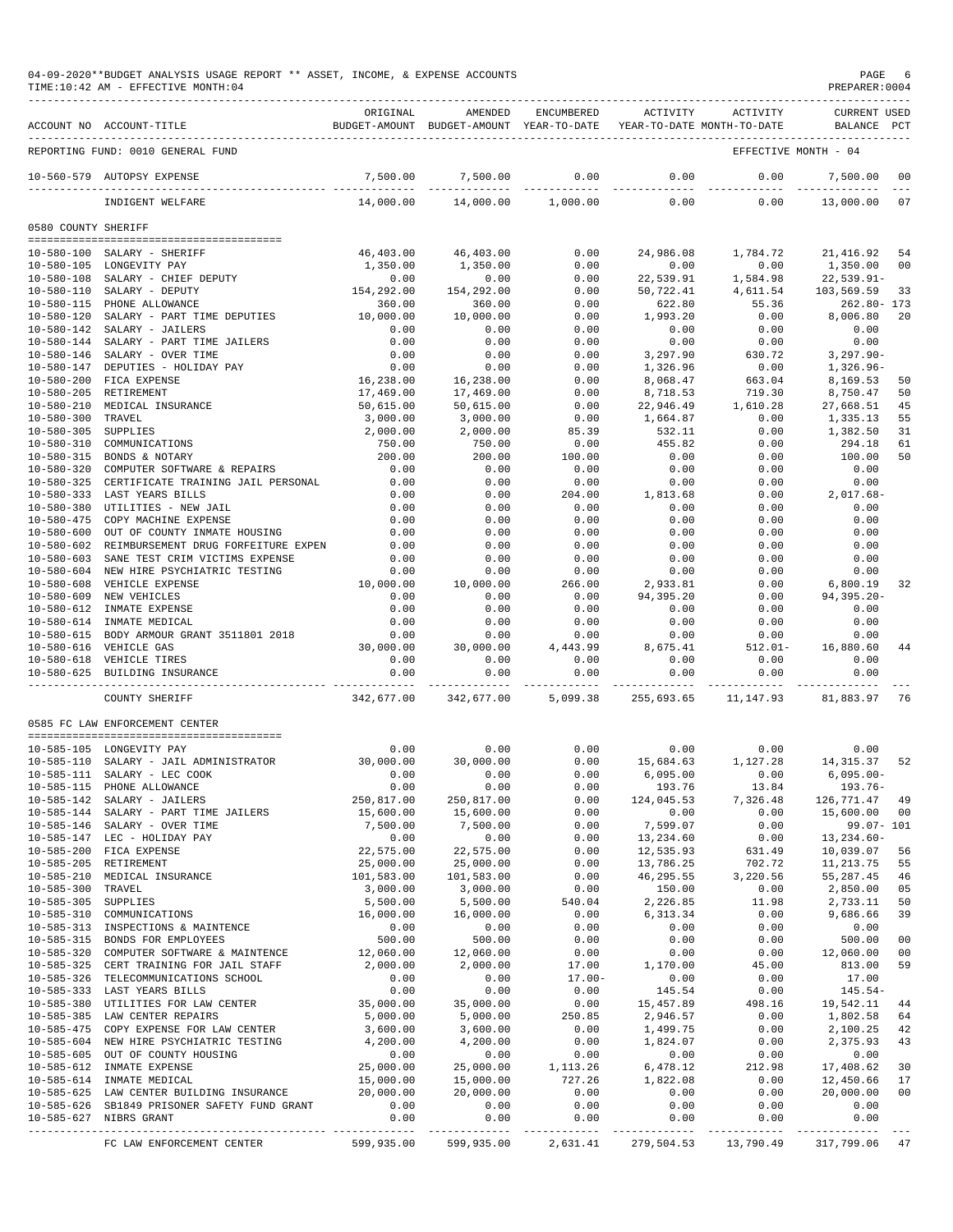|                      | 04-09-2020**BUDGET ANALYSIS USAGE REPORT ** ASSET, INCOME, & EXPENSE ACCOUNTS<br>TIME: 10:42 AM - EFFECTIVE MONTH: 04 |                                                                                             |                           |                       |                                                                                           |                      | PAGE<br>PREPARER: 0004                  | - 7 |
|----------------------|-----------------------------------------------------------------------------------------------------------------------|---------------------------------------------------------------------------------------------|---------------------------|-----------------------|-------------------------------------------------------------------------------------------|----------------------|-----------------------------------------|-----|
|                      | ACCOUNT NO ACCOUNT-TITLE                                                                                              | ORIGINAL<br>BUDGET-AMOUNT BUDGET-AMOUNT YEAR-TO-DATE YEAR-TO-DATE MONTH-TO-DATE BALANCE PCT | AMENDED                   | ENCUMBERED            | ACTIVITY                                                                                  | ACTIVITY             | CURRENT USED<br>----------------------- |     |
|                      | REPORTING FUND: 0010 GENERAL FUND                                                                                     |                                                                                             |                           |                       |                                                                                           |                      | EFFECTIVE MONTH - 04                    |     |
| 0590 EXTENSION AGENT |                                                                                                                       |                                                                                             |                           |                       |                                                                                           |                      |                                         |     |
|                      |                                                                                                                       |                                                                                             |                           |                       |                                                                                           |                      |                                         |     |
|                      | 10-590-100 SALARY - CEA-AG                                                                                            |                                                                                             | 14, 151.00 14, 151.00     | 0.00                  |                                                                                           | 7,619.36 544.24      | 6,531.64                                | 54  |
|                      | 10-590-110 SALARY - ADMINISTRATIVE ASSISTANT                                                                          | 10,000.00                                                                                   | 10,000.00                 | 0.00                  | 4,210.00                                                                                  |                      | 260.00 5,790.00                         | 42  |
|                      | 10-590-200 FICA EXPENSE                                                                                               | 1,847.00                                                                                    | 1,847.00                  | 0.00                  | 904.89                                                                                    | 61.52                | 942.11                                  | 49  |
| $10 - 590 - 205$     | RETIREMENT                                                                                                            | 1,988.00                                                                                    | 1,988.00                  | 0.00                  | 348.25                                                                                    | 21.58                | 1,639.75                                | 18  |
| $10 - 590 - 305$     | SUPPLIES                                                                                                              | 2,750.00                                                                                    | 2,750.00                  | 183.77                | 438.32                                                                                    | 0.00                 | 2,127.91                                | 23  |
|                      | 10-590-310 COMMUNICATIONS                                                                                             | 0.00                                                                                        | 0.00                      | 0.00                  | 0.00                                                                                      | 0.00                 | 0.00                                    |     |
|                      | 10-590-333 LAST YEARS BILLS                                                                                           | 0.00                                                                                        | 0.00                      | 0.00                  | 193.23                                                                                    | 0.00                 | 193.23-                                 |     |
|                      | 10-590-640 CAR ALLOWANCE                                                                                              | 6,000.00                                                                                    | 6,000.00                  | 63.33                 | 627.84                                                                                    | 0.00                 | 5,308.83                                | 12  |
|                      | 10-590-642 STOCK SHOW EXPENSE                                                                                         | 6,000.00                                                                                    | 6,000.00                  | 0.00                  | 4,191.06                                                                                  | 0.00                 | 1,808.94 70                             |     |
|                      | 10-590-646 CONCESSION STAND                                                                                           | 0.00<br>-----------                                                                         | 0.00                      | 0.00<br>------------  | 0.00<br>. <u>.</u>                                                                        | 0.00<br>------------ | 0.00<br>------------                    |     |
|                      | EXTENSION AGENT                                                                                                       |                                                                                             | 42,736.00 42,736.00       |                       | 247.10 18.532.95 887.34                                                                   |                      | 23,955.95                               | 44  |
|                      | 0600 APPRAISAL DISTRICT                                                                                               |                                                                                             |                           |                       |                                                                                           |                      |                                         |     |
|                      |                                                                                                                       |                                                                                             |                           |                       |                                                                                           |                      |                                         |     |
|                      | 10-600-644 APPRAISAL DISTRICT FEES                                                                                    |                                                                                             |                           |                       | 171,141.00 171,141.00        0.00        85,491.90        0.00        85,649.10        50 |                      |                                         |     |
|                      | 10-600-645 APPRAISAL DISTRICT TAX REFUND                                                                              | 0.00                                                                                        | 0.00<br>------------      | 0.00<br>------------- | 0.00<br>___________                                                                       | 0.00<br>------------ | 0.00<br>------------                    |     |
|                      | APPRAISAL DISTRICT                                                                                                    |                                                                                             |                           |                       | 171,141.00 171,141.00 0.00 85,491.90                                                      |                      | $0.00$ 85,649.10                        | 50  |
|                      | 0610 COUNTY COURT AT LAW                                                                                              |                                                                                             |                           |                       |                                                                                           |                      |                                         |     |
|                      |                                                                                                                       |                                                                                             |                           |                       |                                                                                           |                      |                                         |     |
|                      | 10-610-654 COUNTY COURT AT LAW JUDGE EXPENSE                                                                          | 11,000.00 11,000.00                                                                         |                           |                       | $0.00$ 0.00                                                                               |                      | $0.00$ 11,000.00 00                     |     |
|                      | COUNTY COURT AT LAW                                                                                                   |                                                                                             | 11,000.00 11,000.00       |                       | $0.00$ 0.00                                                                               |                      | $0.00$ 11,000.00 00                     |     |
|                      | GENERAL FUND                                                                                                          |                                                                                             |                           |                       |                                                                                           |                      |                                         |     |
|                      | INCOME TOTALS                                                                                                         |                                                                                             |                           |                       | 2,679,742.00 2,679,742.00 3,170,576.07 346.30 490,834.07+ 118                             |                      |                                         |     |
|                      | <b>EXPENSE TOTALS</b>                                                                                                 |                                                                                             | 2,601,410.00 2,634,926.00 |                       | 30, 221. 71 1, 276, 744. 80                                                               |                      | 58, 414. 45 1, 327, 959. 49 50          |     |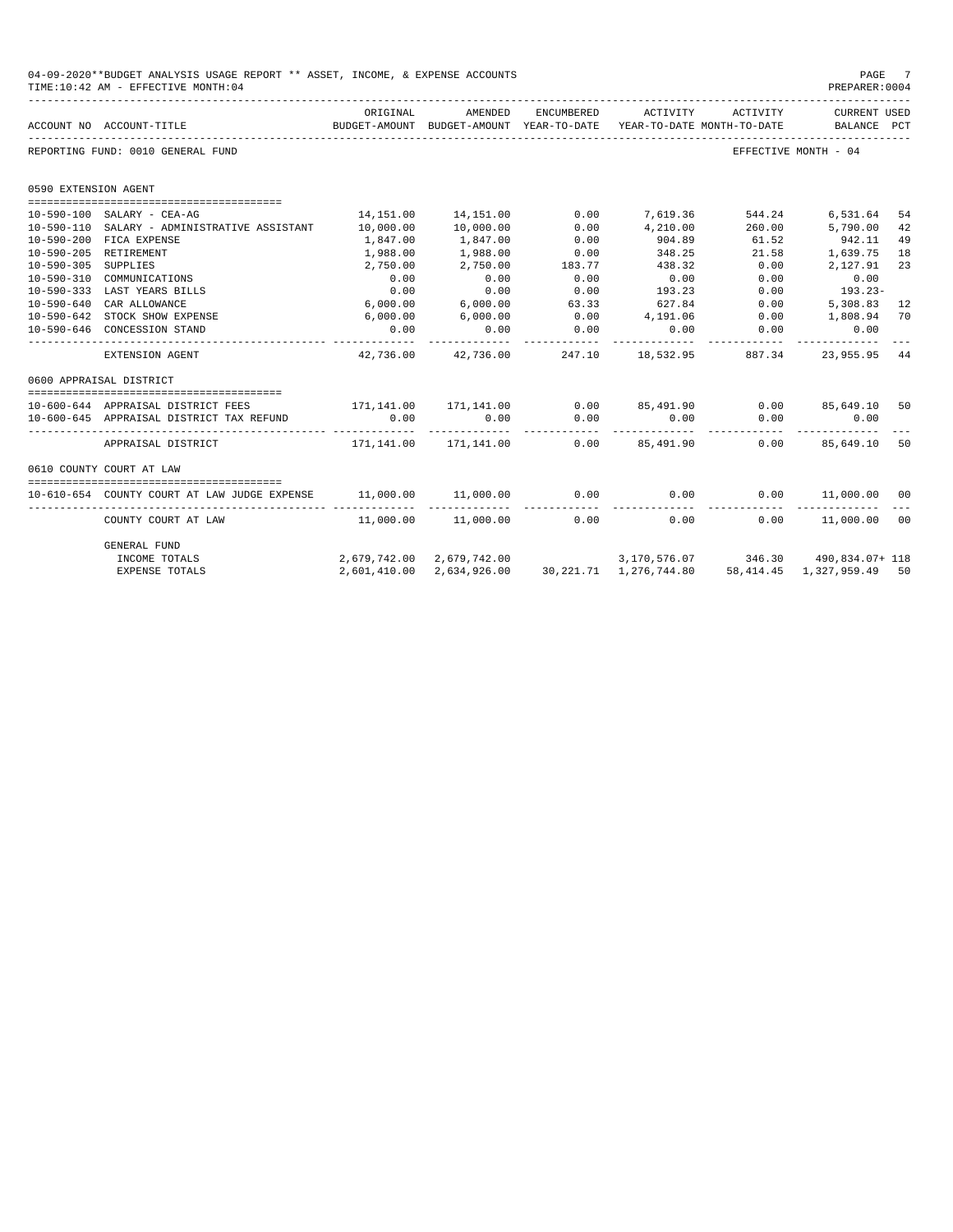|                     | 04-09-2020**BUDGET ANALYSIS USAGE REPORT ** ASSET, INCOME, & EXPENSE ACCOUNTS<br>TIME:10:42 AM - EFFECTIVE MONTH:04 |                           |                           |                         |                                                                                 |                                   | PAGE<br>PREPARER: 0004             | 8                      |
|---------------------|---------------------------------------------------------------------------------------------------------------------|---------------------------|---------------------------|-------------------------|---------------------------------------------------------------------------------|-----------------------------------|------------------------------------|------------------------|
|                     | ACCOUNT NO ACCOUNT-TITLE                                                                                            | ORIGINAL                  | AMENDED                   | ENCUMBERED              | ACTIVITY<br>BUDGET-AMOUNT BUDGET-AMOUNT YEAR-TO-DATE YEAR-TO-DATE MONTH-TO-DATE | ACTIVITY                          | <b>CURRENT USED</b><br>BALANCE PCT |                        |
|                     | REPORTING FUND: 0011 ROAD & BRIDGE PRECINCT 1                                                                       |                           |                           |                         |                                                                                 |                                   | EFFECTIVE MONTH - 04               |                        |
| 0100 CASH ACCOUNTS  |                                                                                                                     |                           |                           |                         |                                                                                 |                                   |                                    |                        |
|                     |                                                                                                                     |                           |                           |                         |                                                                                 |                                   |                                    |                        |
|                     | 11-100-100 CFC: ROAD & BRIDGE PRECINCT 1                                                                            |                           |                           |                         | 71,542.75-<br>0.00                                                              | $5,592.61-$<br>0.00               | $11,409.90 -$                      |                        |
|                     | 11-100-185 DUE FROM I&S FUND<br>11-100-197 DUE FROM GENERAL FUND                                                    |                           |                           |                         | 0.00                                                                            | 0.00                              | 0.00<br>1,860.29                   |                        |
|                     | 11-100-280 DELINQUENT TAXES RECEIVABLE                                                                              |                           |                           |                         | 0.00                                                                            | 0.00                              | 2,853.16                           |                        |
|                     | 11-100-285 ALLOWANCE-UNCOLLECTABLE TAXES                                                                            |                           |                           |                         | 0.56                                                                            | 0.00                              | 712.73-                            |                        |
|                     | 11-100-290 DUE FROM APPRAISAL DISTRICT                                                                              |                           |                           |                         | 0.00<br>------------- ------------                                              | 0.00                              | 0.00<br>--------------             |                        |
|                     | CASH ACCOUNTS                                                                                                       |                           |                           |                         |                                                                                 | 71,542.19 - 5,592.61 - 7,409.18 - |                                    |                        |
|                     | 0311 REVENUE ACCOUNTS                                                                                               |                           |                           |                         |                                                                                 |                                   |                                    |                        |
|                     |                                                                                                                     |                           |                           |                         |                                                                                 |                                   |                                    |                        |
|                     | 11-311-100 ADVALOREM TAXES<br>11-311-105 ROAD & BRIDGE                                                              | 170,000.00<br>26,875.00   | 170,000.00<br>26,875.00   |                         | 0.00<br>25,559.29                                                               | 0.00<br>0.00                      | 170,000.00<br>1,315.71             | 0 <sub>0</sub><br>95   |
|                     | 11-311-110 MOTOR VEHICLE REGISTRATION                                                                               | 47,000.00                 | 47,000.00                 |                         | 28, 217.41                                                                      | 0.00                              | 18,782.59                          | 60                     |
|                     | 11-311-120 GROSS WEIGHT AND AXLE FEES                                                                               | 14,000.00                 | 14,000.00                 |                         | 7,733.57                                                                        | 0.00                              | 6,266.43                           | 55                     |
|                     | 11-311-125 I&S REVENUE FOR COMM DEB                                                                                 | 19,343.00                 | 19,343.00                 |                         | 0.00                                                                            | 0.00                              | 19,343.00                          | 0 <sub>0</sub>         |
|                     | 11-311-130 LONG TERM FINANCING INCOME                                                                               | 0.00                      | 0.00                      |                         | 0.00                                                                            | 0.00                              | 0.00                               |                        |
|                     | 11-311-140 BRIDGE REPAIR INSURANCE                                                                                  | 0.00                      | 0.00                      |                         | 0.00                                                                            | 0.00                              | 0.00                               |                        |
|                     | 11-311-145 RESERVE FEMA FUNDS                                                                                       | 0.00                      | 0.00                      |                         | 0.00                                                                            | 0.00                              | 0.00                               |                        |
|                     | 11-311-150 OTHER INCOME                                                                                             | 0.00                      | 0.00                      |                         | 0.00                                                                            | 0.00                              | 0.00                               |                        |
|                     | 11-311-155 RESERVE FUNDS                                                                                            | 0.00                      | 0.00                      |                         | 0.00                                                                            | 0.00                              | 0.00                               |                        |
|                     | 11-311-160 SALE OF FIXED ASSETS<br>11-311-165 RESERVE CERTZ FUNDS                                                   | 0.00<br>0.00              | 0.00<br>0.00              |                         | 0.00<br>0.00                                                                    | 0.00<br>0.00                      | 0.00<br>0.00                       |                        |
|                     | 11-311-180 INTEREST EARNED                                                                                          | 0.00                      | 0.00                      |                         | 0.00                                                                            | 0.00                              | 0.00                               |                        |
|                     |                                                                                                                     |                           | .                         |                         | ------------                                                                    | -----                             | $\frac{1}{2}$                      |                        |
|                     | REVENUE ACCOUNTS                                                                                                    | 277,218.00                | 277,218.00                | 0.00                    | 61,510.27                                                                       | 0.00                              | 215,707.73                         | 22                     |
|                     | 0611 EXPENSE ACCOUNTS                                                                                               |                           |                           |                         |                                                                                 |                                   |                                    |                        |
|                     | 11-611-100 SALARY - COMMISSIONER PCT 1                                                                              | 35,332.00                 | 35,332.00                 | 0.00                    | 19,024.88                                                                       | 1,358.92                          | 16,307.12                          | 54                     |
|                     | 11-611-105 LONGEVITY PAY                                                                                            | 3,450.00                  | 3,450.00                  | 0.00                    | 0.00                                                                            | 0.00                              | 3,450.00                           | 0 <sub>0</sub>         |
|                     | 11-611-110 SALARY - ROAD FOREMAN                                                                                    | 35,127.00                 | 35,127.00                 | 0.00                    | 18,918.90                                                                       | 1,351.35                          | 16,208.10                          | 54                     |
|                     | 11-611-112 SALARY - ROAD HAND                                                                                       | 29,136.00                 | 29,136.00                 | 0.00                    | 15,691.20                                                                       | 1,120.80                          | 13,444.80                          | 54                     |
|                     | 11-611-115 PHONE ALLOWANCE                                                                                          | 750.00                    | 750.00                    | 0.00                    | 387.52                                                                          | 27.68                             | 362.48                             | 52                     |
|                     | 11-611-120 SALARY - PART TIME                                                                                       | 10,000.00                 | 10,000.00                 | 0.00                    | 5,092.50                                                                        | 445.50                            | 4,907.50                           | 51                     |
|                     | 11-611-200 FICA EXPENSE                                                                                             | 8,630.00                  | 8,630.00                  | 0.00                    | 4,502.06                                                                        | 327.83                            | 4,127.94                           | 52                     |
|                     | 11-611-205 RETIREMENT                                                                                               | 9,284.00                  | 9,284.00                  | 0.00                    | 4,885.83                                                                        | 357.21                            | 4,398.17                           | 53                     |
|                     | 11-611-210 MEDICAL INSURANCE<br>11-611-212 CHILD SUPPORT                                                            | 30,369.00<br>0.00         | 30,369.00<br>0.00         | 0.00<br>0.00            | 16,907.94<br>0.00                                                               | 1,207.71<br>0.00                  | 13,461.06<br>0.00                  | 56                     |
|                     | 11-611-300 TRAVEL & SCHOOL                                                                                          | 3,000.00                  | 3,000.00                  | 0.00                    | 110.00                                                                          | 0.00                              | 2,890.00                           | 04                     |
| 11-611-305 SUPPLIES |                                                                                                                     | 8,600.00                  | 8,600.00                  | 103.20                  | 1,042.28                                                                        | 0.00                              | 7,454.52                           | 13                     |
|                     | 11-611-310 COMMUNICATIONS                                                                                           | 0.00                      | 0.00                      | 0.00                    | 0.00                                                                            | 0.00                              | 0.00                               |                        |
| 11-611-315 BONDS    |                                                                                                                     | 200.00                    | 200.00                    | 0.00                    | 0.00                                                                            | 0.00                              | 200.00                             | 0 <sub>0</sub>         |
|                     | 11-611-320 REPAIRS & MAINTENANCE                                                                                    | 30,000.00                 | 30,000.00                 | 2,480.95                | 3,151.22                                                                        | 0.00                              | 24, 367.83                         | 19                     |
|                     | 11-611-333 LAST YEARS BILLS                                                                                         | 0.00                      | 0.00                      | 12.74                   | 11,858.64                                                                       | 0.00                              | 11,871.38-                         |                        |
|                     | 11-611-380 UTILITIES                                                                                                | 3,000.00                  | 3,000.00                  | 0.00                    | 1,185.01                                                                        | 56.00                             | 1,814.99 40                        |                        |
|                     | 11-611-620 CAPITAL OUTLAY UNIT COST                                                                                 | 0.00                      | 0.00                      | 0.00                    | 0.00                                                                            | 0.00                              | 0.00                               |                        |
|                     | 11-611-622 CAPITAL OUTLAY (OVER 5,000)<br>11-611-624 CAPITAL OUTLAY LOAN INTEREST                                   | 16,590.00<br>2,753.00     | 16,590.00<br>2,753.00     | 0.00<br>0.00            | 16,589.15<br>2,752.08                                                           | 0.00<br>0.00                      |                                    | $0.85$ 100<br>0.92 100 |
|                     | 11-611-625 NEW EQUIPMENT                                                                                            | 0.00                      | 0.00                      | 0.00                    | 0.00                                                                            | 0.00                              | 0.00                               |                        |
|                     | 11-611-700 DIESEL, OIL, AND GASOLINE                                                                                | 25,000.00                 | 25,000.00                 | 1,537.65                | 9,059.09                                                                        | $99.29 -$                         | 14,403.26                          | 42                     |
|                     | 11-611-705 ROAD MATERIAL & CONSTRUCTION                                                                             | 8,000.00                  | 8,000.00                  | 0.00                    | 0.00                                                                            | 0.00                              | 8,000.00                           | 00                     |
|                     | 11-611-710 LOCAL MATCHING CETRZ GT                                                                                  | 0.00                      | 0.00                      | 0.00                    | 0.00                                                                            | 0.00                              | 0.00                               |                        |
|                     | 11-611-715 FEE REIMBURSEMENT                                                                                        | 0.00                      | 0.00                      | 0.00                    | 0.00                                                                            | 0.00                              | 0.00                               |                        |
|                     | 11-611-720 BRIDGE REPAIR                                                                                            | 0.00                      | 0.00                      | 0.00                    | 0.00                                                                            | 0.00                              | 0.00                               |                        |
|                     | 11-611-725 TIRES & TUBES                                                                                            | 8,000.00                  | 8,000.00                  | $282.00 -$              | 3,326.54                                                                        | 0.00                              | 4,955.46                           | 38                     |
|                     | 11-611-730 RESERVE MONEY                                                                                            | 0.00                      | 0.00                      | 0.00                    | 0.00                                                                            | 0.00                              | 0.00                               |                        |
|                     | 11-611-735 CERTZ RESERVE                                                                                            | 0.00                      | 0.00                      | 0.00                    | 0.00                                                                            | 0.00                              | 0.00                               |                        |
|                     | 11-611-740 FEMA RESERVE                                                                                             | 0.00<br>___________       | 0.00<br>-------           | 0.00<br>$- - - - - - -$ | 0.00<br>--------                                                                | 0.00<br>-----                     | 0.00<br>---------                  |                        |
|                     | EXPENSE ACCOUNTS                                                                                                    | 267, 221.00               | 267,221.00                | 3,852.54                | 134,484.84                                                                      | 6,153.71                          | 128,883.62                         | 52                     |
|                     | ROAD & BRIDGE PRECINCT 1                                                                                            |                           |                           |                         |                                                                                 |                                   |                                    |                        |
|                     | INCOME TOTALS<br>EXPENSE TOTALS                                                                                     | 277,218.00<br>267, 221.00 | 277,218.00<br>267, 221.00 | 3,852.54                | 61,510.27<br>134,484.84                                                         | 0.00<br>6,153.71                  | 215,707.73<br>128,883.62           | 22<br>52               |
|                     |                                                                                                                     |                           |                           |                         |                                                                                 |                                   |                                    |                        |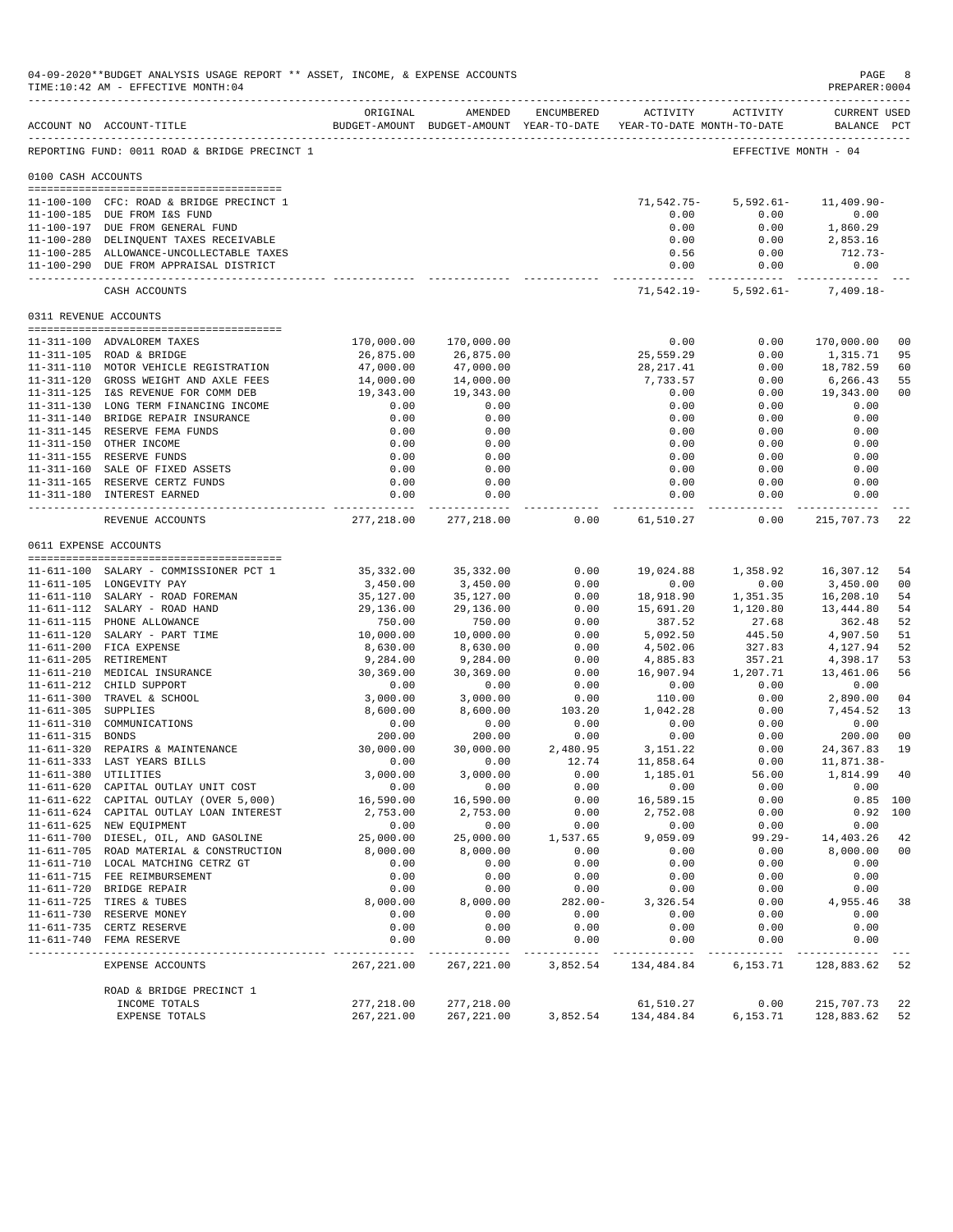|                       | 04-09-2020**BUDGET ANALYSIS USAGE REPORT ** ASSET, INCOME, & EXPENSE ACCOUNTS<br>TIME:10:42 AM - EFFECTIVE MONTH:04<br>------------------------------------ |                                |                                                                                |                  |                                       |                                     | PAGE<br>PREPARER: 0004                  | -9                        |
|-----------------------|-------------------------------------------------------------------------------------------------------------------------------------------------------------|--------------------------------|--------------------------------------------------------------------------------|------------------|---------------------------------------|-------------------------------------|-----------------------------------------|---------------------------|
|                       | ACCOUNT NO ACCOUNT-TITLE                                                                                                                                    | ORIGINAL                       | AMENDED<br>BUDGET-AMOUNT BUDGET-AMOUNT YEAR-TO-DATE YEAR-TO-DATE MONTH-TO-DATE | ENCUMBERED       | ACTIVITY                              | ACTIVITY                            | <b>CURRENT USED</b><br>BALANCE PCT      |                           |
|                       | REPORTING FUND: 0012 ROAD & BRIDGE PRECINCT 2                                                                                                               |                                |                                                                                |                  |                                       | EFFECTIVE MONTH - 04                |                                         |                           |
| 0100 CASH ACCOUNTS    |                                                                                                                                                             |                                |                                                                                |                  |                                       |                                     |                                         |                           |
|                       | 12-100-100 CFC: ROAD & BRIDGE PRECINCT 2<br>12-100-185 DUE FROM I&S FUND<br>12-100-186 DUE FROM GENERAL FUND<br>12-100-280 DELINQUENT TAXES RECEIVABLE      |                                |                                                                                |                  | $66,600.55 -$<br>0.00<br>0.00<br>0.00 | $5,056.56-$<br>0.00<br>0.00<br>0.00 | 24,694.49<br>0.00<br>474.59<br>2,853.16 |                           |
|                       | 12-100-285 ALLOWANCE-UNCOLLECTABLE TAXES<br>12-100-290 DUE FROM APPRAISAL DISTRICT                                                                          |                                |                                                                                |                  | 0.55<br>0.00<br>------------ -        | 0.00<br>0.00<br>------------        | 712.74-<br>0.00<br>-------------        |                           |
|                       | CASH ACCOUNTS                                                                                                                                               |                                |                                                                                |                  | 66,600.00-                            | 5,056.56-                           | 27,309.50                               |                           |
| 0312 REVENUE ACCOUNTS |                                                                                                                                                             |                                |                                                                                |                  |                                       |                                     |                                         |                           |
|                       | 12-312-100 ADVALOREM TAXES                                                                                                                                  | 170,000.00                     | 170,000.00                                                                     |                  | 0.00                                  | 0.00                                | 170,000.00                              | 0 <sub>0</sub>            |
|                       | 12-312-105 ROAD & BRIDGE                                                                                                                                    | 26,875.00                      | 26,875.00                                                                      |                  | 25,559.29                             | 0.00                                | 1,315.71                                | 95                        |
|                       | 12-312-110 MOTOR VEHICLE REGISTRATION                                                                                                                       | 47,000.00                      | 47,000.00                                                                      |                  | 28, 217.41                            | 0.00                                | 18,782.59                               | 60                        |
|                       | 12-312-120 GROSS WEIGHT AND AXLE FEES                                                                                                                       | 14,000.00                      | 14,000.00                                                                      |                  | 7,733.56                              | 0.00                                | 6,266.44                                | 55                        |
|                       | 12-312-125 I&S REVENUE FOR COMM DEB                                                                                                                         | 29,774.00                      | 29,774.00                                                                      |                  | 0.00                                  | 0.00                                | 29,774.00                               | 0 <sub>0</sub>            |
|                       | 12-312-130 LONG TERM FINANCING INCOME                                                                                                                       | 0.00                           | 0.00                                                                           |                  | 0.00                                  | 0.00                                | 0.00                                    |                           |
|                       | 12-312-140 BRIDGE REPAIR INSURANCE                                                                                                                          | 0.00                           | 0.00                                                                           |                  | 0.00                                  | 0.00                                | 0.00                                    |                           |
|                       | 12-312-145 RESERVE FEMA FUNDS                                                                                                                               | 0.00                           | 0.00                                                                           |                  | 0.00                                  | 0.00                                | 0.00                                    |                           |
|                       | 12-312-150 OTHER INCOME<br>12-312-155 RESERVE FUNDS                                                                                                         | 0.00<br>0.00                   | 0.00<br>0.00                                                                   |                  | 0.00<br>0.00                          | 0.00<br>0.00                        | 0.00<br>0.00                            |                           |
|                       | 12-312-160 SALE OF FIXED ASSETS                                                                                                                             | 0.00                           | 0.00                                                                           |                  | 0.00                                  | 0.00                                | 0.00                                    |                           |
|                       | 12-312-165 RESERVE CERTZ FUNDS                                                                                                                              | 0.00                           | 0.00                                                                           |                  | 0.00                                  | 0.00                                | 0.00                                    |                           |
|                       | 12-312-180 INTEREST EARNED                                                                                                                                  | 0.00                           | 0.00                                                                           |                  | 0.00                                  | 0.00                                | 0.00                                    |                           |
|                       | REVENUE ACCOUNTS                                                                                                                                            | 287,649.00                     | ------------<br>287,649.00                                                     | 0.00             | ------------<br>61,510.26             | $- - - - -$<br>0.00                 | - - - - - - - - - - -<br>226, 138.74    | 21                        |
| 0612 EXPENSE ACCOUNTS |                                                                                                                                                             |                                |                                                                                |                  |                                       |                                     |                                         |                           |
|                       |                                                                                                                                                             |                                |                                                                                |                  |                                       |                                     |                                         |                           |
|                       | 12-612-100 SALARY - COMMISSIONER PCT 2                                                                                                                      | 35,332.00                      | 35, 332.00                                                                     | 0.00             | 19,024.88                             | 1,358.92                            | 16,307.12                               | 54                        |
|                       | 12-612-105 LONGEVITY PAY                                                                                                                                    | 1,200.00                       | 1,200.00                                                                       | 0.00             | 0.00                                  | 0.00                                | 1,200.00                                | 0 <sub>0</sub>            |
|                       | 12-612-110 SALARY - ROAD FOREMAN                                                                                                                            | 35,127.00                      | 35,127.00                                                                      | 0.00             | 9,775.26                              | 1,351.35                            | 25, 351.74                              | 28<br>49                  |
|                       | 12-612-112 SALARY - ROAD HAND<br>12-612-115 PHONE ALLOWANCE                                                                                                 | 29,136.00<br>1,000.00          | 29,136.00<br>1,000.00                                                          | 0.00<br>0.00     | 14,290.20<br>525.92                   | 1,120.80<br>41.52                   | 14,845.80<br>474.08                     | 53                        |
|                       | 12-612-120 SALARY - PART TIME                                                                                                                               | 10,000.00                      | 10,000.00                                                                      | 0.00             | 11,789.80                             | 0.00                                | 1,789.80- 118                           |                           |
|                       | 12-612-200 FICA EXPENSE                                                                                                                                     | 8,577.00                       | 8,577.00                                                                       | 0.00             | 4,237.51                              | 296.26                              | 4,339.49                                | 49                        |
|                       | 12-612-205 RETIREMENT                                                                                                                                       | 9,227.00                       | 9,227.00                                                                       | 0.00             | 4,552.91                              | 321.39                              | 4,674.09                                | 49                        |
|                       | 12-612-210 MEDICAL INSURANCE                                                                                                                                | 30,369.00                      | 30,369.00                                                                      | 0.00             | 10,458.06                             | 402.57                              | 19,910.94                               | 34                        |
|                       | 12-612-212 CHILD SUPPORT                                                                                                                                    | 0.00                           | 0.00                                                                           | 0.00             | 761.53                                | 0.00                                | 761.53-                                 |                           |
|                       | 12-612-300 TRAVEL & SCHOOL                                                                                                                                  | 3,000.00                       | 3,000.00                                                                       | 0.00             | 110.00                                | 0.00                                | 2,890.00                                | 04                        |
| 12-612-305 SUPPLIES   |                                                                                                                                                             | 8,600.00                       | 8,600.00                                                                       | 42.30            | 1,836.82                              | 0.00                                | 6,720.88                                | 22                        |
| 12-612-315 BONDS      | 12-612-310 COMMUNICATIONS                                                                                                                                   | 0.00<br>200.00                 | 0.00<br>200.00                                                                 | 0.00<br>0.00     | 0.00<br>0.00                          | 0.00<br>0.00                        | 0.00<br>200.00                          | 0 <sub>0</sub>            |
|                       | 12-612-320 REPAIRS & MAINTENANCE                                                                                                                            | 30,000.00                      | 30,000.00                                                                      | 2,949.37         | 6,995.67                              | 0.00                                | 20,054.96                               | 33                        |
|                       | 12-612-333 LAST YEARS BILLS                                                                                                                                 | 0.00                           | 0.00                                                                           | 448.21           | 5,292.11                              | 0.00                                | $5,740.32 -$                            |                           |
| 12-612-380 UTILITIES  |                                                                                                                                                             | 3,000.00                       | 3,000.00                                                                       | 0.00             | 1,567.21                              | 93.00                               | 1,432.79                                | 52                        |
|                       | 12-612-620 CAPITAL OUTLAY UNIT COST                                                                                                                         | 0.00                           | 0.00                                                                           | 0.00             | 0.00                                  | 0.00                                | 0.00                                    |                           |
|                       | 12-612-622 CAPITAL OUTLAY (OVER 5,000)                                                                                                                      | 29,774.00                      | 29,774.00                                                                      | 0.00             | 21,548.90                             | 0.00                                | 8,225.10                                | 72                        |
|                       | 12-612-624 CAPITAL OUTLAY LOAN INTEREST                                                                                                                     | 0.00                           | 0.00                                                                           | 0.00             | 0.00                                  | 0.00                                | 0.00                                    |                           |
|                       | 12-612-625 NEW EQUIPMENT<br>12-612-700 DIESEL, OIL, AND GASOLINE                                                                                            | 0.00<br>25,000.00              | 0.00<br>25,000.00                                                              | 0.00<br>3,882.22 | 0.00<br>13,357.00                     | 0.00<br>0.00                        | 0.00<br>7,760.78                        | 69                        |
|                       | 12-612-705 ROAD MATERIAL & CONSTRUCTION                                                                                                                     | 8,000.00                       | 8,000.00                                                                       | 0.00             | 450.00                                | 0.00                                | 7,550.00                                | 06                        |
|                       | 12-612-710 LOCAL MATCHING CETRZ GT                                                                                                                          | 0.00                           | 0.00                                                                           | 0.00             | 0.00                                  | 0.00                                | 0.00                                    |                           |
|                       | 12-612-715 FEE REIMBURSEMENT                                                                                                                                | 0.00                           | 0.00                                                                           | 0.00             | 0.00                                  | 0.00                                | 0.00                                    |                           |
|                       | 12-612-720 BRIDGE REPAIR                                                                                                                                    | 0.00                           | 0.00                                                                           | 0.00             | 0.00                                  | 0.00                                | 0.00                                    |                           |
|                       | 12-612-725 TIRES & TUBES                                                                                                                                    | 8,000.00                       | 8,000.00                                                                       | 0.00             | 2,322.73                              | 0.00                                | 5,677.27                                | 29                        |
|                       | 12-612-730 RESERVE MONEY                                                                                                                                    | 0.00                           | 0.00                                                                           | 0.00             | 0.00                                  | 0.00                                | 0.00                                    |                           |
|                       | 12-612-735 CERTZ RESERVE                                                                                                                                    | 0.00                           | 0.00                                                                           | 0.00             | 0.00                                  | 0.00                                | 0.00                                    |                           |
|                       | 12-612-740 FEMA RESERVE                                                                                                                                     | 24,710.66<br><u>__________</u> | 24,710.66<br>-------------                                                     | 0.00<br>-------  | 0.00<br>---------                     | 0.00<br>-----                       | 24,710.66                               | 0 <sub>0</sub><br>$- - -$ |
|                       | EXPENSE ACCOUNTS                                                                                                                                            | 300,252.66                     | 300,252.66                                                                     | 7,322.10         | 128,896.51                            | 4,985.81                            | 164,034.05                              | 45                        |
|                       | ROAD & BRIDGE PRECINCT 2                                                                                                                                    |                                |                                                                                |                  |                                       |                                     |                                         |                           |
|                       | INCOME TOTALS<br>EXPENSE TOTALS                                                                                                                             | 287,649.00<br>300,252.66       | 287,649.00<br>300,252.66                                                       | 7,322.10         | 61,510.26<br>128,896.51               | 0.00<br>4,985.81                    | 226,138.74<br>164,034.05                | 21<br>45                  |
|                       |                                                                                                                                                             |                                |                                                                                |                  |                                       |                                     |                                         |                           |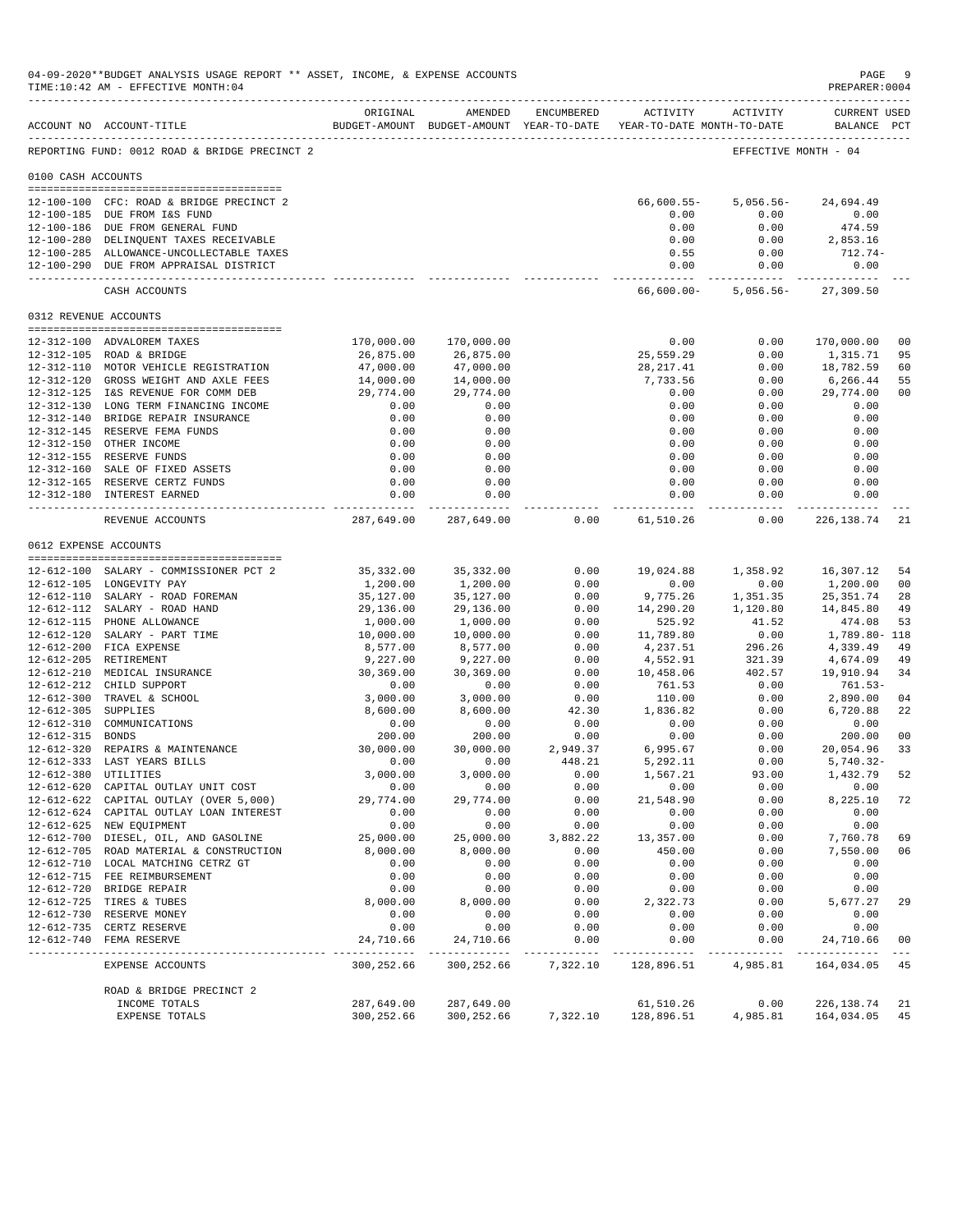|                       | 04-09-2020**BUDGET ANALYSIS USAGE REPORT ** ASSET, INCOME, & EXPENSE ACCOUNTS<br>TIME:10:42 AM - EFFECTIVE MONTH:04<br>------------------------------------ |                       |                                |                  |                                                                     |                                     | PAGE 10<br>PREPARER: 0004               |                                  |
|-----------------------|-------------------------------------------------------------------------------------------------------------------------------------------------------------|-----------------------|--------------------------------|------------------|---------------------------------------------------------------------|-------------------------------------|-----------------------------------------|----------------------------------|
|                       | ACCOUNT NO ACCOUNT-TITLE                                                                                                                                    | ORIGINAL              | AMENDED                        | ENCUMBERED       | BUDGET-AMOUNT BUDGET-AMOUNT YEAR-TO-DATE YEAR-TO-DATE MONTH-TO-DATE | ACTIVITY ACTIVITY                   | <b>CURRENT USED</b><br>BALANCE PCT      |                                  |
|                       | REPORTING FUND: 0013 ROAD & BRIDGE PRECINCT 3                                                                                                               |                       |                                |                  |                                                                     | EFFECTIVE MONTH - 04                |                                         |                                  |
| 0100 CASH ACCOUNTS    |                                                                                                                                                             |                       |                                |                  |                                                                     |                                     |                                         |                                  |
|                       | 13-100-100 CFC: ROAD & BRIDGE PRECINCT 3<br>13-100-185 DUE FROM I&S FUND<br>13-100-186 DUE TO GENERAL FUND<br>13-100-280 DELINQUENT TAXES RECEIVABLE        |                       |                                |                  | $20,464.41-$<br>0.00<br>0.00<br>0.00                                | $2,359.76-$<br>0.00<br>0.00<br>0.00 | 88,626.79<br>0.00<br>474.59<br>2,853.16 |                                  |
|                       | 13-100-285 ALLOWANCE-UNCOLLECTABLE TAXES<br>13-100-290 DUE FROM APPRAISAL DISTRICT                                                                          |                       |                                |                  | 0.55<br>0.00<br>------------ -                                      | 0.00<br>0.00<br>------------        | $712.74-$<br>0.00                       |                                  |
|                       | CASH ACCOUNTS                                                                                                                                               |                       |                                |                  | 20,463.86-                                                          | 2,359.76-                           | 91,241.80                               |                                  |
| 0313 REVENUE ACCOUNTS |                                                                                                                                                             |                       |                                |                  |                                                                     |                                     |                                         |                                  |
|                       | 13-313-100 ADVALOREM TAXES                                                                                                                                  | 170,000.00            | 170,000.00                     |                  | 0.00                                                                | 0.00                                | 170,000.00                              | 0 <sub>0</sub>                   |
|                       | 13-313-105 ROAD & BRIDGE                                                                                                                                    | 26,785.00             | 26,785.00                      |                  | 25,559.28                                                           | 0.00                                | 1,225.72                                | 95                               |
|                       | 13-313-110 MOTOR VEHICLE REGISTRATION                                                                                                                       | 47,000.00             | 47,000.00                      |                  | 28, 217.42                                                          | 0.00                                | 18,782.58                               | 60                               |
|                       | 13-313-120 GROSS WEIGHT AND AXLE FEES                                                                                                                       | 14,000.00             | 14,000.00                      |                  | 7,733.57                                                            | 0.00                                | 6,266.43                                | 55                               |
|                       | 13-313-125 I&S REVENUE FOR COMM DEB                                                                                                                         | 0.00                  | 0.00                           |                  | 0.00                                                                | 0.00                                | 0.00                                    |                                  |
|                       | 13-313-130 LONG TERM FINANCING INCOME                                                                                                                       | 0.00                  | 0.00                           |                  | 0.00                                                                | 0.00                                | 0.00                                    |                                  |
|                       | 13-313-140 BRIDGE REPAIR INSURANCE                                                                                                                          | 0.00                  | 0.00                           |                  | 0.00                                                                | 0.00                                | 0.00                                    |                                  |
|                       | 13-313-145 RESERVE FEMA FUNDS                                                                                                                               | 0.00                  | 0.00                           |                  | 0.00                                                                | 0.00                                | 0.00                                    |                                  |
|                       | 13-313-150 OTHER INCOME<br>13-313-155 RESERVE FUNDS                                                                                                         | 0.00<br>0.00          | 0.00<br>0.00                   |                  | 3,000.00<br>0.00                                                    | 0.00<br>0.00                        | $3,000.00+$<br>0.00                     |                                  |
|                       | 13-313-160 SALE OF FIXED ASSETS                                                                                                                             | 0.00                  | 0.00                           |                  | 0.00                                                                | 0.00                                | 0.00                                    |                                  |
|                       | 13-313-165 RESERVE CERTZ FUNDS                                                                                                                              | 0.00                  | 0.00                           |                  | 0.00                                                                | 0.00                                | 0.00                                    |                                  |
|                       | 13-313-180 INTEREST EARNED                                                                                                                                  | 0.00                  | 0.00                           |                  | 0.00                                                                | 0.00                                | 0.00                                    |                                  |
|                       | REVENUE ACCOUNTS                                                                                                                                            | 257,785.00            | ------------<br>257,785.00     | 0.00             | ------------<br>64,510.27                                           | $- - - - -$<br>0.00                 | -----------<br>193,274.73               | 25                               |
| 0613 EXPENSE ACCOUNTS |                                                                                                                                                             |                       |                                |                  |                                                                     |                                     |                                         |                                  |
|                       |                                                                                                                                                             |                       |                                |                  |                                                                     |                                     |                                         |                                  |
|                       | 13-613-100 SALARY - COMMISSIONER PCT 3                                                                                                                      | 35,332.00             | 35, 332.00                     | 0.00             | 19,024.88                                                           | 1,358.92                            | 16,307.12                               | 54                               |
|                       | 13-613-105 LONGEVITY PAY                                                                                                                                    | 3,000.00              | 3,000.00                       | 0.00             | 0.00                                                                | 0.00                                | 3,000.00                                | 0 <sub>0</sub>                   |
|                       | 13-613-110 SALARY - ROAD FOREMAN                                                                                                                            | 35,127.00             | 35,127.00                      | 0.00             | 18,918.90                                                           | 1,351.35                            | 16,208.10                               | 54                               |
|                       | 13-613-112 SALARY - ROAD HAND                                                                                                                               | 26,427.00             | 26, 427.00                     | 0.00             | 12,767.70                                                           | 560.40                              | 13,659.30                               | 48                               |
|                       | 13-613-115 PHONE ALLOWANCE<br>13-613-120 SALARY - PART TIME                                                                                                 | 1,620.00<br>10,000.00 | 1,620.00<br>10,000.00          | 0.00<br>0.00     | 193.76<br>697.00                                                    | 13.84<br>0.00                       | 1,426.24<br>9,303.00                    | 12<br>07                         |
|                       | 13-613-200 FICA EXPENSE                                                                                                                                     | 8,388.00              | 8,388.00                       | 0.00             | 3,903.52                                                            | 247.50                              | 4,484.48                                | 47                               |
|                       | 13-613-205 RETIREMENT                                                                                                                                       | 9,024.00              | 9,024.00                       | 0.00             | 4,265.58                                                            | 272.59                              | 4,758.42                                | 47                               |
|                       | 13-613-210 MEDICAL INSURANCE                                                                                                                                | 30,369.00             | 30,369.00                      | 0.00             | 16,775.74                                                           | 1,207.71                            | 13,593.26                               | 55                               |
|                       | 13-613-212 CHILD SUPPORT                                                                                                                                    | 0.00                  | 0.00                           | 0.00             | 0.00                                                                | 0.00                                | 0.00                                    |                                  |
|                       | 13-613-300 TRAVEL & SCHOOL                                                                                                                                  | 3,000.00              | 3,000.00                       | 0.00             | 110.00                                                              | 0.00                                | 2,890.00                                | 04                               |
| 13-613-305 SUPPLIES   |                                                                                                                                                             | 8,600.00              | 11,600.00                      | 312.79           | 494.47                                                              | $39.90 -$                           | 10,792.74                               | 07                               |
| 13-613-315 BONDS      | 13-613-310 COMMUNICATIONS                                                                                                                                   | 1,159.00<br>200.00    | 1,159.00<br>200.00             | 0.00<br>0.00     | 0.00<br>0.00                                                        | 0.00<br>0.00                        | 1,159.00<br>200.00                      | 0 <sub>0</sub><br>0 <sub>0</sub> |
|                       | 13-613-320 REPAIRS & MAINTENANCE                                                                                                                            | 30,000.00             | 30,000.00                      | 1,042.33         | 3,669.20                                                            | 0.00                                | 25, 288.47                              | 16                               |
|                       | 13-613-333 LAST YEARS BILLS                                                                                                                                 | 0.00                  | 0.00                           | 599.74           | 2,016.70                                                            | 0.00                                | $2,616.44-$                             |                                  |
|                       | 13-613-380 UTILITIES                                                                                                                                        | 2,000.00              | 2,000.00                       | 0.00             | 814.69                                                              | 32.00                               | 1,185.31                                | 41                               |
|                       | 13-613-620 CAPITAL OUTLAY UNIT COST                                                                                                                         | 0.00                  | 0.00                           | 0.00             | 0.00                                                                | 0.00                                | 0.00                                    |                                  |
|                       | 13-613-622 CAPITAL OUTLAY (OVER 5,000)                                                                                                                      | 0.00                  | 0.00                           | 0.00             | 0.00                                                                | 0.00                                | 0.00                                    |                                  |
|                       | 13-613-624 CAPITAL OUTLAY LOAN INTEREST                                                                                                                     | 0.00                  | 0.00                           | 0.00             | 0.00                                                                | 0.00                                | 0.00                                    |                                  |
|                       | 13-613-625 NEW EQUIPMENT                                                                                                                                    | 0.00                  | 0.00                           | 0.00             | 0.00                                                                | 0.00                                | 0.00                                    |                                  |
|                       | 13-613-700 DIESEL, OIL, AND GASOLINE<br>13-613-705 ROAD MATERIAL & CONSTRUCTION                                                                             | 25,000.00<br>8,000.00 | 25,000.00<br>8,000.00          | 3,457.11<br>0.00 | 5,929.31<br>0.00                                                    | $2,109.43-$<br>0.00                 | 15,613.58<br>8,000.00                   | 38<br>0 <sub>0</sub>             |
|                       | 13-613-710 LOCAL MATCHING CETRZ GT                                                                                                                          | 0.00                  | 0.00                           | 0.00             | 0.00                                                                | 0.00                                | 0.00                                    |                                  |
|                       | 13-613-715 FEE REIMBURSEMENT                                                                                                                                | 0.00                  | 0.00                           | 0.00             | 0.00                                                                | 0.00                                | 0.00                                    |                                  |
|                       | 13-613-720 BRIDGE REPAIR                                                                                                                                    | 0.00                  | 0.00                           | 0.00             | 0.00                                                                | 0.00                                | 0.00                                    |                                  |
|                       | 13-613-725 TIRES & TUBES                                                                                                                                    | 8,000.00              | 8,000.00                       | 0.00             | 803.81                                                              | 0.00                                | 7,196.19                                | 10                               |
|                       | 13-613-730 RESERVE MONEY                                                                                                                                    | 0.00                  | 0.00                           | 0.00             | 0.00                                                                | 0.00                                | 0.00                                    |                                  |
| $13 - 613 - 735$      | CERTZ RESERVE                                                                                                                                               | 0.00                  | 0.00                           | 0.00             | 0.00                                                                | 0.00                                | 0.00                                    |                                  |
|                       | 13-613-740 FEMA RESERVE                                                                                                                                     | 52,000.00             | 52,000.00<br>بالمربوب بالمربوب | 0.00             | 0.00                                                                | 0.00                                | 52,000.00                               | 0 <sub>0</sub>                   |
|                       | EXPENSE ACCOUNTS                                                                                                                                            | 297,246.00            | 300,246.00                     | 5,411.97         | 90,385.26                                                           | 2,894.98                            | 204, 448.77                             | 32                               |
|                       | ROAD & BRIDGE PRECINCT 3                                                                                                                                    |                       |                                |                  |                                                                     |                                     |                                         |                                  |
|                       | INCOME TOTALS                                                                                                                                               | 257,785.00            | 257,785.00                     |                  | 64,510.27                                                           | 0.00<br>2,894.98                    | 193, 274.73                             | 25                               |
|                       | EXPENSE TOTALS                                                                                                                                              | 297,246.00            | 300,246.00                     | 5,411.97         | 90,385.26                                                           |                                     | 204, 448.77                             | 32                               |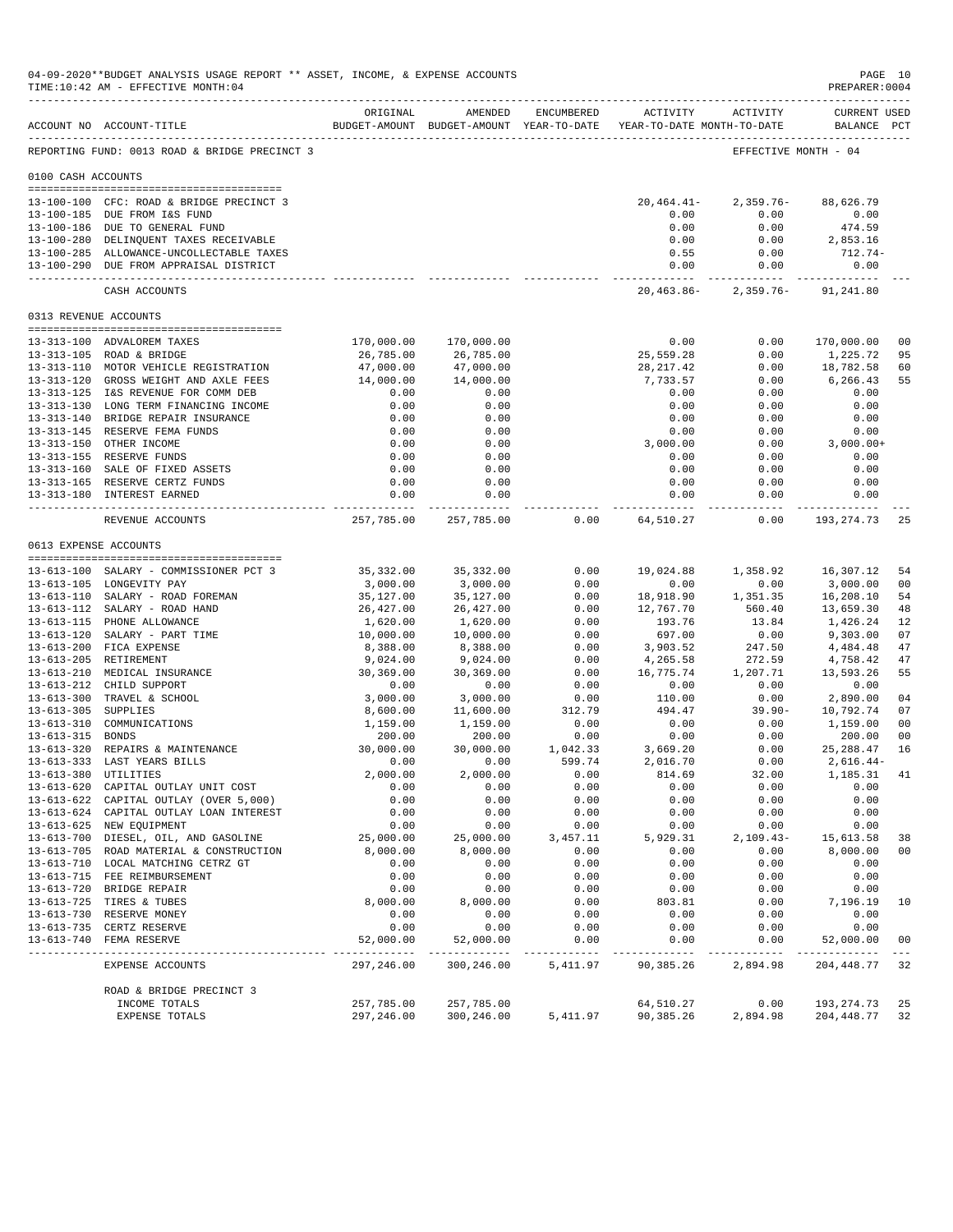|                       | 04-09-2020**BUDGET ANALYSIS USAGE REPORT ** ASSET, INCOME, & EXPENSE ACCOUNTS<br>TIME:10:42 AM - EFFECTIVE MONTH:04<br>____________________________________ |                                         |                                                                                |                      |                           |                        | PAGE 11<br>PREPARER: 0004          |                        |
|-----------------------|-------------------------------------------------------------------------------------------------------------------------------------------------------------|-----------------------------------------|--------------------------------------------------------------------------------|----------------------|---------------------------|------------------------|------------------------------------|------------------------|
|                       | ACCOUNT NO ACCOUNT-TITLE                                                                                                                                    | ORIGINAL                                | AMENDED<br>BUDGET-AMOUNT BUDGET-AMOUNT YEAR-TO-DATE YEAR-TO-DATE MONTH-TO-DATE | ENCUMBERED           |                           | ACTIVITY ACTIVITY      | <b>CURRENT USED</b><br>BALANCE PCT |                        |
|                       | REPORTING FUND: 0014 ROAD & BRIDGE PRECINCT 4                                                                                                               |                                         |                                                                                |                      |                           | EFFECTIVE MONTH - 04   |                                    |                        |
| 0100 CASH ACCOUNTS    |                                                                                                                                                             |                                         |                                                                                |                      |                           |                        |                                    |                        |
|                       | 14-100-100 CFC: ROAD & BRIDGE PRECINCT 4                                                                                                                    |                                         |                                                                                |                      | 88,873.36-                | 4,917.77-              | $22,631.77-$                       |                        |
|                       | 14-100-185 DUE FROM I&S FUND                                                                                                                                |                                         |                                                                                |                      | 0.00                      | 0.00                   | 0.00                               |                        |
|                       | 14-100-186 DUE FROM GENERAL FUND                                                                                                                            |                                         |                                                                                |                      | 0.00                      | 0.00                   | 474.59                             |                        |
|                       | 14-100-280 DELINQUENT TAXES RECEIVABLE                                                                                                                      |                                         |                                                                                |                      | 0.00                      | 0.00                   | 2,853.16                           |                        |
|                       | 14-100-285 ALLOWANCE-UNCOLLECTABLE TAXES                                                                                                                    |                                         |                                                                                |                      | 0.55                      | 0.00                   | $712.74-$                          |                        |
|                       | 14-100-290 DUE FROM APPRAISAL DISTRICT                                                                                                                      |                                         |                                                                                |                      | 0.00                      | 0.00                   | 0.00                               |                        |
|                       | CASH ACCOUNTS                                                                                                                                               |                                         |                                                                                |                      |                           | 88,872.81 - 4,917.77 - | 20,016.76-                         |                        |
| 0314 REVENUE ACCOUNTS |                                                                                                                                                             |                                         |                                                                                |                      |                           |                        |                                    |                        |
|                       | 14-314-100 ADVALOREM TAXES                                                                                                                                  | 170,000.00                              | 170,000.00                                                                     |                      | 0.00                      | 0.00                   | 170,000.00                         | 0 <sub>0</sub>         |
|                       | 14-314-105 ROAD & BRIDGE                                                                                                                                    | 26,875.00                               | 26,875.00                                                                      |                      | 25,559.29                 | 0.00                   | 1,315.71                           | 95                     |
|                       | 14-314-110 MOTOR VEHICLE REGISTRATION<br>14-314-120 GROSS WEIGHT AND AXLE FEES                                                                              | 47,000.00                               | 47,000.00<br>14,000.00                                                         |                      | 28, 217.41<br>7,733.56    | 0.00<br>0.00           | 18,782.59                          | 60<br>55               |
|                       | 14-314-125 I&S REVENUE FOR COMM DEB                                                                                                                         | 14,000.00<br>43,151.00                  | 43,151.00                                                                      |                      | 0.00                      | 0.00                   | 6,266.44<br>43,151.00              | 0 <sub>0</sub>         |
|                       | 14-314-130 LONG TERM FINANCING INCOME                                                                                                                       | 0.00                                    | 0.00                                                                           |                      | 0.00                      | 0.00                   | 0.00                               |                        |
|                       | 14-314-140 BRIDGE REPAIR INSURANCE                                                                                                                          | 0.00                                    | 0.00                                                                           |                      | 0.00                      | 0.00                   | 0.00                               |                        |
|                       | 14-314-145 RESERVE FEMA FUNDS                                                                                                                               | 0.00                                    | 0.00                                                                           |                      | 0.00                      | 0.00                   | 0.00                               |                        |
|                       | 14-314-150 OTHER INCOME                                                                                                                                     | 0.00                                    | 0.00                                                                           |                      | 2,744.00                  | 0.00                   | $2,744.00+$                        |                        |
|                       | 14-314-155 RESERVE FUNDS<br>14-314-160 SALE OF FIXED ASSETS                                                                                                 | 0.00<br>0.00                            | 0.00<br>0.00                                                                   |                      | 0.00<br>0.00              | 0.00<br>0.00           | 0.00<br>0.00                       |                        |
|                       | 14-314-165 RESERVE CERTZ FUNDS                                                                                                                              | 0.00                                    | 0.00                                                                           |                      | 0.00                      | 0.00                   | 0.00                               |                        |
|                       | 14-314-180 INTEREST EARNED                                                                                                                                  | 0.00                                    | 0.00                                                                           |                      | 0.00                      | 0.00                   | 0.00<br>-----------                |                        |
|                       | REVENUE ACCOUNTS                                                                                                                                            | . _ _ _ _ _ _ _ _ _ _ _ _<br>301,026.00 | ------------<br>301,026.00                                                     | 0.00                 | . <b>.</b><br>64, 254, 26 | -----------<br>0.00    | 236,771.74                         | 21                     |
| 0614 EXPENSE ACCOUNTS |                                                                                                                                                             |                                         |                                                                                |                      |                           |                        |                                    |                        |
|                       | 14-614-100 SALARY - COMMISSIONER PCT 4                                                                                                                      | 35,332.00                               | 35,332.00                                                                      | 0.00                 | 19,024.88                 | 1,358.92               | 16,307.12                          | 54                     |
|                       | 14-614-105 LONGEVITY PAY                                                                                                                                    | 1,200.00                                | 1,200.00                                                                       | 0.00                 | 0.00                      | 0.00                   | 1,200.00                           | 00                     |
|                       | 14-614-110 SALARY - ROAD FOREMAN                                                                                                                            | 35,127.00                               | 35,127.00                                                                      | 0.00                 | 18,918.91                 | 1,351.35               | 16,208.09                          | 54                     |
|                       | 14-614-112 SALARY - ROAD HAND                                                                                                                               | 29,136.00                               | 29,136.00                                                                      | 0.00                 | 12,616.01                 | 1,120.80               | 16,519.99                          | 43                     |
|                       | 14-614-115 PHONE ALLOWANCE                                                                                                                                  | 1,000.00                                | 1,000.00                                                                       | 0.00                 | 525.92                    | 41.52                  | 474.08                             | 53                     |
|                       | 14-614-120 SALARY - PART TIME<br>14-614-200 FICA EXPENSE                                                                                                    | 10,000.00<br>8,445.00                   | 10,000.00<br>8,445.00                                                          | 0.00<br>0.00         | 1,000.25<br>3,980.34      | 0.00<br>296.26         | 8,999.75<br>4,464.66               | 10<br>47               |
|                       | 14-614-205 RETIREMENT                                                                                                                                       | 9,086.00                                | 9,086.00                                                                       | 0.00                 | 4,303.87                  | 321.39                 | 4,782.13                           | 47                     |
|                       | 14-614-210 MEDICAL INSURANCE                                                                                                                                | 30,369.00                               | 30,369.00                                                                      | 0.00                 | 16,004.54                 | 805.14                 | 14,364.46                          | 53                     |
|                       | 14-614-212 CHILD SUPPORT                                                                                                                                    | 0.00                                    | 0.00                                                                           | 0.00                 | 0.00                      | 0.00                   | 0.00                               |                        |
|                       | 14-614-300 TRAVEL & SCHOOL                                                                                                                                  | 3,000.00                                | 3,000.00                                                                       | 0.00                 | 110.00                    | 0.00                   | 2,890.00                           | 04                     |
| 14-614-305 SUPPLIES   |                                                                                                                                                             | 8,600.00<br>650.00                      | 8,600.00                                                                       | 929.73               | 2,103.04                  | 0.00                   | 5,567.23                           | 35<br>00               |
| 14-614-315 BONDS      | 14-614-310 COMMUNICATIONS                                                                                                                                   | 200.00                                  | 650.00<br>200.00                                                               | 0.00<br>0.00         | 0.00<br>0.00              | 0.00<br>0.00           | 650.00<br>200.00                   | 0 <sub>0</sub>         |
|                       | 14-614-320 REPAIRS & MAINTENANCE                                                                                                                            | 30,000.00                               | 30,000.00                                                                      | 12,047.64            | 10,004.91                 | 0.00                   | 7,947.45                           | 74                     |
|                       | 14-614-333 LAST YEARS BILLS                                                                                                                                 | 0.00                                    | 0.00                                                                           | 12.74                | 9,390.05                  | 0.00                   | $9.402.79 -$                       |                        |
| 14-614-380 UTILITIES  |                                                                                                                                                             | 2,000.00                                | 2,000.00                                                                       | 0.00                 | 710.53                    | 122.00                 | 1,289.47 36                        |                        |
|                       | 14-614-620 CAPITAL OUTLAY UNIT COST                                                                                                                         | 0.00                                    | 0.00                                                                           | 0.00                 | 0.00                      | 0.00                   | 0.00                               |                        |
|                       | 14-614-622 CAPITAL OUTLAY (OVER 5,000)<br>14-614-624 CAPITAL OUTLAY LOAN INTEREST                                                                           | 39,737.00<br>3,414.00                   | 39,737.00<br>3,414.00                                                          | 0.00<br>0.00         | 39,737.00<br>3, 413.15    | 0.00<br>0.00           |                                    | 0.00 100<br>$0.85$ 100 |
|                       | 14-614-625 NEW EQUIPMENT                                                                                                                                    | 0.00                                    | 0.00                                                                           | 0.00                 | 0.00                      | 0.00                   | 0.00                               |                        |
|                       | 14-614-700 DIESEL, OIL, AND GASOLINE                                                                                                                        | 25,000.00                               | 25,000.00                                                                      | 7,182.48             | 12,195.65                 | 0.00                   | 5,621.87                           | 78                     |
|                       | 14-614-705 ROAD MATERIAL & CONSTRUCTION                                                                                                                     | 8,000.00                                | 8,000.00                                                                       | 0.00                 | 1,668.63                  | 0.00                   | 6,331.37                           | 21                     |
|                       | 14-614-710 LOCAL MATCHING CETRZ GT                                                                                                                          | 0.00                                    | 0.00                                                                           | 0.00                 | 0.00                      | 0.00                   | 0.00                               |                        |
|                       | 14-614-715 FEE REIMBURSEMENT                                                                                                                                | 0.00                                    | 0.00                                                                           | 0.00                 | 0.00                      | 0.00                   | 0.00                               |                        |
|                       | 14-614-720 BRIDGE REPAIR<br>14-614-725 TIRES & TUBES                                                                                                        | 0.00<br>8,000.00                        | 0.00<br>10,600.00                                                              | 0.00<br>340.00       | 0.00<br>1,064.87          | 0.00<br>0.00           | 0.00<br>9,195.13 13                |                        |
|                       | 14-614-735 CERTZ RESERVE                                                                                                                                    | 0.00                                    | 0.00                                                                           | 0.00                 | 0.00                      | 0.00                   | 0.00                               |                        |
|                       | 14-614-740 FEMA RESERVE                                                                                                                                     | 63,607.19<br>___________                | 63,607.19<br>-------------                                                     | 0.00<br>------------ | 0.00<br>-----------       | 0.00<br>-----------    | 63,607.19<br>--------------        | 00                     |
|                       | EXPENSE ACCOUNTS                                                                                                                                            | 351,903.19                              | 354,503.19                                                                     | 20,512.59            | 156,772.55                | 5,417.38               | 177,218.05                         | 50                     |
|                       | ROAD & BRIDGE PRECINCT 4                                                                                                                                    |                                         |                                                                                |                      |                           |                        |                                    |                        |
|                       | INCOME TOTALS                                                                                                                                               | 301,026.00                              | 301,026.00                                                                     |                      | 64,254.26                 | 0.00                   | 236,771.74                         | 21                     |
|                       | EXPENSE TOTALS                                                                                                                                              | 351,903.19                              | 354,503.19                                                                     | 20,512.59            | 156,772.55                | 5,417.38               | 177,218.05                         | 50                     |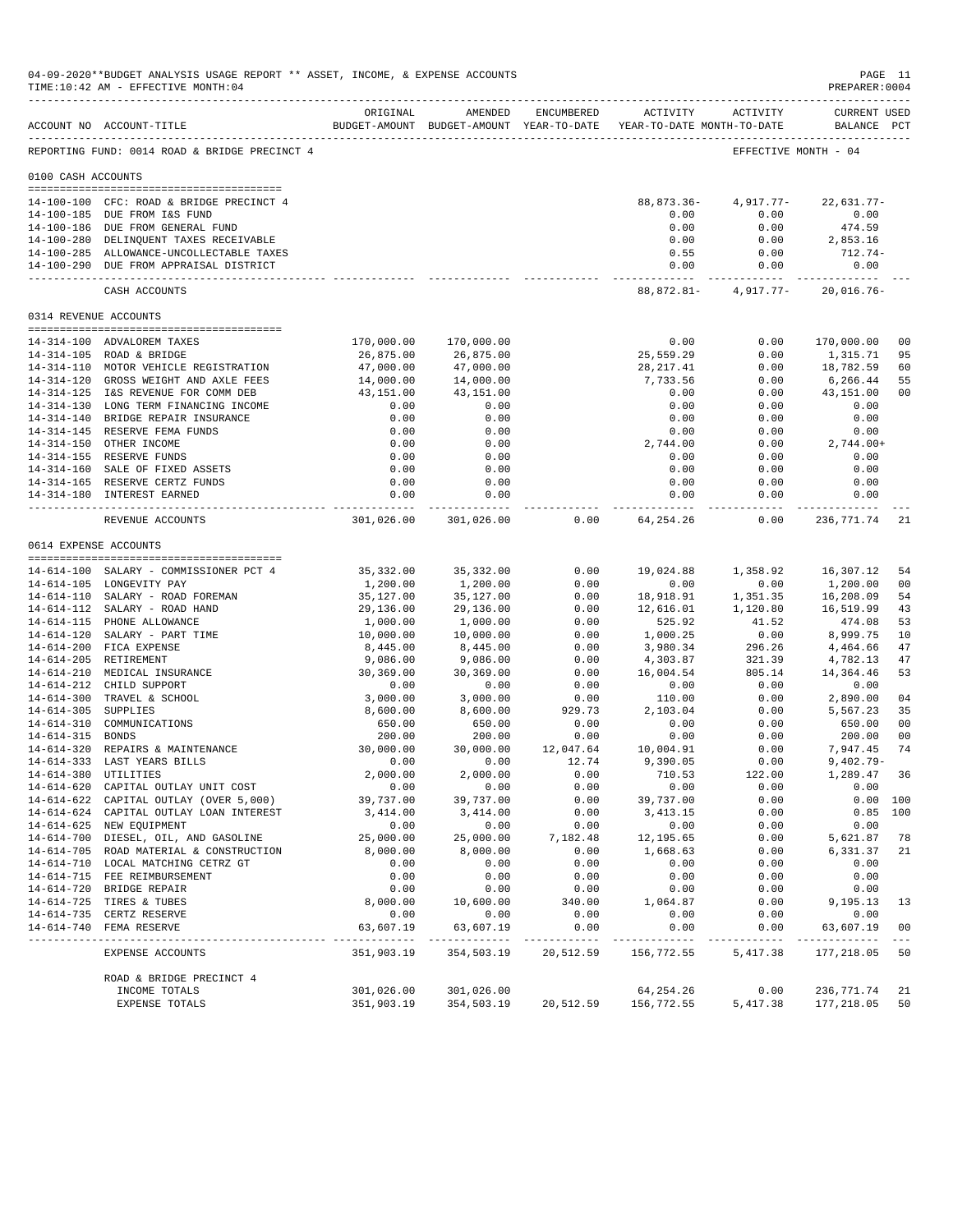|                    | 04-09-2020**BUDGET ANALYSIS USAGE REPORT ** ASSET, INCOME, & EXPENSE ACCOUNTS<br>TIME: 10:42 AM - EFFECTIVE MONTH: 04 |          |                                                                                |            |          |                           | PAGE 12<br>PREPARER: 0004   |
|--------------------|-----------------------------------------------------------------------------------------------------------------------|----------|--------------------------------------------------------------------------------|------------|----------|---------------------------|-----------------------------|
|                    | ACCOUNT NO ACCOUNT-TITLE                                                                                              | ORIGINAL | AMENDED<br>BUDGET-AMOUNT BUDGET-AMOUNT YEAR-TO-DATE YEAR-TO-DATE MONTH-TO-DATE | ENCUMBERED | ACTIVITY | ACTIVITY                  | CURRENT USED<br>BALANCE PCT |
|                    | REPORTING FUND: 0015 CHILD ABUSE PREVENTION FUND                                                                      |          |                                                                                |            |          |                           | EFFECTIVE MONTH - 04        |
| 0100 CASH ACCOUNT  |                                                                                                                       |          |                                                                                |            |          |                           |                             |
|                    | -----------------------------------<br>15-100-100 CASH ACCOUNT                                                        | 0.00     | 0.00                                                                           |            | 0.00     | 0.00                      | 0.00                        |
|                    | CASH ACCOUNT                                                                                                          | 0.00     | 0.00                                                                           | 0.00       |          | $0.00$ and $0.00$<br>0.00 | 0.00                        |
|                    | 0300 CHILD ABUSE REVENUE                                                                                              |          |                                                                                |            |          |                           |                             |
| 15-300-300 REVENUE |                                                                                                                       | 0.00     | 0.00                                                                           |            | 0.00     | 0.00                      | 0.00                        |
|                    | CHILD ABUSE REVENUE                                                                                                   | 0.00     | 0.00                                                                           | 0.00       | 0.00     | 0.00                      | 0.00                        |
|                    | CHILD ABUSE PREVENTION FUND                                                                                           |          |                                                                                |            |          |                           |                             |
|                    | INCOME TOTALS                                                                                                         | 0.00     | 0.00                                                                           |            | 0.00     | 0.00                      | 0.00                        |
|                    | <b>EXPENSE TOTALS</b>                                                                                                 | 0.00     | 0.00                                                                           | 0.00       | 0.00     | 0.00                      | 0.00                        |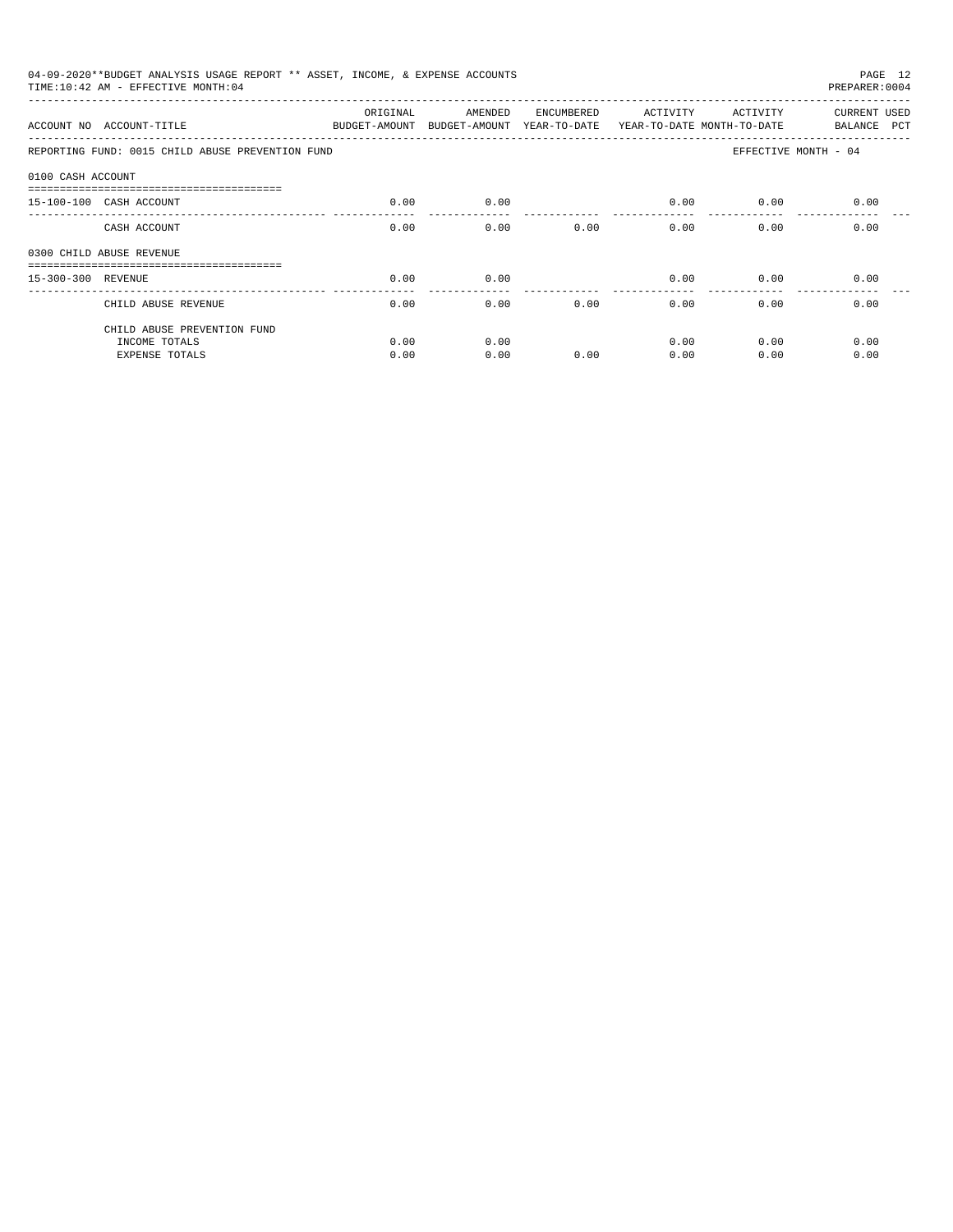|                    | 04-09-2020**BUDGET ANALYSIS USAGE REPORT ** ASSET, INCOME, & EXPENSE ACCOUNTS<br>TIME: 10:42 AM - EFFECTIVE MONTH: 04 |                                                                                 |              |            |                 |              | PAGE 13<br>PREPARER: 0004   |
|--------------------|-----------------------------------------------------------------------------------------------------------------------|---------------------------------------------------------------------------------|--------------|------------|-----------------|--------------|-----------------------------|
|                    | ACCOUNT NO ACCOUNT-TITLE                                                                                              | ORIGINAL<br>BUDGET-AMOUNT BUDGET-AMOUNT YEAR-TO-DATE YEAR-TO-DATE MONTH-TO-DATE | AMENDED      | ENCUMBERED | ACTIVITY        | ACTIVITY     | CURRENT USED<br>BALANCE PCT |
|                    | REPORTING FUND: 0016 FAMILY VIOLENCE                                                                                  |                                                                                 |              |            |                 |              | EFFECTIVE MONTH - 04        |
| 0100 CASH ACCOUNT  |                                                                                                                       |                                                                                 |              |            |                 |              |                             |
|                    | 16-100-100 CASH ACCOUNT                                                                                               | 0.00                                                                            | 0.00         |            | 0.00            | 0.00         | 0.00                        |
|                    | CASH ACCOUNT                                                                                                          | 0.00                                                                            | 0.00         | 0.00       | 0.00            | 0.00         | 0.00                        |
|                    | 0301 FAMILY VIOLENCE REVENUE                                                                                          |                                                                                 |              |            |                 |              |                             |
| 16-301-301 REVENUE |                                                                                                                       | 0.00                                                                            | 0.00         |            | 0.00            | 0.00         | 0.00                        |
|                    | FAMILY VIOLENCE REVENUE                                                                                               | 0.00                                                                            | 0.00         | 0.00       | -------<br>0.00 | 0.00         | 0.00                        |
|                    | FAMILY VIOLENCE<br>INCOME TOTALS<br><b>EXPENSE TOTALS</b>                                                             | 0.00<br>0.00                                                                    | 0.00<br>0.00 | 0.00       | 0.00<br>0.00    | 0.00<br>0.00 | 0.00<br>0.00                |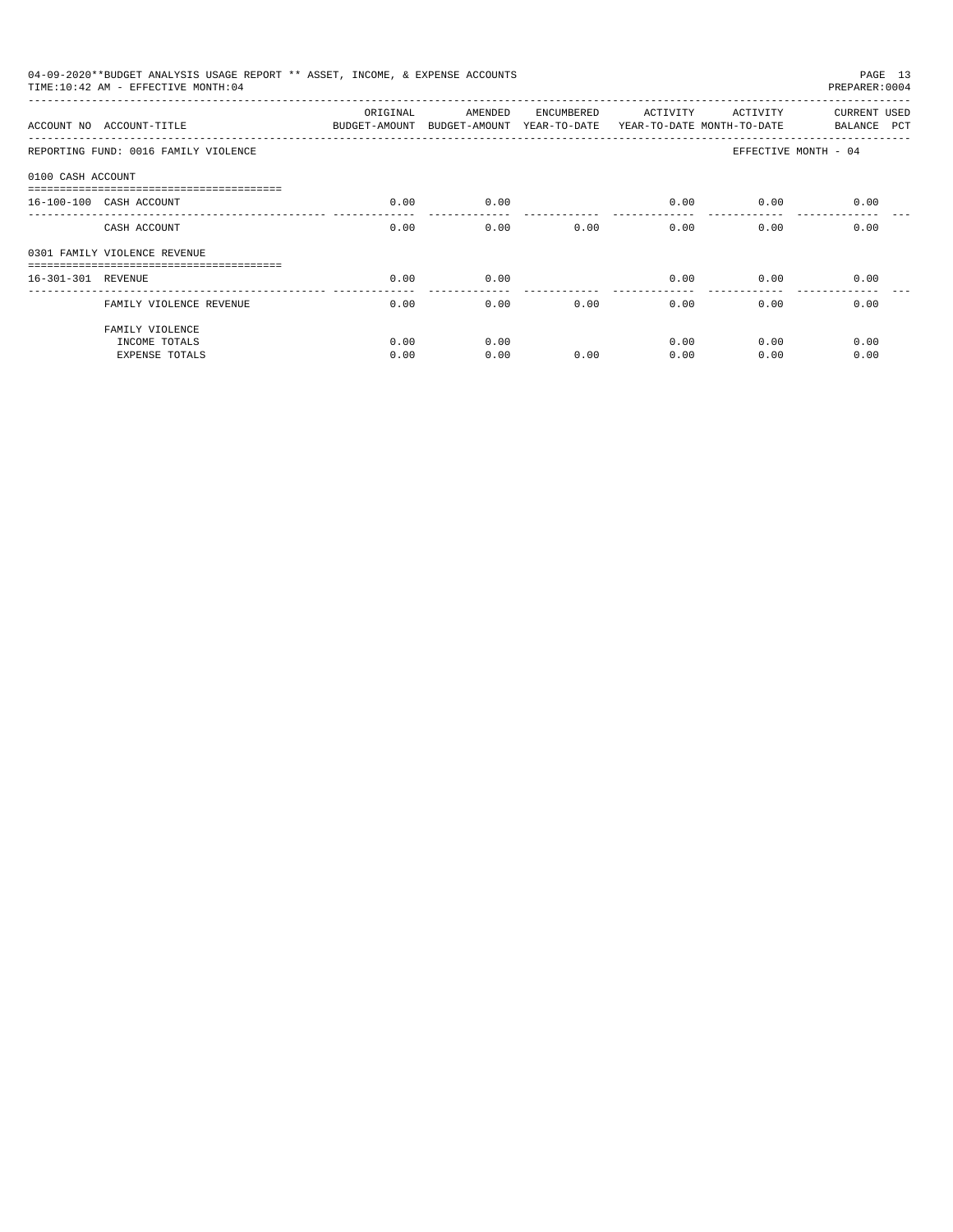|              |              |            |                                                                               |               | PAGE 14<br>PREPARER: 0004                                                                                                                                       |
|--------------|--------------|------------|-------------------------------------------------------------------------------|---------------|-----------------------------------------------------------------------------------------------------------------------------------------------------------------|
| ORIGINAL     | AMENDED      | ENCUMBERED |                                                                               |               | CURRENT USED<br>BALANCE PCT                                                                                                                                     |
|              |              |            |                                                                               |               | EFFECTIVE MONTH - 04                                                                                                                                            |
|              |              |            |                                                                               |               |                                                                                                                                                                 |
| 0.00         | 0.00         |            | 0.00                                                                          | 0.00          | 0.00                                                                                                                                                            |
| 0.00         | 0.00         | 0.00       |                                                                               | 0.00          | 0.00                                                                                                                                                            |
|              |              |            |                                                                               |               |                                                                                                                                                                 |
| 0.00         | 0.00         |            | 0.00                                                                          | 0.00          | 0.00                                                                                                                                                            |
| 0.00         | 0.00         | 0.00       |                                                                               | 0.00          | 0.00                                                                                                                                                            |
| 0.00<br>0.00 | 0.00<br>0.00 | 0.00       | 0.00<br>0.00                                                                  | 0.00<br>0.00  | 0.00<br>0.00                                                                                                                                                    |
|              |              |            | 04-09-2020**BUDGET ANALYSIS USAGE REPORT ** ASSET, INCOME, & EXPENSE ACCOUNTS | $- - - - - -$ | ACTIVITY<br>ACTIVITY<br>ACCOUNT NO ACCOUNT-TITLE COMPUT ANOUNT BUDGET-AMOUNT BUDGET-AMOUNT YEAR-TO-DATE YEAR-TO-DATE MONTH-TO-DATE<br>$0.00$ and $0.00$<br>0.00 |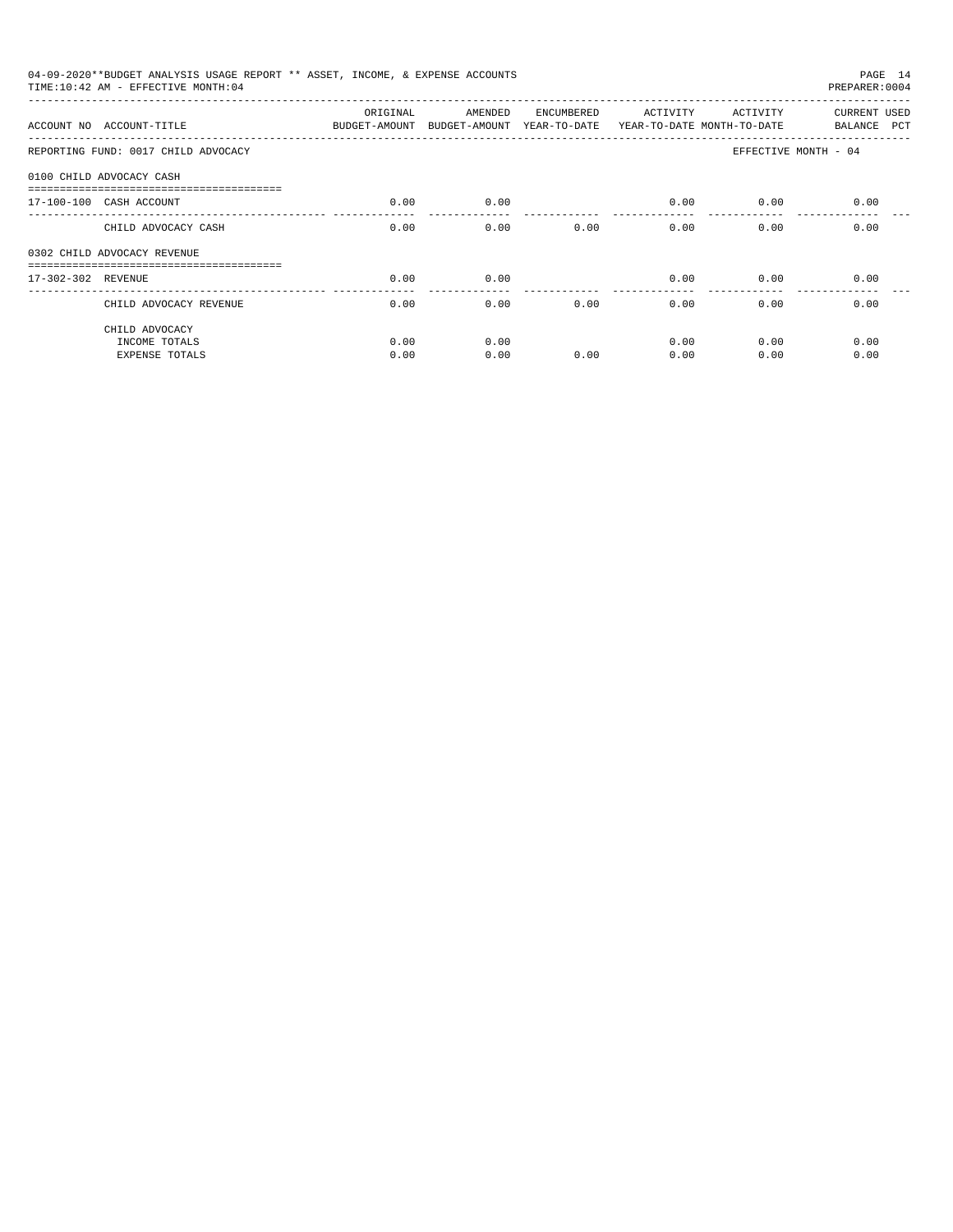|                    | 04-09-2020**BUDGET ANALYSIS USAGE REPORT ** ASSET, INCOME, & EXPENSE ACCOUNTS<br>TIME: 10:42 AM - EFFECTIVE MONTH: 04 |                           |                                                                  |            |                        |          | PAGE 15<br>PREPARER: 0004   |
|--------------------|-----------------------------------------------------------------------------------------------------------------------|---------------------------|------------------------------------------------------------------|------------|------------------------|----------|-----------------------------|
|                    | ACCOUNT NO ACCOUNT-TITLE                                                                                              | ORIGINAL<br>BUDGET-AMOUNT | AMENDED<br>BUDGET-AMOUNT YEAR-TO-DATE YEAR-TO-DATE MONTH-TO-DATE | ENCUMBERED | ACTIVITY               | ACTIVITY | CURRENT USED<br>BALANCE PCT |
|                    | REPORTING FUND: 0018 SEX OFFENDER TREATMENT                                                                           |                           |                                                                  |            |                        |          | EFFECTIVE MONTH - 04        |
| 0100 CASH ACCOUNT  |                                                                                                                       |                           |                                                                  |            |                        |          |                             |
|                    | 18-100-100 SEX OFFENDER TREATMENT                                                                                     | 0.00                      | 0.00                                                             |            | 0.00                   | 0.00     | 0.00                        |
|                    | CASH ACCOUNT                                                                                                          | 0.00                      | 0.00                                                             | 0.00       | 0.00                   | 0.00     | 0.00                        |
|                    | 0303 SEX OFFENDER TREATMENT REVENUE                                                                                   |                           |                                                                  |            |                        |          |                             |
| 18-303-303 REVENUE |                                                                                                                       | 0.00                      | 0.00                                                             |            | 0.00                   | 0.00     | 0.00                        |
|                    | SEX OFFENDER TREATMENT REVENUE                                                                                        | 0.00                      | 0.00                                                             | 0.00       | --------------<br>0.00 | 0.00     | 0.00                        |
|                    | SEX OFFENDER TREATMENT                                                                                                |                           |                                                                  |            |                        |          |                             |
|                    | INCOME TOTALS                                                                                                         | 0.00                      | 0.00                                                             |            | 0.00                   | 0.00     | 0.00                        |
|                    | <b>EXPENSE TOTALS</b>                                                                                                 | 0.00                      | 0.00                                                             | 0.00       | 0.00                   | 0.00     | 0.00                        |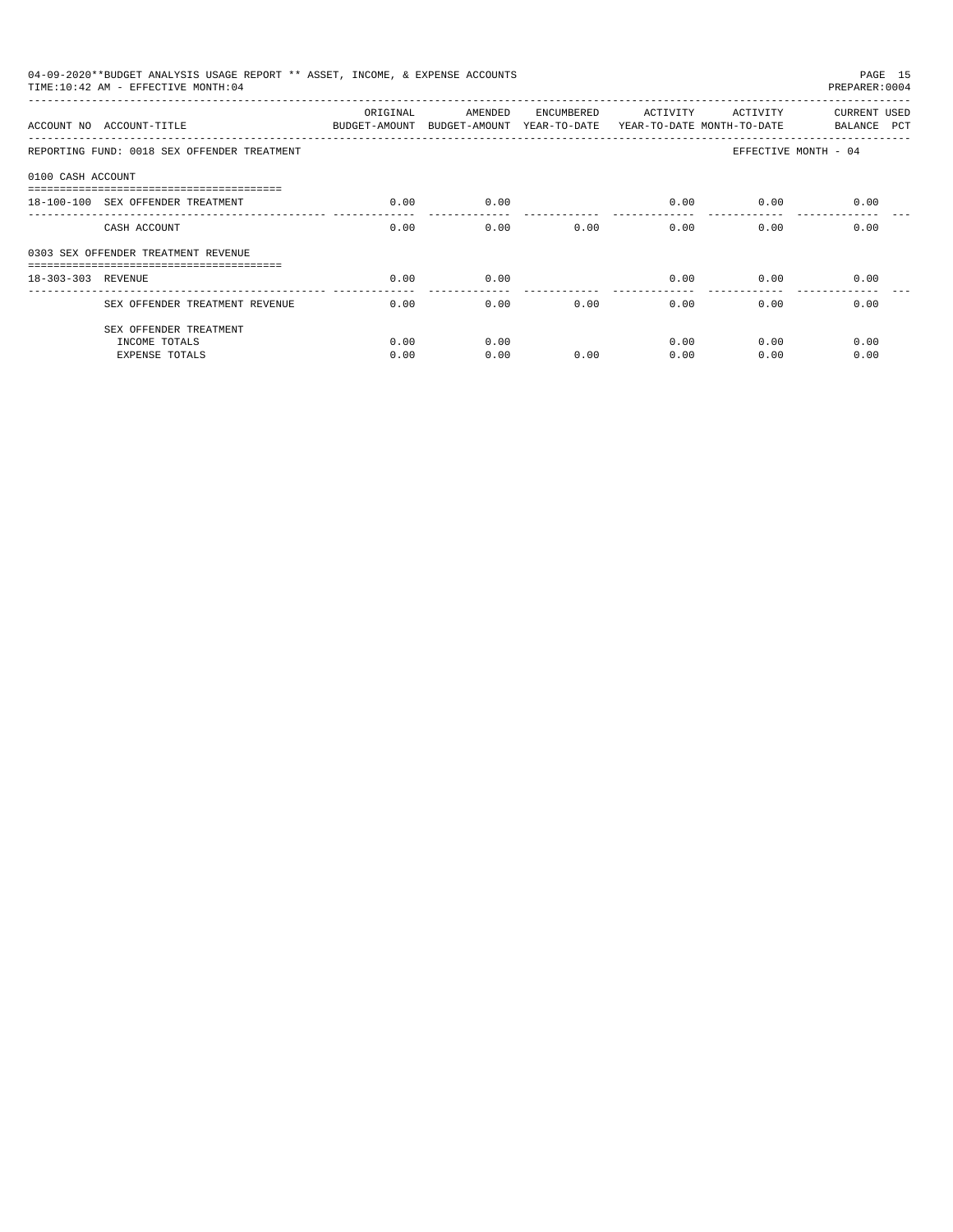|                    | 04-09-2020**BUDGET ANALYSIS USAGE REPORT ** ASSET, INCOME, & EXPENSE ACCOUNTS<br>TIME: 10:42 AM - EFFECTIVE MONTH: 04 |          |         |            |                       |          | PAGE 16<br>PREPARER: 0004   |
|--------------------|-----------------------------------------------------------------------------------------------------------------------|----------|---------|------------|-----------------------|----------|-----------------------------|
|                    | ACCOUNT NO ACCOUNT-TITLE THE STATE SUDGET-AMOUNT BUDGET-AMOUNT YEAR-TO-DATE YEAR-TO-DATE MONTH-TO-DATE                | ORIGINAL | AMENDED | ENCUMBERED | ACTIVITY              | ACTIVITY | CURRENT USED<br>BALANCE PCT |
|                    | REPORTING FUND: 0019 COMPENTATION TO VICTIMS                                                                          |          |         |            |                       |          | EFFECTIVE MONTH - 04        |
| 0100 CASH ACCOUNT  |                                                                                                                       |          |         |            |                       |          |                             |
|                    | 19-100-100 COMPENSTATION TO VICTIMS                                                                                   | 0.00     | 0.00    |            | 0.00                  | 0.00     | 0.00                        |
|                    | CASH ACCOUNT                                                                                                          | 0.00     | 0.00    | 0.00       | 0.00                  | 0.00     | 0.00                        |
|                    | 0304 COMPENSTATION TO VICTIMS                                                                                         |          |         |            |                       |          |                             |
| 19-304-304 REVENUE |                                                                                                                       | 0.00     | 0.00    |            | 0.00                  | 0.00     | 0.00                        |
|                    | COMPENSTATION TO VICTIMS                                                                                              | 0.00     | 0.00    | 0.00       | $- - - - - -$<br>0.00 | 0.00     | 0.00                        |
|                    | COMPENTATION TO VICTIMS                                                                                               |          |         |            |                       |          |                             |
|                    | INCOME TOTALS                                                                                                         | 0.00     | 0.00    |            | 0.00                  | 0.00     | 0.00                        |
|                    | <b>EXPENSE TOTALS</b>                                                                                                 | 0.00     | 0.00    | 0.00       | 0.00                  | 0.00     | 0.00                        |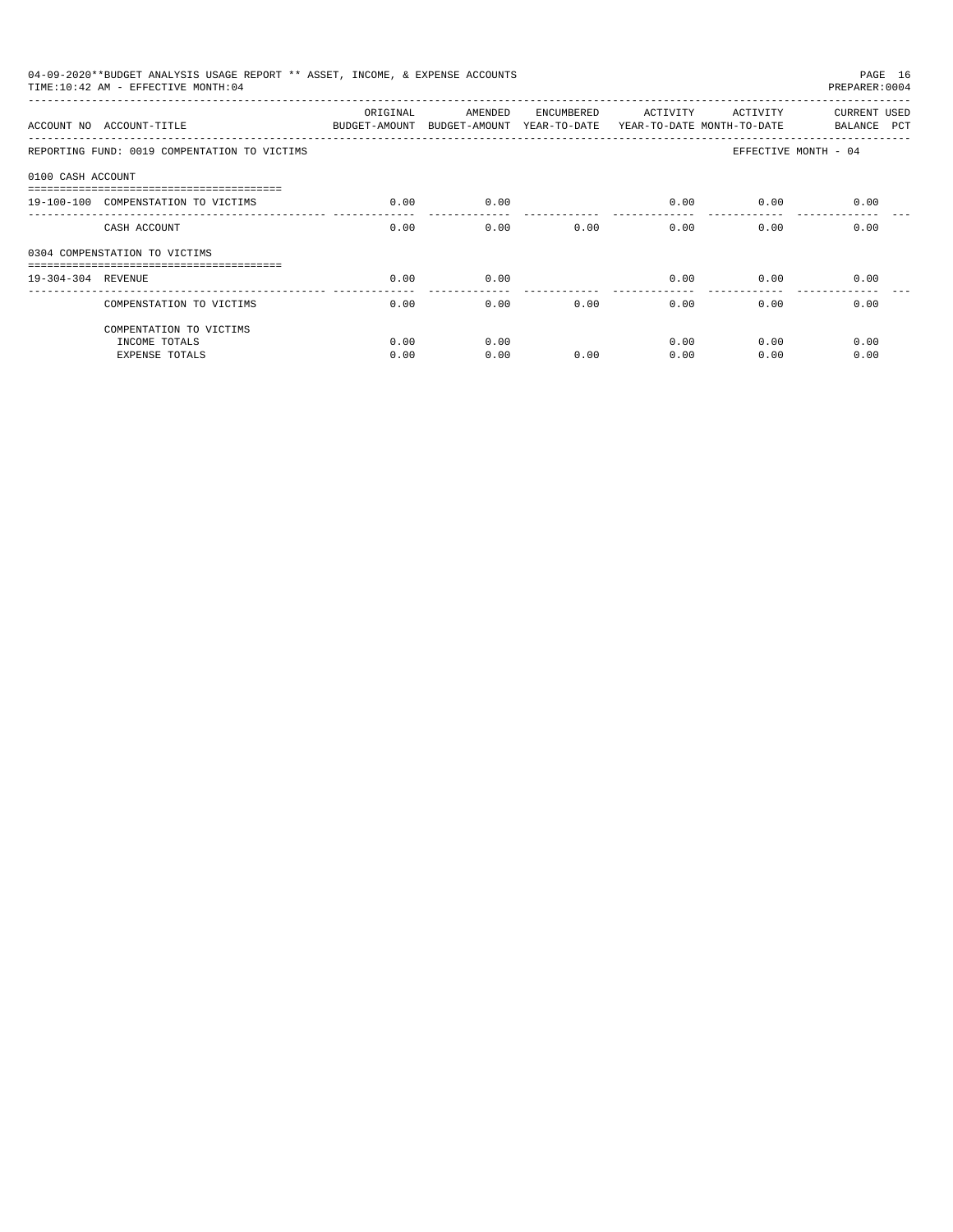|                       | 04-09-2020**BUDGET ANALYSIS USAGE REPORT ** ASSET, INCOME, & EXPENSE ACCOUNTS<br>TIME: 10:42 AM - EFFECTIVE MONTH: 04 |                        |                                                     |            |                                                     |          | PAGE 17<br>PREPARER: 0004   |    |
|-----------------------|-----------------------------------------------------------------------------------------------------------------------|------------------------|-----------------------------------------------------|------------|-----------------------------------------------------|----------|-----------------------------|----|
|                       | ACCOUNT NO ACCOUNT-TITLE                                                                                              | ORIGINAL               | AMENDED<br>BUDGET-AMOUNT BUDGET-AMOUNT YEAR-TO-DATE | ENCUMBERED | ACTIVITY<br>YEAR-TO-DATE MONTH-TO-DATE              | ACTIVITY | CURRENT USED<br>BALANCE PCT |    |
|                       | REPORTING FUND: 0020 JAIL BOND I&S                                                                                    |                        |                                                     |            |                                                     |          | EFFECTIVE MONTH - 04        |    |
| 0100 CASH ACCOUNT     |                                                                                                                       |                        |                                                     |            |                                                     |          |                             |    |
|                       |                                                                                                                       |                        |                                                     |            |                                                     |          |                             |    |
|                       | 20-100-190 I&S ACCOUNT JAIL BOND                                                                                      |                        |                                                     |            | 147,137.25                                          | 0.00     | 464,790.14                  |    |
|                       | 20-100-280 DELINQUENT TAXES RECEIVABLE                                                                                |                        |                                                     |            | 0.00                                                | 0.00     | 16,799.62                   |    |
|                       | 20-100-285 ALLOWANCE-UNCOLLETABLE TAXES                                                                               |                        |                                                     |            | 0.00                                                | 0.00     | $4,201.91-$                 |    |
|                       | 20-100-290 DUE FROM APPRAISAL DISTRICT                                                                                |                        |                                                     |            | 0.00                                                | 0.00     | 0.00                        |    |
|                       | 20-100-295 DUE FROM GENERAL FUND                                                                                      |                        |                                                     |            | 0.00                                                | 0.00     | 25,369.42                   |    |
|                       | CASH ACCOUNT                                                                                                          |                        |                                                     |            | 147.137.25                                          | 0.00     | 502,757.27                  |    |
|                       | 0315 JAIL BOND I&S REVENUE                                                                                            |                        |                                                     |            |                                                     |          |                             |    |
|                       |                                                                                                                       |                        |                                                     |            |                                                     |          |                             |    |
|                       | 20-315-100 BOND TAXES                                                                                                 |                        |                                                     |            | 465,569.00 465,569.00 536,745.25 0.00 71,176.25 115 |          |                             |    |
|                       | 20-315-180 BOND TAXES INTEREST                                                                                        | 0.00                   | 0.00                                                |            | 2,405.11                                            |          | $0.00$ 2,405.11+<br>.       |    |
|                       | JAIL BOND I&S REVENUE                                                                                                 | 465,569.00 465,569.00  |                                                     | 0.00       | 539,150.36                                          |          | $0.00$ 73,581.36+ 116       |    |
| 0615 EXPENSE ACCOUNTS |                                                                                                                       |                        |                                                     |            |                                                     |          |                             |    |
|                       |                                                                                                                       |                        |                                                     |            |                                                     |          |                             |    |
|                       | 20-615-622 BOND PAYMENT PRINCIPAL                                                                                     |                        | 315,000.00 315,000.00                               | 0.00       | 315,000.00                                          |          | 0.00<br>0.00 100            |    |
|                       | 20-615-624 BOND PAYMENT INTEREST                                                                                      | 150,219.00             | 150,219.00                                          | 0.00       | 76,709.38                                           | 0.00     | 73,509.62 51                |    |
| $20 - 615 - 625$      | BOND WIRE TRANSFER CHARGE                                                                                             | 350.00<br>------------ | 350.00<br>------------                              | 0.00       | 175.00                                              | 0.00     | 175.00<br>-------------     | 50 |
|                       | EXPENSE ACCOUNTS                                                                                                      | 465,569.00             | 465,569.00                                          | 0.00       | 391,884.38                                          | 0.00     | 73.684.62 84                |    |
|                       | JAIL BOND I&S                                                                                                         |                        |                                                     |            |                                                     |          |                             |    |
|                       | INCOME TOTALS                                                                                                         |                        | 465,569,00 465,569,00                               |            | 539, 150, 36                                        |          | $0.00$ 73.581.36+116        |    |
|                       | <b>EXPENSE TOTALS</b>                                                                                                 | 465,569.00             | 465,569.00                                          |            | $0.00$ 391,884.38                                   | 0.00     | 73.684.62 84                |    |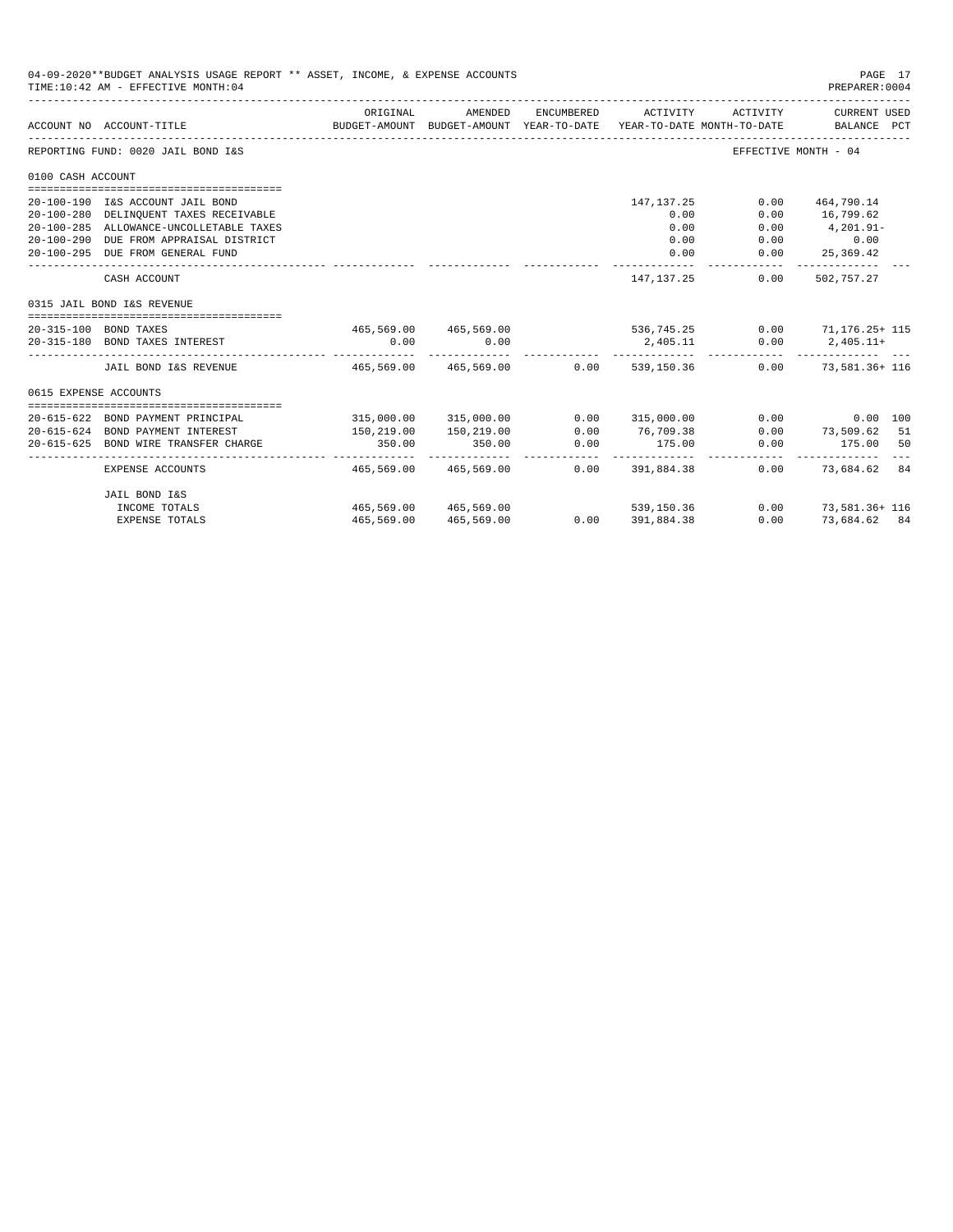|                       | 04-09-2020**BUDGET ANALYSIS USAGE REPORT ** ASSET, INCOME, & EXPENSE ACCOUNTS<br>TIME: 10:42 AM - EFFECTIVE MONTH: 04 |  |                                                                                                                                                  |               | PREPARER: 0004         | PAGE 18 |
|-----------------------|-----------------------------------------------------------------------------------------------------------------------|--|--------------------------------------------------------------------------------------------------------------------------------------------------|---------------|------------------------|---------|
|                       | ACCOUNT NO ACCOUNT-TITLE CONTROL BUDGET-AMOUNT BUDGET-AMOUNT YEAR-TO-DATE YEAR-TO-DATE MONTH-TO-DATE BALANCE PCT      |  | ORIGINAL AMENDED ENCUMBERED ACTIVITY ACTIVITY CURRENTUSED                                                                                        |               |                        |         |
|                       | REPORTING FUND: 0021 LATERAL ROAD PRECINCT 1                                                                          |  |                                                                                                                                                  |               | EFFECTIVE MONTH - 04   |         |
| 0100 CASH ACCOUNTS    |                                                                                                                       |  |                                                                                                                                                  |               |                        |         |
|                       | 21-100-100 CFC: LATERAL ROAD PRECINCT 1                                                                               |  |                                                                                                                                                  |               | 2,559.86 0.00 3,479.08 |         |
|                       | CASH ACCOUNTS                                                                                                         |  |                                                                                                                                                  | 2,559.86 0.00 | 3,479.08               |         |
| 0321 REVENUE ACCOUNTS |                                                                                                                       |  |                                                                                                                                                  |               |                        |         |
|                       | 21-321-190 STATE ROAD FUND                                                                                            |  | 5,133.00 5,133.00 5,126.86 0.00 6.14 100                                                                                                         |               |                        |         |
|                       | REVENUE ACCOUNTS                                                                                                      |  | 5,133.00 5,133.00 0.00 5,126.86 0.00                                                                                                             |               | 6.14 100               |         |
| 0621 EXPENSE ACCOUNTS |                                                                                                                       |  |                                                                                                                                                  |               |                        |         |
|                       |                                                                                                                       |  |                                                                                                                                                  |               |                        |         |
|                       | 21-621-333 LAST YEARS BILLS                                                                                           |  | $0.00$ $0.00$ $0.00$ $0.00$ $0.00$                                                                                                               |               | $0.00$ 0.00            |         |
|                       | $21-621-700$ DIESEL, OIL, AND GASOLINE $2,567.00$ $2,567.00$ $0.00$ $2,567.00$                                        |  |                                                                                                                                                  |               | 0.00<br>$0.00$ 100     |         |
|                       | 21-621-705 ROAD MATERIAL & CONSTRUCTION 2,566.00 2,566.00 400.00                                                      |  | 0.00                                                                                                                                             | 0.00          | 2,166.00 16            |         |
|                       | EXPENSE ACCOUNTS                                                                                                      |  | 5,133.00 5,133.00 400.00 2,567.00                                                                                                                | 0.00          | 2,166.00 58            |         |
|                       | LATERAL ROAD PRECINCT 1                                                                                               |  |                                                                                                                                                  |               |                        |         |
|                       | INCOME TOTALS                                                                                                         |  | $\begin{array}{cccccc} 5,13300 & & & & 5,13300 & & & & 5,126.86 \\ 5,13300 & & & & 5,13300 & & & 40000 & & & 2,56700 \\ \end{array}$<br>5,126,86 |               | 0.00<br>6.14 100       |         |
|                       | <b>EXPENSE TOTALS</b>                                                                                                 |  |                                                                                                                                                  | 0.00          | 2,166.00 58            |         |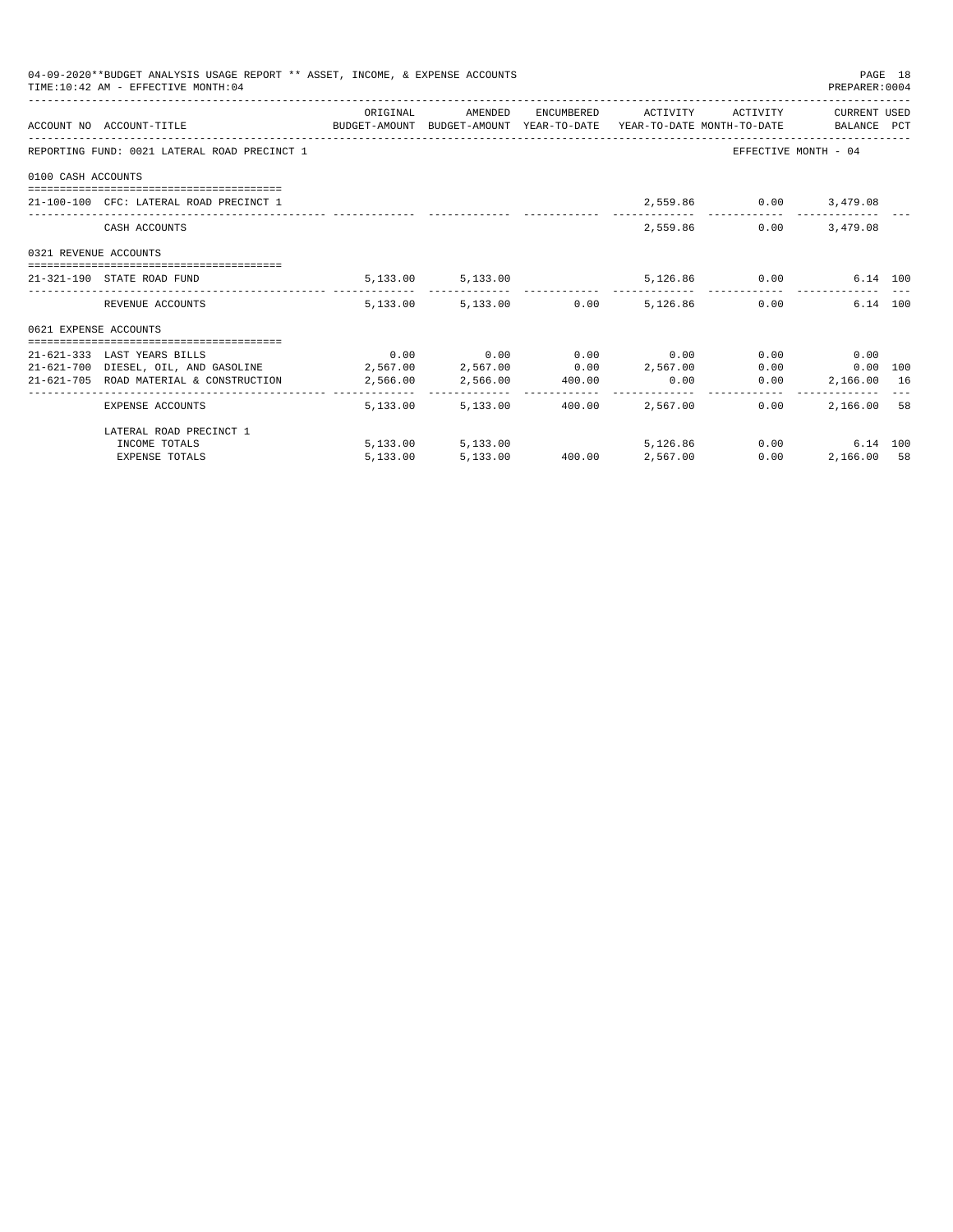|                       | 04-09-2020**BUDGET ANALYSIS USAGE REPORT ** ASSET, INCOME, & EXPENSE ACCOUNTS<br>TIME: 10:42 AM - EFFECTIVE MONTH: 04 |          |                                      |      |                                                   |                | PREPARER: 0004       | PAGE 19 |
|-----------------------|-----------------------------------------------------------------------------------------------------------------------|----------|--------------------------------------|------|---------------------------------------------------|----------------|----------------------|---------|
|                       | ACCOUNT NO ACCOUNT-TITLE CONTROL SUDGET-AMOUNT BUDGET-AMOUNT YEAR-TO-DATE YEAR-TO-DATE MONTH-TO-DATE BALANCE PCT      | ORIGINAL |                                      |      | AMENDED ENCUMBERED ACTIVITY ACTIVITY CURRENT USED |                |                      |         |
|                       | REPORTING FUND: 0022 LATERAL ROAD PRECINCT 2                                                                          |          |                                      |      |                                                   |                | EFFECTIVE MONTH - 04 |         |
| 0100 CASH ACCOUNTS    |                                                                                                                       |          |                                      |      |                                                   |                |                      |         |
|                       | 22-100-100 CFC: LATERAL ROAD PRECINCT 2                                                                               |          |                                      |      |                                                   |                | 518.19 0.00 2,246.43 |         |
|                       | CASH ACCOUNTS                                                                                                         |          |                                      |      |                                                   | 0.00<br>518.19 | 2,246.43             |         |
| 0322 REVENUE ACCOUNTS |                                                                                                                       |          |                                      |      |                                                   |                |                      |         |
|                       | 22-322-190 STATE ROAD FUND                                                                                            |          | 5,133.00 5,133.00 5,126.87 0.00      |      |                                                   |                | 6.13 100             |         |
|                       | REVENUE ACCOUNTS                                                                                                      |          | 5,133.00 5,133.00 0.00 5,126.87 0.00 |      |                                                   |                | 6.13 100             |         |
| 0622 EXPENSE ACCOUNTS |                                                                                                                       |          |                                      |      |                                                   |                |                      |         |
|                       | 22-622-333 LAST YEARS BILLS                                                                                           |          | $0.00$ $0.00$ $0.00$ $0.00$ $59.97$  |      |                                                   |                | $0.00$ 59.97-        |         |
|                       | 22-622-700 DIESEL, OIL, AND GASOLINE 2,567.00 2,567.00                                                                |          |                                      |      | $0.00$ 2,348.71                                   |                | $0.00$ 218.29 91     |         |
|                       | 22-622-705 ROAD MATERIAL & CONSTRUCTION                                                                               | 2,566.00 | 2,566.00 0.00 2,200.00               |      |                                                   |                | 0.00 366.00 86       |         |
|                       | EXPENSE ACCOUNTS                                                                                                      |          | 5,133,00 5,133,00                    | 0.00 | 4,608.68                                          |                | 524.32 90<br>0.00    |         |
|                       | LATERAL ROAD PRECINCT 2                                                                                               |          |                                      |      |                                                   |                |                      |         |
|                       | INCOME TOTALS                                                                                                         |          | 5,133.00 5,133.00                    |      | 5,126.87                                          |                | $0.00$ 6.13 100      |         |
|                       | <b>EXPENSE TOTALS</b>                                                                                                 | 5,133.00 | 5,133.00                             |      | $0.00$ $4,608.68$                                 |                | 0.00<br>524.32 90    |         |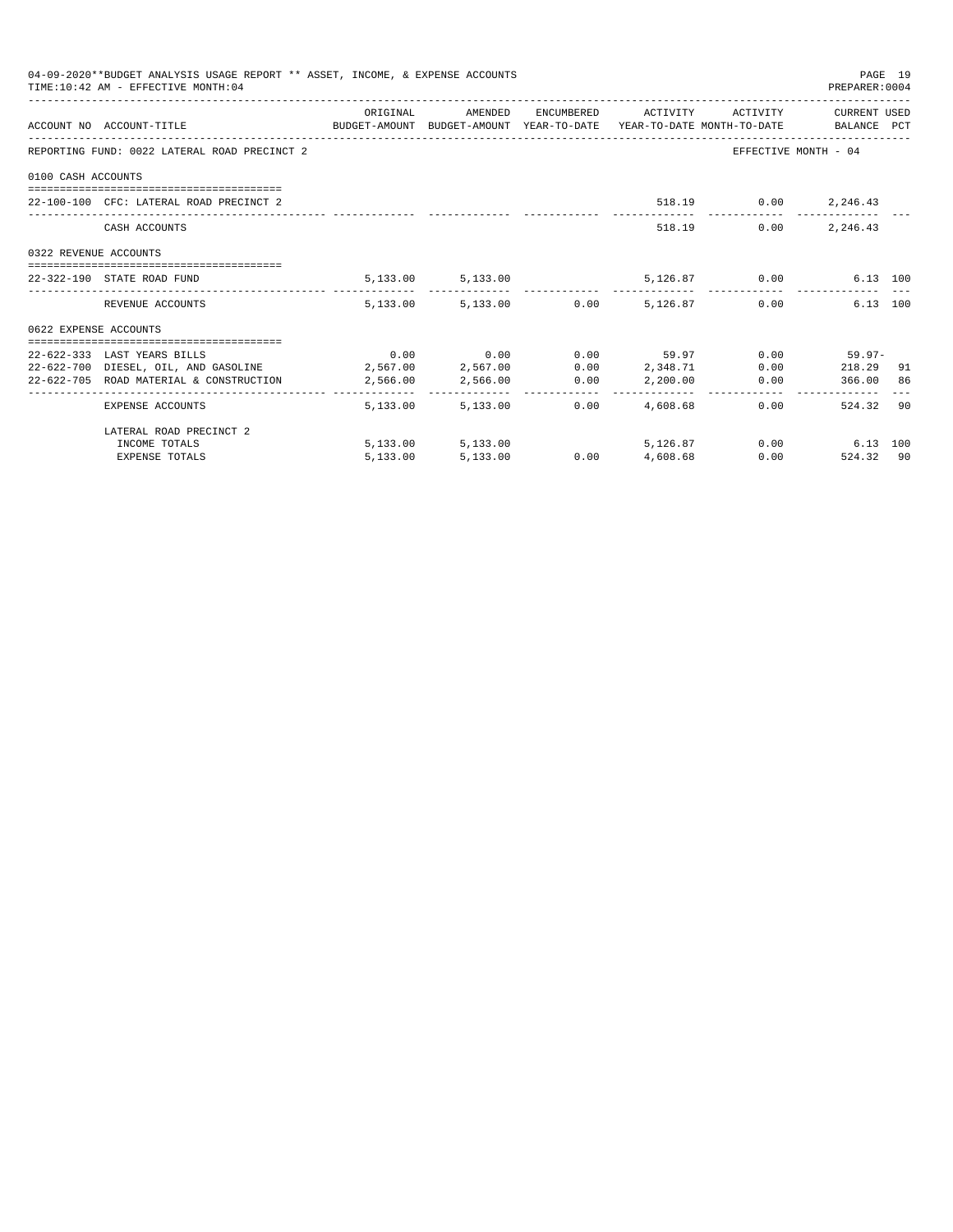|                       | 04-09-2020**BUDGET ANALYSIS USAGE REPORT ** ASSET, INCOME, & EXPENSE ACCOUNTS<br>TIME: 10:42 AM - EFFECTIVE MONTH: 04 |            |                        |                                   |                                 |                              | PREPARER: 0004       | PAGE 20 |
|-----------------------|-----------------------------------------------------------------------------------------------------------------------|------------|------------------------|-----------------------------------|---------------------------------|------------------------------|----------------------|---------|
|                       |                                                                                                                       | ORIGINAL   | AMENDED                |                                   |                                 | ENCUMBERED ACTIVITY ACTIVITY | CURRENT USED         |         |
|                       | ACCOUNT NO ACCOUNT-TITLE CONTROL SUDGET-AMOUNT BUDGET-AMOUNT YEAR-TO-DATE YEAR-TO-DATE MONTH-TO-DATE BALANCE PCT      |            |                        |                                   |                                 |                              |                      |         |
|                       | REPORTING FUND: 0023 LATERAL ROAD PRECINCT 3                                                                          |            |                        |                                   |                                 |                              | EFFECTIVE MONTH - 04 |         |
| 0100 CASH ACCOUNTS    |                                                                                                                       |            |                        |                                   |                                 |                              |                      |         |
|                       | 23-100-100 CFC: LATERAL ROAD PRECINCT 3                                                                               |            |                        |                                   |                                 | 2,559.86 0.00 2,546.09       |                      |         |
|                       | CASH ACCOUNTS                                                                                                         |            |                        |                                   | 2,559.86                        | 0.00                         | 2,546.09             |         |
| 0323 REVENUE ACCOUNTS |                                                                                                                       |            |                        |                                   |                                 |                              |                      |         |
|                       | 23-323-190 STATE ROAD FUND                                                                                            |            | 5, 133.00 5, 133.00    |                                   |                                 | 5,126.86 0.00                | 6.14 100             |         |
|                       | REVENUE ACCOUNTS                                                                                                      |            | 5,133.00 5,133.00 0.00 |                                   | 5,126.86                        |                              | 6.14 100<br>0.00     |         |
| 0623 EXPENSE ACCOUNTS |                                                                                                                       |            |                        |                                   |                                 |                              |                      |         |
|                       | 23-623-700 DIESEL, OIL, AND GASOLINE $2,567.00$ $2,567.00$ $0.00$ $2,567.00$ $0.00$ $0.00$ $0.00$ $0.00$              |            |                        |                                   |                                 |                              |                      |         |
|                       | 23-623-705 ROAD MATERIAL & CONSTRUCTION 2,566.00                                                                      |            | 2,566.00 0.00          |                                   | 0.00                            |                              | $0.00$ 2,566.00 00   |         |
|                       | EXPENSE ACCOUNTS                                                                                                      | -------- - | 5,133,00 5,133,00      | -------------      -------------- | ------------<br>$0.00$ 2.567.00 | 0.00                         | 2,566,00 50          |         |
|                       | LATERAL ROAD PRECINCT 3                                                                                               |            |                        |                                   |                                 |                              |                      |         |
|                       | INCOME TOTALS                                                                                                         |            | 5,133.00 5,133.00      |                                   | 5,126,86                        |                              | 0.00<br>6.14 100     |         |
|                       | <b>EXPENSE TOTALS</b>                                                                                                 | 5.133.00   | 5,133.00               | 0.00                              | 2,567.00                        | 0.00                         | 2,566.00 50          |         |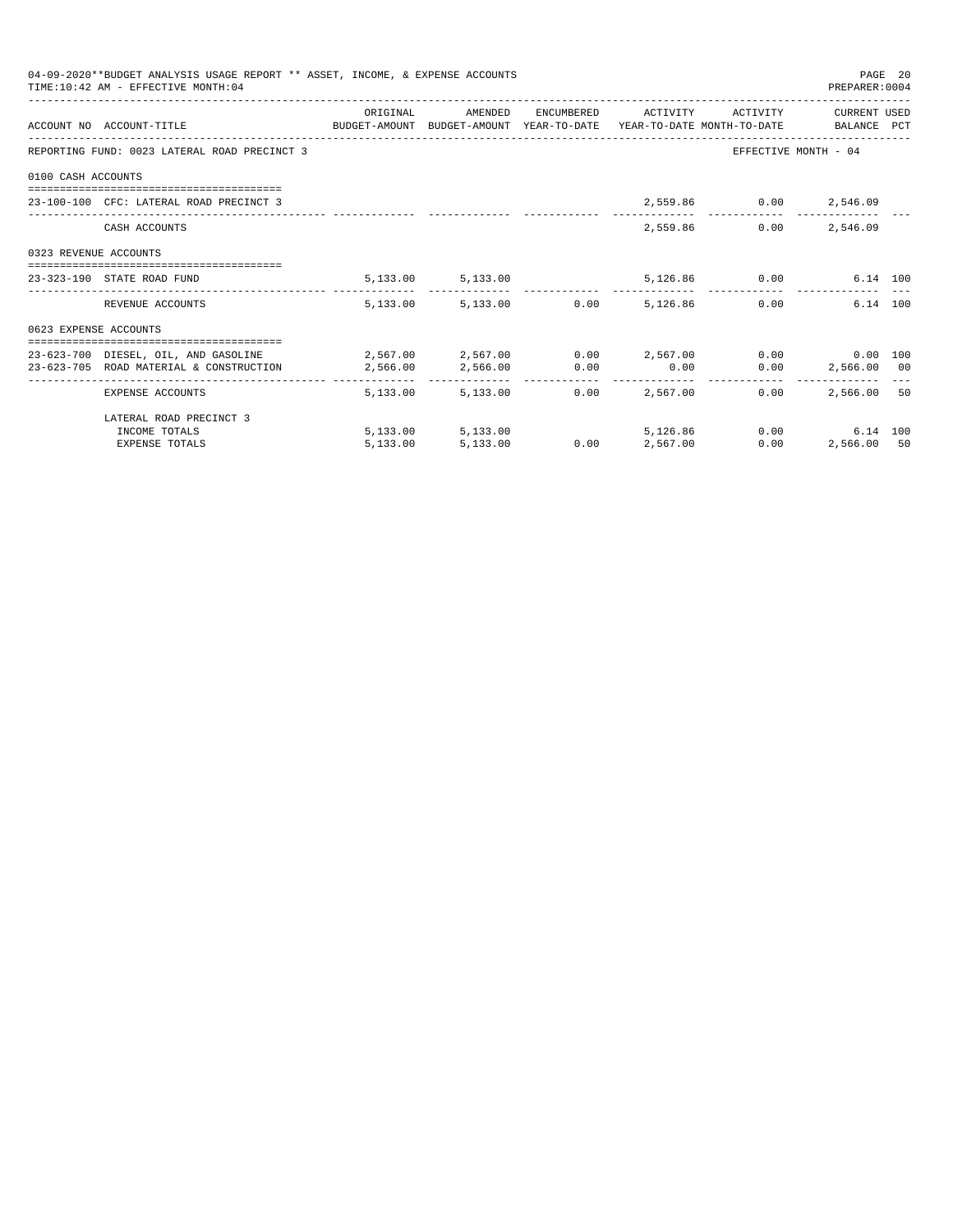|                       | 04-09-2020**BUDGET ANALYSIS USAGE REPORT ** ASSET, INCOME, & EXPENSE ACCOUNTS<br>TIME: 10:42 AM - EFFECTIVE MONTH: 04                                                                                                                                   |          |                                                   |  |                        | PREPARER: 0004                                          | PAGE 21 |
|-----------------------|---------------------------------------------------------------------------------------------------------------------------------------------------------------------------------------------------------------------------------------------------------|----------|---------------------------------------------------|--|------------------------|---------------------------------------------------------|---------|
|                       | ACCOUNT NO ACCOUNT-TITLE CONTROL PROTOCOLLY BUDGET-AMOUNT BUDGET-AMOUNT YEAR-TO-DATE YEAR-TO-DATE MONTH-TO-DATE                                                                                                                                         | ORIGINAL | AMENDED ENCUMBERED ACTIVITY ACTIVITY CURRENT_USED |  |                        |                                                         |         |
|                       | REPORTING FUND: 0024 LATERAL ROAD PRECINCT 4                                                                                                                                                                                                            |          |                                                   |  |                        | EFFECTIVE MONTH - 04                                    |         |
| 0100 CASH ACCOUNTS    |                                                                                                                                                                                                                                                         |          |                                                   |  |                        |                                                         |         |
|                       | 24-100-100 CFC: LATERAL ROAD PRECINCT 4                                                                                                                                                                                                                 |          |                                                   |  | 2,203.20 0.00 3,716.44 |                                                         |         |
|                       | CASH ACCOUNTS                                                                                                                                                                                                                                           |          |                                                   |  | 2,203.20               | $0.00$ 3, 716.44                                        |         |
| 0324 REVENUE ACCOUNTS |                                                                                                                                                                                                                                                         |          |                                                   |  |                        |                                                         |         |
|                       | 24-324-190 STATE ROAD FUND                                                                                                                                                                                                                              |          | 5, 133.00 5, 133.00                               |  | 5,126.87 0.00          | 6.13 100                                                |         |
|                       | REVENUE ACCOUNTS                                                                                                                                                                                                                                        |          | 5,133.00 5,133.00 0.00 5,126.87                   |  |                        | 0.00<br>6.13 100                                        |         |
| 0624 EXPENSE ACCOUNTS |                                                                                                                                                                                                                                                         |          |                                                   |  |                        |                                                         |         |
|                       | 24-624-700 DIESEL, OIL, AND GASOLINE $2,567.00$ $2,567.00$ $0.00$ $2,567.00$ $0.00$ $0.00$ $0.00$ $0.00$<br>$2,566.00 \qquad \qquad 2,566.00 \qquad \qquad 1,140.00 \qquad \qquad 356.67 \qquad \qquad 0.00 \qquad \qquad 1,069.33 \qquad \qquad 58.59$ |          |                                                   |  |                        |                                                         |         |
|                       | EXPENSE ACCOUNTS                                                                                                                                                                                                                                        |          | 5,133.00 5,133.00 1,140.00 2,923.67               |  |                        | _________________________________<br>$0.00$ 1,069.33 79 |         |
|                       | LATERAL ROAD PRECINCT 4                                                                                                                                                                                                                                 |          |                                                   |  |                        |                                                         |         |
|                       | INCOME TOTALS                                                                                                                                                                                                                                           |          | 5,133.00 5,133.00                                 |  | 5.126.87 0.00          | 6.13 100                                                |         |
|                       | <b>EXPENSE TOTALS</b>                                                                                                                                                                                                                                   | 5.133.00 | 5,133.00 1,140.00 2,923.67                        |  | 0.00                   | 1,069.33 79                                             |         |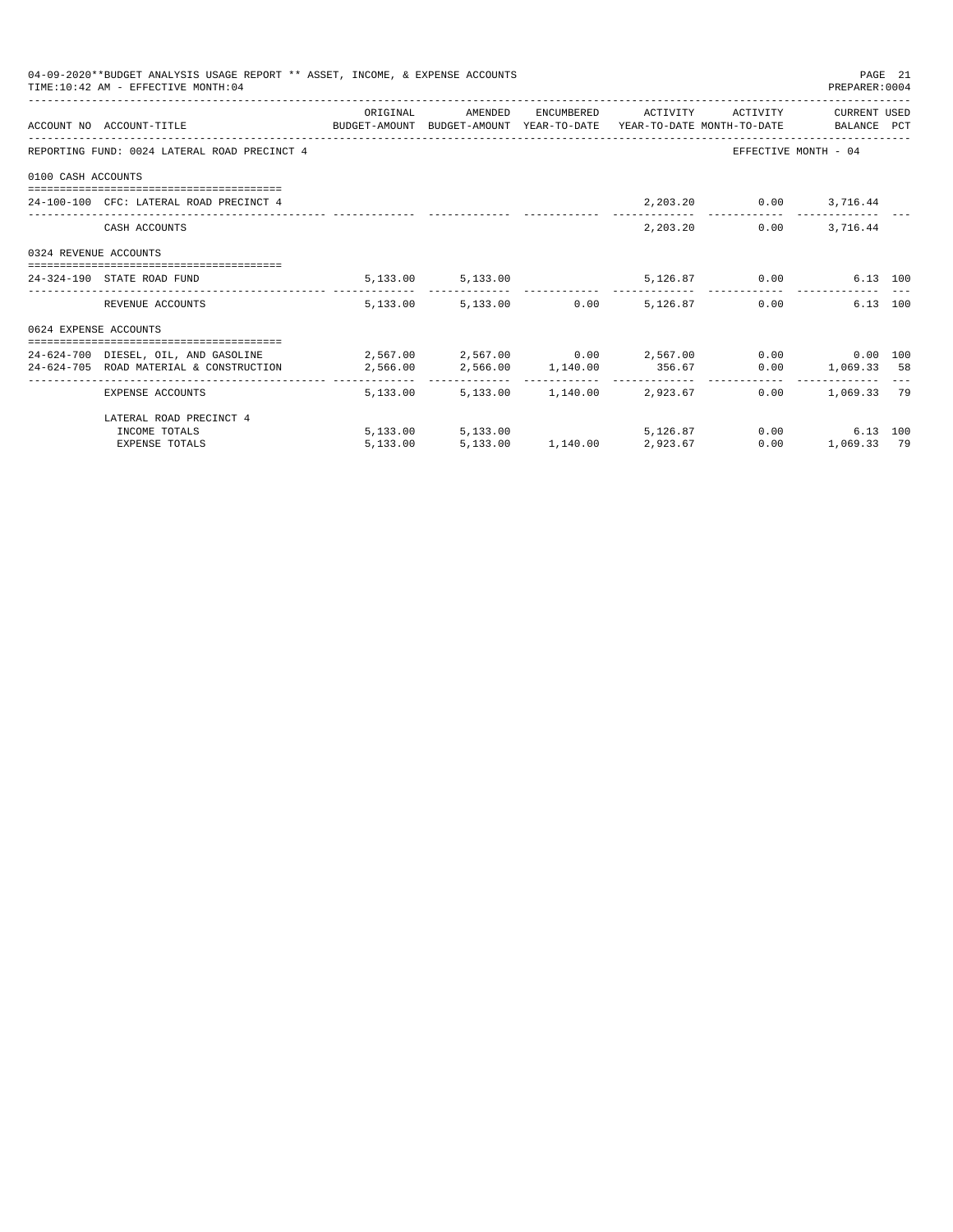|                  | 04-09-2020**BUDGET ANALYSIS USAGE REPORT ** ASSET, INCOME, & EXPENSE ACCOUNTS<br>TIME:10:42 AM - EFFECTIVE MONTH:04 |                   |                                                     |                    |                                        |                      | PAGE 22<br>PREPARER: 0004          |
|------------------|---------------------------------------------------------------------------------------------------------------------|-------------------|-----------------------------------------------------|--------------------|----------------------------------------|----------------------|------------------------------------|
|                  | ACCOUNT NO ACCOUNT-TITLE                                                                                            | ORIGINAL          | AMENDED<br>BUDGET-AMOUNT BUDGET-AMOUNT YEAR-TO-DATE | ENCUMBERED         | ACTIVITY<br>YEAR-TO-DATE MONTH-TO-DATE | ACTIVITY             | <b>CURRENT USED</b><br>BALANCE PCT |
|                  | REPORTING FUND: 0026 IT YEARLY SERVICES                                                                             |                   |                                                     |                    |                                        | EFFECTIVE MONTH - 04 |                                    |
|                  | 0100 IT YEARLY SERVICES CASH                                                                                        |                   |                                                     |                    |                                        |                      |                                    |
|                  | 26-100-100 IT YEARLY SERVICES CASH ACCOUNT                                                                          |                   |                                                     |                    | 26,429.00-                             | 0.00                 | $26,429.00 -$                      |
|                  | IT YEARLY SERVICES CASH                                                                                             |                   |                                                     |                    | $26,429.00-$                           | 0.00                 | $26, 429.00 -$                     |
|                  | 0200 LIABILITY ACCOUNT                                                                                              |                   |                                                     |                    |                                        |                      |                                    |
|                  | 26-200-999 SYSTEM ADDED FUND BALANCE                                                                                | 0.00              | 0.00                                                | 0.00               | 0.00                                   | 0.00                 | 0.00                               |
|                  | LIABILITY ACCOUNT                                                                                                   | 0.00              | 0.00                                                | 0.00               | 0.00                                   | 0.00                 | 0.00                               |
|                  | 0330 IT YEARLY SERVICES REVENUE                                                                                     |                   |                                                     |                    |                                        |                      |                                    |
|                  | 26-330-185 IT YEARLY REVENUE                                                                                        | 0.00              | 0.00                                                |                    | 0.00                                   | 0.00                 | 0.00                               |
|                  | IT YEARLY SERVICES REVENUE                                                                                          | 0.00              | 0.00                                                | 0.00               | 0.00                                   | 0.00                 | 0.00                               |
|                  | 0660 IT YEARLY SERVICES EXPENSE                                                                                     |                   |                                                     |                    |                                        |                      |                                    |
|                  | 26-660-600 COPIERS & PRINTERS                                                                                       | 0.00              | 0.00                                                | 0.00               | 0.00                                   | 0.00                 | 0.00                               |
|                  | 26-660-601 BACKUP & DISASTER                                                                                        | 0.00              | 0.00                                                | 0.00               | 3,630.00                               | 0.00                 | $3.630.00 -$                       |
|                  | 26-660-602 CORE FIREWALL                                                                                            | 0.00              | 0.00                                                | 0.00               | 4,740.00                               | 0.00                 | $4,740.00 -$                       |
|                  | 26-660-603 LEC NETWORK                                                                                              | 0.00              | 0.00                                                | 0.00               | 4,217.60                               | 0.00                 | $4,217.60-$                        |
|                  | 26-660-604 CH NETWORK                                                                                               | 0.00              | 0.00                                                | 0.00               | 3,671.40                               | 0.00                 | $3,671.40-$                        |
|                  | 26-660-605 LEC SECURITY SOFTWARE                                                                                    | 0.00              | 0.00                                                | 0.00               | 2,700.00                               | 0.00                 | $2,700.00-$                        |
|                  | 26-660-606 CH SECURITY SOFTWARE                                                                                     | 0.00              | 0.00                                                | 0.00               | 2,400.00                               | 0.00                 | $2,400.00-$                        |
|                  | 26-660-607 NEW SECURE EMAIL                                                                                         | 0.00              | 0.00                                                | 0.00               | 1,120.00                               | 0.00                 | $1.120.00 -$                       |
|                  | 26-660-608 EXISTING HOST TAC WEBSITE                                                                                | 0.00              | 0.00                                                | 0.00               | 0.00                                   | 0.00                 | 0.00                               |
| $26 - 660 - 609$ | OFFICE 365                                                                                                          | 0.00              | 0.00                                                | 0.00               | 750.00                                 | 0.00                 | 750.00-                            |
|                  | 26-660-610 ADOBE PDF SOFTWARE                                                                                       | 0.00              | 0.00                                                | 4,186.50           | 0.00                                   | 0.00                 | 4,186.50-                          |
|                  | 26-660-611 LEC MONITOR GENERATOR                                                                                    | 0.00              | 0.00                                                | 0.00               | 0.00                                   | 0.00                 | 0.00                               |
|                  | 26-660-612 EST BACKUP INTERNET                                                                                      | 0.00              | 0.00                                                | 0.00               | 0.00                                   | 0.00                 | 0.00                               |
|                  | 26-660-613 INTERNET FOR PATROL CARS                                                                                 | 0.00              | 0.00                                                | 0.00               | 0.00                                   | 0.00                 | 0.00                               |
|                  | 26-660-614 INTERNET FOR SENIOR CITIZENS                                                                             | 0.00              | 0.00                                                | 0.00               | 0.00                                   | 0.00                 | 0.00                               |
|                  | 26-660-615 AT& FIBER CH                                                                                             | 0.00              | 0.00                                                | 0.00               | 0.00                                   | 0.00                 | 0.00                               |
|                  | 26-660-616 PHONE LINE COST                                                                                          | 0.00              | 0.00                                                | 0.00               | 0.00                                   | 0.00                 | 0.00                               |
|                  | 26-660-617 SPARE SUPPLIES KEPT ON SITE                                                                              | 0.00              | 0.00                                                | 0.00               | 0.00                                   | 0.00                 | 0.00                               |
| 26-660-618       | SUPPORT FOR IT SYSTEMS<br>------------------------                                                                  | 0.00<br>$- - - -$ | 0.00<br>$- - - -$                                   | 0.00<br>---------- | 3,200.00                               | 0.00<br>-----        | $3,200.00 -$<br>----------         |
|                  | IT YEARLY SERVICES EXPENSE                                                                                          | 0.00              | 0.00                                                | 4,186.50           | 26,429.00                              | 0.00                 | $30,615.50 -$                      |
|                  | IT YEARLY SERVICES                                                                                                  |                   |                                                     |                    |                                        |                      |                                    |
|                  | INCOME TOTALS                                                                                                       | 0.00              | 0.00                                                |                    | 0.00                                   | 0.00                 | 0.00                               |
|                  | <b>EXPENSE TOTALS</b>                                                                                               | 0.00              | 0.00                                                | 4,186.50           | 26,429.00                              | 0.00                 | $30,615.50 -$                      |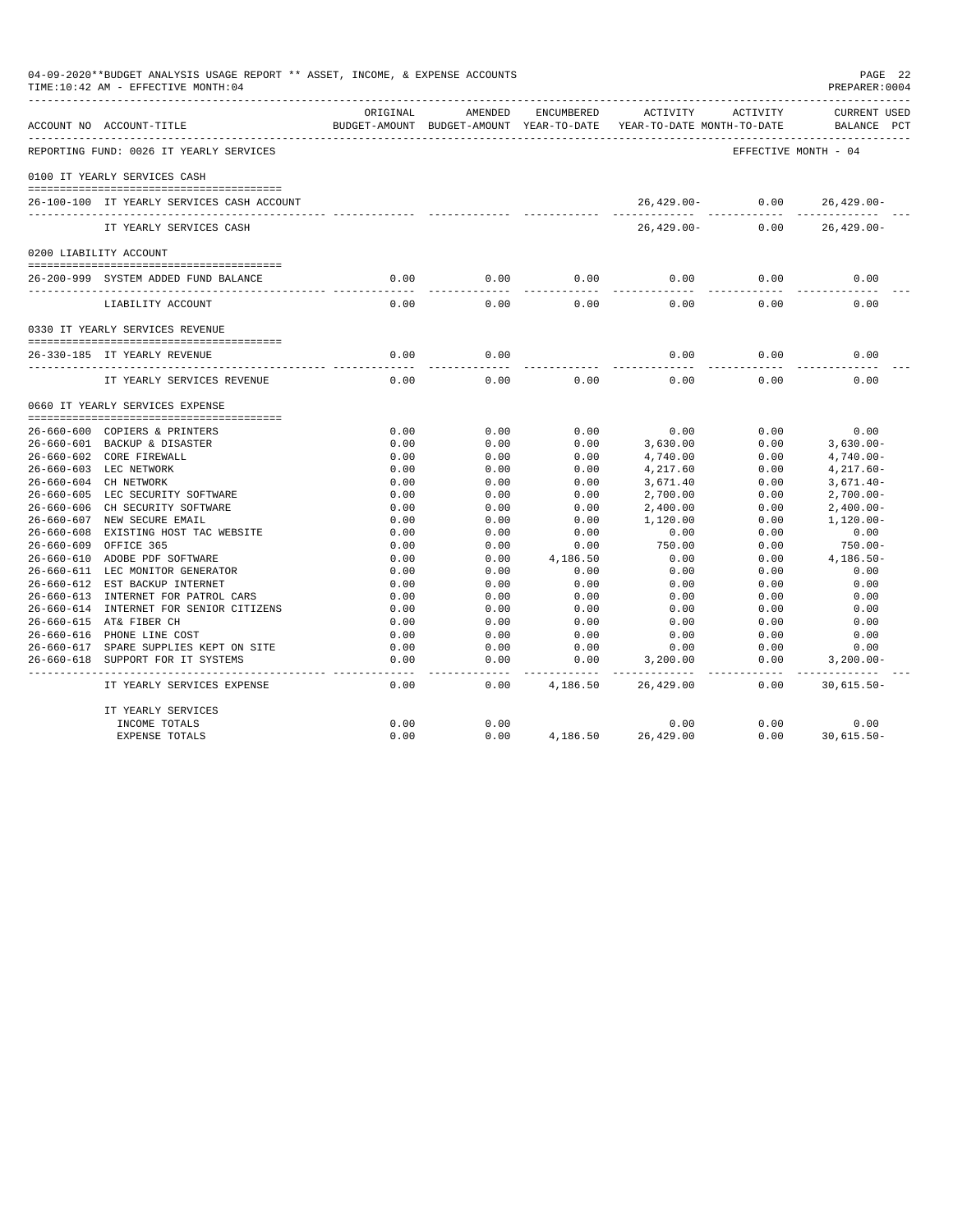|                      | 04-09-2020**BUDGET ANALYSIS USAGE REPORT ** ASSET, INCOME, & EXPENSE ACCOUNTS<br>TIME:10:42 AM - EFFECTIVE MONTH:04 |           |                                                     |            |                                        |                           | PAGE 23<br>PREPARER: 0004          |
|----------------------|---------------------------------------------------------------------------------------------------------------------|-----------|-----------------------------------------------------|------------|----------------------------------------|---------------------------|------------------------------------|
|                      | ACCOUNT NO ACCOUNT-TITLE                                                                                            | ORIGINAL  | AMENDED<br>BUDGET-AMOUNT BUDGET-AMOUNT YEAR-TO-DATE | ENCUMBERED | ACTIVITY<br>YEAR-TO-DATE MONTH-TO-DATE | ACTIVITY                  | <b>CURRENT USED</b><br>BALANCE PCT |
|                      | REPORTING FUND: 0027 IT DEPARTMENT CAPITAL NOV 2019                                                                 |           |                                                     |            |                                        | EFFECTIVE MONTH - 04      |                                    |
| 0100 IT CASH ACCOUNT |                                                                                                                     |           |                                                     |            |                                        |                           |                                    |
|                      | 27-100-100 IT DEPARTMENT CHECKING                                                                                   |           |                                                     |            | 179,205.00-                            |                           | $9,964.19 - 151,294.50 -$          |
|                      | IT CASH ACCOUNT                                                                                                     |           |                                                     |            | 179,205.00-                            |                           | $9,964.19 - 151,294.50 -$          |
|                      | 0200 LIABILITY ACCOUNT                                                                                              |           |                                                     |            |                                        |                           |                                    |
|                      | 27-200-999 SYSTEM ADDED FUND BALANCE                                                                                | 0.00      | 0.00<br>$\frac{1}{2}$                               | 0.00       | 0.00                                   | 0.00                      | 0.00                               |
|                      | LIABILITY ACCOUNT                                                                                                   | 0.00      | 0.00                                                | 0.00       | 0.00                                   | 0.00                      | 0.00                               |
|                      | 0327 IT REVENUE ACCOUNT                                                                                             |           |                                                     |            |                                        |                           |                                    |
|                      | 27-327-180 IT INTEREST                                                                                              | 0.00      | 0.00                                                |            | 0.00                                   | 0.00                      | 0.00                               |
|                      | 27-327-181 IT REVENUE                                                                                               | 0.00      | 0.00                                                |            | 0.00                                   | 0.00                      | 0.00                               |
|                      | IT REVENUE ACCOUNT                                                                                                  | 0.00      | 0.00                                                | 0.00       | 0.00                                   | 0.00                      | 0.00                               |
|                      | 0627 IT EXPENSE ACCOUNT                                                                                             |           |                                                     |            |                                        |                           |                                    |
|                      |                                                                                                                     |           |                                                     |            |                                        |                           |                                    |
|                      | 27-627-333 LAST YEARS BILLS                                                                                         | 0.00      | 0.00                                                | 0.00       | 27,910.50                              | 0.00                      | $27,910.50 -$                      |
|                      | 27-627-621 PROJECT MANAGEMENT                                                                                       | 0.00      | 0.00                                                | 0.00       | 13,477.50                              | 0.00                      | 13,477.50-                         |
|                      | 27-627-622 NTEGRATION & SUPPORT                                                                                     | 15,000.00 | 15,000.00                                           | 1,847.50   | 13,152.50                              | 0.00                      | $0.00$ 100                         |
| 27-627-625 HARDWARE  |                                                                                                                     | 0.00      | 0.00                                                | 0.00       | 38,376.71                              | 641.69                    | $38,376.71-$                       |
| 27-627-626           | CABLING                                                                                                             | 0.00      | 0.00                                                | 0.00       | 25,000.00                              | 0.00                      | $25,000.00 -$                      |
|                      | 27-627-627 PHONE SYSTEM CHANGES                                                                                     | 0.00      | 0.00                                                | 0.00       | 0.00                                   | 0.00                      | 0.00                               |
|                      | 27-627-628 ELECTRICAL & HVAC                                                                                        | 0.00      | 0.00                                                | 5,785,00   | 6,059.32                               | 0.00                      | 11,844.32-                         |
|                      | 27-627-629 CONTRACT PAY-OFF                                                                                         | 0.00      | 0.00                                                | 0.00       | 4,353.47                               | 0.00                      | 4,353.47-                          |
| $27 - 627 - 630$     | PROJECT INTEGRATION & SUPPORT                                                                                       | 0.00      | 0.00                                                | 0.00       | 50,875.00                              | 9,322.50<br>------------- | $50,875.00 -$<br>. <i>.</i> .      |
|                      | IT EXPENSE ACCOUNT                                                                                                  | 15,000.00 | 15,000.00                                           | 7,632.50   | 179,205.00                             | 9,964.19                  | 171,837.50-246                     |
|                      | IT DEPARTMENT CAPITAL NOV 2019                                                                                      |           |                                                     |            |                                        |                           |                                    |
|                      | INCOME TOTALS                                                                                                       | 0.00      | 0.00                                                |            | 0.00                                   | 0.00                      | 0.00                               |
|                      | <b>EXPENSE TOTALS</b>                                                                                               | 15,000.00 | 15,000.00                                           |            | 7,632.50 179,205.00                    | 9,964.19                  | 171,837.50-246                     |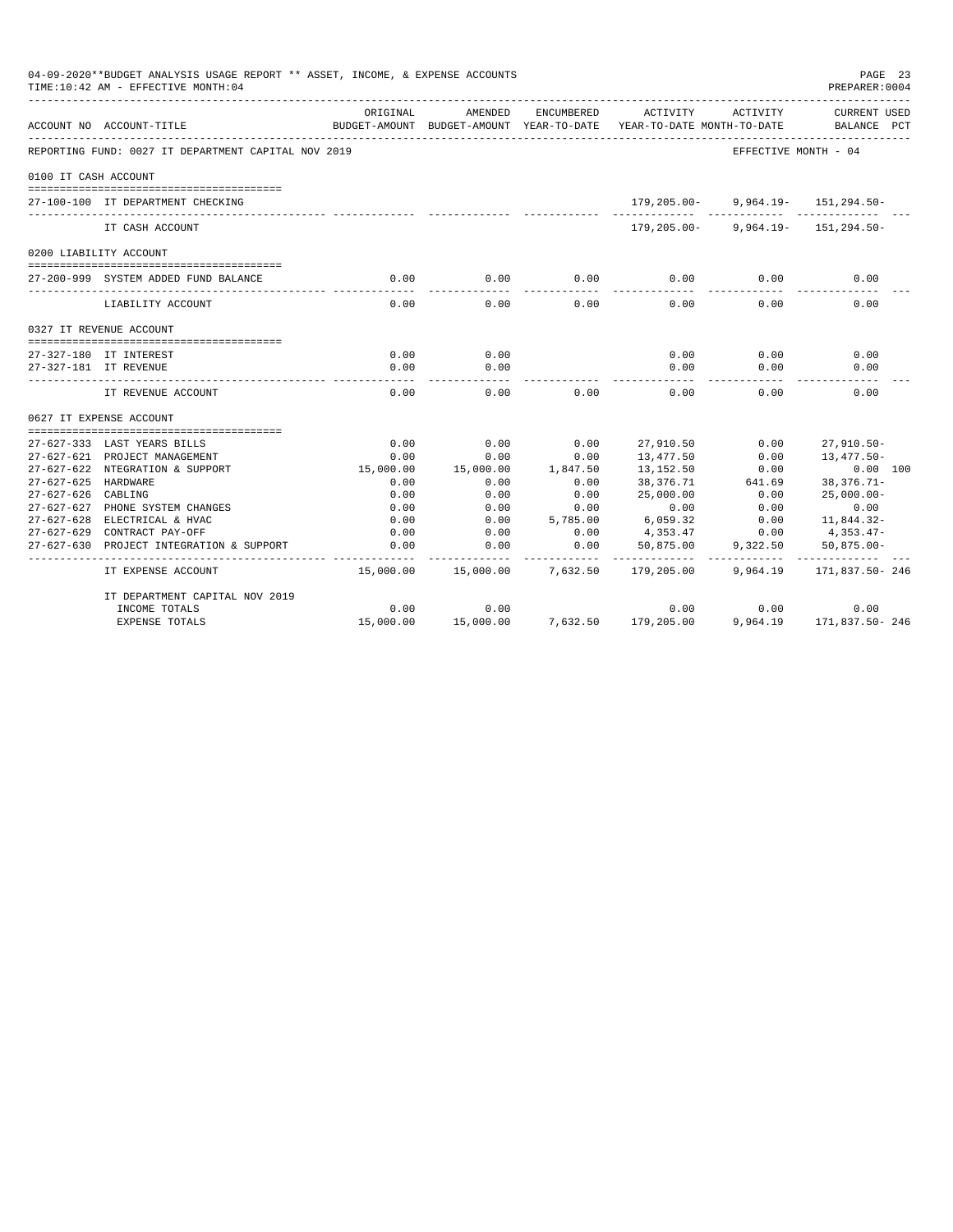|                       | 04-09-2020**BUDGET ANALYSIS USAGE REPORT ** ASSET, INCOME, & EXPENSE ACCOUNTS<br>TIME:10:42 AM - EFFECTIVE MONTH:04 |                                                                                 |          |            |                     |          | PREPARER: 0004              | PAGE 24        |
|-----------------------|---------------------------------------------------------------------------------------------------------------------|---------------------------------------------------------------------------------|----------|------------|---------------------|----------|-----------------------------|----------------|
|                       | ACCOUNT NO ACCOUNT-TITLE                                                                                            | ORTGINAL<br>BUDGET-AMOUNT BUDGET-AMOUNT YEAR-TO-DATE YEAR-TO-DATE MONTH-TO-DATE | AMENDED  | ENCUMBERED | ACTIVITY            | ACTIVITY | CURRENT USED<br>BALANCE PCT |                |
|                       | REPORTING FUND: 0028 CONTINGENCY FUND                                                                               |                                                                                 |          |            |                     |          | EFFECTIVE MONTH - 04        |                |
| 0100 CONTINGENCY CASH |                                                                                                                     |                                                                                 |          |            |                     |          |                             |                |
|                       | 28-100-100 CONTINGENCY FUND CHECKING                                                                                | 0.00                                                                            | 0.00     |            | 0.00<br>----------- | 0.00     | 0.00                        |                |
|                       | CONTINGENCY CASH                                                                                                    | 0.00                                                                            | 0.00     | 0.00       | 0.00                | 0.00     | 0.00                        |                |
| 0200 LIABILITY        |                                                                                                                     |                                                                                 |          |            |                     |          |                             |                |
|                       | 28-200-999 SYSTEM ADDED FUND BALANCE                                                                                | 0.00                                                                            | 0.00     | 0.00       | 0.00                | 0.00     | 0.00                        |                |
|                       | LIABILITY                                                                                                           | 0.00                                                                            | 0.00     | 0.00       | 0.00                | 0.00     | 0.00                        |                |
|                       | 0328 CONTIGENCY REVENUE                                                                                             |                                                                                 |          |            |                     |          |                             |                |
|                       | 28-328-100 WIND TAX REVENUE                                                                                         | 0.00                                                                            | 0.00     |            | 0.00                | 0.00     | 0.00                        |                |
|                       | CONTIGENCY REVENUE                                                                                                  | 0.00                                                                            | 0.00     | 0.00       | 0.00                | 0.00     | 0.00                        |                |
|                       | 0628 CONTIGENCY EXPENSE                                                                                             |                                                                                 |          |            |                     |          |                             |                |
|                       | 28-628-628 CONTIGENCY MISC EXPENSE                                                                                  | 8,446,00                                                                        | 8,446.00 | 0.00       | 0.00                | 0.00     | 8,446,00 00                 |                |
|                       | CONTIGENCY EXPENSE                                                                                                  | 8,446.00                                                                        | 8,446.00 | 0.00       | 0.00                | 0.00     | 8,446.00                    | 0 <sub>0</sub> |
|                       | CONTINGENCY FUND                                                                                                    |                                                                                 |          |            |                     |          |                             |                |
|                       | INCOME TOTALS                                                                                                       | 0.00                                                                            | 0.00     |            | 0.00                |          | 0.00<br>0.00                |                |
|                       | <b>EXPENSE TOTALS</b>                                                                                               | 8,446.00                                                                        | 8,446.00 | 0.00       | 0.00                | 0.00     | 8,446.00                    | 00             |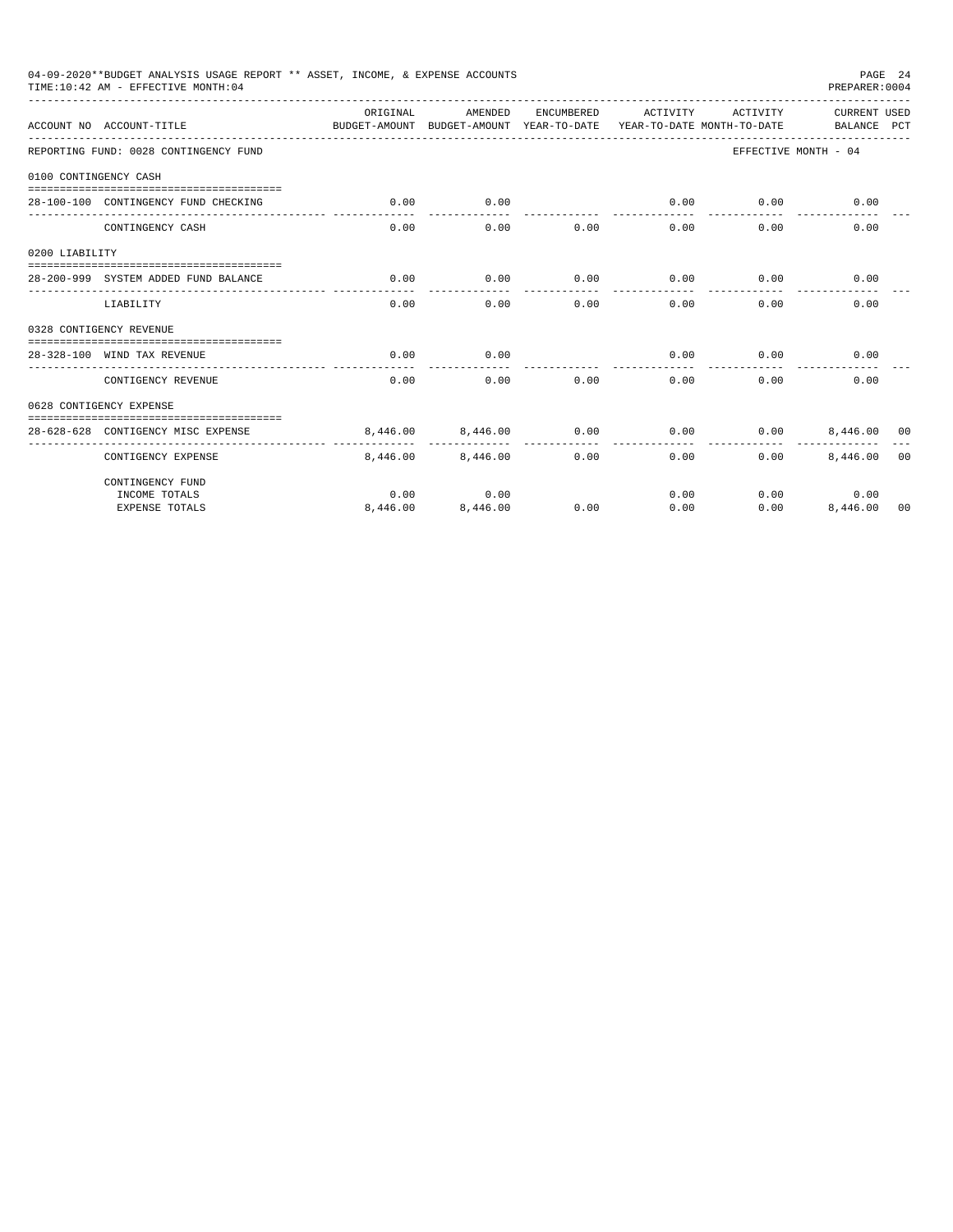|              | 04-09-2020**BUDGET ANALYSIS USAGE REPORT ** ASSET, INCOME, & EXPENSE ACCOUNTS<br>PAGE 25<br>TIME: 10:42 AM - EFFECTIVE MONTH: 04<br>PREPARER: 0004<br>ORIGINAL<br>AMENDED<br>ENCUMBERED<br>ACTIVITY<br>ACTIVITY<br>CURRENT USED<br>ACCOUNT NO ACCOUNT-TITLE<br>BUDGET-AMOUNT BUDGET-AMOUNT YEAR-TO-DATE<br>YEAR-TO-DATE MONTH-TO-DATE<br>BALANCE PCT<br>REPORTING FUND: 0029 COUNTY COURT REPORTER FUND<br>EFFECTIVE MONTH - 04<br>0100 CASH ACCOUNTS<br>$6.00 - 0.00$<br>6.00<br>29-100-100 COUNTY COURT REPORTER<br>$6.00 -$<br>6.00<br>CASH ACCOUNTS<br>0.00<br>0.00<br>6.00<br>$0.00$ 6.00+<br>29-390-390 COUNTY CLERK REPORTER FEES<br>0.00<br>-----<br>0.00<br>$6.00+$<br>REVENUE<br>0.00<br>0.00<br>6.00<br>0.00<br>0690 EXPENSE ACCOUNTS<br>0.00<br>0.00<br>0.00<br>0.00<br>0.00<br>0.00<br>29-690-395 COURT REPORTER EXPENSE<br>0.00<br>0.00<br>0.00<br>0.00<br>0.00<br>0.00<br><b>EXPENSE ACCOUNTS</b> |      |      |      |      |      |         |
|--------------|------------------------------------------------------------------------------------------------------------------------------------------------------------------------------------------------------------------------------------------------------------------------------------------------------------------------------------------------------------------------------------------------------------------------------------------------------------------------------------------------------------------------------------------------------------------------------------------------------------------------------------------------------------------------------------------------------------------------------------------------------------------------------------------------------------------------------------------------------------------------------------------------------------------|------|------|------|------|------|---------|
|              |                                                                                                                                                                                                                                                                                                                                                                                                                                                                                                                                                                                                                                                                                                                                                                                                                                                                                                                  |      |      |      |      |      |         |
|              |                                                                                                                                                                                                                                                                                                                                                                                                                                                                                                                                                                                                                                                                                                                                                                                                                                                                                                                  |      |      |      |      |      |         |
|              |                                                                                                                                                                                                                                                                                                                                                                                                                                                                                                                                                                                                                                                                                                                                                                                                                                                                                                                  |      |      |      |      |      |         |
|              |                                                                                                                                                                                                                                                                                                                                                                                                                                                                                                                                                                                                                                                                                                                                                                                                                                                                                                                  |      |      |      |      |      |         |
|              |                                                                                                                                                                                                                                                                                                                                                                                                                                                                                                                                                                                                                                                                                                                                                                                                                                                                                                                  |      |      |      |      |      |         |
| 0390 REVENUE |                                                                                                                                                                                                                                                                                                                                                                                                                                                                                                                                                                                                                                                                                                                                                                                                                                                                                                                  |      |      |      |      |      |         |
|              |                                                                                                                                                                                                                                                                                                                                                                                                                                                                                                                                                                                                                                                                                                                                                                                                                                                                                                                  |      |      |      |      |      |         |
|              |                                                                                                                                                                                                                                                                                                                                                                                                                                                                                                                                                                                                                                                                                                                                                                                                                                                                                                                  |      |      |      |      |      |         |
|              |                                                                                                                                                                                                                                                                                                                                                                                                                                                                                                                                                                                                                                                                                                                                                                                                                                                                                                                  |      |      |      |      |      |         |
|              |                                                                                                                                                                                                                                                                                                                                                                                                                                                                                                                                                                                                                                                                                                                                                                                                                                                                                                                  |      |      |      |      |      |         |
|              |                                                                                                                                                                                                                                                                                                                                                                                                                                                                                                                                                                                                                                                                                                                                                                                                                                                                                                                  |      |      |      |      |      |         |
|              | COUNTY COURT REPORTER FUND                                                                                                                                                                                                                                                                                                                                                                                                                                                                                                                                                                                                                                                                                                                                                                                                                                                                                       |      |      |      |      |      |         |
|              | INCOME TOTALS                                                                                                                                                                                                                                                                                                                                                                                                                                                                                                                                                                                                                                                                                                                                                                                                                                                                                                    | 0.00 | 0.00 |      | 6.00 | 0.00 | $6.00+$ |
|              | <b>EXPENSE TOTALS</b>                                                                                                                                                                                                                                                                                                                                                                                                                                                                                                                                                                                                                                                                                                                                                                                                                                                                                            | 0.00 | 0.00 | 0.00 | 0.00 | 0.00 | 0.00    |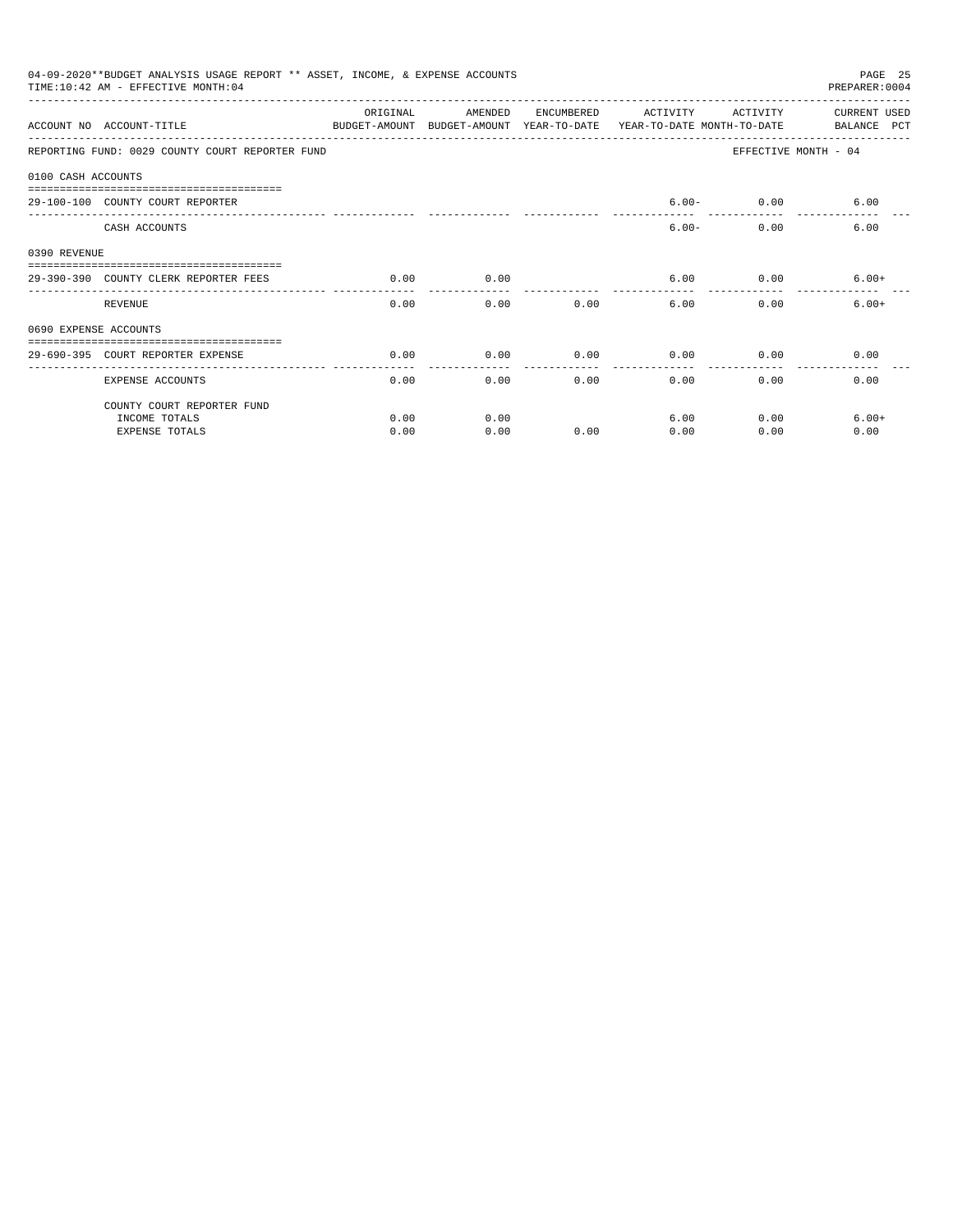|                       | 04-09-2020**BUDGET ANALYSIS USAGE REPORT ** ASSET, INCOME, & EXPENSE ACCOUNTS<br>TIME: 10:42 AM - EFFECTIVE MONTH: 04     |                |                |             |                           |                      | PAGE 26<br>PREPARER:0004              |    |
|-----------------------|---------------------------------------------------------------------------------------------------------------------------|----------------|----------------|-------------|---------------------------|----------------------|---------------------------------------|----|
|                       | ACCOUNT NO ACCOUNT-TITLE<br>BUDGET-AMOUNT BUDGET-AMOUNT YEAR-TO-DATE YEAR-TO-DATE MONTH-TO-DATE BALANCE PCT               | ORIGINAL       | AMENDED        |             | ENCUMBERED ACTIVITY       |                      | ACTIVITY CURRENT USED                 |    |
|                       | REPORTING FUND: 0030 COURT RECORDS PRESERVATION FUND                                                                      |                |                |             |                           | EFFECTIVE MONTH - 04 |                                       |    |
| 0100 CASH ACCOUNTS    |                                                                                                                           |                |                |             |                           |                      |                                       |    |
|                       | 30-100-100 CFC: COURT RECORDS PRES FUND<br>30-100-230 DISTRICT CREDIT CARD ACCOUNT<br>30-100-231 COUNTY CLERK CREDIT CARD |                |                |             | 270.00<br>70.00<br>30.00  | 0.00<br>0.00         | $0.00$ $4.962.67$<br>260.00<br>170.00 |    |
|                       | CASH ACCOUNTS                                                                                                             |                |                |             | --------<br>370.00        | ------------<br>0.00 | -------------<br>5,392.67             |    |
| 0330 REVENUE ACCOUNTS | ------------------------------------                                                                                      |                |                |             |                           |                      |                                       |    |
|                       | 30-330-180 INTEREST EARNED<br>30-330-730 RECORDS PRESERVATION FEES                                                        | 0.00<br>500.00 | 0.00<br>500.00 |             | 0.00<br>230.00            | 0.00                 | $0.00$ 0.00<br>270.00 46              |    |
|                       | REVENUE ACCOUNTS                                                                                                          | 500.00         |                | 500.00 0.00 | ---------------<br>230.00 | 0.00                 | 270.00                                | 46 |
| 0730 EXPENSE ACCOUNTS |                                                                                                                           |                |                |             |                           |                      |                                       |    |
|                       | 30-730-730 RECORDS PRES EXPENSES                                                                                          | 0.00           | 0.00           | 0.00        | 0.00                      | 0.00                 | 0.00                                  |    |
|                       | <b>EXPENSE ACCOUNTS</b>                                                                                                   | 0.00           | 0.00           | 0.00        | 0.00                      | 0.00                 | 0.00                                  |    |
|                       | COURT RECORDS PRESERVATION FUND<br>INCOME TOTALS                                                                          | 500.00         | 500.00         |             | 230.00                    | 0.00                 | 270.00                                | 46 |
|                       | <b>EXPENSE TOTALS</b>                                                                                                     | 0.00           | 0.00           | 0.00        | 0.00                      | 0.00                 | 0.00                                  |    |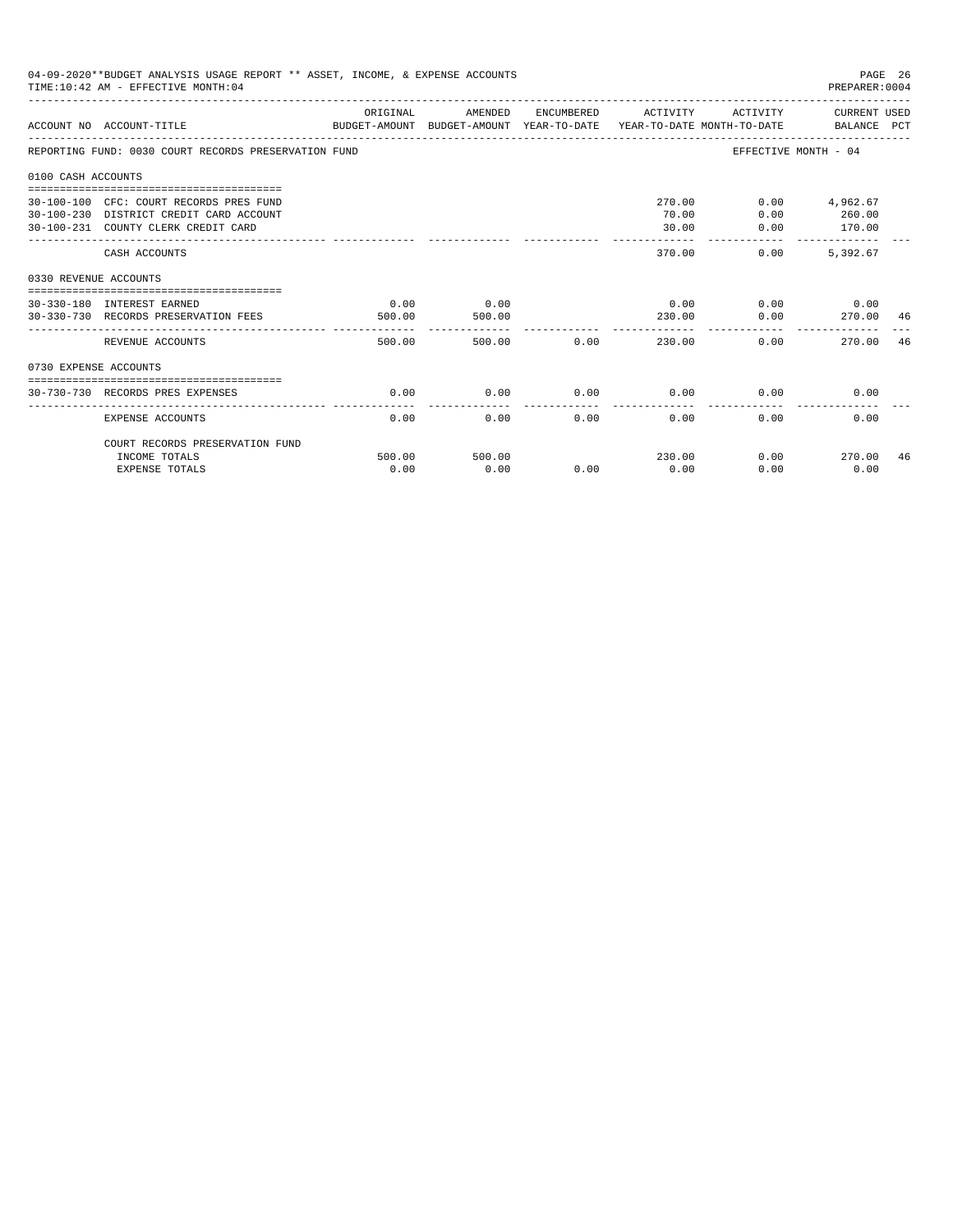|                       | 04-09-2020**BUDGET ANALYSIS USAGE REPORT ** ASSET, INCOME, & EXPENSE ACCOUNTS<br>TIME: 10:42 AM - EFFECTIVE MONTH: 04 |          |                                                                                |            |          |              | PAGE 27<br>PREPARER: 0004          |
|-----------------------|-----------------------------------------------------------------------------------------------------------------------|----------|--------------------------------------------------------------------------------|------------|----------|--------------|------------------------------------|
|                       | ACCOUNT NO ACCOUNT-TITLE                                                                                              | ORIGINAL | AMENDED<br>BUDGET-AMOUNT BUDGET-AMOUNT YEAR-TO-DATE YEAR-TO-DATE MONTH-TO-DATE | ENCUMBERED | ACTIVITY | ACTIVITY     | <b>CURRENT USED</b><br>BALANCE PCT |
|                       | REPORTING FUND: 0031 COUNTY JURY FUND                                                                                 |          |                                                                                |            |          |              | EFFECTIVE MONTH - 04               |
| 0100 CASH ACCOUNTS    |                                                                                                                       |          |                                                                                |            |          |              |                                    |
|                       | 31-100-100 COUNTY CLERK JURY FEES                                                                                     |          |                                                                                |            | 2.00     | 0.00         | 2.00                               |
|                       | CASH ACCOUNTS                                                                                                         |          |                                                                                |            | 2.00     | 0.00         | 2.00                               |
| 0380 REVENUE ACCOUNTS |                                                                                                                       |          |                                                                                |            |          |              |                                    |
|                       | 31-380-380 COUNTY CLERK JURY FEES                                                                                     | 0.00     | 0.00                                                                           |            | 2.00     |              | 0.00<br>$2.00+$                    |
|                       | REVENUE ACCOUNTS                                                                                                      | 0.00     | 0.00                                                                           | 0.00       | 2.00     | 0.00         | $2.00+$                            |
| 0680 EXPENSE ACCOUNTS |                                                                                                                       |          |                                                                                |            |          |              |                                    |
|                       | 31-680-680 COUNTY PETIT JURY                                                                                          | 0.00     | 0.00                                                                           | 0.00       | 0.00     | 0.00         | 0.00                               |
|                       | <b>EXPENSE ACCOUNTS</b>                                                                                               | 0.00     | 0.00                                                                           |            | 0.00     | 0.00<br>0.00 | 0.00                               |
|                       | COUNTY JURY FUND                                                                                                      |          |                                                                                |            |          |              |                                    |
|                       | INCOME TOTALS                                                                                                         | 0.00     | 0.00                                                                           |            | 2.00     | 0.00         | $2.00+$                            |
|                       | <b>EXPENSE TOTALS</b>                                                                                                 | 0.00     | 0.00                                                                           | 0.00       | 0.00     | 0.00         | 0.00                               |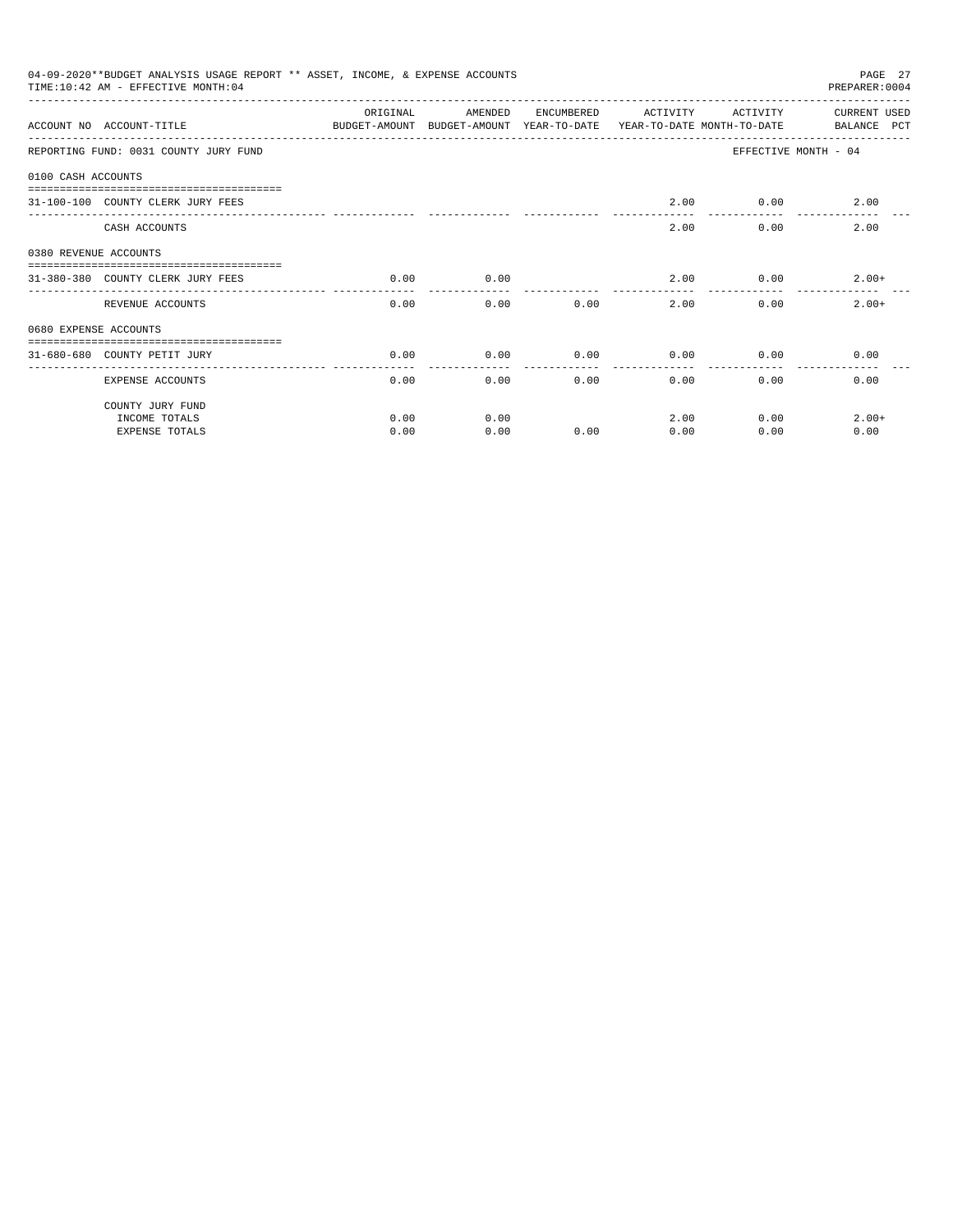|                      | 04-09-2020**BUDGET ANALYSIS USAGE REPORT ** ASSET, INCOME, & EXPENSE ACCOUNTS<br>TIME: 10:42 AM - EFFECTIVE MONTH: 04 |          |                                                                                |            |          |                           | PAGE 28<br>PREPARER: 0004   |
|----------------------|-----------------------------------------------------------------------------------------------------------------------|----------|--------------------------------------------------------------------------------|------------|----------|---------------------------|-----------------------------|
|                      | ACCOUNT NO ACCOUNT-TITLE                                                                                              | ORIGINAL | AMENDED<br>BUDGET-AMOUNT BUDGET-AMOUNT YEAR-TO-DATE YEAR-TO-DATE_MONTH-TO-DATE | ENCUMBERED | ACTIVITY | ACTIVITY                  | CURRENT USED<br>BALANCE PCT |
|                      | REPORTING FUND: 0032 JUEVENILE DELINQUENCY PREVENTION                                                                 |          |                                                                                |            |          |                           | EFFECTIVE MONTH - 04        |
| 0100 CASH ACCOUNT    |                                                                                                                       |          |                                                                                |            |          |                           |                             |
|                      | 32-100-100 COUNTY CLERK FEES                                                                                          |          |                                                                                |            | 0.00     | 0.00                      | 0.00                        |
|                      | CASH ACCOUNT                                                                                                          |          |                                                                                |            | 0.00     | 0.00                      | 0.00                        |
| 0320 REVENUE ACCOUNT |                                                                                                                       |          |                                                                                |            |          |                           |                             |
|                      | -----------------------------------<br>32-320-320 JUVENILE DELINQUENCY FEES                                           | 0.00     | 0.00                                                                           |            | 0.00     | 0.00                      | 0.00                        |
|                      | REVENUE ACCOUNT                                                                                                       | 0.00     |                                                                                | 0.00       | 0.00     | 0.00<br>$0.00$ and $0.00$ | 0.00                        |
|                      | JUEVENILE DELINQUENCY PREVENTION                                                                                      |          |                                                                                |            |          |                           |                             |
|                      | INCOME TOTALS                                                                                                         | 0.00     | 0.00                                                                           |            | 0.00     | 0.00                      | 0.00                        |
|                      | EXPENSE TOTALS                                                                                                        | 0.00     | 0.00                                                                           | 0.00       | 0.00     | 0.00                      | 0.00                        |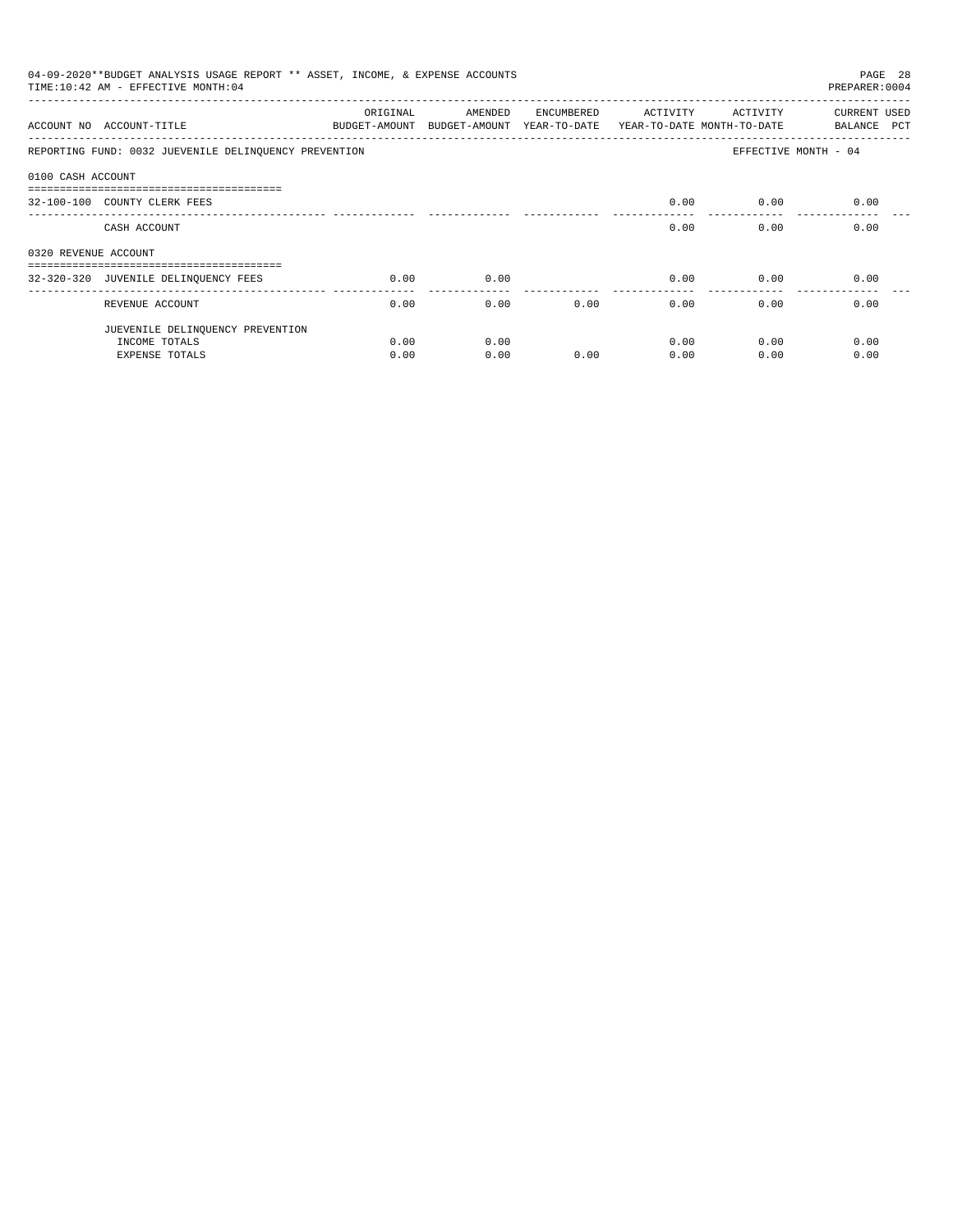| 04-09-2020**BUDGET ANALYSIS USAGE REPORT ** ASSET, INCOME, & EXPENSE ACCOUNTS<br>PAGE 29<br>TIME: 10:42 AM - EFFECTIVE MONTH: 04<br>PREPARER: 0004<br>ORIGINAL<br>ACTIVITY CURRENT USED<br>AMENDED<br>ENCUMBERED ACTIVITY<br>ACCOUNT NO ACCOUNT-TITLE COMPUTER THE BUDGET-AMOUNT BUDGET-AMOUNT YEAR-TO-DATE YEAR-TO-DATE MONTH-TO-DATE BALANCE PCT<br>EFFECTIVE MONTH - 04<br>REPORTING FUND: 0033 C&D COURT TECHNOLOGY FUND<br>0100 CASH ACCOUNTS<br>22.27<br>33-100-100 CFC: C&D COURT TECHNOLOGY FUND<br>$0.00$ and $0.00$<br>554.23<br>0.00<br>0.00<br>33-100-230 DISTRICT CLERK CC ACCOUNT<br>0.00<br>33-100-231 COUNTY CLERK CC ACCOUNT<br>0.00<br>0.00<br>0.00<br>22.27<br>0.00<br>554.23<br>CASH ACCOUNTS<br>0333 REVENUE ACCOUNTS<br>0.00<br>0.00<br>$0.00$ $0.00$ $0.00$ $0.00$<br>33-333-180 INTEREST EARNED<br>50.00<br>33-333-733 C&D COURT TECH FEES<br>50.00<br>22.27<br>0.00<br>------------<br>50.00 0.00<br>22.27<br>REVENUE ACCOUNTS<br>50.00<br>0.00<br>0733 EXPENSE ACCOUNTS<br>50.00<br>0.00<br>$0.00$ 0.00<br>33-733-733 C&D COURT TECH EXPENSES<br>50.00<br>50.00<br>0.00<br>0.00<br>0.00 |                |                |      |      |               |                        |                |
|-------------------------------------------------------------------------------------------------------------------------------------------------------------------------------------------------------------------------------------------------------------------------------------------------------------------------------------------------------------------------------------------------------------------------------------------------------------------------------------------------------------------------------------------------------------------------------------------------------------------------------------------------------------------------------------------------------------------------------------------------------------------------------------------------------------------------------------------------------------------------------------------------------------------------------------------------------------------------------------------------------------------------------------------------------------------------------------------------------------------|----------------|----------------|------|------|---------------|------------------------|----------------|
|                                                                                                                                                                                                                                                                                                                                                                                                                                                                                                                                                                                                                                                                                                                                                                                                                                                                                                                                                                                                                                                                                                                   |                |                |      |      |               |                        |                |
|                                                                                                                                                                                                                                                                                                                                                                                                                                                                                                                                                                                                                                                                                                                                                                                                                                                                                                                                                                                                                                                                                                                   |                |                |      |      |               |                        |                |
|                                                                                                                                                                                                                                                                                                                                                                                                                                                                                                                                                                                                                                                                                                                                                                                                                                                                                                                                                                                                                                                                                                                   |                |                |      |      |               |                        |                |
|                                                                                                                                                                                                                                                                                                                                                                                                                                                                                                                                                                                                                                                                                                                                                                                                                                                                                                                                                                                                                                                                                                                   |                |                |      |      |               |                        |                |
|                                                                                                                                                                                                                                                                                                                                                                                                                                                                                                                                                                                                                                                                                                                                                                                                                                                                                                                                                                                                                                                                                                                   |                |                |      |      |               |                        |                |
|                                                                                                                                                                                                                                                                                                                                                                                                                                                                                                                                                                                                                                                                                                                                                                                                                                                                                                                                                                                                                                                                                                                   |                |                |      |      |               |                        |                |
|                                                                                                                                                                                                                                                                                                                                                                                                                                                                                                                                                                                                                                                                                                                                                                                                                                                                                                                                                                                                                                                                                                                   |                |                |      |      |               | 27.73 45               |                |
|                                                                                                                                                                                                                                                                                                                                                                                                                                                                                                                                                                                                                                                                                                                                                                                                                                                                                                                                                                                                                                                                                                                   |                |                |      |      |               | 27.73                  | -45            |
|                                                                                                                                                                                                                                                                                                                                                                                                                                                                                                                                                                                                                                                                                                                                                                                                                                                                                                                                                                                                                                                                                                                   |                |                |      |      |               |                        |                |
|                                                                                                                                                                                                                                                                                                                                                                                                                                                                                                                                                                                                                                                                                                                                                                                                                                                                                                                                                                                                                                                                                                                   |                |                |      |      |               | 50.00 00               |                |
| EXPENSE ACCOUNTS                                                                                                                                                                                                                                                                                                                                                                                                                                                                                                                                                                                                                                                                                                                                                                                                                                                                                                                                                                                                                                                                                                  | 50.00          |                |      |      |               | 50.00                  | 0 <sup>0</sup> |
| C&D COURT TECHNOLOGY FUND                                                                                                                                                                                                                                                                                                                                                                                                                                                                                                                                                                                                                                                                                                                                                                                                                                                                                                                                                                                                                                                                                         |                |                |      |      |               |                        |                |
| INCOME TOTALS<br><b>EXPENSE TOTALS</b>                                                                                                                                                                                                                                                                                                                                                                                                                                                                                                                                                                                                                                                                                                                                                                                                                                                                                                                                                                                                                                                                            | 50.00<br>50.00 | 50.00<br>50.00 | 0.00 | 0.00 | 22.27<br>0.00 | 0.00<br>27.73<br>50.00 | 45<br>00       |
|                                                                                                                                                                                                                                                                                                                                                                                                                                                                                                                                                                                                                                                                                                                                                                                                                                                                                                                                                                                                                                                                                                                   |                |                |      |      |               |                        |                |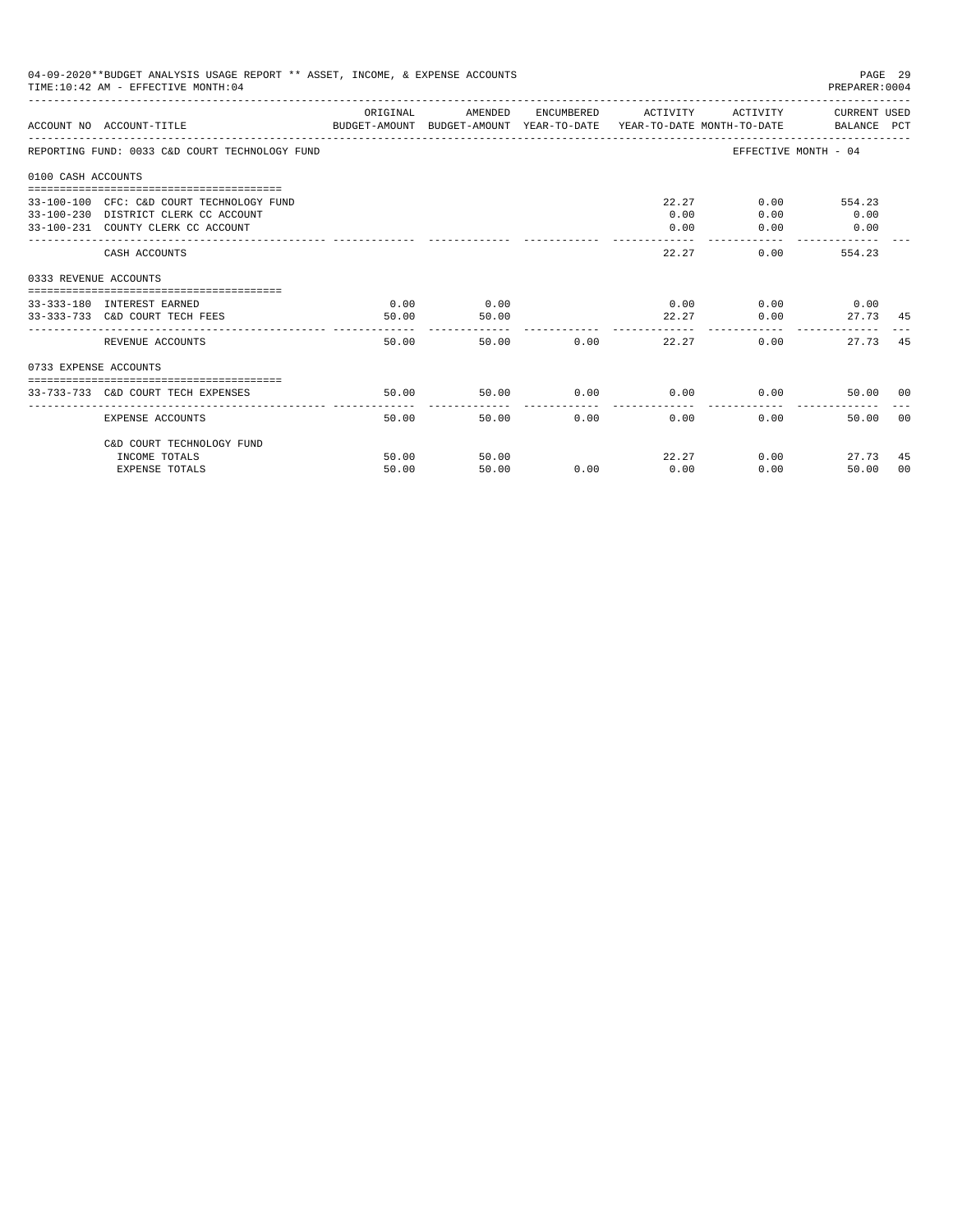|                       | 04-09-2020**BUDGET ANALYSIS USAGE REPORT ** ASSET, INCOME, & EXPENSE ACCOUNTS<br>TIME: 10:42 AM - EFFECTIVE MONTH: 04 |          |                                       |            |                                        |          | PAGE 30<br>PREPARER: 0004          |
|-----------------------|-----------------------------------------------------------------------------------------------------------------------|----------|---------------------------------------|------------|----------------------------------------|----------|------------------------------------|
|                       | ACCOUNT NO ACCOUNT-TITLE<br>BUDGET-AMOUNT                                                                             | ORIGINAL | AMENDED<br>BUDGET-AMOUNT YEAR-TO-DATE | ENCUMBERED | ACTIVITY<br>YEAR-TO-DATE MONTH-TO-DATE | ACTIVITY | <b>CURRENT USED</b><br>BALANCE PCT |
|                       | REPORTING FUND: 0034 TIME PAYMENT REIMBURSEMENT                                                                       |          |                                       |            |                                        |          | EFFECTIVE MONTH - 04               |
| 0100 CASH ACCOUNT     |                                                                                                                       |          |                                       |            |                                        |          |                                    |
|                       | -------------------------------<br>34-100-100 COUNTY CLERK FEES                                                       |          |                                       |            | 0.00                                   | 0.00     | 0.00                               |
|                       | CASH ACCOUNT                                                                                                          |          |                                       |            | 0.00                                   | 0.00     | 0.00                               |
| 0340 REVENUE ACCOUNTS |                                                                                                                       |          |                                       |            |                                        |          |                                    |
|                       | 34-340-340 COUNTY CLERK FEES                                                                                          | 0.00     | 0.00                                  |            | 0.00                                   | 0.00     | 0.00                               |
|                       | REVENUE ACCOUNTS                                                                                                      | 0.00     | 0.00                                  |            | 0.00<br>0.00                           | 0.00     | 0.00                               |
|                       | TIME PAYMENT REIMBURSEMENT                                                                                            |          |                                       |            |                                        |          |                                    |
|                       | INCOME TOTALS                                                                                                         | 0.00     | 0.00                                  |            | 0.00                                   | 0.00     | 0.00                               |
|                       | <b>EXPENSE TOTALS</b>                                                                                                 | 0.00     | 0.00                                  | 0.00       | 0.00                                   | 0.00     | 0.00                               |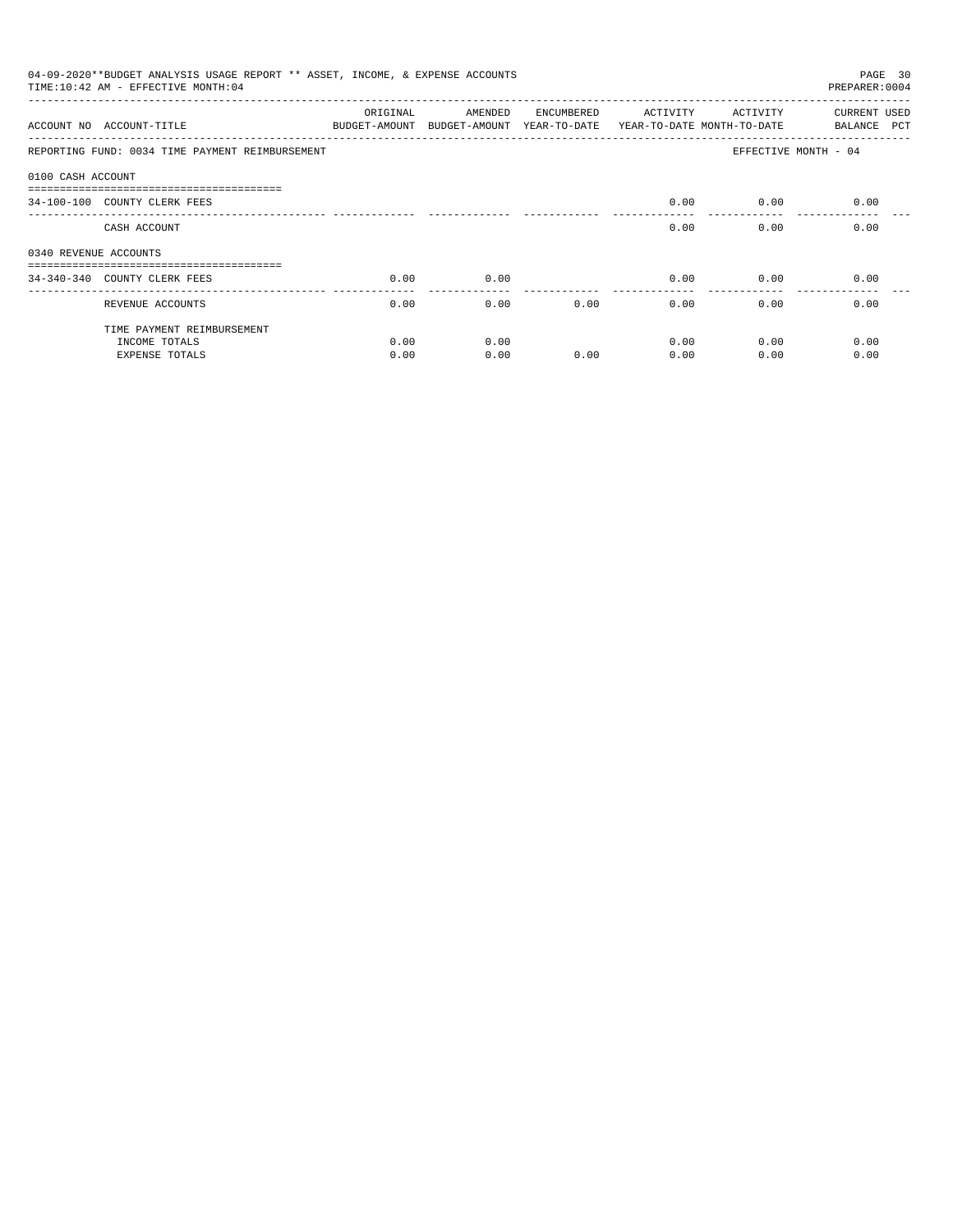|                       | 04-09-2020**BUDGET ANALYSIS USAGE REPORT ** ASSET, INCOME, & EXPENSE ACCOUNTS<br>TIME: 10:42 AM - EFFECTIVE MONTH: 04 |                          |                                                                                            |                     |                      |                                           | PAGE 31<br>PREPARER: 0004   |                |
|-----------------------|-----------------------------------------------------------------------------------------------------------------------|--------------------------|--------------------------------------------------------------------------------------------|---------------------|----------------------|-------------------------------------------|-----------------------------|----------------|
|                       | ACCOUNT NO ACCOUNT-TITLE                                                                                              | ORIGINAL                 | AMENDED<br>BUDGET-AMOUNT BUDGET-AMOUNT YEAR-TO-DATE YEAR-TO-DATE MONTH-TO-DATE BALANCE PCT |                     |                      | ENCUMBERED ACTIVITY ACTIVITY CURRENT USED |                             |                |
|                       | REPORTING FUND: 0036 DISTRICT COURT RECORDS TECH FUND                                                                 |                          |                                                                                            |                     |                      |                                           | EFFECTIVE MONTH - 04        |                |
| 0100 CASH ACCOUNTS    |                                                                                                                       |                          |                                                                                            |                     |                      |                                           |                             |                |
|                       | 36-100-100 CFC: DIST COURT RECORDS TECH FUND<br>36-100-230 DISTRICT CLERK CC ACCOUNT                                  |                          |                                                                                            |                     | 100.00               | 280.00   0.00   4,361.71                  | $0.00$ 380.00               |                |
|                       | CASH ACCOUNTS                                                                                                         |                          |                                                                                            |                     | 380.00               |                                           | $0.00$ 4, 741.71            |                |
| 0336 REVENUE ACCOUNTS |                                                                                                                       |                          |                                                                                            |                     |                      |                                           |                             |                |
|                       | 36-336-180 INTEREST EARNED<br>36-336-736 DIST COURT REC TECH FEES                                                     | 3.00<br>800.00           | 3.00<br>800.00                                                                             |                     | 0.00<br>250.00       | 0.00                                      | $0.00$ 3.00 00<br>550.00 31 |                |
|                       | REVENUE ACCOUNTS                                                                                                      | 803.00                   | 803.00                                                                                     | $0.00$ and $0.00$   |                      | 250.00                                    | 0.00<br>553.00              | 31             |
| 0736 EXPENSE ACCOUNTS |                                                                                                                       |                          |                                                                                            |                     |                      |                                           |                             |                |
|                       | 36-736-736 DIST COURT REC TECH EXPENSES                                                                               | 800.00                   | 800.00                                                                                     | 0.00                |                      | $0.00$ $0.00$ $800.00$ 00                 |                             |                |
|                       | EXPENSE ACCOUNTS                                                                                                      | --------------<br>800.00 | 800.00                                                                                     | -----------<br>0.00 | ------------<br>0.00 | 0.00                                      | 800.00                      | 00             |
|                       | DISTRICT COURT RECORDS TECH FUND                                                                                      |                          |                                                                                            |                     |                      |                                           |                             |                |
|                       | INCOME TOTALS                                                                                                         | 803.00                   | 803.00                                                                                     |                     | 250.00               |                                           | 0.00<br>553.00              | 31             |
|                       | <b>EXPENSE TOTALS</b>                                                                                                 | 800.00                   | 800.00                                                                                     | 0.00                | 0.00                 | 0.00                                      | 800.00                      | 0 <sub>0</sub> |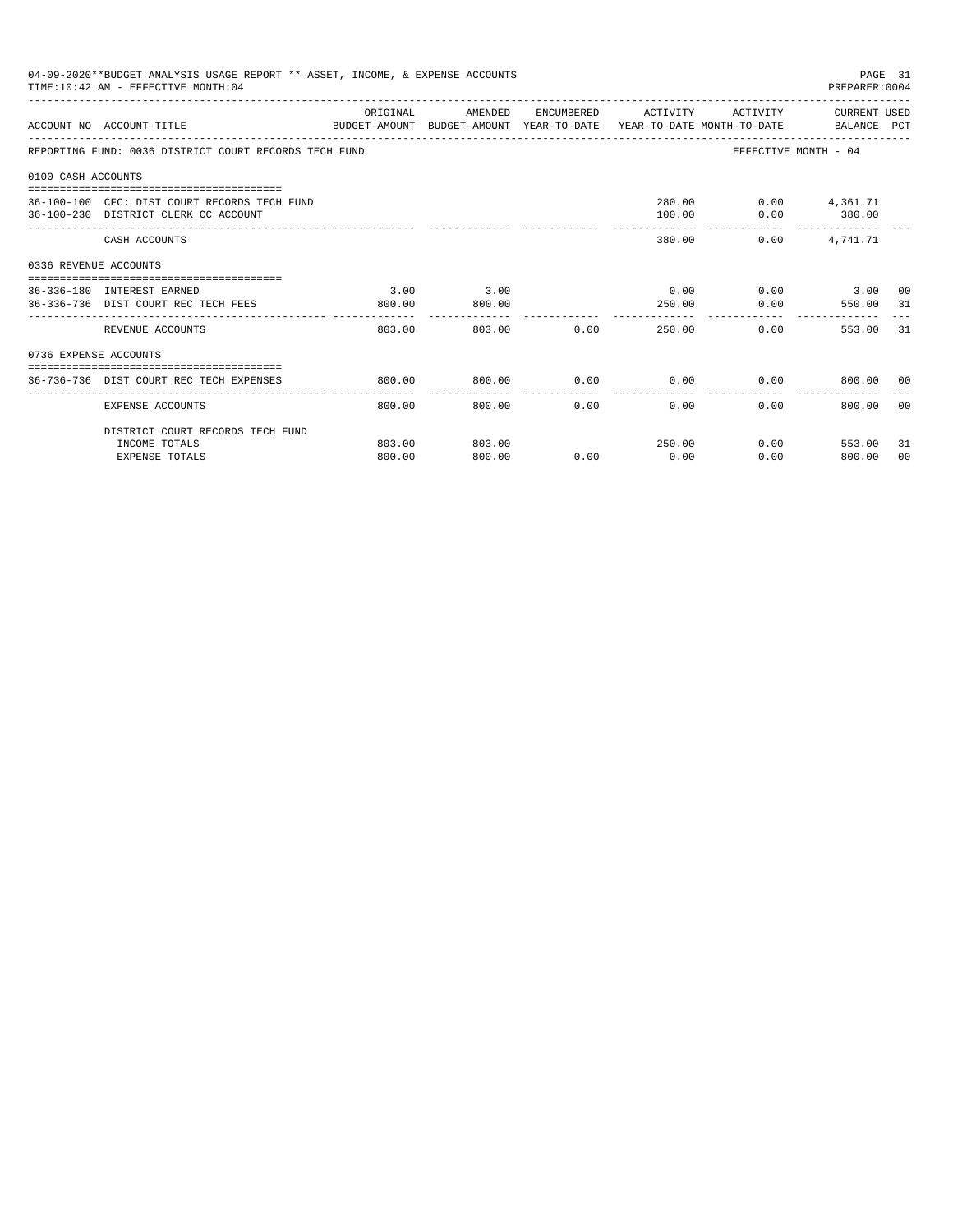|                    | 04-09-2020**BUDGET ANALYSIS USAGE REPORT ** ASSET, INCOME, & EXPENSE ACCOUNTS<br>TIME: 10:42 AM - EFFECTIVE MONTH: 04 |          |                   |      |                     |                             | PREPARER: 0004            | PAGE 32 |
|--------------------|-----------------------------------------------------------------------------------------------------------------------|----------|-------------------|------|---------------------|-----------------------------|---------------------------|---------|
|                    | ACCOUNT NO ACCOUNT-TITLE THE BALANCE PORT AMOUNT BUDGET-AMOUNT VEAR-TO-DATE VEAR-TO-DATE MONTH-TO-DATE BALANCE PCT    | ORIGINAL | AMENDED           |      | ENCUMBERED ACTIVITY | ACTIVITY                    | CURRENT USED              |         |
|                    |                                                                                                                       |          |                   |      |                     |                             |                           |         |
|                    | REPORTING FUND: 0039 COMMISSARY PROFIT ACCOUNT                                                                        |          |                   |      |                     | EFFECTIVE MONTH - 04        |                           |         |
| 0100 CASH ACCOUNTS |                                                                                                                       |          |                   |      |                     |                             |                           |         |
|                    | 39-100-170 COMMISSARY CHECKING                                                                                        |          |                   |      |                     | 613.58 0.00 3,208.66        |                           |         |
|                    | CASH ACCOUNTS                                                                                                         |          |                   |      |                     | 613.58<br>0.00              | 3,208.66                  |         |
|                    | 0300 COMMISSARY REVENUE ACCOUNT<br>--------------------------------------                                             |          |                   |      |                     |                             |                           |         |
|                    | 39-300-110 REVENUE COMMISSARY                                                                                         |          | 1,000.00 1,000.00 |      |                     | 523.48 0.00 476.52          |                           | 52      |
|                    | 39-300-120 INTEREST EARNED                                                                                            | 27.00    | 27.00             |      | 17.05               |                             | $0.00$ 9.95 63            |         |
|                    | COMMISSARY REVENUE ACCOUNT 1,027.00 1,027.00                                                                          |          |                   | 0.00 |                     | 540.53                      | $0.00$ 486.47             | 53      |
|                    | 0400 COMMISSARY EXPENSE                                                                                               |          |                   |      |                     |                             |                           |         |
| 39-400-110 EXPENSE |                                                                                                                       | 0.00     | 0.00              |      |                     | $0.00$ $0.00$ $0.00$ $0.00$ | 0.00                      |         |
|                    |                                                                                                                       |          |                   |      | ----------------    |                             |                           |         |
|                    | COMMISSARY EXPENSE                                                                                                    | 0.00     |                   | 0.00 | 0.00                | $0.00$ and $0.00$           | 0.00<br>$0.00$ and $0.00$ |         |
|                    | COMMISSARY PROFIT ACCOUNT                                                                                             |          |                   |      |                     |                             |                           |         |
|                    | INCOME TOTALS                                                                                                         |          | 1,027.00 1,027.00 |      |                     | 540.53                      | $0.00$ 486.47             | 53      |
|                    | <b>EXPENSE TOTALS</b>                                                                                                 | 0.00     | 0.00              | 0.00 | 0.00                | 0.00                        | 0.00                      |         |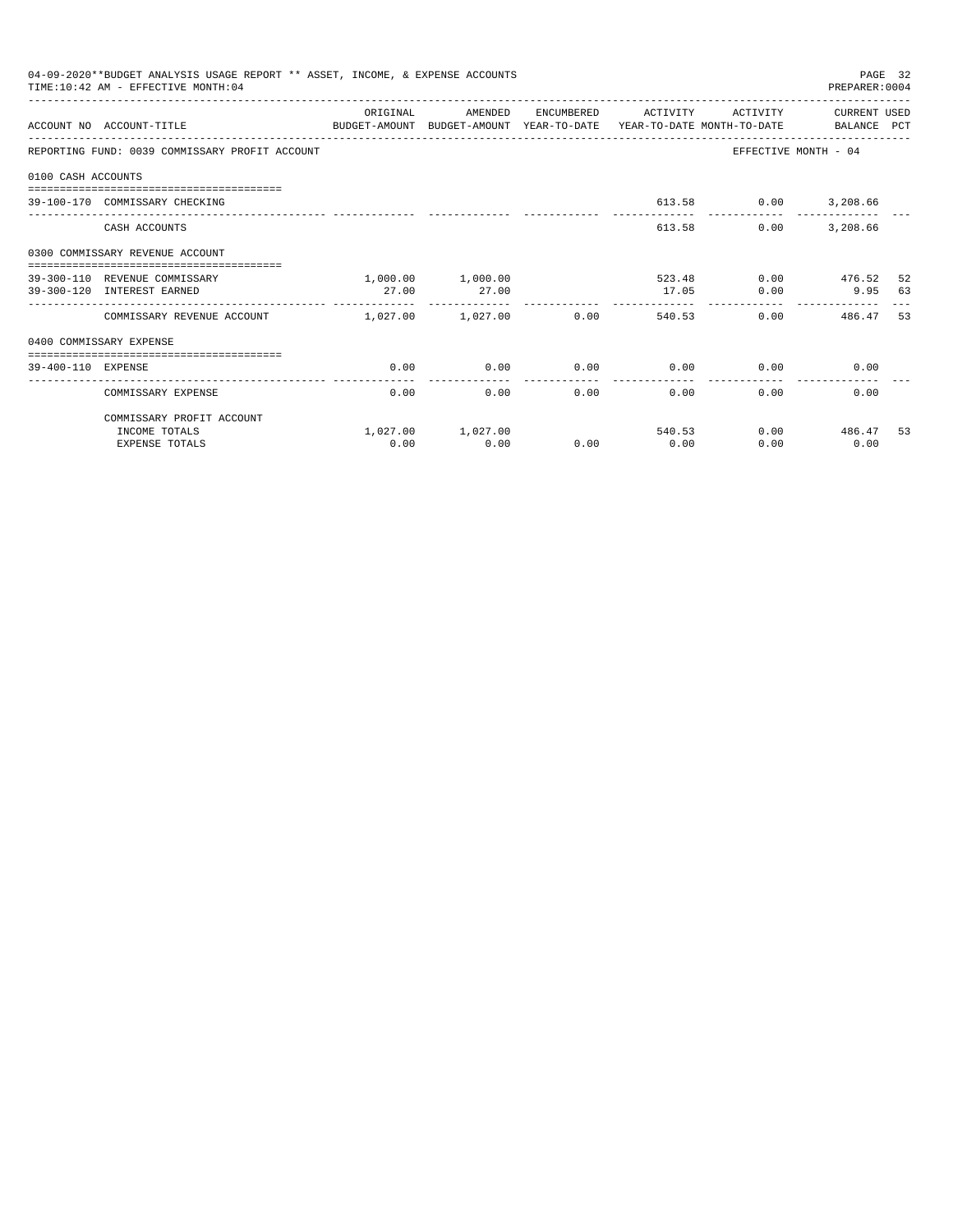|                       | 04-09-2020**BUDGET ANALYSIS USAGE REPORT ** ASSET, INCOME, & EXPENSE ACCOUNTS<br>TIME: 10:42 AM - EFFECTIVE MONTH: 04 |                                                                    |                   |      |                     |                      | PREPARER: 0004       | PAGE 33 |
|-----------------------|-----------------------------------------------------------------------------------------------------------------------|--------------------------------------------------------------------|-------------------|------|---------------------|----------------------|----------------------|---------|
|                       | ACCOUNT NO ACCOUNT-TITLE<br>BUDGET-AMOUNT BUDGET-AMOUNT YEAR-TO-DATE YEAR-TO-DATE MONTH-TO-DATE   BALANCE PCT         | ORIGINAL                                                           | AMENDED           |      | ENCUMBERED ACTIVITY | ACTIVITY             | CURRENT USED         |         |
|                       | REPORTING FUND: 0040 ELECTION SERVICE CONTRACT FUND                                                                   |                                                                    |                   |      |                     |                      | EFFECTIVE MONTH - 04 |         |
| 0100 CASH ACCOUNTS    |                                                                                                                       |                                                                    |                   |      |                     |                      |                      |         |
|                       | 40-100-100 CFC: ELECTION SERVICES CONT FUND                                                                           |                                                                    |                   |      | 0.00                |                      | $0.00$ $421.49$      |         |
|                       | CASH ACCOUNTS                                                                                                         |                                                                    |                   |      |                     | 0.00                 | $0.00$ $421.49$      |         |
| 0340 REVENUE ACCOUNTS |                                                                                                                       |                                                                    |                   |      |                     |                      |                      |         |
|                       | 40-340-180 INTEREST EARNED                                                                                            | 0.00                                                               | 0.00              |      |                     | $0.00$ $0.00$ $0.00$ |                      |         |
|                       | 40-340-740 ELECTION SERVICE REVENUES                                                                                  | 400.00                                                             | 400.00            |      |                     | 0.00                 | $0.00$ 400.00 00     |         |
|                       | REVENUE ACCOUNTS                                                                                                      | 400.00                                                             | 400.00            | 0.00 | 0.00                |                      | 0.00<br>400.00       | - 0.0   |
| 0740 EXPENSE ACCOUNTS |                                                                                                                       |                                                                    |                   |      |                     |                      |                      |         |
|                       | 40-740-740 ELECTION SERVICE EXPENSES                                                                                  | $1.400.00$ $1.400.00$ $0.00$ $0.00$ $0.00$ $0.00$ $1.400.00$ $0.0$ |                   |      |                     |                      |                      |         |
|                       | <b>EXPENSE ACCOUNTS</b>                                                                                               |                                                                    | 1,400.00 1,400.00 |      | $0.00$ and $0.00$   | 0.00                 | $0.00$ 1,400.00 00   |         |
|                       | ELECTION SERVICE CONTRACT FUND                                                                                        |                                                                    |                   |      |                     |                      |                      |         |
|                       | INCOME TOTALS                                                                                                         |                                                                    | 400.00 400.00     |      |                     | 0.00                 | $0.00$ 400.00        | 00      |
|                       | <b>EXPENSE TOTALS</b>                                                                                                 | 1,400.00                                                           | 1,400.00          | 0.00 | 0.00                | 0.00                 | 1,400.00             | 00      |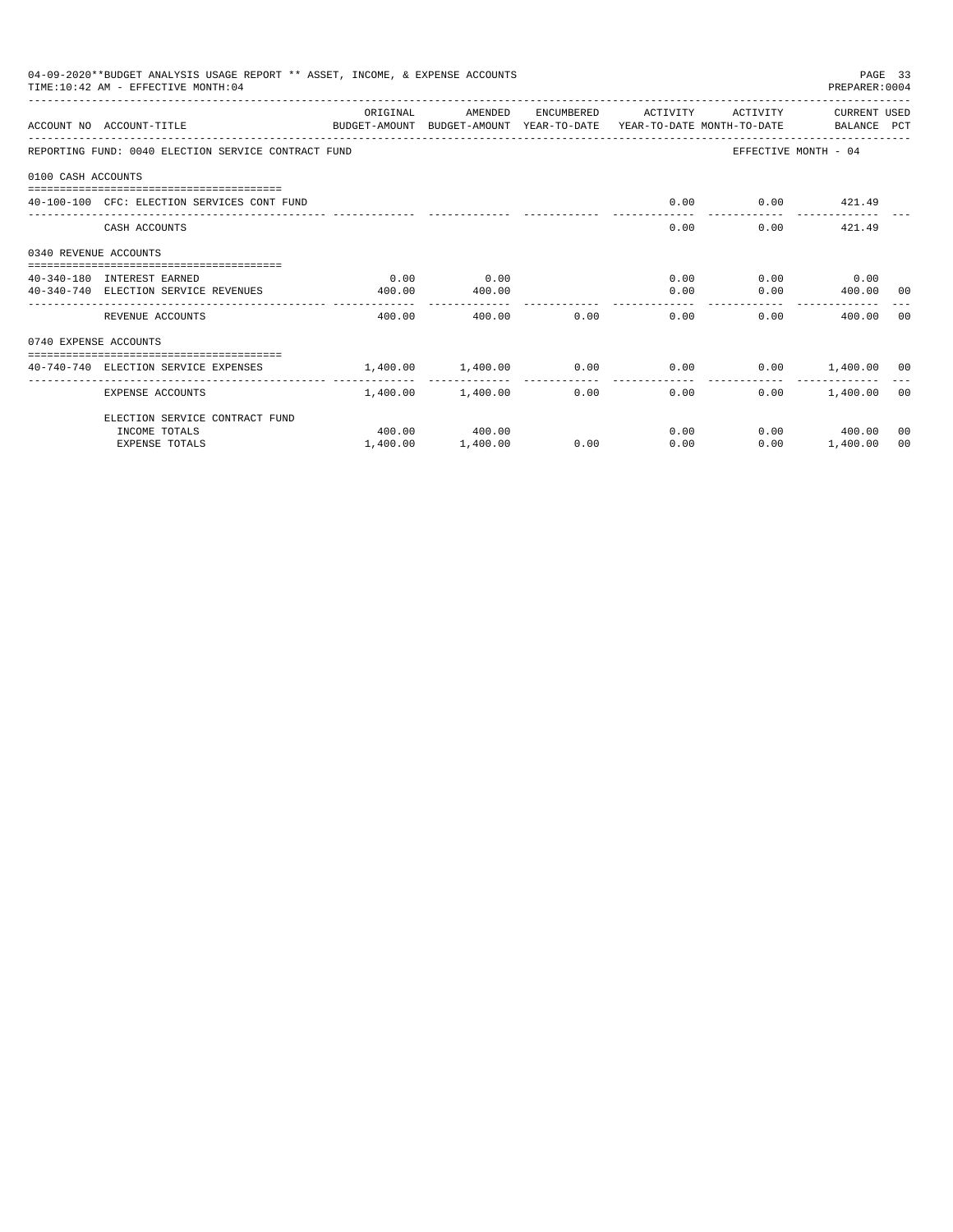|                       | 04-09-2020**BUDGET ANALYSIS USAGE REPORT ** ASSET, INCOME, & EXPENSE ACCOUNTS<br>TIME: 10:42 AM - EFFECTIVE MONTH: 04 |           |                     |              |                           |                                 | PAGE 34<br>PREPARER: 0004 |     |
|-----------------------|-----------------------------------------------------------------------------------------------------------------------|-----------|---------------------|--------------|---------------------------|---------------------------------|---------------------------|-----|
|                       |                                                                                                                       | ORIGINAL  | AMENDED             | ENCUMBERED   | ACTIVITY                  | ACTIVITY                        | CURRENT USED              |     |
|                       | ACCOUNT NO ACCOUNT-TITLE<br>BUDGET-AMOUNT BUDGET-AMOUNT YEAR-TO-DATE YEAR-TO-DATE MONTH-TO-DATE BALANCE PCT           |           |                     |              |                           |                                 |                           |     |
|                       | REPORTING FUND: 0050 COUNTY CLERK ARCHIVES FUND                                                                       |           |                     |              |                           | EFFECTIVE MONTH - 04            |                           |     |
| 0100 CASH ACCOUNTS    |                                                                                                                       |           |                     |              |                           |                                 |                           |     |
|                       | 50-100-100 CFC: COUNTY CLERK ARCHIVES FUND                                                                            |           |                     |              |                           | 1, 128.65 - 614.77 - 67, 901.58 |                           |     |
|                       | 50-100-231 COUNTY CLERK CC ACCOUNT                                                                                    |           |                     |              |                           | 240.00 0.00 726.00              |                           |     |
|                       | CASH ACCOUNTS                                                                                                         |           |                     |              |                           | 888.65- 614.77- 68.627.58       |                           |     |
| 0350 REVENUE ACCOUNTS |                                                                                                                       |           |                     |              |                           |                                 |                           |     |
|                       | 50-350-180 INTEREST EARNED                                                                                            | 9.00      | 9.00                |              |                           | $0.00$ 0.00                     | 9.00 00                   |     |
|                       | 50-350-750 COUNTY CLERK ARCHIVE FEES 15,000.00                                                                        |           | 15,000.00           |              | 10,995.00                 | 20.00                           | 4,005.00 73               |     |
|                       | REVENUE ACCOUNTS                                                                                                      |           | 15,009.00 15,009.00 |              | 0.00 10,995.00            | 20.00                           | 4,014.00                  | 73  |
| 0750 EXPENSE ACCOUNTS |                                                                                                                       |           |                     |              |                           |                                 |                           |     |
|                       | 50-750-110 COUNTY CLERK ADMIN ASSISTANT                                                                               |           | 20,000.00 20,000.00 | 0.00         | 10,633.04 410.00 9,366.96 |                                 |                           | 53  |
|                       | 50-750-200 FICA EXPENSE                                                                                               | 1,000.00  | 1,000.00            | 0.00         | 789.81                    | 31.37                           | 210.19                    | 79  |
|                       | 50-750-205 RETIREMENT EXPENSE                                                                                         | 1,000.00  | 1,000.00            | 0.00         | 878.79                    | 34.02                           | 121.21                    | 88  |
|                       | 50-750-750 COUNTY CLERK ARCHIVE EXPENSES                                                                              | 0.00      | 0.00                | 0.00         | 0.00                      | $0.00$ 0.00                     |                           |     |
|                       | <b>EXPENSE ACCOUNTS</b>                                                                                               |           | 22,000.00 22,000.00 | ____________ | $0.00$ 12,301.64 475.39   | ------------                    | 9,698.36                  | 56  |
|                       | COUNTY CLERK ARCHIVES FUND                                                                                            |           |                     |              |                           |                                 |                           |     |
|                       | INCOME TOTALS                                                                                                         |           | 15,009.00 15,009.00 |              | 10,995.00 20.00           |                                 | 4,014.00                  | -73 |
|                       | <b>EXPENSE TOTALS</b>                                                                                                 | 22,000.00 | 22,000.00           | 0.00         | 12,301.64                 | 475.39                          | 9,698.36                  | 56  |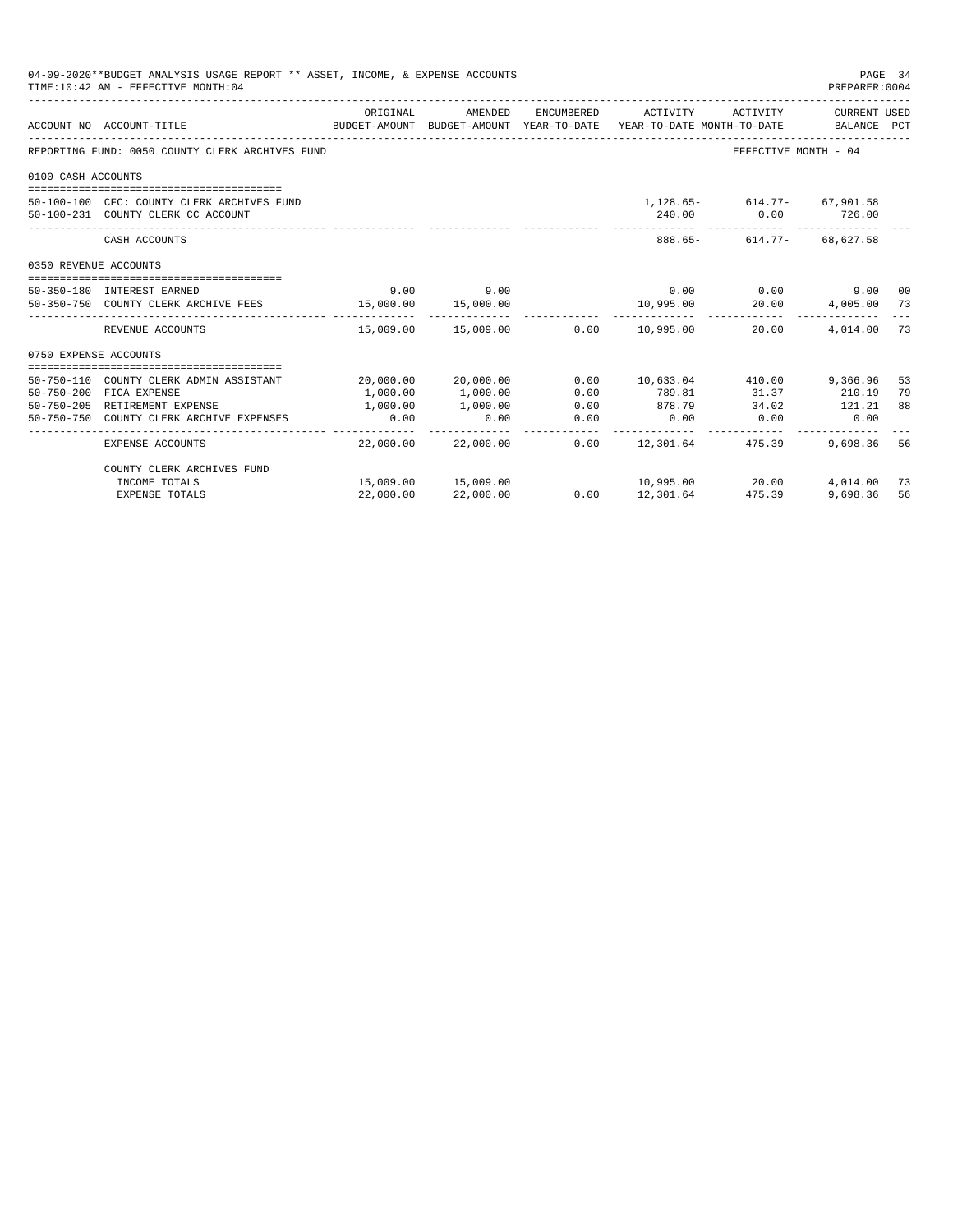|                       | 04-09-2020**BUDGET ANALYSIS USAGE REPORT ** ASSET, INCOME, & EXPENSE ACCOUNTS<br>TIME:10:42 AM - EFFECTIVE MONTH:04 |          |         |       |                      |          | PREPARER: 0004                | PAGE 35 |
|-----------------------|---------------------------------------------------------------------------------------------------------------------|----------|---------|-------|----------------------|----------|-------------------------------|---------|
|                       | ACCOUNT NO ACCOUNT-TITLE CONTROL PROTECT-AMOUNT BUDGET-AMOUNT YEAR-TO-DATE YEAR-TO-DATE MONTH-TO-DATE BALANCE PCT   | ORIGINAL | AMENDED |       | ENCUMBERED ACTIVITY  |          | ACTIVITY CURRENT USED         |         |
|                       | REPORTING FUND: 0053 JUDICIAL TRAINING FUND                                                                         |          |         |       |                      |          | EFFECTIVE MONTH - 04          |         |
| 0100 CASH ACCOUNTS    |                                                                                                                     |          |         |       |                      |          |                               |         |
|                       |                                                                                                                     |          |         |       |                      |          |                               |         |
|                       | 53-100-100 JUDICIAL TRAINING FUND                                                                                   |          |         |       |                      |          | 40.00 0.00 916.01             |         |
|                       | 53-100-231 COUNTY CLERK CC ACCOUNT                                                                                  |          |         |       | 15.00                | 0.00     | 80.00                         |         |
|                       | CASH ACCOUNTS                                                                                                       |          |         |       | 55.00                |          | 0.00<br>996.01                |         |
| 0353 REVENUE ACCOUNTS |                                                                                                                     |          |         |       |                      |          |                               |         |
|                       | 53-353-180 INTEREST EARNED                                                                                          | 0.00     | 0.00    |       |                      |          | $0.00$ $0.00$ $0.00$ $0.00$   |         |
|                       | 53-353-753 JUDICIAL TRAINING FEES                                                                                   | 85.00    | 85.00   |       | 30.00                | 0.00     | 55.00 35                      |         |
|                       |                                                                                                                     | -------  |         |       |                      |          |                               |         |
|                       | REVENUE ACCOUNTS                                                                                                    | 85.00    |         | 85.00 | 0.00<br>30.00        |          | 55.00 35<br>$0.00$ and $0.00$ |         |
| 0753 EXPENSE ACCOUNTS |                                                                                                                     |          |         |       |                      |          |                               |         |
|                       |                                                                                                                     |          |         |       |                      |          |                               |         |
|                       | 53-753-753 JUDICIAL TRAINING EXPENSES                                                                               | 85.00    | 85.00   |       | $0.00$ $0.00$ $0.00$ |          | 85.00 00                      |         |
|                       | EXPENSE ACCOUNTS                                                                                                    | 85.00    | 85.00   | 0.00  | $0.00 -$             | $0.00 -$ | 85.00                         | - 0.0   |
|                       | JUDICIAL TRAINING FUND                                                                                              |          |         |       |                      |          |                               |         |
|                       | INCOME TOTALS                                                                                                       | 85.00    | 85.00   |       | 30.00                |          | $0.00$ and $0.00$<br>55.00    | 35      |
|                       | <b>EXPENSE TOTALS</b>                                                                                               | 85.00    | 85.00   | 0.00  | 0.00                 | 0.00     | 85.00                         | 00      |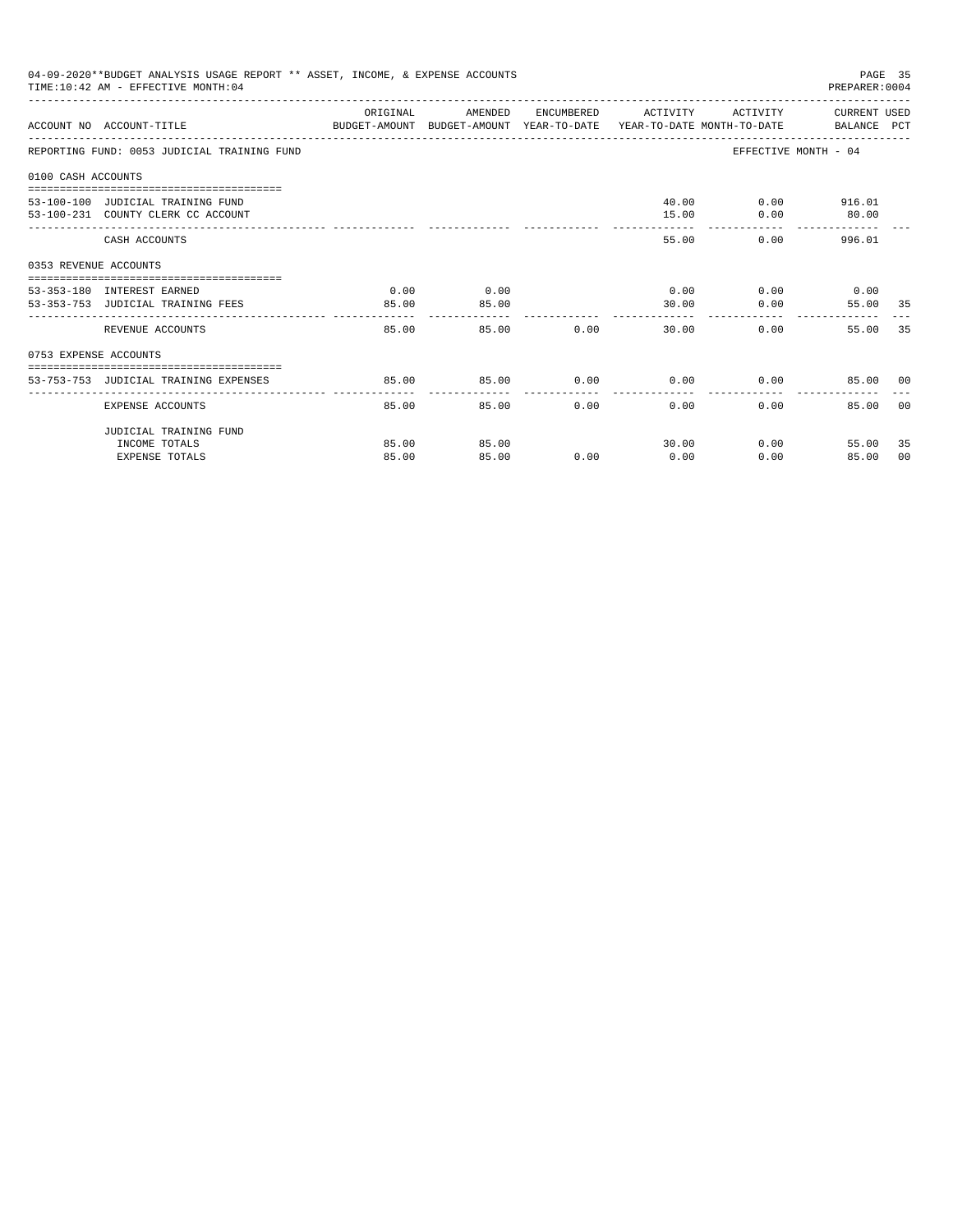|                       | 04-09-2020**BUDGET ANALYSIS USAGE REPORT ** ASSET, INCOME, & EXPENSE ACCOUNTS<br>PAGE 36<br>TIME: 10:42 AM - EFFECTIVE MONTH: 04<br>PREPARER: 0004<br>ORIGINAL<br>AMENDED<br>ENCUMBERED<br>ACTIVITY<br>CURRENT USED<br>ACTIVITY<br>ACCOUNT NO ACCOUNT-TITLE<br>BUDGET-AMOUNT BUDGET-AMOUNT YEAR-TO-DATE<br>YEAR-TO-DATE MONTH-TO-DATE<br>BALANCE PCT |            |                                            |      |               |                                |                      |                |  |
|-----------------------|------------------------------------------------------------------------------------------------------------------------------------------------------------------------------------------------------------------------------------------------------------------------------------------------------------------------------------------------------|------------|--------------------------------------------|------|---------------|--------------------------------|----------------------|----------------|--|
|                       |                                                                                                                                                                                                                                                                                                                                                      |            |                                            |      |               |                                |                      |                |  |
|                       | REPORTING FUND: 0056 COUNTY CLERK PRESERVATION FUND                                                                                                                                                                                                                                                                                                  |            |                                            |      |               |                                | EFFECTIVE MONTH - 04 |                |  |
| 0100 CASH ACCOUNTS    |                                                                                                                                                                                                                                                                                                                                                      |            |                                            |      |               |                                |                      |                |  |
|                       |                                                                                                                                                                                                                                                                                                                                                      |            |                                            |      |               |                                |                      |                |  |
|                       | 56-100-100 CFC: COUNTY CLERK PRESERVATION                                                                                                                                                                                                                                                                                                            |            |                                            |      |               | 10,870.56 20.00 20,417.45      |                      |                |  |
|                       | 56-100-231 COUNTY CLERK CC ACCOUNT                                                                                                                                                                                                                                                                                                                   |            |                                            |      | 230.00        |                                | $0.00$ 620.00        |                |  |
|                       | CASH ACCOUNTS                                                                                                                                                                                                                                                                                                                                        |            |                                            |      |               | 11.100.56 20.00 21.037.45      |                      |                |  |
| 0356 REVENUE ACCOUNTS |                                                                                                                                                                                                                                                                                                                                                      |            |                                            |      |               |                                |                      |                |  |
|                       | 56-356-180 INTEREST EARNED                                                                                                                                                                                                                                                                                                                           |            | 50.00 50.00                                |      |               | $0.00$ 0.00                    | 50.00 00             |                |  |
|                       | 56-356-756 COUNTY CLERK PRESERVATION FEES 14,000.00 14,000.00                                                                                                                                                                                                                                                                                        |            |                                            |      |               | $11,001.48$ $20.00$ $2,998.52$ |                      | 79             |  |
|                       | 56-356-757 PRESERVATION VS HB 1744                                                                                                                                                                                                                                                                                                                   | 200.00     | 200.00                                     |      | 159.00        | 0.00                           | 41.00                | 80             |  |
|                       | REVENUE ACCOUNTS                                                                                                                                                                                                                                                                                                                                     | ---------- | $14.250.00$ $14.250.00$ $0.00$ $11.160.48$ |      |               | 20.00                          | 3,089.52             | 78             |  |
| 0756 EXPENSE ACCOUNTS |                                                                                                                                                                                                                                                                                                                                                      |            |                                            |      |               |                                |                      |                |  |
|                       |                                                                                                                                                                                                                                                                                                                                                      |            |                                            |      |               |                                |                      |                |  |
|                       | 56-756-110 COUNTY CLERK ADMIN ASSISTANT                                                                                                                                                                                                                                                                                                              | 7.000.00   | 7,000.00                                   | 0.00 | 0.00          |                                | $0.00$ 7,000.00      | 00             |  |
|                       | 56-756-200 FICA EXPENSE                                                                                                                                                                                                                                                                                                                              | 850.00     | 850.00                                     | 0.00 | 0.00          | 0.00                           | 850.00               | 0 <sup>0</sup> |  |
|                       | 56-756-205 RETIREMENT EXPENSE                                                                                                                                                                                                                                                                                                                        | 800.00     | 800.00                                     | 0.00 | 0.00          |                                | $0.00$ 800.00        | 00             |  |
|                       | 56-756-756 COUNTY CLERK PRESERVATION EXPENSE 5,600.00                                                                                                                                                                                                                                                                                                |            | 5,600.00                                   | 0.00 | 192.92        | 0.00                           | 5,407.08             | 03             |  |
|                       | 56-756-757 PRESERVATION VS HB 1744                                                                                                                                                                                                                                                                                                                   | 0.00       | 0.00                                       | 0.00 | 0.00          | 0.00                           | 0.00                 |                |  |
|                       | EXPENSE ACCOUNTS                                                                                                                                                                                                                                                                                                                                     |            | 14,250.00  14,250.00                       |      | $0.00$ 192.92 |                                | $0.00$ 14,057.08     | 01             |  |
|                       | COUNTY CLERK PRESERVATION FUND                                                                                                                                                                                                                                                                                                                       |            |                                            |      |               |                                |                      |                |  |
|                       | INCOME TOTALS                                                                                                                                                                                                                                                                                                                                        |            | 14,250.00 14,250.00                        |      | 11,160.48     |                                | 20.00 3,089.52       | 78             |  |
|                       | <b>EXPENSE TOTALS</b>                                                                                                                                                                                                                                                                                                                                | 14,250.00  | 14,250.00                                  | 0.00 | 192.92        | 0.00                           | 14,057.08            | 01             |  |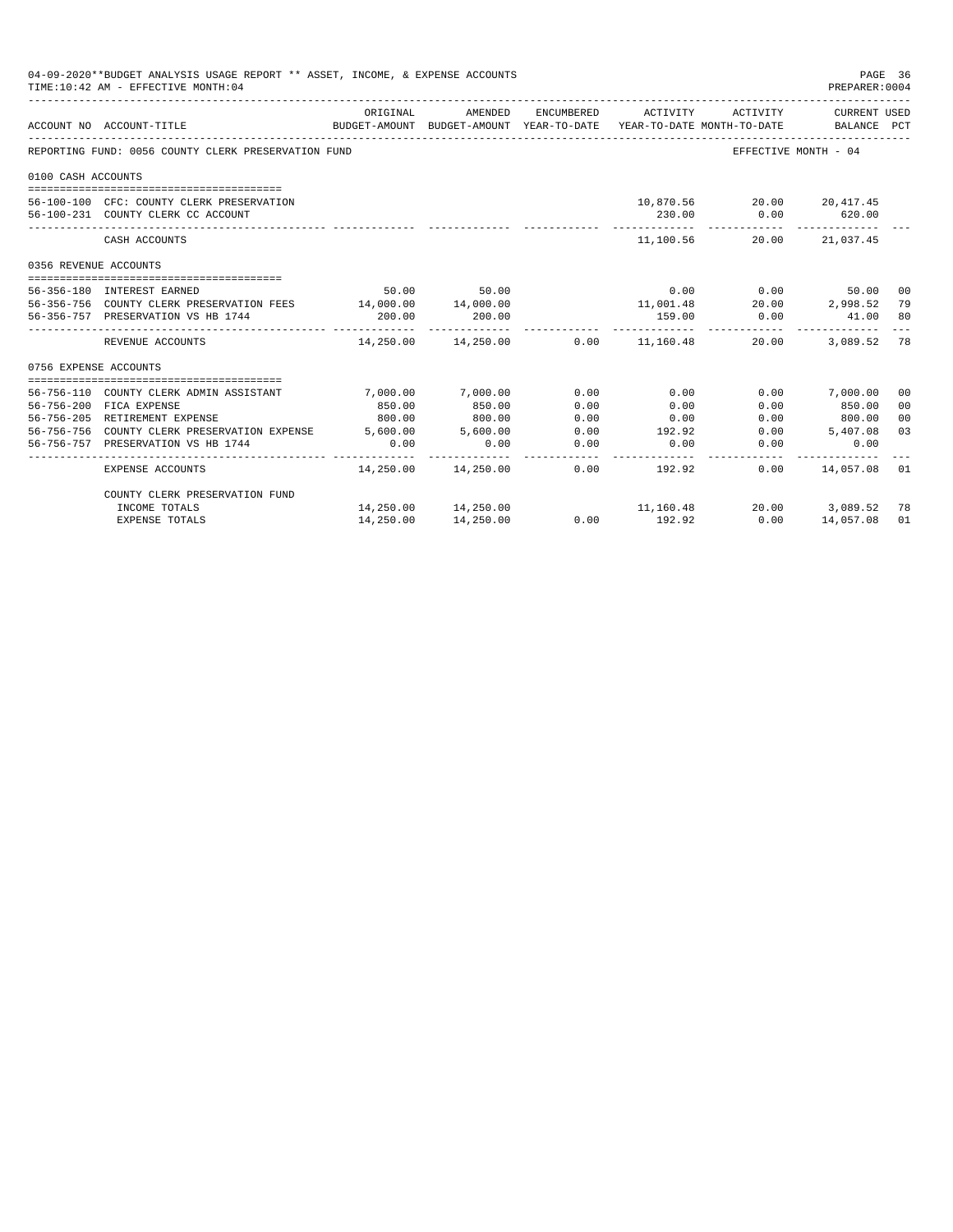| 04-09-2020**BUDGET ANALYSIS USAGE REPORT ** ASSET, INCOME, & EXPENSE ACCOUNTS<br>PAGE 37<br>TIME: 10:42 AM - EFFECTIVE MONTH: 04<br>PREPARER: 0004<br>ORIGINAL<br>AMENDED<br>ACTIVITY CURRENT USED<br>ENCUMBERED ACTIVITY<br>ACCOUNT NO ACCOUNT-TITLE CONTROL SUDGET-AMOUNT BUDGET-AMOUNT YEAR-TO-DATE YEAR-TO-DATE MONTH-TO-DATE BALANCE PCT<br>REPORTING FUND: 0060 LAW LIBRARY FUND<br>EFFECTIVE MONTH - 04<br>0100 CASH ACCOUNTS<br>60-100-100 CFC: LAW LIBRARY<br>840.00<br>$0.00$ 12,941.51<br>60-100-230 DISTRICT CLERK CC ACCOUNT<br>0.00<br>910.00<br>245.00<br>60-100-231 COUNTY CLERK CC ACCOUNT<br>175.00<br>$0.00$ 665.00<br>-------------<br>1,260.00<br>$0.00$ 14,516.51<br>CASH ACCOUNTS<br>0360 REVENUE ACCOUNTS<br>$0.00$ 0.00<br>0.00<br>$0.00$ 0.00<br>60-360-180 INTEREST EARNED<br>2,200.00 2,200.00<br>$0.00$ 1,430.00 35<br>770.00<br>60-360-760 LAW LIBRARY FEES<br>$2.200.00$ $2.200.00$ 0.00<br>770.00<br>0.00<br>1,430.00<br>35<br>REVENUE ACCOUNTS<br>0760 EXPENSE ACCOUNTS |                                 |                   |                        |      |             |      |                    |                |
|----------------------------------------------------------------------------------------------------------------------------------------------------------------------------------------------------------------------------------------------------------------------------------------------------------------------------------------------------------------------------------------------------------------------------------------------------------------------------------------------------------------------------------------------------------------------------------------------------------------------------------------------------------------------------------------------------------------------------------------------------------------------------------------------------------------------------------------------------------------------------------------------------------------------------------------------------------------------------------------------------------|---------------------------------|-------------------|------------------------|------|-------------|------|--------------------|----------------|
|                                                                                                                                                                                                                                                                                                                                                                                                                                                                                                                                                                                                                                                                                                                                                                                                                                                                                                                                                                                                          |                                 |                   |                        |      |             |      |                    |                |
|                                                                                                                                                                                                                                                                                                                                                                                                                                                                                                                                                                                                                                                                                                                                                                                                                                                                                                                                                                                                          |                                 |                   |                        |      |             |      |                    |                |
|                                                                                                                                                                                                                                                                                                                                                                                                                                                                                                                                                                                                                                                                                                                                                                                                                                                                                                                                                                                                          |                                 |                   |                        |      |             |      |                    |                |
|                                                                                                                                                                                                                                                                                                                                                                                                                                                                                                                                                                                                                                                                                                                                                                                                                                                                                                                                                                                                          |                                 |                   |                        |      |             |      |                    |                |
|                                                                                                                                                                                                                                                                                                                                                                                                                                                                                                                                                                                                                                                                                                                                                                                                                                                                                                                                                                                                          |                                 |                   |                        |      |             |      |                    |                |
|                                                                                                                                                                                                                                                                                                                                                                                                                                                                                                                                                                                                                                                                                                                                                                                                                                                                                                                                                                                                          |                                 |                   |                        |      |             |      |                    |                |
|                                                                                                                                                                                                                                                                                                                                                                                                                                                                                                                                                                                                                                                                                                                                                                                                                                                                                                                                                                                                          |                                 |                   |                        |      |             |      |                    |                |
|                                                                                                                                                                                                                                                                                                                                                                                                                                                                                                                                                                                                                                                                                                                                                                                                                                                                                                                                                                                                          |                                 |                   |                        |      |             |      |                    |                |
|                                                                                                                                                                                                                                                                                                                                                                                                                                                                                                                                                                                                                                                                                                                                                                                                                                                                                                                                                                                                          |                                 |                   |                        |      |             |      |                    |                |
|                                                                                                                                                                                                                                                                                                                                                                                                                                                                                                                                                                                                                                                                                                                                                                                                                                                                                                                                                                                                          |                                 |                   |                        |      |             |      |                    |                |
|                                                                                                                                                                                                                                                                                                                                                                                                                                                                                                                                                                                                                                                                                                                                                                                                                                                                                                                                                                                                          |                                 |                   |                        |      |             |      |                    |                |
|                                                                                                                                                                                                                                                                                                                                                                                                                                                                                                                                                                                                                                                                                                                                                                                                                                                                                                                                                                                                          |                                 |                   |                        |      |             |      |                    |                |
|                                                                                                                                                                                                                                                                                                                                                                                                                                                                                                                                                                                                                                                                                                                                                                                                                                                                                                                                                                                                          |                                 |                   |                        |      |             |      |                    |                |
|                                                                                                                                                                                                                                                                                                                                                                                                                                                                                                                                                                                                                                                                                                                                                                                                                                                                                                                                                                                                          |                                 |                   |                        |      |             |      |                    |                |
|                                                                                                                                                                                                                                                                                                                                                                                                                                                                                                                                                                                                                                                                                                                                                                                                                                                                                                                                                                                                          | 60-760-760 LAW LIBRARY EXPENSES | 1,250.00 1,250.00 |                        |      | $0.00$ 0.00 |      | $0.00$ 1,250.00 00 |                |
|                                                                                                                                                                                                                                                                                                                                                                                                                                                                                                                                                                                                                                                                                                                                                                                                                                                                                                                                                                                                          | EXPENSE ACCOUNTS                |                   | 1,250.00 1,250.00 0.00 |      | 0.00        | 0.00 | 1,250.00           | 0 <sup>0</sup> |
|                                                                                                                                                                                                                                                                                                                                                                                                                                                                                                                                                                                                                                                                                                                                                                                                                                                                                                                                                                                                          | LAW LIBRARY FUND                |                   |                        |      |             |      |                    |                |
|                                                                                                                                                                                                                                                                                                                                                                                                                                                                                                                                                                                                                                                                                                                                                                                                                                                                                                                                                                                                          | INCOME TOTALS                   |                   | 2,200.00 2,200.00      |      | 770.00      | 0.00 | 1,430.00           | 35             |
|                                                                                                                                                                                                                                                                                                                                                                                                                                                                                                                                                                                                                                                                                                                                                                                                                                                                                                                                                                                                          | <b>EXPENSE TOTALS</b>           | 1,250.00          | 1,250.00               | 0.00 | 0.00        | 0.00 | 1,250.00           | 00             |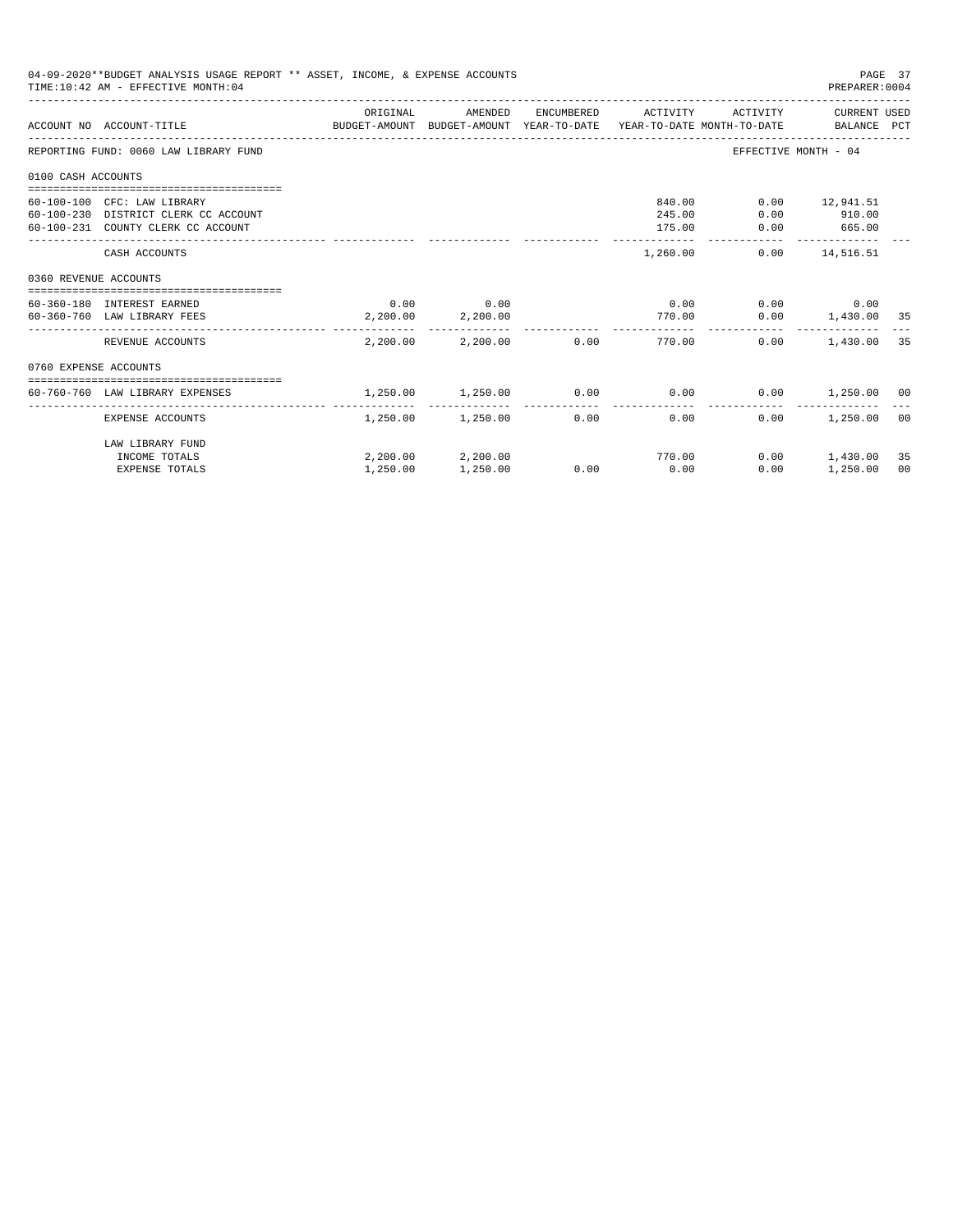|                       | 04-09-2020**BUDGET ANALYSIS USAGE REPORT ** ASSET, INCOME, & EXPENSE ACCOUNTS<br>TIME: 10:42 AM - EFFECTIVE MONTH: 04 |                                                                     |         |            |               |          | PAGE 38<br>PREPARER: 0004 |    |
|-----------------------|-----------------------------------------------------------------------------------------------------------------------|---------------------------------------------------------------------|---------|------------|---------------|----------|---------------------------|----|
|                       |                                                                                                                       | ORIGINAL                                                            | AMENDED | ENCUMBERED | ACTIVITY      | ACTIVITY | CURRENT USED              |    |
|                       | ACCOUNT NO ACCOUNT-TITLE                                                                                              | BUDGET-AMOUNT BUDGET-AMOUNT YEAR-TO-DATE YEAR-TO-DATE MONTH-TO-DATE |         |            |               |          | BALANCE PCT               |    |
|                       | REPORTING FUND: 0063 DISTRICT CLERK PRESERVATION FUND                                                                 |                                                                     |         |            |               |          | EFFECTIVE MONTH - 04      |    |
| 0100 CASH ACCOUNTS    |                                                                                                                       |                                                                     |         |            |               |          |                           |    |
|                       |                                                                                                                       |                                                                     |         |            |               |          |                           |    |
|                       | 63-100-100 CFC: DISTRICT CLERK PRESERVATION                                                                           |                                                                     |         |            |               |          | 106.45   0.00   1,617.09  |    |
|                       | 63-100-230 DISTRICT CLERK CC ACCOUNT                                                                                  |                                                                     |         |            | 40.00         | 0.00     | 150.00                    |    |
|                       | CASH ACCOUNTS                                                                                                         |                                                                     |         |            | 146.45        | 0.00     | 1,767.09                  |    |
| 0363 REVENUE ACCOUNTS |                                                                                                                       |                                                                     |         |            |               |          |                           |    |
|                       |                                                                                                                       |                                                                     |         |            |               |          |                           |    |
|                       | 63-363-180 INTEREST EARNED                                                                                            | 10.00                                                               | 10.00   |            | 0.00          | 0.00     | 10.00                     | 00 |
|                       | 63-363-763 DIST CLERK PRESERVATION FEES                                                                               | 220.00                                                              | 220.00  |            | 96.45         | 0.00     | 123.55                    | 44 |
|                       | 63-363-764 DIST CLERK CHILD SUPPORT                                                                                   | 0.00                                                                | 0.00    |            | 0.00          | 0.00     | 0.00                      |    |
|                       | 63-363-765 UNALLOCATED COURT COSTS BEFORE 03                                                                          | 0.00                                                                | 0.00    |            | 0.00          | 0.00     | 0.00                      |    |
|                       | REVENUE ACCOUNTS                                                                                                      | 230.00                                                              | 230.00  | 0.00       | 96.45         | 0.00     | 133.55                    | 42 |
| 0763 EXPENSE ACCOUNTS |                                                                                                                       |                                                                     |         |            |               |          |                           |    |
|                       |                                                                                                                       |                                                                     |         |            |               |          |                           |    |
| $63 - 763 - 763$      | DIST CLERK PRESERVATION EXPENSE                                                                                       | 0.00                                                                | 0.00    | 0.00       | 0.00          | 0.00     | 0.00                      |    |
|                       | 63-763-764 DIST CLERK CHILD SUPPORT                                                                                   | 0.00                                                                | 0.00    | 0.00       | 0.00          | 0.00     | 0.00                      |    |
|                       | 63-763-765 UNALLOCATED COURT COSTS BEFORE 03                                                                          | 0.00                                                                | 0.00    | 0.00       | 0.00<br>----- | 0.00     | 0.00                      |    |
|                       | <b>EXPENSE ACCOUNTS</b>                                                                                               | 0.00                                                                | 0.00    | 0.00       | 0.00          | 0.00     | 0.00                      |    |
|                       | DISTRICT CLERK PRESERVATION FUND                                                                                      |                                                                     |         |            |               |          |                           |    |
|                       | INCOME TOTALS                                                                                                         | 230.00                                                              | 230.00  |            | 96.45         | 0.00     | 133.55                    | 42 |
|                       | <b>EXPENSE TOTALS</b>                                                                                                 | 0.00                                                                | 0.00    | 0.00       | 0.00          | 0.00     | 0.00                      |    |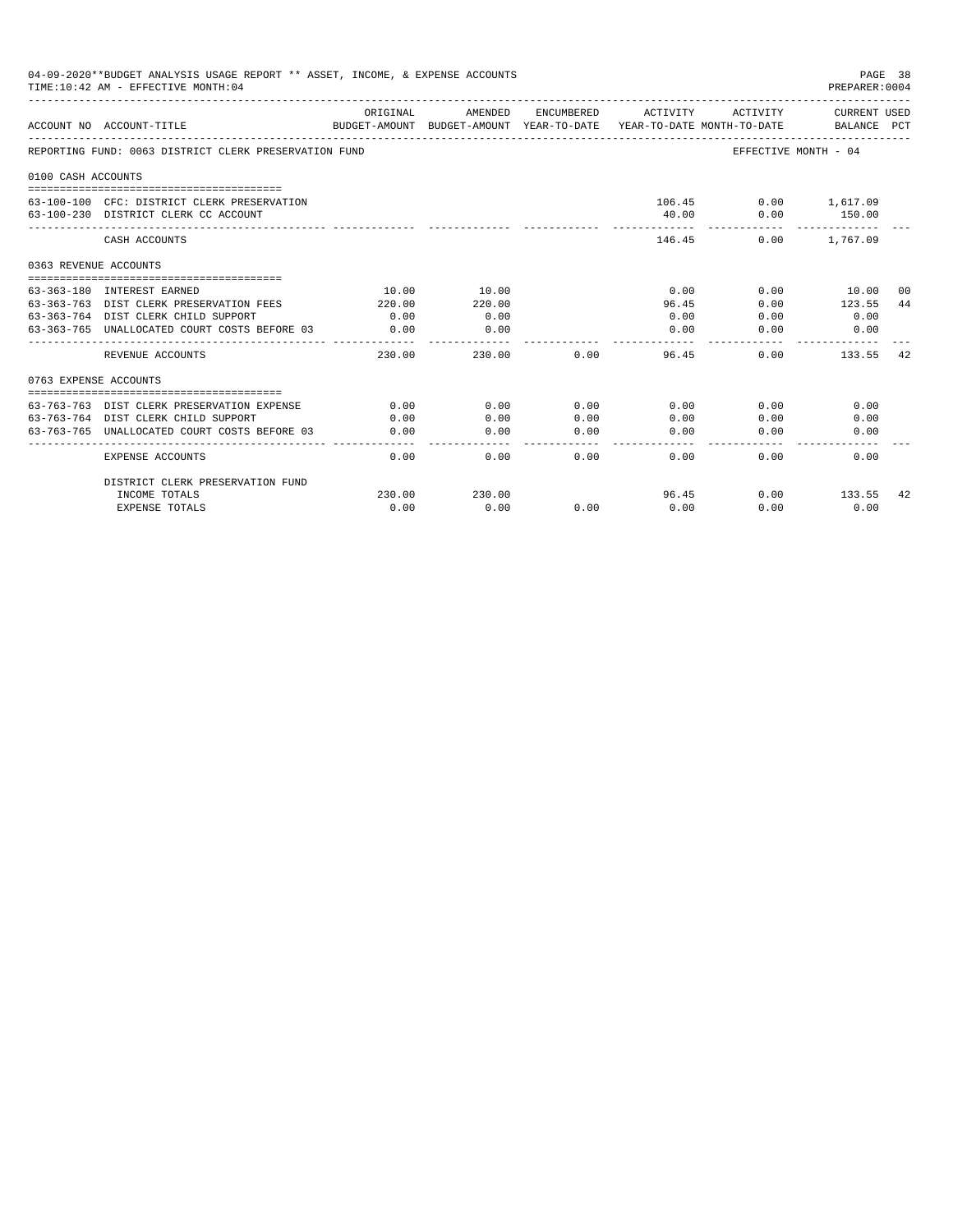| 04-09-2020**BUDGET ANALYSIS USAGE REPORT ** ASSET, INCOME, & EXPENSE ACCOUNTS<br>PAGE 39<br>TIME: 10:42 AM - EFFECTIVE MONTH: 04<br>PREPARER: 0004<br>AMENDED<br>CURRENT USED<br>ORIGINAL<br>ENCUMBERED<br>ACTIVITY<br>ACTIVITY<br>ACCOUNT NO ACCOUNT-TITLE<br>BUDGET-AMOUNT BUDGET-AMOUNT YEAR-TO-DATE YEAR-TO-DATE MONTH-TO-DATE BALANCE PCT<br>REPORTING FUND: 0066 COURTHOUSE SECURITY FUND<br>EFFECTIVE MONTH - 04<br>0100 CASH ACCOUNTS<br>1,938.50<br>6.90<br>27,528.34<br>66-100-100 CFC: COURTHOUSE SECURITY<br>66-100-230 DISTRICT CLERK CC ACCOUNT<br>35.00<br>0.00<br>125.00<br>66-100-231 COUNTY CLERK CC ACCOUNT<br>36.00<br>$0.00$ 141.80<br>9.80 1,187.92<br>66-100-232 JP ACCOUNT<br>293.12<br>------------<br>CASH ACCOUNTS<br>2,302.62<br>16.70<br>28,983.06<br>0366 REVENUE ACCOUNTS<br>0.00<br>$0.00$ $0.00$ $0.00$ $0.00$<br>0.00<br>66-366-180 INTEREST EARNED<br>3,200.00<br>16.70 1,294.32 60<br>66-366-766 COURTHOUSE SECURITY FEES 3,200.00<br>1,905.68<br>REVENUE ACCOUNTS<br>3.200.00<br>3,200.00 0.00 1,905.68<br>16.70<br>1,294.32<br>60<br>0766 EXPENSE ACCOUNTS |                      |                                                      |        |                          |                |           |          |
|--------------------------------------------------------------------------------------------------------------------------------------------------------------------------------------------------------------------------------------------------------------------------------------------------------------------------------------------------------------------------------------------------------------------------------------------------------------------------------------------------------------------------------------------------------------------------------------------------------------------------------------------------------------------------------------------------------------------------------------------------------------------------------------------------------------------------------------------------------------------------------------------------------------------------------------------------------------------------------------------------------------------------------------------------------------------------------------------------|----------------------|------------------------------------------------------|--------|--------------------------|----------------|-----------|----------|
|                                                                                                                                                                                                                                                                                                                                                                                                                                                                                                                                                                                                                                                                                                                                                                                                                                                                                                                                                                                                                                                                                                  |                      |                                                      |        |                          |                |           |          |
|                                                                                                                                                                                                                                                                                                                                                                                                                                                                                                                                                                                                                                                                                                                                                                                                                                                                                                                                                                                                                                                                                                  |                      |                                                      |        |                          |                |           |          |
|                                                                                                                                                                                                                                                                                                                                                                                                                                                                                                                                                                                                                                                                                                                                                                                                                                                                                                                                                                                                                                                                                                  |                      |                                                      |        |                          |                |           |          |
|                                                                                                                                                                                                                                                                                                                                                                                                                                                                                                                                                                                                                                                                                                                                                                                                                                                                                                                                                                                                                                                                                                  |                      |                                                      |        |                          |                |           |          |
|                                                                                                                                                                                                                                                                                                                                                                                                                                                                                                                                                                                                                                                                                                                                                                                                                                                                                                                                                                                                                                                                                                  |                      |                                                      |        |                          |                |           |          |
|                                                                                                                                                                                                                                                                                                                                                                                                                                                                                                                                                                                                                                                                                                                                                                                                                                                                                                                                                                                                                                                                                                  |                      |                                                      |        |                          |                |           |          |
|                                                                                                                                                                                                                                                                                                                                                                                                                                                                                                                                                                                                                                                                                                                                                                                                                                                                                                                                                                                                                                                                                                  |                      |                                                      |        |                          |                |           |          |
|                                                                                                                                                                                                                                                                                                                                                                                                                                                                                                                                                                                                                                                                                                                                                                                                                                                                                                                                                                                                                                                                                                  |                      |                                                      |        |                          |                |           |          |
|                                                                                                                                                                                                                                                                                                                                                                                                                                                                                                                                                                                                                                                                                                                                                                                                                                                                                                                                                                                                                                                                                                  |                      |                                                      |        |                          |                |           |          |
| 66-766-766 COURTHOUSE SECURITY EXPENSES                                                                                                                                                                                                                                                                                                                                                                                                                                                                                                                                                                                                                                                                                                                                                                                                                                                                                                                                                                                                                                                          | 1,000.00             | 1,000.00 100.00                                      |        |                          | 200.00<br>0.00 | 700.00 30 |          |
| <b>EXPENSE ACCOUNTS</b>                                                                                                                                                                                                                                                                                                                                                                                                                                                                                                                                                                                                                                                                                                                                                                                                                                                                                                                                                                                                                                                                          |                      | -------------<br>$1,000.00$ $1,000.00$ $100.00$      |        | --------------<br>200.00 | 0.00           | 700.00    | 30       |
| COURTHOUSE SECURITY FUND                                                                                                                                                                                                                                                                                                                                                                                                                                                                                                                                                                                                                                                                                                                                                                                                                                                                                                                                                                                                                                                                         |                      |                                                      |        |                          |                |           |          |
| INCOME TOTALS<br><b>EXPENSE TOTALS</b>                                                                                                                                                                                                                                                                                                                                                                                                                                                                                                                                                                                                                                                                                                                                                                                                                                                                                                                                                                                                                                                           | 3,200,00<br>1,000.00 | $3,200.00$ $1,905.68$ $16.70$ $1,294.32$<br>1,000.00 | 100.00 | 200.00                   | 0.00           | 700.00    | 60<br>30 |
|                                                                                                                                                                                                                                                                                                                                                                                                                                                                                                                                                                                                                                                                                                                                                                                                                                                                                                                                                                                                                                                                                                  |                      |                                                      |        |                          |                |           |          |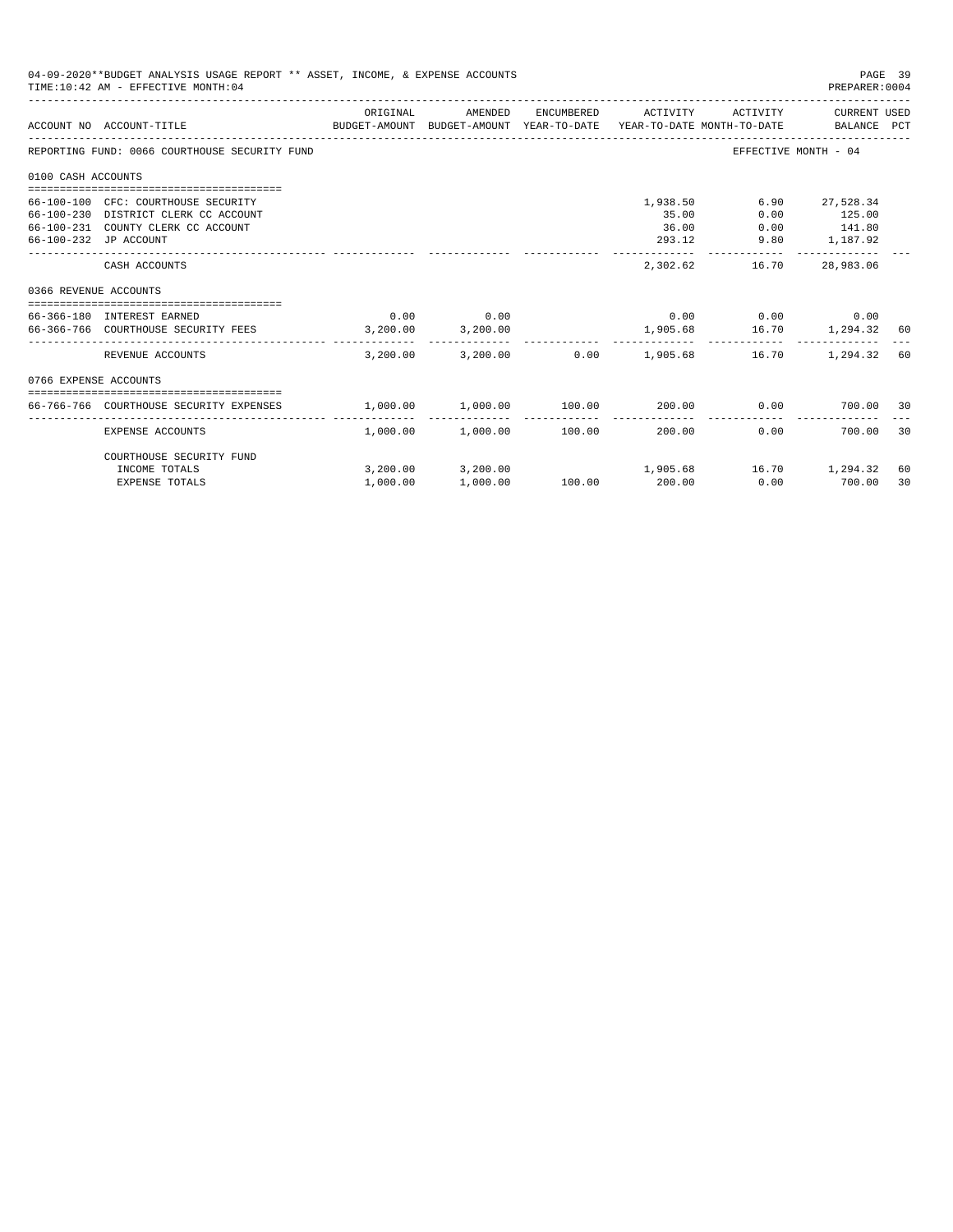|                       | 04-09-2020**BUDGET ANALYSIS USAGE REPORT ** ASSET, INCOME, & EXPENSE ACCOUNTS<br>TIME: 10:42 AM - EFFECTIVE MONTH: 04  |                |                                 |             |                                  |                        | PAGE 40<br>PREPARER: 0004                           |     |
|-----------------------|------------------------------------------------------------------------------------------------------------------------|----------------|---------------------------------|-------------|----------------------------------|------------------------|-----------------------------------------------------|-----|
|                       | ACCOUNT NO ACCOUNT-TITLE COMPARENT AND BUDGET-AMOUNT BUDGET-AMOUNT YEAR-TO-DATE YEAR-TO-DATE MONTH-TO-DATE BALANCE PCT | ORIGINAL       | AMENDED                         |             | ENCUMBERED ACTIVITY              |                        | ACTIVITY CURRENT USED                               |     |
|                       | REPORTING FUND: 0068 COUNTY PRESERVATION FUND                                                                          |                |                                 |             |                                  |                        | EFFECTIVE MONTH - 04                                |     |
| 0100 CASH ACCOUNTS    |                                                                                                                        |                |                                 |             |                                  |                        |                                                     |     |
|                       | 68-100-100 CFC: COUNTY PRESERVATION<br>68-100-230 DISTRICT CLERK CC ACCOUNT<br>68-100-231 COUNTY CLERK CC ACCOUNT      |                |                                 |             | 40.00<br>15.00<br>-------------- | 225.17<br>0.00<br>0.00 | $0.00$ 3,604.45<br>155.00<br>85.00<br>------------- |     |
|                       | CASH ACCOUNTS                                                                                                          |                |                                 |             |                                  | 280.17<br>0.00         | 3,844.45                                            |     |
| 0368 REVENUE ACCOUNTS |                                                                                                                        |                |                                 |             |                                  |                        |                                                     |     |
|                       | 68-368-180 INTEREST EARNED<br>68-368-768 COUNTY PRESERVATION FEES                                                      | 5.00<br>650.00 | 5.00<br>650.00<br>------------- |             |                                  | $0.00$ 0.00<br>205.17  | 5.00<br>0.00 444.83 32                              | 00  |
|                       | REVENUE ACCOUNTS                                                                                                       | 655.00         |                                 | 655.00 0.00 |                                  | 205.17                 | 0.00<br>449.83                                      | 31  |
| 0768 EXPENSE ACCOUNTS |                                                                                                                        |                |                                 |             |                                  |                        |                                                     |     |
|                       | 68-768-768 COUNTY PRESERVATION EXPENSES                                                                                | 0.00           | 0.00                            |             | $0.00$ 0.00                      |                        | 0.00<br>0.00                                        |     |
|                       | <b>EXPENSE ACCOUNTS</b>                                                                                                | 0.00           | 0.00                            | 0.00        | 0.00                             | 0.00                   | 0.00                                                |     |
|                       | COUNTY PRESERVATION FUND                                                                                               |                |                                 |             |                                  |                        |                                                     |     |
|                       | INCOME TOTALS                                                                                                          | 655.00         | 655.00                          |             |                                  | 205.17                 | $0.00$ 449.83                                       | -31 |
|                       | <b>EXPENSE TOTALS</b>                                                                                                  | 0.00           | 0.00                            | 0.00        | 0.00                             | 0.00                   | 0.00                                                |     |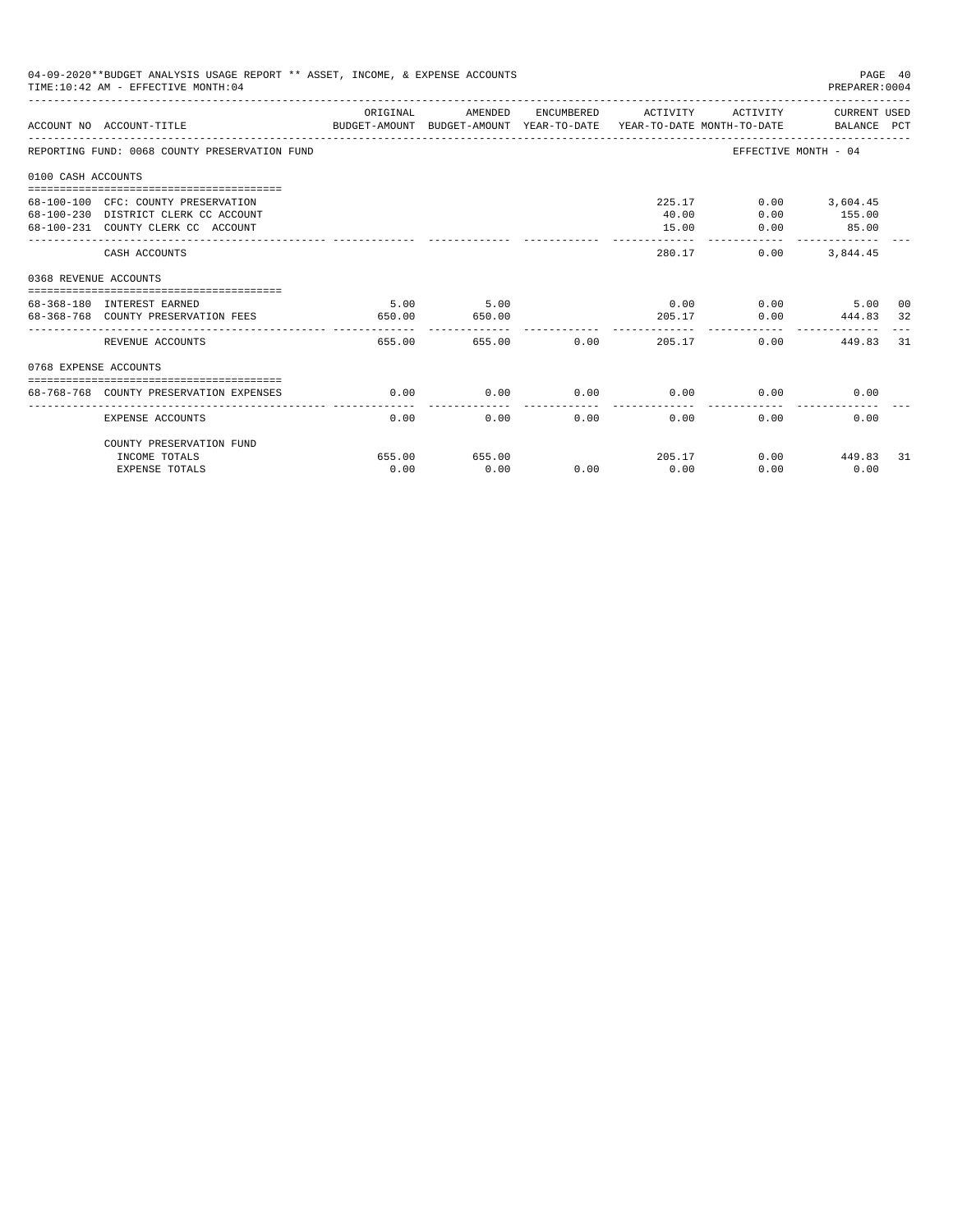| 04-09-2020**BUDGET ANALYSIS USAGE REPORT ** ASSET, INCOME, & EXPENSE ACCOUNTS<br>PAGE 41<br>TIME: 10:42 AM - EFFECTIVE MONTH: 04<br>PREPARER: 0004<br>ORIGINAL<br>AMENDED<br>ENCUMBERED ACTIVITY ACTIVITY CURRENT USED<br>BUDGET-AMOUNT BUDGET-AMOUNT YEAR-TO-DATE YEAR-TO-DATE MONTH-TO-DATE BALANCE PCT<br>ACCOUNT NO ACCOUNT-TITLE<br>EFFECTIVE MONTH - 04<br>REPORTING FUND: 0070 INMATE PHONE FUND PROFIT ACCOUNT<br>0100 CASH ACCOUNTS<br>1,039.51 231.00 3,162.67<br>70-100-100 CFC: INMATE PHONE FUND<br>70-100-110 INMATE PHONE CHECKING<br>0.00<br>$0.00$ 895.06<br>1,039.51 231.00 4,057.73<br>CASH ACCOUNTS<br>0370 REVENUE ACCOUNTS<br>$0.00$ 0.00<br>$0.00$ $0.00$ $0.00$ $0.00$<br>70-370-180 INTEREST EARNED<br>1,039.51 231.00<br>1,000.00 1,000.00<br>70-370-770 INMATE PHONE REVENUES<br>$39.51 + 104$<br>.<br>------------<br>--------<br>---------<br>$1,000.00$ $1,000.00$ $0.00$ $1,039.51$ $231.00$ $39.51+104$<br>REVENUE ACCOUNTS<br>0770 EXPENSE ACCOUNTS |        |        |  |              |                                                               |                   |  |  |
|--------------------------------------------------------------------------------------------------------------------------------------------------------------------------------------------------------------------------------------------------------------------------------------------------------------------------------------------------------------------------------------------------------------------------------------------------------------------------------------------------------------------------------------------------------------------------------------------------------------------------------------------------------------------------------------------------------------------------------------------------------------------------------------------------------------------------------------------------------------------------------------------------------------------------------------------------------------------------------------|--------|--------|--|--------------|---------------------------------------------------------------|-------------------|--|--|
|                                                                                                                                                                                                                                                                                                                                                                                                                                                                                                                                                                                                                                                                                                                                                                                                                                                                                                                                                                                      |        |        |  |              |                                                               |                   |  |  |
|                                                                                                                                                                                                                                                                                                                                                                                                                                                                                                                                                                                                                                                                                                                                                                                                                                                                                                                                                                                      |        |        |  |              |                                                               |                   |  |  |
|                                                                                                                                                                                                                                                                                                                                                                                                                                                                                                                                                                                                                                                                                                                                                                                                                                                                                                                                                                                      |        |        |  |              |                                                               |                   |  |  |
|                                                                                                                                                                                                                                                                                                                                                                                                                                                                                                                                                                                                                                                                                                                                                                                                                                                                                                                                                                                      |        |        |  |              |                                                               |                   |  |  |
|                                                                                                                                                                                                                                                                                                                                                                                                                                                                                                                                                                                                                                                                                                                                                                                                                                                                                                                                                                                      |        |        |  |              |                                                               |                   |  |  |
|                                                                                                                                                                                                                                                                                                                                                                                                                                                                                                                                                                                                                                                                                                                                                                                                                                                                                                                                                                                      |        |        |  |              |                                                               |                   |  |  |
|                                                                                                                                                                                                                                                                                                                                                                                                                                                                                                                                                                                                                                                                                                                                                                                                                                                                                                                                                                                      |        |        |  |              |                                                               |                   |  |  |
|                                                                                                                                                                                                                                                                                                                                                                                                                                                                                                                                                                                                                                                                                                                                                                                                                                                                                                                                                                                      |        |        |  |              |                                                               |                   |  |  |
|                                                                                                                                                                                                                                                                                                                                                                                                                                                                                                                                                                                                                                                                                                                                                                                                                                                                                                                                                                                      |        |        |  |              |                                                               |                   |  |  |
| 70-770-770 INMATE PHONE EXPENSES                                                                                                                                                                                                                                                                                                                                                                                                                                                                                                                                                                                                                                                                                                                                                                                                                                                                                                                                                     | 300.00 | 300.00 |  |              | $0.00$ $0.00$ $0.00$ $0.00$ $300.00$ $00$                     |                   |  |  |
| EXPENSE ACCOUNTS                                                                                                                                                                                                                                                                                                                                                                                                                                                                                                                                                                                                                                                                                                                                                                                                                                                                                                                                                                     | 300.00 | 300.00 |  | 0.00<br>0.00 |                                                               | 0.00<br>300.00 00 |  |  |
| INMATE PHONE FUND PROFIT ACCOUNT                                                                                                                                                                                                                                                                                                                                                                                                                                                                                                                                                                                                                                                                                                                                                                                                                                                                                                                                                     |        |        |  |              |                                                               |                   |  |  |
| INCOME TOTALS<br><b>EXPENSE TOTALS</b>                                                                                                                                                                                                                                                                                                                                                                                                                                                                                                                                                                                                                                                                                                                                                                                                                                                                                                                                               | 300.00 | 300.00 |  | $0.00$ 0.00  | $1,000.00$ $1,000.00$ $1,039.51$ $231.00$ $39.51+104$<br>0.00 | 300.00 00         |  |  |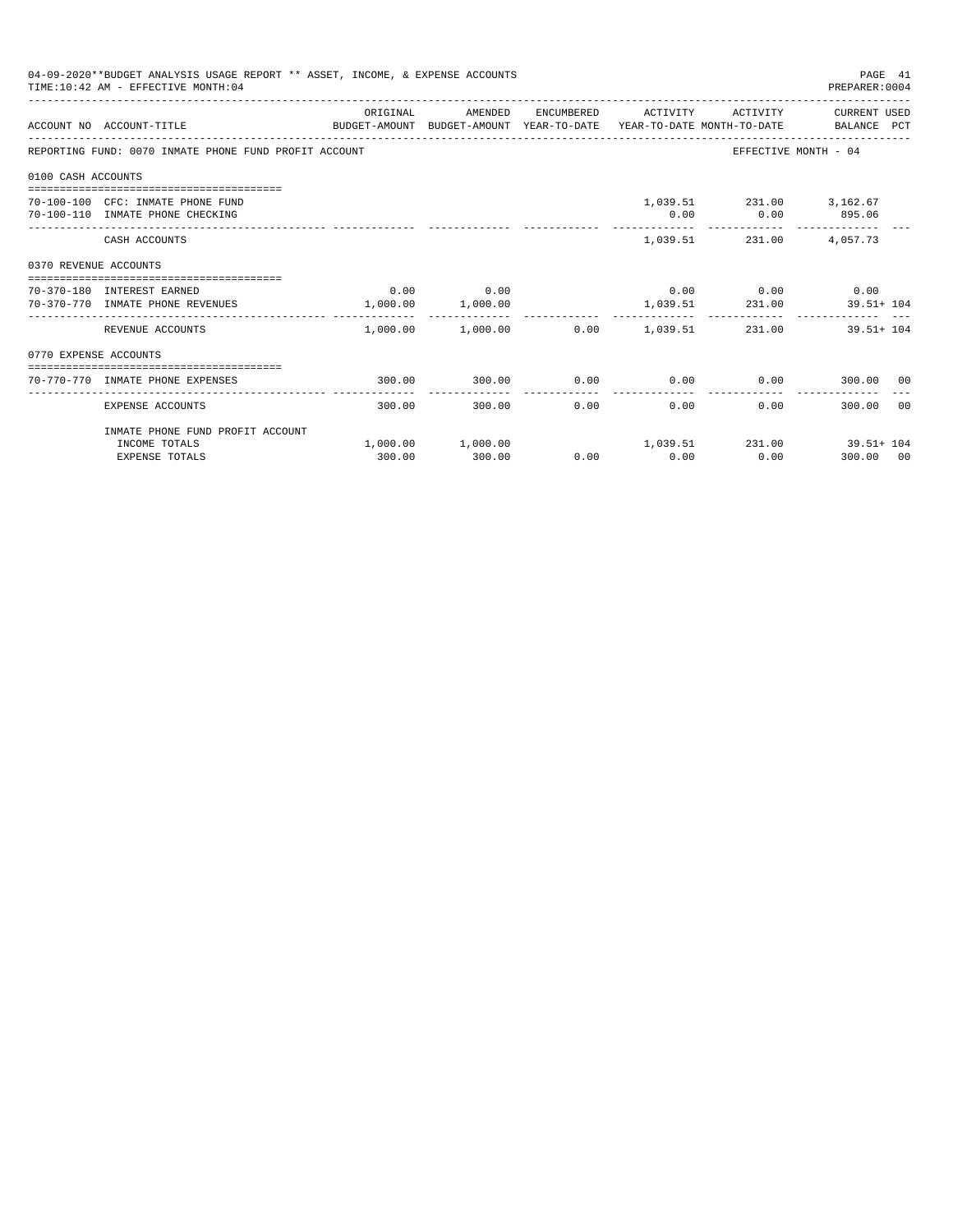| 04-09-2020**BUDGET ANALYSIS USAGE REPORT ** ASSET, INCOME, & EXPENSE ACCOUNTS<br>PAGE 42<br>TIME: 10:42 AM - EFFECTIVE MONTH: 04<br>PREPARER:0004<br>OR TGTNAL<br>AMENDED<br>ACTIVITY CURRENT USED<br>ENCUMBERED<br><b>ACTIVITY</b><br>ACCOUNT NO ACCOUNT-TITLE COMPUTE THE SUDGET-AMOUNT BUDGET-AMOUNT VEAR-TO-DATE YEAR-TO-DATE MONTH-TO-DATE BALANCE PCT<br>EFFECTIVE MONTH - 04<br>REPORTING FUND: 0072 HOT CHECK FUND<br>0100 CASH ACCOUNTS<br>45.00 0.00 2,736.07<br>72-100-100 CFC: HOT CHECK FUND<br>0.00<br>2,736.07<br>CASH ACCOUNTS<br>45.00<br>0372 REVENUE ACCOUNTS<br>0.00<br>0.00<br>0.00<br>$0.00$ $0.00$<br>72-372-180 INTEREST EARNED<br>$0.00$ 263.57<br>72-372-772 HOT CHECK REVENUES<br>580.00<br>580.00<br>316.43<br>580.00 0.00<br>0.00<br>580.00<br>316.43<br>REVENUE ACCOUNTS<br>0772 EXPENSE ACCOUNTS<br>540.00<br>72-772-772 HOT CHECK EXPENSES<br><br>------------<br>-------------<br>0.00<br>0.00<br>EXPENSE ACCOUNTS<br>540.00<br>540.00<br>271.43 |                       |        |        |      |        |      |               |     |
|-----------------------------------------------------------------------------------------------------------------------------------------------------------------------------------------------------------------------------------------------------------------------------------------------------------------------------------------------------------------------------------------------------------------------------------------------------------------------------------------------------------------------------------------------------------------------------------------------------------------------------------------------------------------------------------------------------------------------------------------------------------------------------------------------------------------------------------------------------------------------------------------------------------------------------------------------------------------------------------|-----------------------|--------|--------|------|--------|------|---------------|-----|
|                                                                                                                                                                                                                                                                                                                                                                                                                                                                                                                                                                                                                                                                                                                                                                                                                                                                                                                                                                                   |                       |        |        |      |        |      |               |     |
|                                                                                                                                                                                                                                                                                                                                                                                                                                                                                                                                                                                                                                                                                                                                                                                                                                                                                                                                                                                   |                       |        |        |      |        |      |               |     |
|                                                                                                                                                                                                                                                                                                                                                                                                                                                                                                                                                                                                                                                                                                                                                                                                                                                                                                                                                                                   |                       |        |        |      |        |      |               |     |
|                                                                                                                                                                                                                                                                                                                                                                                                                                                                                                                                                                                                                                                                                                                                                                                                                                                                                                                                                                                   |                       |        |        |      |        |      |               |     |
|                                                                                                                                                                                                                                                                                                                                                                                                                                                                                                                                                                                                                                                                                                                                                                                                                                                                                                                                                                                   |                       |        |        |      |        |      |               |     |
|                                                                                                                                                                                                                                                                                                                                                                                                                                                                                                                                                                                                                                                                                                                                                                                                                                                                                                                                                                                   |                       |        |        |      |        |      |               |     |
|                                                                                                                                                                                                                                                                                                                                                                                                                                                                                                                                                                                                                                                                                                                                                                                                                                                                                                                                                                                   |                       |        |        |      |        |      |               |     |
|                                                                                                                                                                                                                                                                                                                                                                                                                                                                                                                                                                                                                                                                                                                                                                                                                                                                                                                                                                                   |                       |        |        |      |        |      |               | -55 |
|                                                                                                                                                                                                                                                                                                                                                                                                                                                                                                                                                                                                                                                                                                                                                                                                                                                                                                                                                                                   |                       |        |        |      |        |      | 263.57        | 55  |
|                                                                                                                                                                                                                                                                                                                                                                                                                                                                                                                                                                                                                                                                                                                                                                                                                                                                                                                                                                                   |                       |        |        |      |        |      |               |     |
|                                                                                                                                                                                                                                                                                                                                                                                                                                                                                                                                                                                                                                                                                                                                                                                                                                                                                                                                                                                   |                       |        |        |      |        |      |               |     |
|                                                                                                                                                                                                                                                                                                                                                                                                                                                                                                                                                                                                                                                                                                                                                                                                                                                                                                                                                                                   |                       |        |        |      |        |      | 268.57        | 50  |
|                                                                                                                                                                                                                                                                                                                                                                                                                                                                                                                                                                                                                                                                                                                                                                                                                                                                                                                                                                                   | HOT CHECK FUND        |        |        |      |        |      |               |     |
|                                                                                                                                                                                                                                                                                                                                                                                                                                                                                                                                                                                                                                                                                                                                                                                                                                                                                                                                                                                   | INCOME TOTALS         | 580.00 | 580.00 |      | 316.43 |      | $0.00$ 263.57 | 55  |
|                                                                                                                                                                                                                                                                                                                                                                                                                                                                                                                                                                                                                                                                                                                                                                                                                                                                                                                                                                                   | <b>EXPENSE TOTALS</b> | 540.00 | 540.00 | 0.00 | 271.43 | 0.00 | 268.57        | 50  |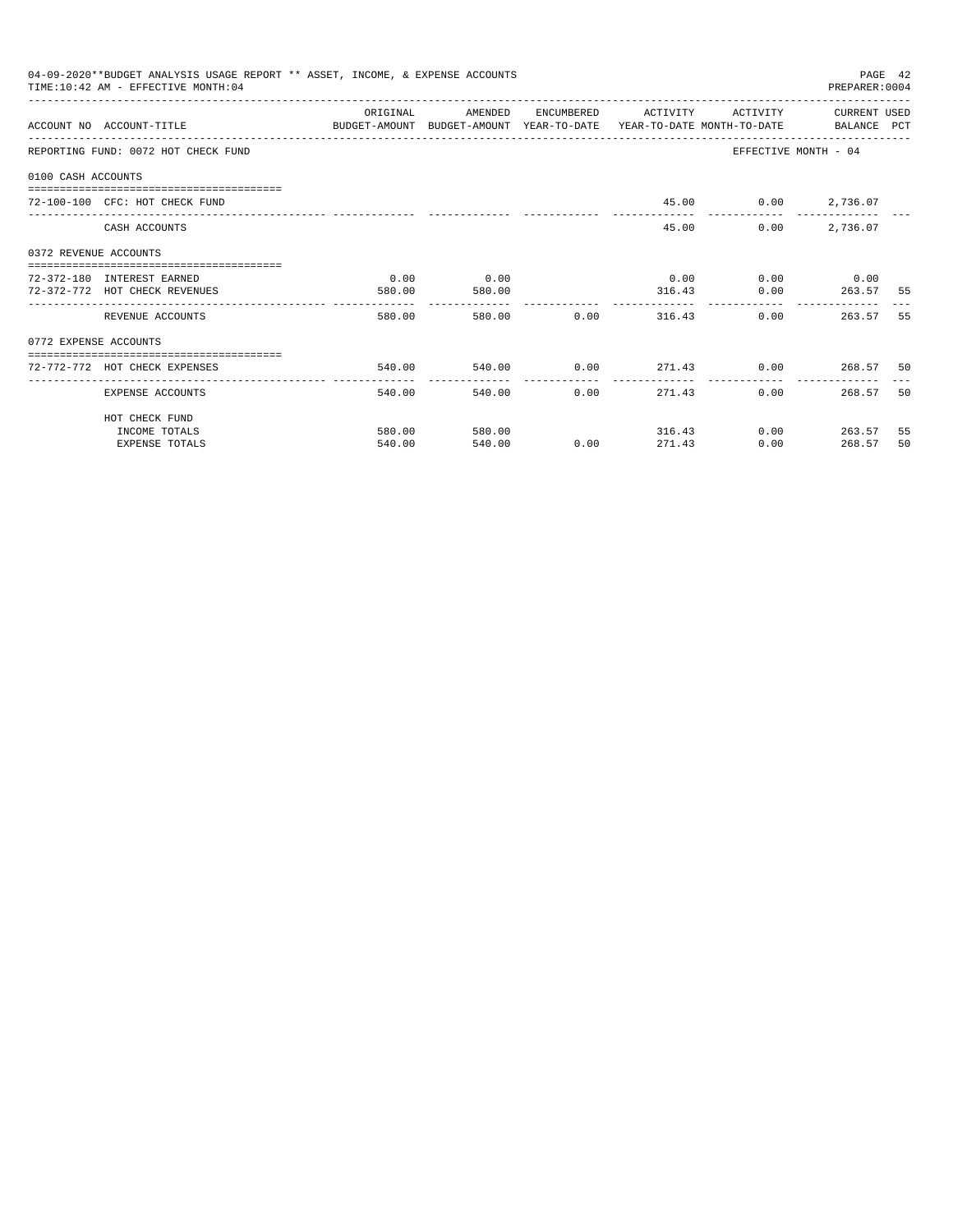|                       | 04-09-2020**BUDGET ANALYSIS USAGE REPORT ** ASSET, INCOME, & EXPENSE ACCOUNTS<br>TIME: 10:42 AM - EFFECTIVE MONTH: 04 |                |                                                                                |            |                                     |                                                    | PAGE 43<br>PREPARER: 0004                       |  |
|-----------------------|-----------------------------------------------------------------------------------------------------------------------|----------------|--------------------------------------------------------------------------------|------------|-------------------------------------|----------------------------------------------------|-------------------------------------------------|--|
|                       | ACCOUNT NO ACCOUNT-TITLE                                                                                              | ORIGINAL       | AMENDED<br>BUDGET-AMOUNT BUDGET-AMOUNT YEAR-TO-DATE YEAR-TO-DATE MONTH-TO-DATE | ENCUMBERED | ACTIVITY                            | ACTIVITY                                           | <b>CURRENT USED</b><br>BALANCE PCT              |  |
|                       | REPORTING FUND: 0074 BAIL BOND FUND                                                                                   |                |                                                                                |            |                                     | EFFECTIVE MONTH - 04                               |                                                 |  |
| 0100 CASH ACCOUNTS    |                                                                                                                       |                |                                                                                |            |                                     |                                                    |                                                 |  |
|                       | 74-100-100 CFC: BAIL BOND FUND<br>74-100-232 JP CREDIT CARD ACCOUNT                                                   |                |                                                                                |            |                                     | 2,615.00- 0.00 34,628.88<br>615.00 235.00 1,600.00 |                                                 |  |
|                       | CASH ACCOUNTS                                                                                                         |                |                                                                                |            |                                     | $2,000.00 - 235.00$                                | 36,228.88                                       |  |
| 0374 REVENUE ACCOUNTS |                                                                                                                       |                |                                                                                |            |                                     |                                                    |                                                 |  |
|                       |                                                                                                                       |                |                                                                                |            |                                     |                                                    |                                                 |  |
|                       | 74-374-180 INTEREST EARNED                                                                                            | 0.00           | 0.00<br>360.00                                                                 |            | 0.00                                | 0.00                                               | 0.00                                            |  |
|                       | 74-374-774 BAIL BOND FEES<br>74-374-775 SALE OF ESTRAY                                                                | 360.00<br>0.00 | 0.00                                                                           |            | 285.00<br>0.00                      | 0.00<br>0.00                                       | 75.00 79<br>0.00                                |  |
|                       | 74-374-776 CASH BOND'S                                                                                                | 4,500.00       | 4,500.00                                                                       |            |                                     | 235.00                                             |                                                 |  |
|                       |                                                                                                                       |                | -------------                                                                  |            | 11,850.00                           |                                                    | 7,350.00+ 263                                   |  |
|                       | REVENUE ACCOUNTS                                                                                                      |                |                                                                                |            |                                     | $4,860.00$ $4,860.00$ $0.00$ $12,135.00$ $235.00$  | 7,275.00+ 250                                   |  |
| 0774 EXPENSE ACCOUNTS |                                                                                                                       |                |                                                                                |            |                                     |                                                    |                                                 |  |
|                       |                                                                                                                       |                |                                                                                |            |                                     |                                                    |                                                 |  |
|                       | 74-774-774 BAIL BOND EXPENSES                                                                                         | 600.00         | 600.00                                                                         | 0.00       | 15.00                               |                                                    | $0.00$ 585.00 03                                |  |
|                       | 74-774-775 SALE OF ESTRAY                                                                                             | 0.00           | 0.00                                                                           | 0.00       | 0.00                                | 0.00                                               | 0.00                                            |  |
|                       | 74-774-776 CASH BOND EXPENSES                                                                                         | 600.00         | 600.00                                                                         | 0.00       | 14,720.00<br>______________________ | 0.00                                               | 14,120.00- 453<br>_____________________________ |  |
|                       | <b>EXPENSE ACCOUNTS</b>                                                                                               |                | 1,200.00 1,200.00                                                              | 0.00       | 14,735.00                           | 0.00                                               | 13,535.00-228                                   |  |
|                       | BAIL BOND FUND                                                                                                        |                |                                                                                |            |                                     |                                                    |                                                 |  |
|                       | INCOME TOTALS                                                                                                         |                | 4,860.00 4,860.00                                                              |            |                                     | $12,135.00$ $235.00$ $7,275.00+250$                |                                                 |  |
|                       | <b>EXPENSE TOTALS</b>                                                                                                 | 1,200.00       | 1,200.00                                                                       |            | $0.00$ 14,735.00                    | 0.00                                               | 13,535.00-228                                   |  |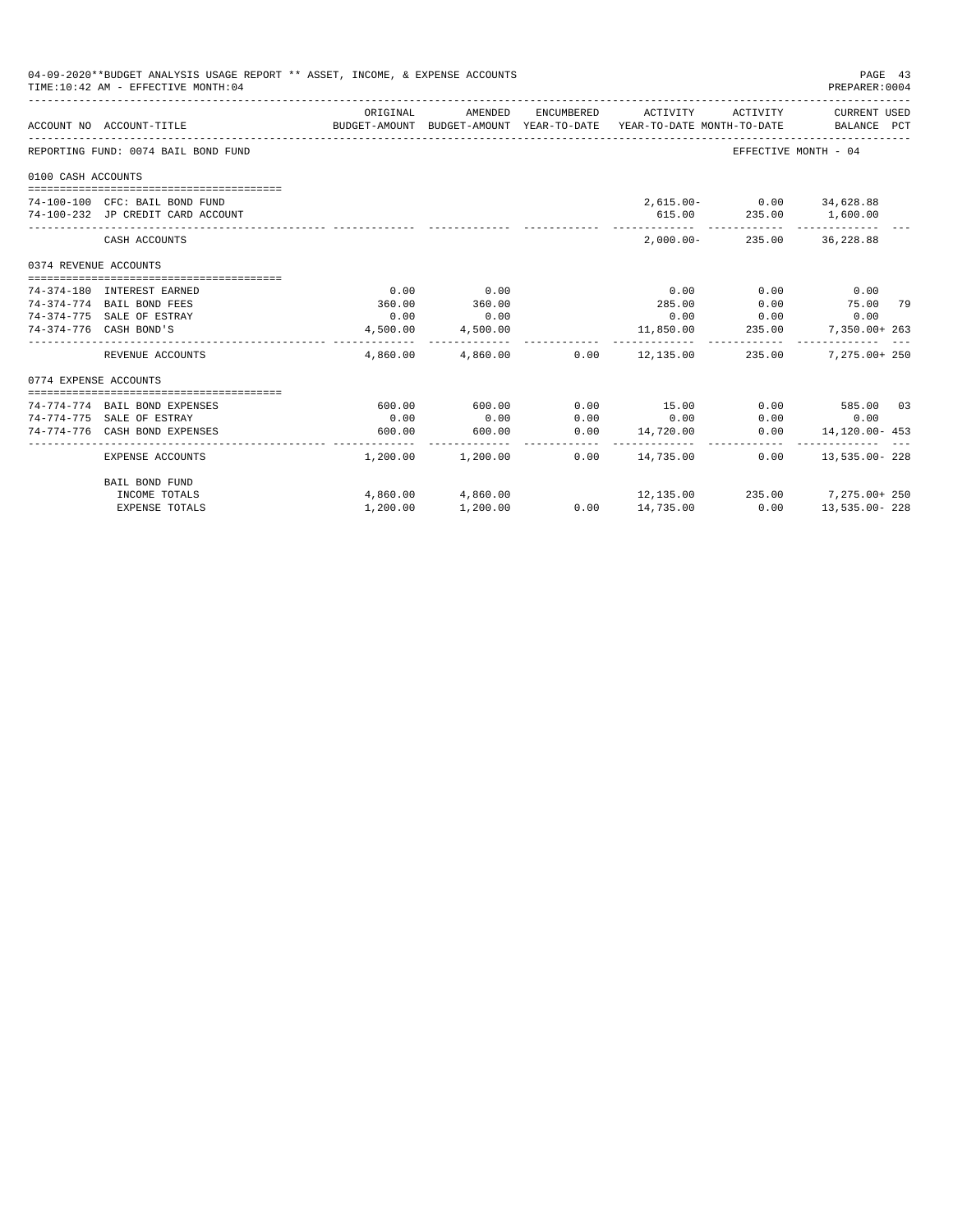|                       | 04-09-2020**BUDGET ANALYSIS USAGE REPORT ** ASSET, INCOME, & EXPENSE ACCOUNTS<br>TIME:10:42 AM - EFFECTIVE MONTH:04 |                          |                     |                |                                                                                 |                  | PAGE 44<br>PREPARER: 0004         |    |
|-----------------------|---------------------------------------------------------------------------------------------------------------------|--------------------------|---------------------|----------------|---------------------------------------------------------------------------------|------------------|-----------------------------------|----|
|                       | ACCOUNT NO ACCOUNT-TITLE                                                                                            | ORIGINAL                 | AMENDED             | ENCUMBERED     | ACTIVITY<br>BUDGET-AMOUNT BUDGET-AMOUNT YEAR-TO-DATE YEAR-TO-DATE MONTH-TO-DATE | ACTIVITY         | CURRENT USED<br>BALANCE PCT       |    |
|                       | REPORTING FUND: 0076 STATE CRIMINAL & CIVIL FEES FUND                                                               |                          |                     |                |                                                                                 |                  | EFFECTIVE MONTH - 04              |    |
| 0100 CASH ACCOUNTS    |                                                                                                                     |                          |                     |                |                                                                                 |                  |                                   |    |
|                       | 76-100-100 CFC: STATE CRIMINAL & CIVIL FEES                                                                         |                          |                     |                |                                                                                 |                  | 4,661.05 122.00 86,981.27         |    |
|                       | 76-100-230 DISTRICT CLERK CC ACCOUNT                                                                                |                          |                     |                | 1,069.00                                                                        | 0.00             | 4,006.00                          |    |
|                       | 76-100-231 COUNTY CLERK CC ACCOUNT                                                                                  |                          |                     |                | 565.03                                                                          |                  | $0.00$ 2,793.21                   |    |
|                       | 76-100-232 JP CC ACCOUNT                                                                                            |                          |                     |                | 7,905.10                                                                        | 244.00           | 25,668.00                         |    |
|                       | CASH ACCOUNTS                                                                                                       |                          |                     |                | . _ _ _ _ _ _ _ _ _ _<br>14,200.18                                              | ------------     | ------------<br>366.00 119,448.48 |    |
| 0376 REVENUE ACCOUNTS |                                                                                                                     |                          |                     |                |                                                                                 |                  |                                   |    |
|                       |                                                                                                                     |                          |                     |                |                                                                                 |                  |                                   |    |
|                       | 76-376-180 INTEREST EARNED                                                                                          | 0.00                     | 0.00                |                | 0.00                                                                            | 0.00             | 0.00                              |    |
|                       | 76-376-701 DELINQUENT CASES                                                                                         | 0.00                     | 0.00                |                | 0.00                                                                            | 0.00             | 0.00                              |    |
|                       | 76-376-702 GUARDIANSHIP                                                                                             | 380.00                   | 380.00              |                | 120.00                                                                          | 0.00             | 260.00                            | 32 |
|                       | 76-376-703 DC-CAR-BVS TO TX VITAL STATISTICS                                                                        | 6.00                     | 6.00                |                | 0.00                                                                            | 0.00             | 6.00                              | 00 |
|                       | 76-376-704 PARKS & WILDLIFE                                                                                         | 2,000.00                 | 2,000.00            |                | 481.95                                                                          |                  | $0.00$ 1,518.05                   | 24 |
|                       | 76-376-705 JP OMNI FEE                                                                                              | 0.00                     | 0.00                |                | 0.00                                                                            | $0.00$<br>366.00 | 0.00                              |    |
|                       | 76-376-776 STATE FEE CRIMINAL & CIVIL                                                                               | 49,000.00<br>----------- | 49,000.00           |                | 28,858.75                                                                       |                  | 20,141.25                         | 59 |
|                       | REVENUE ACCOUNTS                                                                                                    | 51,386.00                |                     | 51,386.00 0.00 | 29,460.70                                                                       | 366.00           | 21,925.30                         | 57 |
| 0776 EXPENSE ACCOUNTS |                                                                                                                     |                          |                     |                |                                                                                 |                  |                                   |    |
|                       |                                                                                                                     |                          |                     |                |                                                                                 |                  |                                   |    |
|                       | 76-776-701 DELINQUENT CASES                                                                                         | 1,000.00                 | 1,000.00            | 0.00           | 0.00                                                                            | 0.00             | $1,000.00$ 00                     |    |
|                       | 76-776-703 DC-CAR-BVS TO TX VITAL STATISTICS                                                                        | 75.00                    | 75.00               | 14.64          | 65.88                                                                           | 0.00             | $5.52 - 107$                      |    |
|                       | 76-776-704 PARKS & WILDLIFE                                                                                         | 1,500.00                 | 1,500.00            | 0.00           | 0.00                                                                            | 0.00             | 1,500.00 00                       |    |
|                       | 76-776-705 JP OMNI EXPENSE<br>76-776-776 STATE FEE CRIMINAL & CIVIL                                                 | 0.00<br>47,000.00        | 0.00                | 0.00<br>15.00  | 0.00                                                                            | 0.00<br>0.00     | 0.00                              |    |
|                       |                                                                                                                     |                          | 47,000.00           |                | 29,072.02                                                                       |                  | 17,912.98                         | 62 |
|                       | <b>EXPENSE ACCOUNTS</b>                                                                                             |                          | 49,575,00 49,575,00 | 29.64          | 29,137.90                                                                       | 0.00             | 20,407.46 59                      |    |
|                       | STATE CRIMINAL & CIVIL FEES FUND                                                                                    |                          |                     |                |                                                                                 |                  |                                   |    |
|                       | INCOME TOTALS                                                                                                       | 51,386.00                | 51,386.00           |                | 29,460.70                                                                       | 366.00           | 21,925.30                         | 57 |
|                       | <b>EXPENSE TOTALS</b>                                                                                               | 49,575.00                | 49,575.00           | 29.64          | 29,137.90                                                                       | 0.00             | 20,407.46                         | 59 |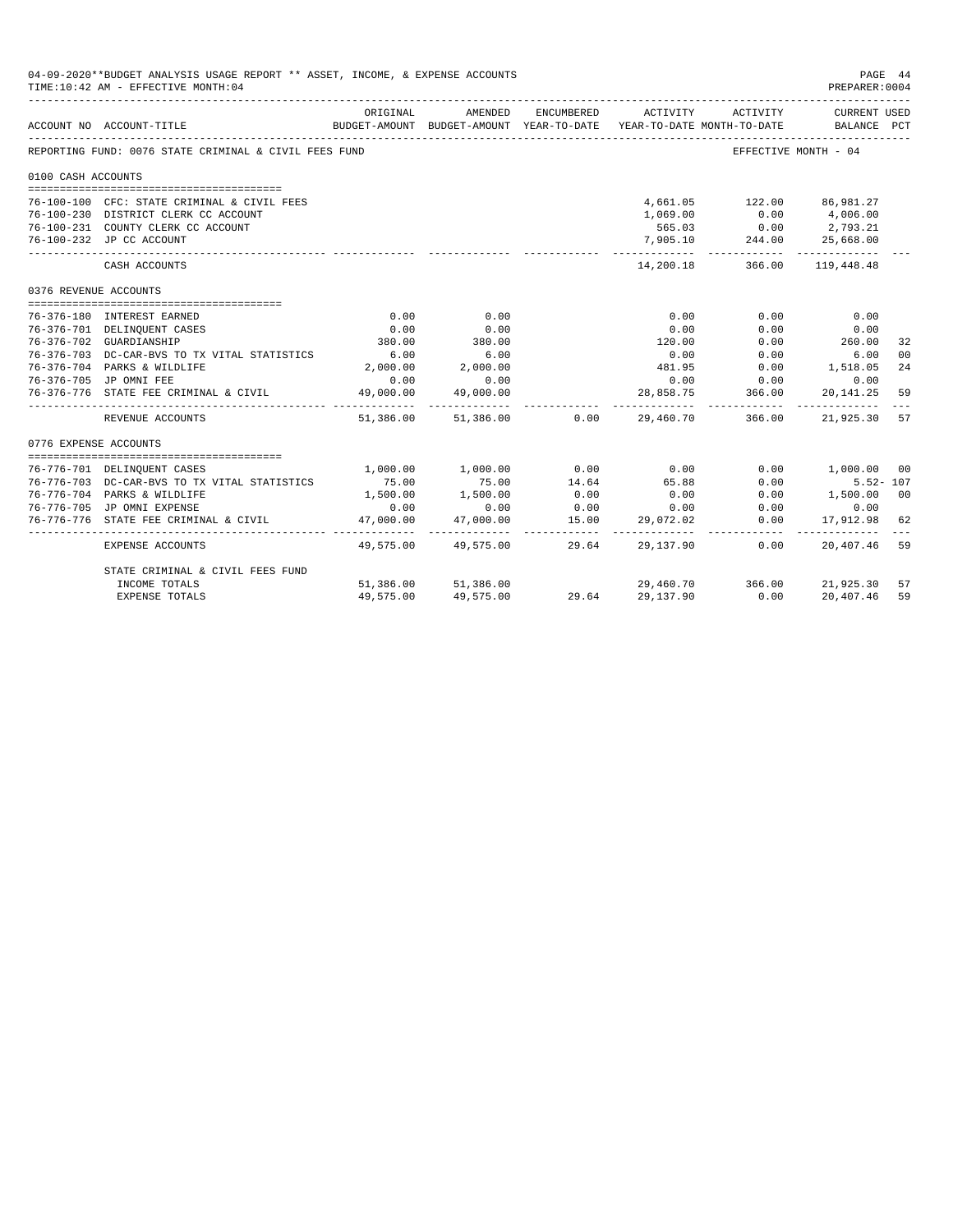|                       | 04-09-2020**BUDGET ANALYSIS USAGE REPORT ** ASSET, INCOME, & EXPENSE ACCOUNTS<br>TIME:10:42 AM - EFFECTIVE MONTH:04 |                      |                              |              |                                                                     |                                       | PAGE 45<br>PREPARER: 0004          |                |
|-----------------------|---------------------------------------------------------------------------------------------------------------------|----------------------|------------------------------|--------------|---------------------------------------------------------------------|---------------------------------------|------------------------------------|----------------|
|                       | ACCOUNT NO ACCOUNT-TITLE                                                                                            | ORIGINAL             | AMENDED                      | ENCUMBERED   | BUDGET-AMOUNT BUDGET-AMOUNT YEAR-TO-DATE YEAR-TO-DATE MONTH-TO-DATE | ACTIVITY ACTIVITY                     | <b>CURRENT USED</b><br>BALANCE PCT |                |
|                       | REPORTING FUND: 0078 SENIOR CITIZENS FUND                                                                           |                      |                              |              |                                                                     | EFFECTIVE MONTH - 04                  |                                    |                |
| 0100 CASH ACCOUNTS    |                                                                                                                     |                      |                              |              |                                                                     |                                       |                                    |                |
|                       | 78-100-100 CFC: SENIOR CITIZENS                                                                                     |                      |                              |              | 34,312.59-                                                          |                                       | $2,712.73 - 124.886.73 -$          |                |
|                       | CASH ACCOUNTS                                                                                                       |                      |                              |              |                                                                     | $34.312.59 - 2.712.73 - 124.886.73 -$ |                                    |                |
| 0378 REVENUE ACCOUNTS |                                                                                                                     |                      |                              |              |                                                                     |                                       |                                    |                |
|                       |                                                                                                                     |                      |                              |              |                                                                     |                                       |                                    |                |
|                       | 78-378-160 SALE OF FIXED ASSETS                                                                                     | 0.00                 | 0.00                         |              | 0.00                                                                | 0.00                                  | 0.00                               |                |
|                       | 78-378-180 INTEREST EARNED                                                                                          | 0.00                 | 0.00                         |              | 0.00                                                                | 0.00                                  | 0.00                               |                |
|                       | 78-378-710 WCTCOG PROGRAM                                                                                           | 22,000.00            | 22,000.00                    |              | 10,103.58                                                           | 0.00                                  | 11,896.42                          | 46             |
|                       | 78-378-711 DEPT OF HUMAN RESOURCES                                                                                  | 0.00                 | 0.00                         |              | 0.00                                                                | 0.00                                  | 0.00                               |                |
|                       | 78-378-712 FOOD DONATIONS                                                                                           | 10,000.00            | 10,000.00                    |              | 3,472.15                                                            | 0.00                                  | 6,527.85                           | 35             |
|                       | 78-378-713 BUILDING RENT                                                                                            | 0.00                 | 0.00                         |              | 25.00                                                               | 0.00                                  | $25.00+$                           |                |
|                       | 78-378-714 DEPT OF AGING & DISABILITY                                                                               | 15,000.00            | 15,000.00                    |              | 8,740.26                                                            | 0.00                                  | 6,259.74                           | 58             |
|                       | 78-378-715 GIFT DONATIONS                                                                                           | 300.00               | 300.00                       |              | 1,900.00                                                            | 0.00                                  | $1,600.00+633$                     |                |
|                       | 78-378-716 OTHER INCOME                                                                                             | 80.00                | 80.00                        |              | 0.00                                                                | 0.00                                  | 80.00                              | 00             |
|                       | 78-378-815 INCOME FROM OTHER FUNDS                                                                                  | 0.00<br>-----------  | 0.00<br>-----------          |              | 0.00                                                                | 0.00<br>-------                       | 0.00                               |                |
|                       | REVENUE ACCOUNTS                                                                                                    | 47,380.00            | 47,380.00                    | 0.00         | 24,240.99                                                           | 0.00                                  | 23,139.01                          | 51             |
| 0778 EXPENSE ACCOUNTS |                                                                                                                     |                      |                              |              |                                                                     |                                       |                                    |                |
|                       |                                                                                                                     |                      |                              |              |                                                                     |                                       |                                    |                |
|                       | 78-778-100 SALARY - GENERAL PAYROLL                                                                                 | 21,912.00            | 21,912.00                    | 0.00         | 11,798.50                                                           | 842.75                                | 10,113.50                          | 54             |
|                       | 78-778-105 LONGEVITY PAY                                                                                            | 600.00               | 600.00                       | 0.00         | 0.00                                                                | 0.00                                  | 600.00                             | 0 <sup>0</sup> |
|                       | 78-778-110 SALARY - FULL TIME (PART TIME)                                                                           | 33,813.00            | 33,813.00                    | 0.00         | 17,717.50                                                           | 1,292.00                              | 16,095.50                          | 52             |
|                       | 78-778-200 FICA EXPENSE                                                                                             | 4,263.00             | 4,263.00                     | 0.00         | 2,257.87                                                            | 163.30                                | 2,005.13                           | 53             |
|                       | 78-778-205 RETIREMENT                                                                                               | 4,587.00             | 4,587.00                     | 0.00         | 2,439.26                                                            | 177.15                                | 2,147.74                           | 53             |
| 78-778-300 TRAVEL     |                                                                                                                     | 1,500.00             | 1,500.00                     | 0.00         | 324.82                                                              | 0.00                                  | 1,175.18                           | 22             |
| 78-778-305 SUPPLIES   |                                                                                                                     | 2,000.00             | 2,000.00                     | 209.36       | 977.85                                                              | 0.00                                  | 812.79                             | 59             |
|                       | 78-778-310 COMMUNICATIONS                                                                                           | 1,182.00             | 1,182.00                     | 0.00         | 671.47                                                              | 64.05                                 | 510.53                             | 57             |
|                       | 78-778-320 REPAIRS & MAINTENANCE                                                                                    | 2,000.00             | 2,000.00<br>0.00             | 0.00         | 205.90                                                              | 0.00<br>0.00                          | 1,794.10<br>$7.00 -$               | 10             |
| 78-778-380 UTILITIES  | 78-778-333 LAST YEARS BILLS                                                                                         | 0.00<br>6,500.00     |                              | 0.00<br>0.00 | 7.00<br>2,757.98                                                    | 0.00                                  | 3,742.02                           | 42             |
|                       | 78-778-400 NEW EQUIPMENT                                                                                            |                      | 6,500.00<br>5,450.00         | 0.00         | 0.00                                                                | 0.00                                  | 5,450.00                           | 00             |
|                       | 78-778-680 VAN EXPENSE                                                                                              | 5,450.00<br>4,500.00 | 4,500.00                     | 179.61       | 1,272.97                                                            | $179.64-$                             | 3,047.42                           | 32             |
|                       | 78-778-685 NEW VAN - BUDGET AMENDMENT 2019                                                                          | 0.00                 | 0.00                         | 0.00         | 0.00                                                                | 0.00                                  | 0.00                               |                |
|                       | 78-778-690 EDIBLE GOODS                                                                                             | 25,000.00            | 25,000.00                    | 7,175.82     | 15,123.03                                                           | 0.00                                  | 2,701.15                           | 89             |
|                       | 78-778-692 PAPER GOODS                                                                                              | 7,900.00             | 7,900.00                     | 1,711.62     | 2,786.86                                                            | 0.00                                  | 3,401.52                           | 57             |
|                       | 78-778-693 GIFT EXPENSE                                                                                             | 200.00               | 200.00                       | 0.00         | 284.62                                                              | 0.00                                  | 84.62-142                          |                |
|                       | EXPENSE ACCOUNTS                                                                                                    | .<br>121,407.00      | ------------ -<br>121,407.00 | 9,276.41     | 58,625.63                                                           | 2,359.61                              | 53,504.96 56                       |                |
|                       | SENIOR CITIZENS FUND                                                                                                |                      |                              |              |                                                                     |                                       |                                    |                |
|                       | INCOME TOTALS                                                                                                       | 47,380.00            | 47,380.00                    |              | 24,240.99                                                           | 0.00                                  | 23,139.01                          | 51             |
|                       | <b>EXPENSE TOTALS</b>                                                                                               | 121,407.00           | 121,407.00                   | 9,276.41     | 58,625.63                                                           | 2,359.61                              | 53,504.96                          | 56             |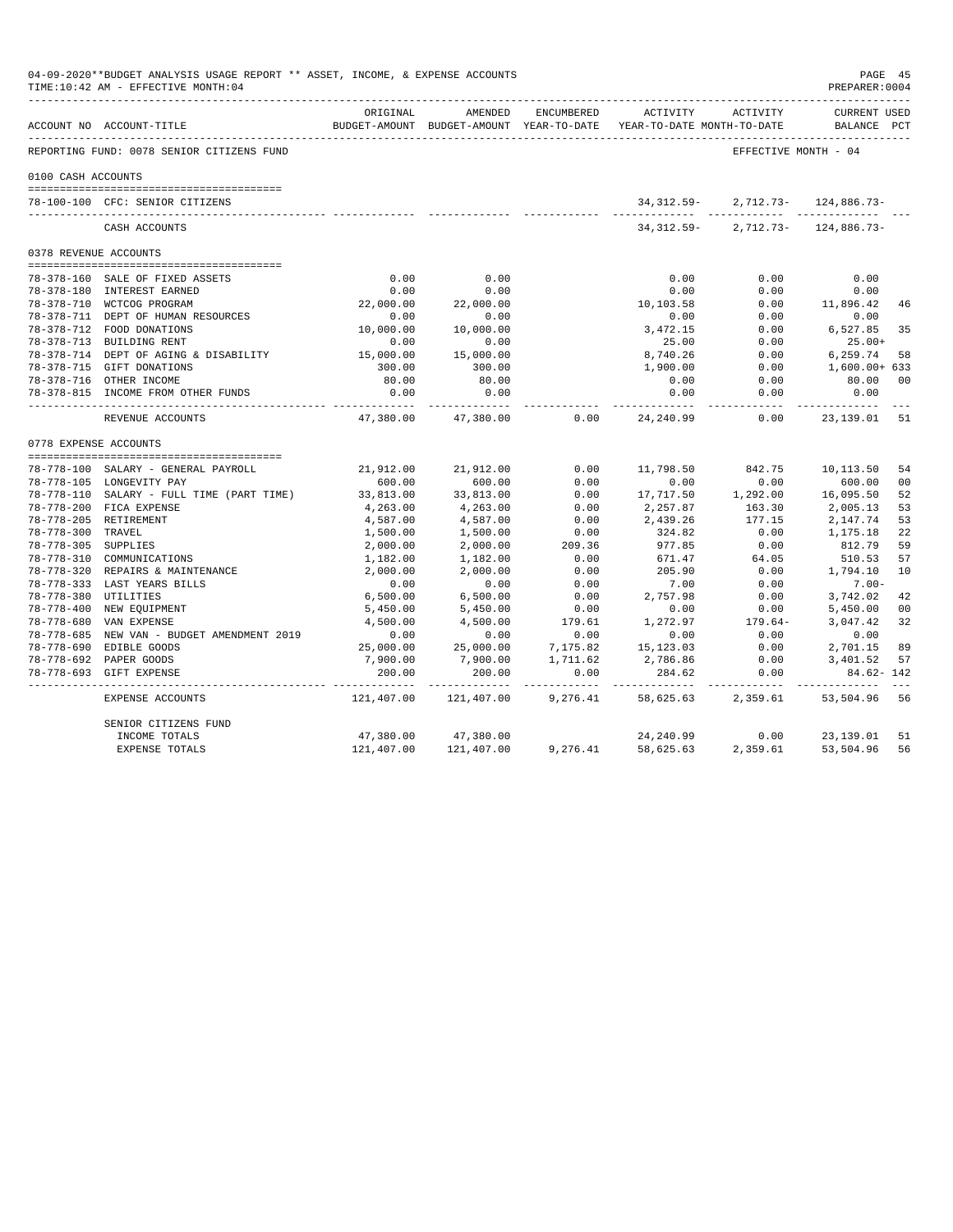| 04-09-2020**BUDGET ANALYSIS USAGE REPORT ** ASSET, INCOME, & EXPENSE ACCOUNTS<br>PAGE 46<br>TIME: 10:42 AM - EFFECTIVE MONTH: 04<br>PREPARER: 0004<br>ORIGINAL<br>AMENDED<br>ENCUMBERED ACTIVITY<br>ACTIVITY<br>CURRENT USED<br>ACCOUNT NO ACCOUNT-TITLE COMPUTE BUDGET-AMOUNT BUDGET-AMOUNT YEAR-TO-DATE YEAR-TO-DATE MONTH-TO-DATE BALANCE PCT<br>REPORTING FUND: 0080 LEOSE GRANT FUND<br>EFFECTIVE MONTH - 04<br>0100 CASH ACCOUNTS<br>300.41 0.00 3,812.10<br>80-100-100 CFC: LEOSE GRANT CHECKING<br>0.00<br>3,812.10<br>CASH ACCOUNTS<br>300.41<br>0380 REVENUE ACCOUNTS<br>$0.00$ 0.00<br>$0.00$ 0.00 0.00<br>80-380-180 INTEREST EARNED<br>$1,300.00$ $1,300.00$<br>$1,575.41$ 0.00 275.41+ 121<br>80-380-800 LEOSE GRANT REVENUES<br>$1.300.00$ $1.300.00$ $0.00$ $1.575.41$<br>$0.00$ 275.41+ 121<br>REVENUE ACCOUNTS<br>0800 EXPENSE ACCOUNTS<br>-------------------------------------<br>$1,300.00$ $1,300.00$ $0.00$ $1,275.00$ $0.00$ $25.00$ $98$<br>80-800-800 LEOSE GRANT EXPENSES<br>------------- |          |                                         |      |          |  |                       |  |
|-----------------------------------------------------------------------------------------------------------------------------------------------------------------------------------------------------------------------------------------------------------------------------------------------------------------------------------------------------------------------------------------------------------------------------------------------------------------------------------------------------------------------------------------------------------------------------------------------------------------------------------------------------------------------------------------------------------------------------------------------------------------------------------------------------------------------------------------------------------------------------------------------------------------------------------------------------------------------------------------------------------------------|----------|-----------------------------------------|------|----------|--|-----------------------|--|
|                                                                                                                                                                                                                                                                                                                                                                                                                                                                                                                                                                                                                                                                                                                                                                                                                                                                                                                                                                                                                       |          |                                         |      |          |  |                       |  |
|                                                                                                                                                                                                                                                                                                                                                                                                                                                                                                                                                                                                                                                                                                                                                                                                                                                                                                                                                                                                                       |          |                                         |      |          |  |                       |  |
|                                                                                                                                                                                                                                                                                                                                                                                                                                                                                                                                                                                                                                                                                                                                                                                                                                                                                                                                                                                                                       |          |                                         |      |          |  |                       |  |
|                                                                                                                                                                                                                                                                                                                                                                                                                                                                                                                                                                                                                                                                                                                                                                                                                                                                                                                                                                                                                       |          |                                         |      |          |  |                       |  |
|                                                                                                                                                                                                                                                                                                                                                                                                                                                                                                                                                                                                                                                                                                                                                                                                                                                                                                                                                                                                                       |          |                                         |      |          |  |                       |  |
|                                                                                                                                                                                                                                                                                                                                                                                                                                                                                                                                                                                                                                                                                                                                                                                                                                                                                                                                                                                                                       |          |                                         |      |          |  |                       |  |
|                                                                                                                                                                                                                                                                                                                                                                                                                                                                                                                                                                                                                                                                                                                                                                                                                                                                                                                                                                                                                       |          |                                         |      |          |  |                       |  |
|                                                                                                                                                                                                                                                                                                                                                                                                                                                                                                                                                                                                                                                                                                                                                                                                                                                                                                                                                                                                                       |          |                                         |      |          |  |                       |  |
|                                                                                                                                                                                                                                                                                                                                                                                                                                                                                                                                                                                                                                                                                                                                                                                                                                                                                                                                                                                                                       |          |                                         |      |          |  |                       |  |
|                                                                                                                                                                                                                                                                                                                                                                                                                                                                                                                                                                                                                                                                                                                                                                                                                                                                                                                                                                                                                       |          |                                         |      |          |  |                       |  |
|                                                                                                                                                                                                                                                                                                                                                                                                                                                                                                                                                                                                                                                                                                                                                                                                                                                                                                                                                                                                                       |          |                                         |      |          |  |                       |  |
|                                                                                                                                                                                                                                                                                                                                                                                                                                                                                                                                                                                                                                                                                                                                                                                                                                                                                                                                                                                                                       |          |                                         |      |          |  |                       |  |
| EXPENSE ACCOUNTS                                                                                                                                                                                                                                                                                                                                                                                                                                                                                                                                                                                                                                                                                                                                                                                                                                                                                                                                                                                                      |          | $1,300.00$ $1,300.00$ $0.00$ $1,275.00$ |      |          |  | 25.00 98<br>0.00      |  |
| LEOSE GRANT FUND                                                                                                                                                                                                                                                                                                                                                                                                                                                                                                                                                                                                                                                                                                                                                                                                                                                                                                                                                                                                      |          |                                         |      |          |  |                       |  |
| INCOME TOTALS                                                                                                                                                                                                                                                                                                                                                                                                                                                                                                                                                                                                                                                                                                                                                                                                                                                                                                                                                                                                         |          | $1,300.00$ $1,300.00$ $1,575.41$        |      |          |  | $0.00$ $275.41 + 121$ |  |
| <b>EXPENSE TOTALS</b>                                                                                                                                                                                                                                                                                                                                                                                                                                                                                                                                                                                                                                                                                                                                                                                                                                                                                                                                                                                                 | 1,300.00 | 1,300.00                                | 0.00 | 1,275.00 |  | 0.00<br>25.00 98      |  |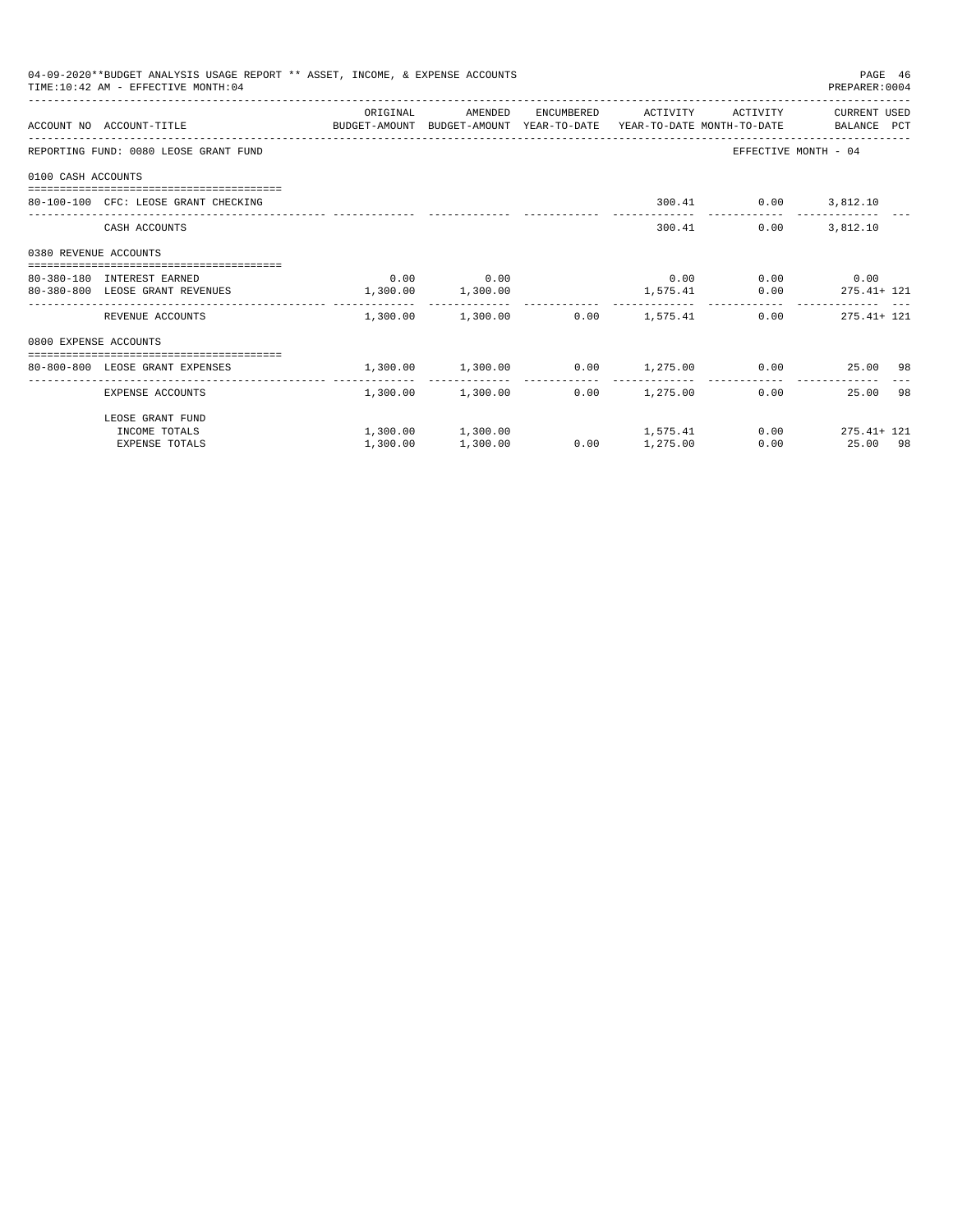|                       | 04-09-2020**BUDGET ANALYSIS USAGE REPORT ** ASSET, INCOME, & EXPENSE ACCOUNTS<br>TIME: 10:42 AM - EFFECTIVE MONTH: 04 |                   |                                                    |             |                                               | PAGE 47<br>PREPARER: 0004 |    |
|-----------------------|-----------------------------------------------------------------------------------------------------------------------|-------------------|----------------------------------------------------|-------------|-----------------------------------------------|---------------------------|----|
|                       | BUDGET-AMOUNT BUDGET-AMOUNT YEAR-TO-DATE YEAR-TO-DATE MONTH-TO-DATE BALANCE PCT<br>ACCOUNT NO ACCOUNT-TITLE           | ORIGINAL          | AMENDED ENCUMBERED ACTIVITY ACTIVITY CURRENT_USED  |             |                                               |                           |    |
|                       | REPORTING FUND: 0082 JUSTICE COURT TECHNOLOGY FUND                                                                    |                   |                                                    |             |                                               | EFFECTIVE MONTH - 04      |    |
| 0100 CASH ACCOUNTS    |                                                                                                                       |                   |                                                    |             |                                               |                           |    |
|                       | 82-100-100 CFC: JUSTICE COURT TECH CHECKING<br>82-100-232 JP CC ACCOUNT                                               |                   |                                                    |             | 583.22- 4.00 7,863.02<br>310.12 8.00 1,112.09 |                           |    |
|                       | CASH ACCOUNTS                                                                                                         |                   |                                                    |             | 273.10- 12.00 8.975.11                        |                           |    |
| 0380 REVENUE ACCOUNTS |                                                                                                                       |                   |                                                    |             |                                               |                           |    |
|                       | 82-380-180 INTEREST EARNED                                                                                            |                   | $0.00$ 0.00                                        |             | $0.00$ $0.00$ $0.00$ $0.00$                   |                           |    |
|                       | 82-380-820 JUSTICE COURT TECH FEES 1,500.00 1,500.00                                                                  |                   |                                                    |             | 943.91 12.00                                  | 556.09 63                 |    |
|                       | REVENUE ACCOUNTS                                                                                                      |                   | $1.500.00$ $1.500.00$ 0.00                         | 943.91      | 12.00                                         | 556.09                    | 63 |
| 0820 EXPENSE ACCOUNTS |                                                                                                                       |                   |                                                    |             |                                               |                           |    |
|                       |                                                                                                                       |                   |                                                    |             |                                               |                           |    |
|                       | 82-820-333 LAST YEARS BILLS                                                                                           |                   | $0.00$ $0.00$ $0.00$ $1,740.93$ $0.00$ $1,740.93$  |             |                                               |                           |    |
|                       | 82-820-820 JUSTICE COURT TECH EXPENSES                                                                                | 1,500.00 1,500.00 |                                                    | $0.00$ 0.00 |                                               | 0.00 1,500.00 00          |    |
|                       | EXPENSE ACCOUNTS                                                                                                      |                   | $1.500.00$ $1.500.00$ $0.00$ $1.740.93$            |             |                                               | $0.00$ 240.93-116         |    |
|                       | JUSTICE COURT TECHNOLOGY FUND                                                                                         |                   |                                                    |             |                                               |                           |    |
|                       | INCOME TOTALS                                                                                                         |                   | $1,500.00$ $1,500.00$ $943.91$ $12.00$ $556.09$ 63 |             |                                               |                           |    |
|                       | <b>EXPENSE TOTALS</b>                                                                                                 | 1,500.00          | 1,500.00                                           |             | $0.00$ 1,740.93 0.00 240.93-116               |                           |    |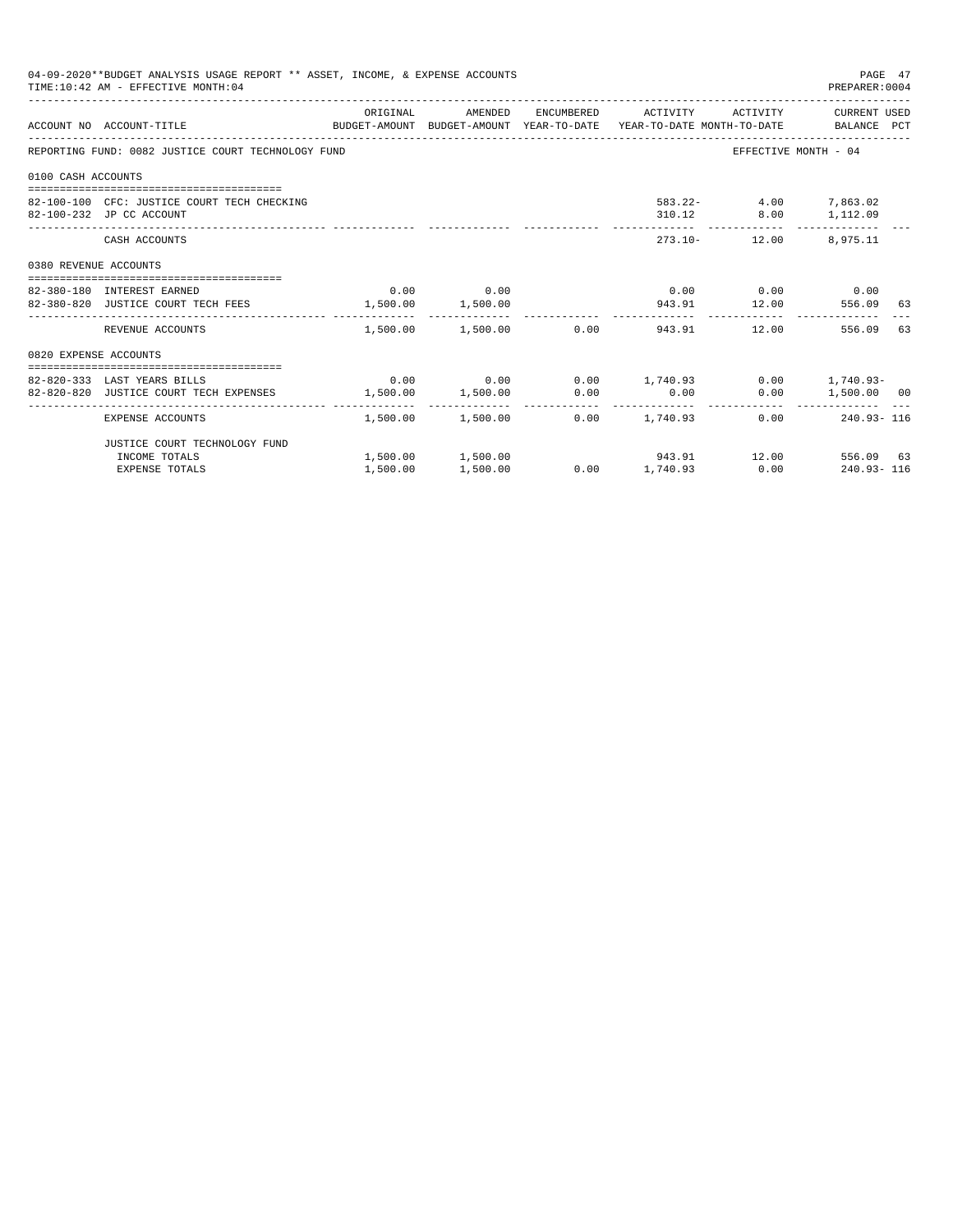|                       | 04-09-2020**BUDGET ANALYSIS USAGE REPORT ** ASSET, INCOME, & EXPENSE ACCOUNTS<br>TIME: 10:42 AM - EFFECTIVE MONTH: 04 |                                                                                             |                                     |                        |             |                                                       | PAGE 48<br>PREPARER:0004                  |    |
|-----------------------|-----------------------------------------------------------------------------------------------------------------------|---------------------------------------------------------------------------------------------|-------------------------------------|------------------------|-------------|-------------------------------------------------------|-------------------------------------------|----|
|                       | ACCOUNT NO ACCOUNT-TITLE                                                                                              | ORIGINAL<br>BUDGET-AMOUNT BUDGET-AMOUNT YEAR-TO-DATE YEAR-TO-DATE MONTH-TO-DATE BALANCE PCT | AMENDED                             |                        |             |                                                       | ENCUMBERED ACTIVITY ACTIVITY CURRENT USED |    |
|                       | REPORTING FUND: 0084 FC DRUG FORFEITURE FUND                                                                          |                                                                                             |                                     |                        |             |                                                       | EFFECTIVE MONTH - 04                      |    |
| 0100 CASH ACCOUNTS    |                                                                                                                       |                                                                                             |                                     |                        |             |                                                       |                                           |    |
|                       |                                                                                                                       |                                                                                             |                                     |                        |             |                                                       |                                           |    |
|                       | 84-100-100 CFC: FC DRUG FORFEITURE CHECKING                                                                           |                                                                                             |                                     |                        |             | $0.00$ $0.00$ $0.00$                                  |                                           |    |
|                       | 84-100-150 CFC: FC DRUG FORFEITURE CHECKING                                                                           |                                                                                             |                                     |                        |             | 493.67- 0.00 44,682.29<br>------------- ------------- |                                           |    |
|                       | CASH ACCOUNTS                                                                                                         |                                                                                             |                                     |                        |             | 493.67- 0.00 44.682.29                                |                                           |    |
| 0384 REVENUE ACCOUNTS |                                                                                                                       |                                                                                             |                                     |                        |             |                                                       |                                           |    |
|                       |                                                                                                                       |                                                                                             |                                     |                        |             |                                                       |                                           |    |
|                       | 84-384-180 INTEREST EARNED                                                                                            | 0.00                                                                                        | 0.00                                |                        |             | $259.81$ 0.00 $259.81+$                               |                                           |    |
|                       | 84-384-840 FC DRUG FORFEITURE REVENUES                                                                                | 0.00                                                                                        | 0.00                                |                        | 0.00        | 0.00                                                  | 0.00                                      |    |
|                       | REVENUE ACCOUNTS                                                                                                      | 0.00                                                                                        | 0.00                                |                        | 0.00 259.81 |                                                       | 0.00<br>$259.81+$                         |    |
| 0840 EXPENSE ACCOUNTS |                                                                                                                       |                                                                                             |                                     |                        |             |                                                       |                                           |    |
|                       |                                                                                                                       |                                                                                             |                                     |                        |             |                                                       |                                           |    |
|                       | 84-840-110 ADMIN ASSISTANT - SUPPLEMENT                                                                               | 0.00                                                                                        | 0.00                                | 0.00                   | 0.00        | 0.00                                                  | 0.00                                      |    |
|                       | 84-840-200 FICA EXPENSE                                                                                               | 0.00                                                                                        | 0.00                                | 0.00                   | 0.00        | 0.00                                                  | 0.00                                      |    |
|                       | 84-840-205 RETIREMENT EXPENSE                                                                                         | 0.00                                                                                        | 0.00                                | 0.00                   | 0.00        | 0.00                                                  | 0.00                                      |    |
|                       | 84-840-210 MEDICAL INSURANCE                                                                                          | 0.00                                                                                        | 0.00                                | 0.00                   | 0.00        |                                                       | $0.00$ and $0.00$<br>0.00                 |    |
|                       | 84-840-333 LAST YEARS BILLS                                                                                           | 0.00                                                                                        | 0.00 1,040.68                       |                        | 0.00        |                                                       | $0.00$ 1,040.68-                          |    |
|                       | 84-840-840 FC DRUG FORFEITURE EXPENSES                                                                                | 46,000.00<br>-----------                                                                    | 46,000.00<br>-------------          | 400.00<br>------------ | 743.28<br>. | 0.00<br>----------- -                                 | 44,856.72<br>--------------               | 02 |
|                       | <b>EXPENSE ACCOUNTS</b>                                                                                               |                                                                                             | 46,000.00 46,000.00 1,440.68 743.28 |                        |             |                                                       | $0.00$ $43,816.04$ 05                     |    |
|                       | FC DRUG FORFEITURE FUND                                                                                               |                                                                                             |                                     |                        |             |                                                       |                                           |    |
|                       | INCOME TOTALS                                                                                                         | 0.00                                                                                        | 0.00                                |                        |             | 259.81                                                | $0.00$ 259.81+                            |    |
|                       | <b>EXPENSE TOTALS</b>                                                                                                 | 46,000.00                                                                                   | 46,000.00 1,440.68                  |                        | 743.28      | 0.00                                                  | 43,816.04 05                              |    |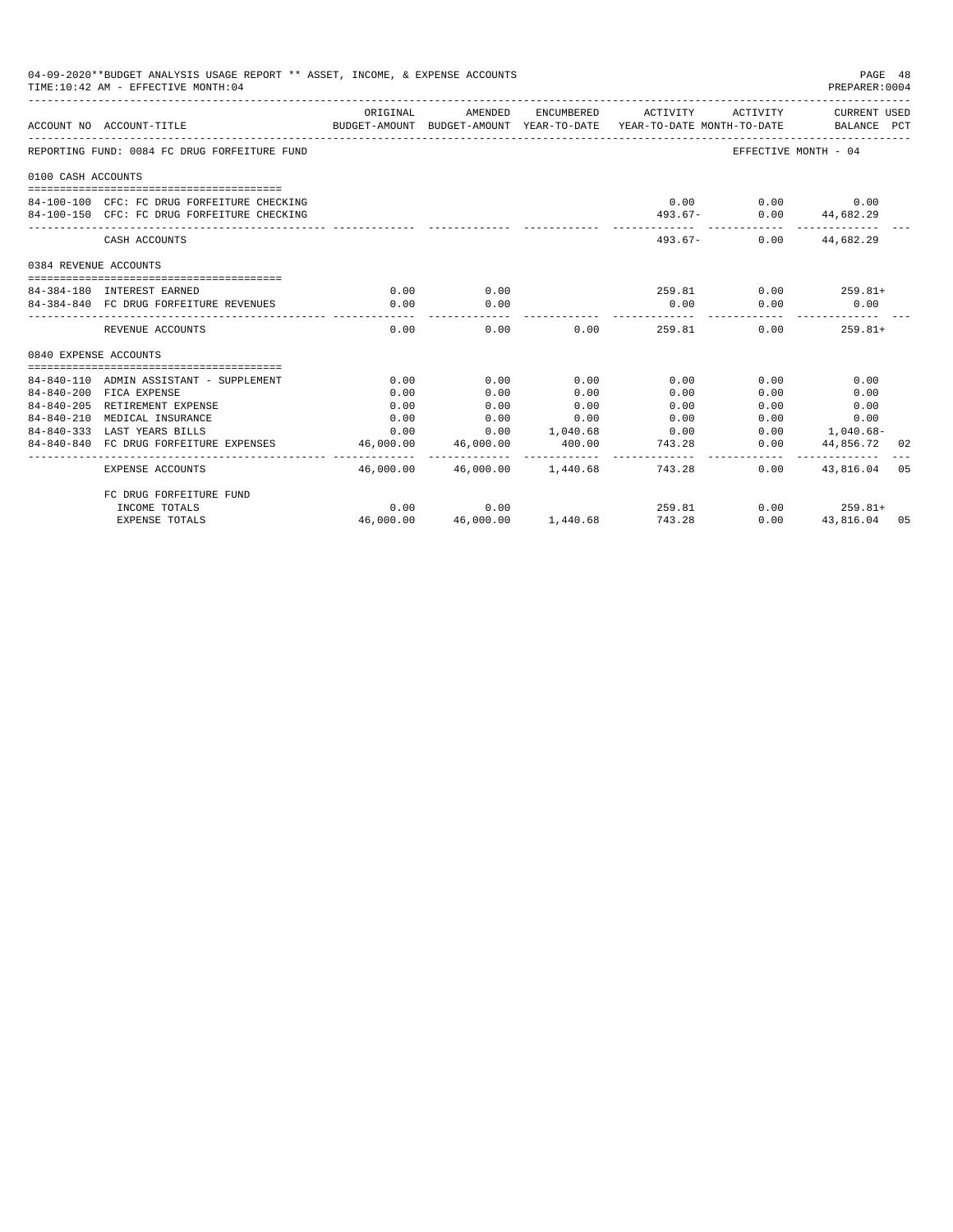| 04-09-2020**BUDGET ANALYSIS USAGE REPORT ** ASSET, INCOME, & EXPENSE ACCOUNTS<br>TIME: 10:42 AM - EFFECTIVE MONTH: 04 |                                   |                                                                                             |                                         |      |                |                                                                                                 |             | PAGE 49<br>PREPARER: 0004 |  |
|-----------------------------------------------------------------------------------------------------------------------|-----------------------------------|---------------------------------------------------------------------------------------------|-----------------------------------------|------|----------------|-------------------------------------------------------------------------------------------------|-------------|---------------------------|--|
|                                                                                                                       | ACCOUNT NO ACCOUNT-TITLE          | ORIGINAL<br>BUDGET-AMOUNT BUDGET-AMOUNT YEAR-TO-DATE YEAR-TO-DATE MONTH-TO-DATE BALANCE PCT | AMENDED                                 |      |                | ENCUMBERED ACTIVITY ACTIVITY CURRENT USED                                                       |             |                           |  |
|                                                                                                                       | REPORTING FUND: 0088 AIRPORT FUND |                                                                                             |                                         |      |                | EFFECTIVE MONTH - 04                                                                            |             |                           |  |
| 0100 CASH ACCOUNTS                                                                                                    |                                   |                                                                                             |                                         |      |                |                                                                                                 |             |                           |  |
|                                                                                                                       | 88-100-100 CFC - AIRPORT FUND     |                                                                                             |                                         |      |                | 2,386.42   114.00-  22,992.00                                                                   |             |                           |  |
|                                                                                                                       | CASH ACCOUNTS                     |                                                                                             |                                         |      |                | 2,386.42   114.00-  22,992.00                                                                   |             |                           |  |
| 0380 REVENUE ACCOUNTS                                                                                                 |                                   |                                                                                             |                                         |      |                |                                                                                                 |             |                           |  |
|                                                                                                                       | 88-380-180 INTEREST EARNED        |                                                                                             | $0.00$ 0.00                             |      |                | $0.00$ $0.00$ $0.00$ $0.00$                                                                     |             |                           |  |
|                                                                                                                       | 88-380-810 AIRPORT REVENUES       | $4,780.00$ $4,780.00$                                                                       |                                         |      |                | $4,105.00$ $0.00$ $675.00$ 86                                                                   |             |                           |  |
|                                                                                                                       | REVENUE ACCOUNTS                  |                                                                                             | $4.780.00$ $4.780.00$ $0.00$ $4.105.00$ |      | -------------- | _________________________________<br>0.00                                                       | 675.00      | 86                        |  |
| 0800 EXPENSE ACCOUNTS                                                                                                 |                                   |                                                                                             |                                         |      |                |                                                                                                 |             |                           |  |
|                                                                                                                       |                                   |                                                                                             |                                         |      |                |                                                                                                 |             |                           |  |
|                                                                                                                       | 88-800-120 PART TIME SALARY       | 0.00                                                                                        | 0.00                                    | 0.00 | 0.00           | 0.00                                                                                            | 0.00        |                           |  |
|                                                                                                                       | 88-800-200 FICA - EMPLOYER MATCH  | 0.00                                                                                        | 0.00                                    | 0.00 | 0.00           | 0.00                                                                                            | 0.00        |                           |  |
|                                                                                                                       | 88-800-810 AIRPORT EXPENSES       |                                                                                             |                                         |      |                | $3,000.00 \qquad 3,000.00 \qquad 200.00 \qquad 1,718.58 \qquad 114.00 \qquad 1,081.42 \quad 64$ | 0.00        |                           |  |
|                                                                                                                       |                                   |                                                                                             |                                         |      |                |                                                                                                 |             |                           |  |
|                                                                                                                       | EXPENSE ACCOUNTS                  |                                                                                             |                                         |      |                | $3,000.00$ $3,000.00$ $200.00$ $1,718.58$ $114.00$                                              | 1,081.42 64 |                           |  |
|                                                                                                                       | AIRPORT FUND                      |                                                                                             |                                         |      |                |                                                                                                 |             |                           |  |
|                                                                                                                       | INCOME TOTALS                     |                                                                                             |                                         |      |                | $4,780.00$ $4,780.00$ $4,105.00$ $0.00$ $675.00$                                                |             | 86                        |  |
|                                                                                                                       | <b>EXPENSE TOTALS</b>             |                                                                                             |                                         |      |                | 3,000.00 3,000.00 200.00 1,718.58 114.00 1,081.42                                               |             | 64                        |  |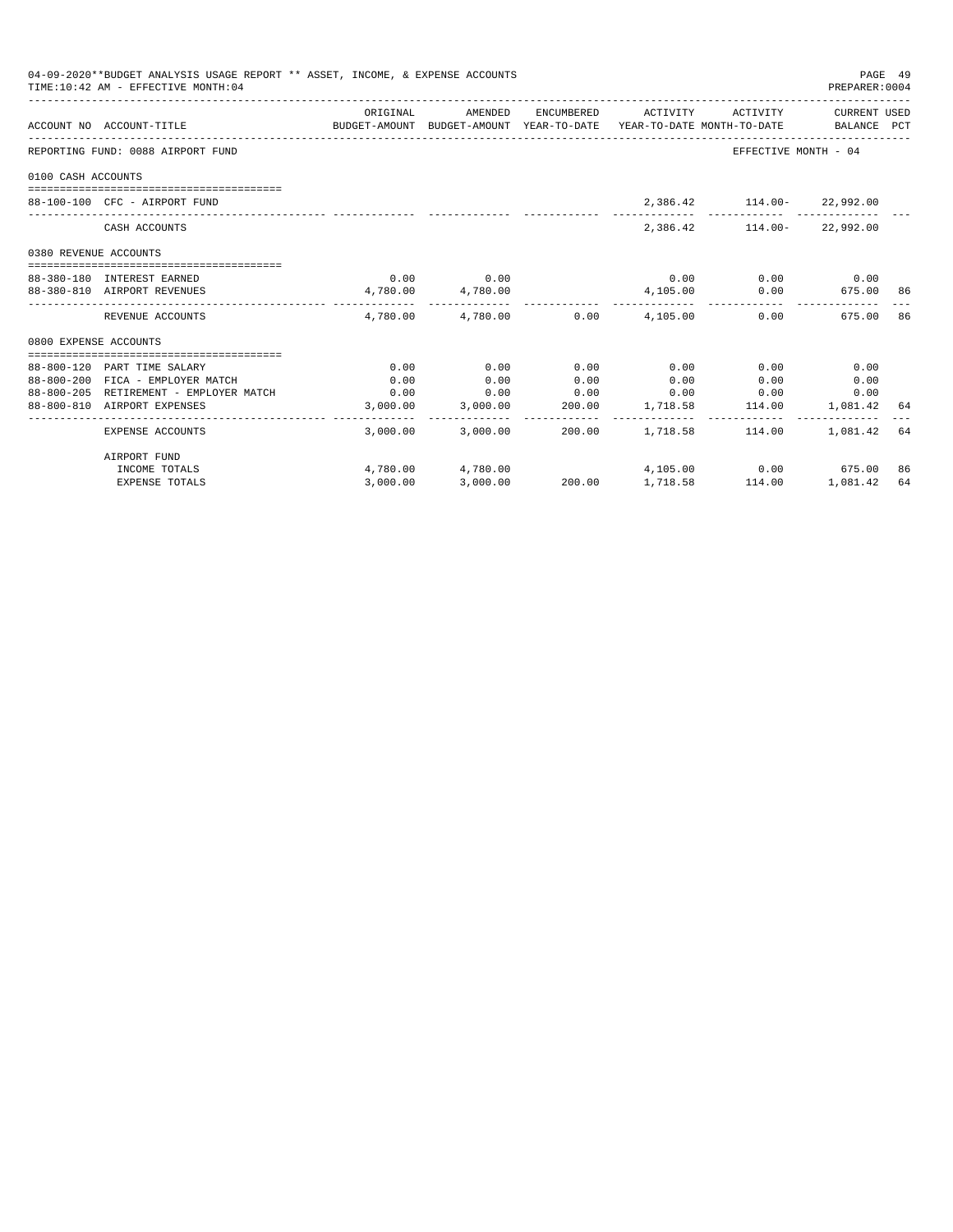| 04-09-2020**BUDGET ANALYSIS USAGE REPORT ** ASSET, INCOME, & EXPENSE ACCOUNTS<br>PAGE 50<br>TIME: 10:42 AM - EFFECTIVE MONTH: 04<br>PREPARER: 0004 |                                                                                                             |               |                                                |      |                     |                                                                   |                       |    |
|----------------------------------------------------------------------------------------------------------------------------------------------------|-------------------------------------------------------------------------------------------------------------|---------------|------------------------------------------------|------|---------------------|-------------------------------------------------------------------|-----------------------|----|
|                                                                                                                                                    | ACCOUNT NO ACCOUNT-TITLE<br>BUDGET-AMOUNT BUDGET-AMOUNT YEAR-TO-DATE YEAR-TO-DATE MONTH-TO-DATE BALANCE PCT | ORIGINAL      | AMENDED                                        |      | ENCUMBERED ACTIVITY |                                                                   | ACTIVITY CURRENT USED |    |
|                                                                                                                                                    | REPORTING FUND: 0092 PRE-TRIAL DIVERSION PROGRAM                                                            |               |                                                |      |                     |                                                                   | EFFECTIVE MONTH - 04  |    |
| 0100 CASH ACCOUNTS                                                                                                                                 |                                                                                                             |               |                                                |      |                     |                                                                   |                       |    |
|                                                                                                                                                    | 92-100-100 PRE-TRIAL CHECKING<br>92-100-222 PRE-TRIAL CHECKING                                              |               |                                                |      |                     | $0.00$ $0.00$ $0.00$<br>$6, 247.13$ $0.00$ $30, 984.44$           |                       |    |
|                                                                                                                                                    | CASH ACCOUNTS                                                                                               |               |                                                |      |                     | 6, 247.13 0.00 30, 984.44                                         |                       |    |
| 0399 REVENUE ACCOUNTS                                                                                                                              |                                                                                                             |               |                                                |      |                     |                                                                   |                       |    |
|                                                                                                                                                    | 92-399-180 INTEREST EARNED<br>92-399-920 PRE-TRIAL FEES                                                     | $3.00$ $3.00$ | 12,500.00 12,500.00                            |      |                     | $170.62$ $0.00$ $167.62 + 687$<br>6,080.00   0.00   6,420.00   49 |                       |    |
|                                                                                                                                                    | REVENUE ACCOUNTS                                                                                            | --------      | .<br>$12,503.00$ $12,503.00$ $0.00$ $6,250.62$ |      | -----------         | 0.00                                                              | 6,252.38 50           |    |
| 0929 EXPENSE ACCOUNT                                                                                                                               |                                                                                                             |               |                                                |      |                     |                                                                   |                       |    |
|                                                                                                                                                    | 92-929-929 PRE-TRIAL EXPENSE                                                                                | 0.00          | 0.00                                           | 0.00 |                     | $0.00$ 0.00                                                       | 0.00                  |    |
|                                                                                                                                                    | EXPENSE ACCOUNT                                                                                             | 0.00          | 0.00                                           | 0.00 | 0.00                | 0.00                                                              | 0.00                  |    |
|                                                                                                                                                    | PRE-TRIAL DIVERSION PROGRAM                                                                                 |               |                                                |      |                     |                                                                   |                       |    |
|                                                                                                                                                    | INCOME TOTALS<br><b>EXPENSE TOTALS</b>                                                                      | 0.00          | 12,503.00 12,503.00<br>0.00                    | 0.00 | 6,250.62<br>0.00    | 0.00<br>0.00                                                      | 6,252.38<br>0.00      | 50 |